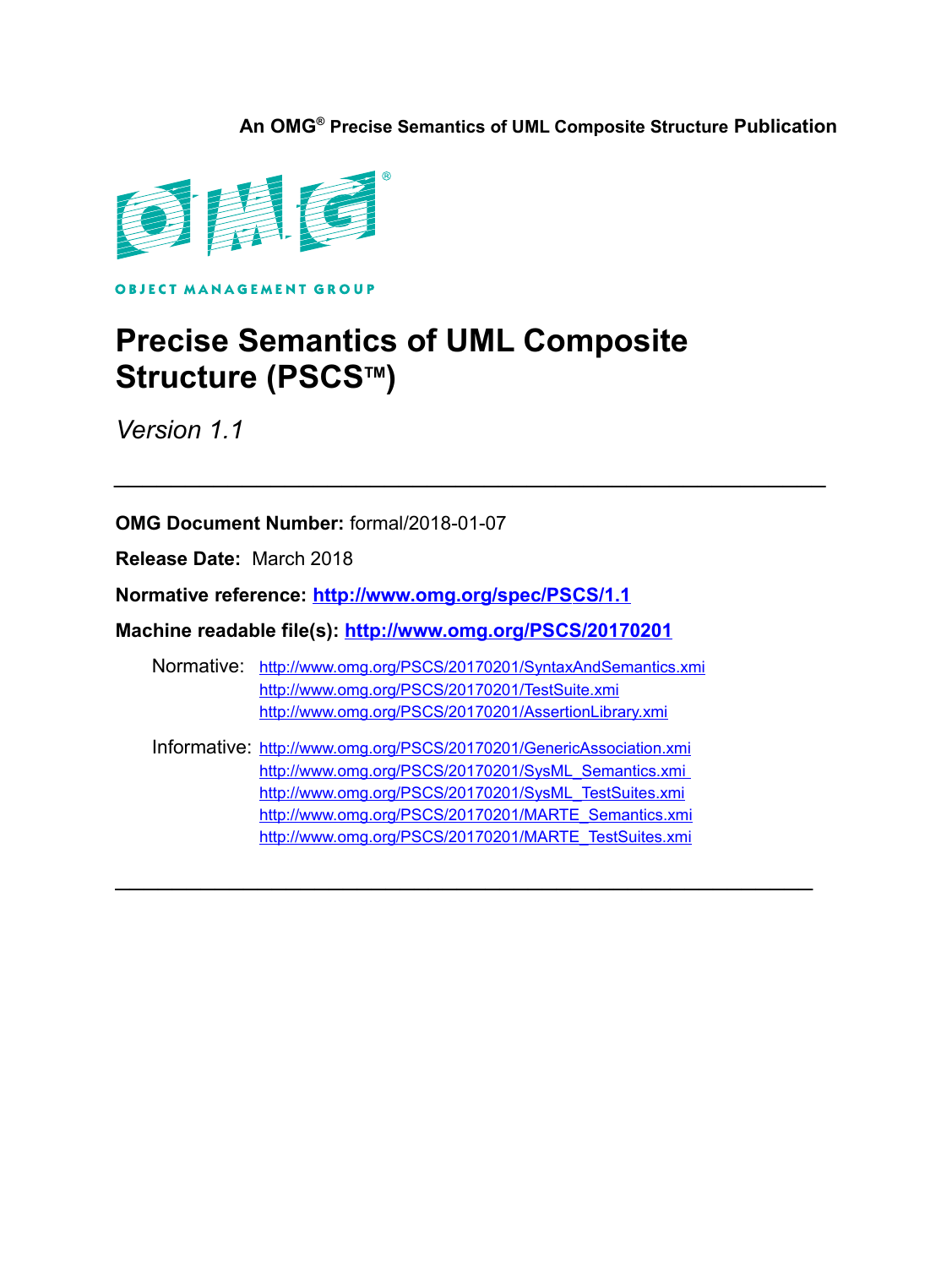Copyright © 2012-2017, Commissariat à l'Energie Atomique at aux Energies Alternatives (CEA) Copyright © 2012-2017, International Business Machines Copyright © 2012-2017, Data Access Technologies, Inc. (Model Driven Solutions) Copyright © 2012-2017, No Magic, Inc. Copyright © 2018, Object Management Group Copyright © 2012-2017, THALES Copyright © 2012-2017, Universidad de Cantabria

#### USE OF SPECIFICATION - TERMS, CONDITIONS & NOTICES

The material in this document details an Object Management Group specification in accordance with the terms, conditions and notices set forth below. This document does not represent a commitment to implement any portion of this specification in any company's products. The information contained in this document is subject to change without notice.

#### LICENSES

The companies listed above have granted to the Object Management Group, Inc. (OMG) a nonexclusive, royalty-free, paid up, worldwide license to copy and distribute this document and to modify this document and distribute copies of the modified version. Each of the copyright holders listed above has agreed that no person shall be deemed to have infringed the copyright in the included material of any such copyright holder by reason of having used the specification set forth herein or having conformed any computer software to the specification.

Subject to all of the terms and conditions below, the owners of the copyright in this specification hereby grant you a fully-paid up, non-exclusive, nontransferable, perpetual, worldwide license (without the right to sublicense), to use this specification to create and distribute software and special purpose specifications that are based upon this specification, and to use, copy, and distribute this specification as provided under the Copyright Act; provided that: (1) both the copyright notice identified above and this permission notice appear on any copies of this specification; (2) the use of the specifications is for informational purposes and will not be copied or posted on any network computer or broadcast in any media and will not be otherwise resold or transferred for commercial purposes; and (3) no modifications are made to this specification. This limited permission automatically terminates without notice if you breach any of these terms or conditions. Upon termination, you will destroy immediately any copies of the specifications in your possession or control.

#### PATENTS

The attention of adopters is directed to the possibility that compliance with or adoption of OMG specifications may require use of an invention covered by patent rights. OMG shall not be responsible for identifying patents for which a license may be required by any OMG specification, or for conducting legal inquiries into the legal validity or scope of those patents that are brought to its attention. OMG specifications are prospective and advisory only. Prospective users are responsible for protecting themselves against liability for infringement of patents.

#### GENERAL USE RESTRICTIONS

Any unauthorized use of this specification may violate copyright laws, trademark laws, and communications regulations and statutes. This document contains information which is protected by copyright. All Rights Reserved. No part of this work covered by copyright herein may be reproduced or used in any form or by any means--graphic, electronic, or mechanical, including photocopying, recording, taping, or information storage and retrieval systems--without permission of the copyright owner.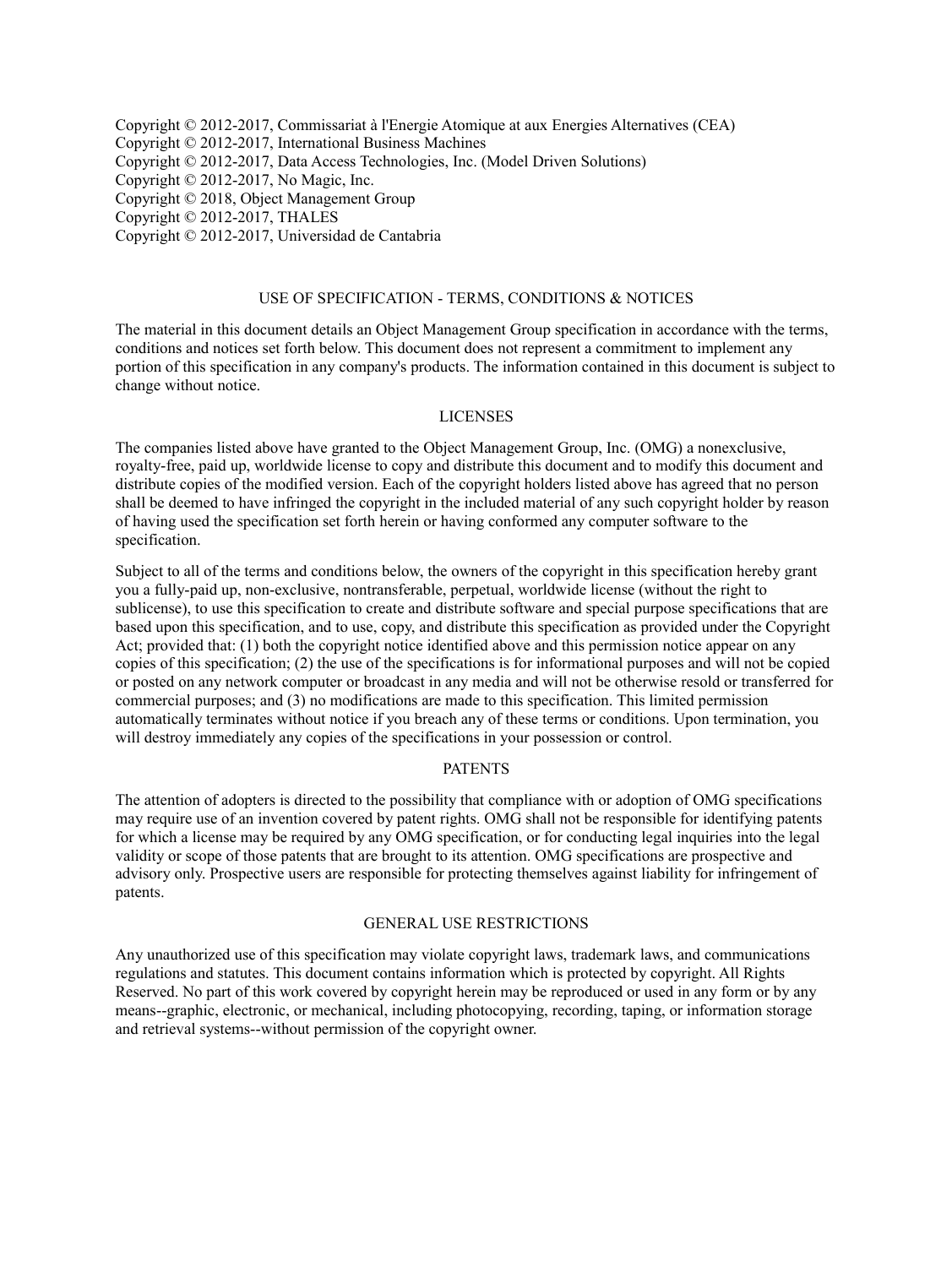#### DISCLAIMER OF WARRANTY

WHILE THIS PUBLICATION IS BELIEVED TO BE ACCURATE, IT IS PROVIDED "AS IS" AND MAY CONTAIN ERRORS OR MISPRINTS. THE OBJECT MANAGEMENT GROUP AND THE COMPANIES LISTED ABOVE MAKE NO WARRANTY OF ANY KIND, EXPRESS OR IMPLIED, WITH REGARD TO THIS PUBLICATION, INCLUDING BUT NOT LIMITED TO ANY WARRANTY OF TITLE OR OWNERSHIP, IMPLIED WARRANTY OF MERCHANTABILITY OR WARRANTY OF FITNESS FOR A PARTICULAR PURPOSE OR USE. IN NO EVENT SHALL THE OBJECT MANAGEMENT GROUP OR ANY OF THE COMPANIES LISTED ABOVE BE LIABLE FOR ERRORS CONTAINED HEREIN OR FOR DIRECT, INDIRECT, INCIDENTAL, SPECIAL, CONSEQUENTIAL, RELIANCE OR COVER DAMAGES, INCLUDING LOSS OF PROFITS, REVENUE, DATA OR USE, INCURRED BY ANY USER OR ANY THIRD PARTY IN CONNECTION WITH THE FURNISHING, PERFORMANCE, OR USE OF THIS MATERIAL, EVEN IF ADVISED OF THE POSSIBILITY OF SUCH DAMAGES.

The entire risk as to the quality and performance of software developed using this specification is borne by you. This disclaimer of warranty constitutes an essential part of the license granted to you to use this specification.

#### RESTRICTED RIGHTS LEGEND

Use, duplication or disclosure by the U.S. Government is subject to the restrictions set forth in subparagraph (c) (1) (ii) of The Rights in Technical Data and Computer Software Clause at DFARS 252.227-7013 or in subparagraph  $(c)(1)$  and (2) of the Commercial Computer Software - Restricted Rights clauses at 48 C.F.R. 52.227-19 or as specified in 48 C.F.R. 227-7202-2 of the DoD F.A.R. Supplement and its successors, or as specified in 48 C.F.R. 12.212 of the Federal Acquisition Regulations and its successors, as applicable. The specification copyright owners are as indicated above and may be contacted through the Object Management Group, 109 Highland Avenue, Needham, MA 02494, U.S.A.

#### TRADEMARKS

CORBA®, CORBA logos®, FIBO®, Financial Industry Business Ontology®, FINANCIAL INSTRUMENT GLOBAL IDENTIFIER®, IIOP®, IMM®, Model Driven Architecture®, MDA®, Object Management Group®, OMG®, OMG Logo®, SoaML®, SOAML®, SysML®, UAF®, Unified Modeling Language®, UML®, UML Cube Logo®, VSIPL®, and XMI® are registered trademarks of the Object Management Group, Inc.

For a complete list of trademarks, see: [http://www.omg.org/legal/tm\\_list.htm.](http://www.omg.org/legal/tm_list.htm) All other products or company names mentioned are used for identification purposes only, and may be trademarks of their respective owners.

#### COMPLIANCE

The copyright holders listed above acknowledge that the Object Management Group (acting itself or through its designees) is and shall at all times be the sole entity that may authorize developers, suppliers and sellers of computer software to use certification marks, trademarks or other special designations to indicate compliance with these materials.

Software developed under the terms of this license may claim compliance or conformance with this specification if and only if the software compliance is of a nature fully matching the applicable compliance points as stated in the specification. Software developed only partially matching the applicable compliance points may claim only that the software was based on this specification, but may not claim compliance or conformance with this specification. In the event that testing suites are implemented or approved by Object Management Group, Inc., software developed using this specification may claim compliance or conformance with the specification only if the software satisfactorily completes the testing suites.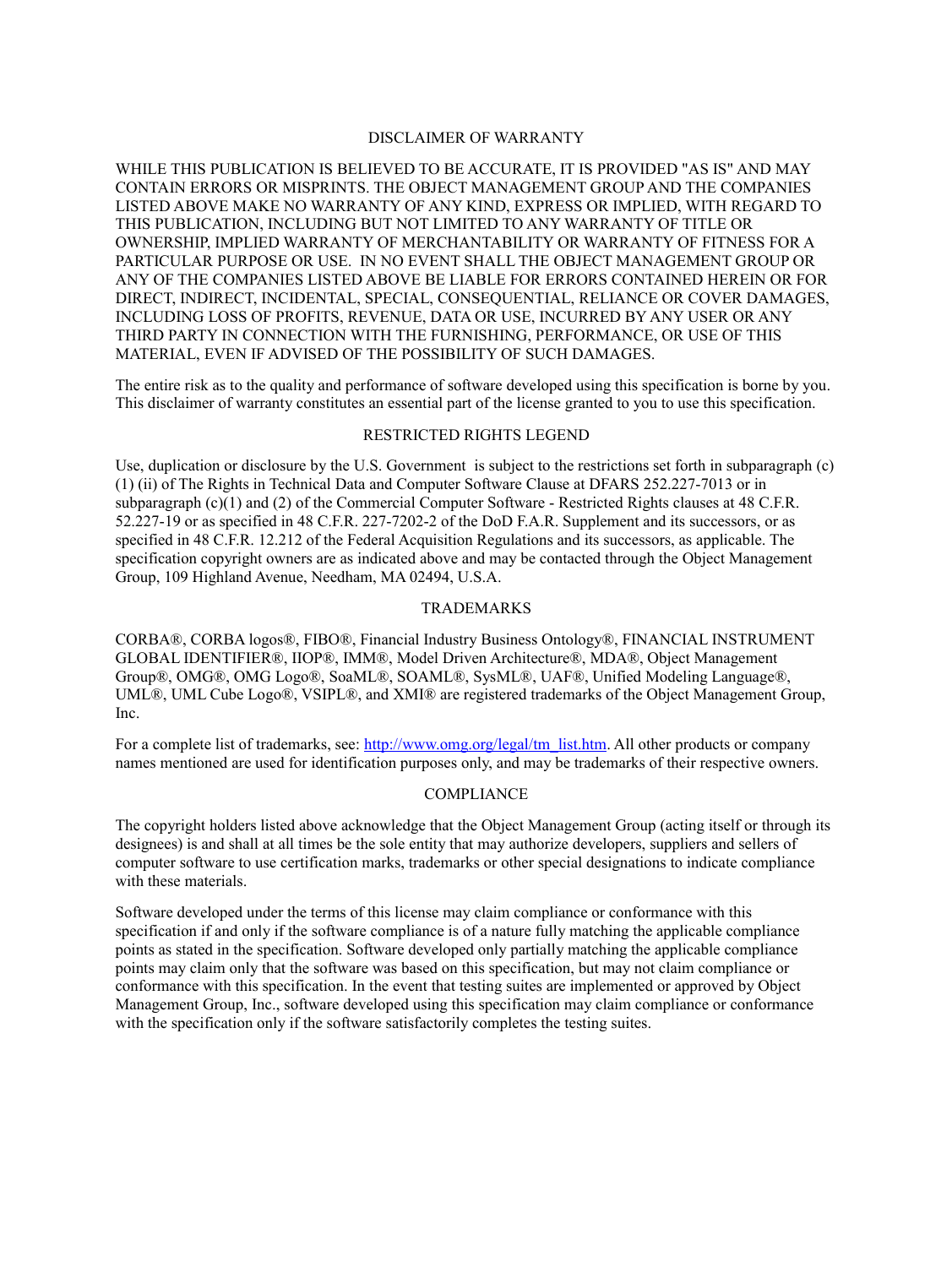# **Table of Contents**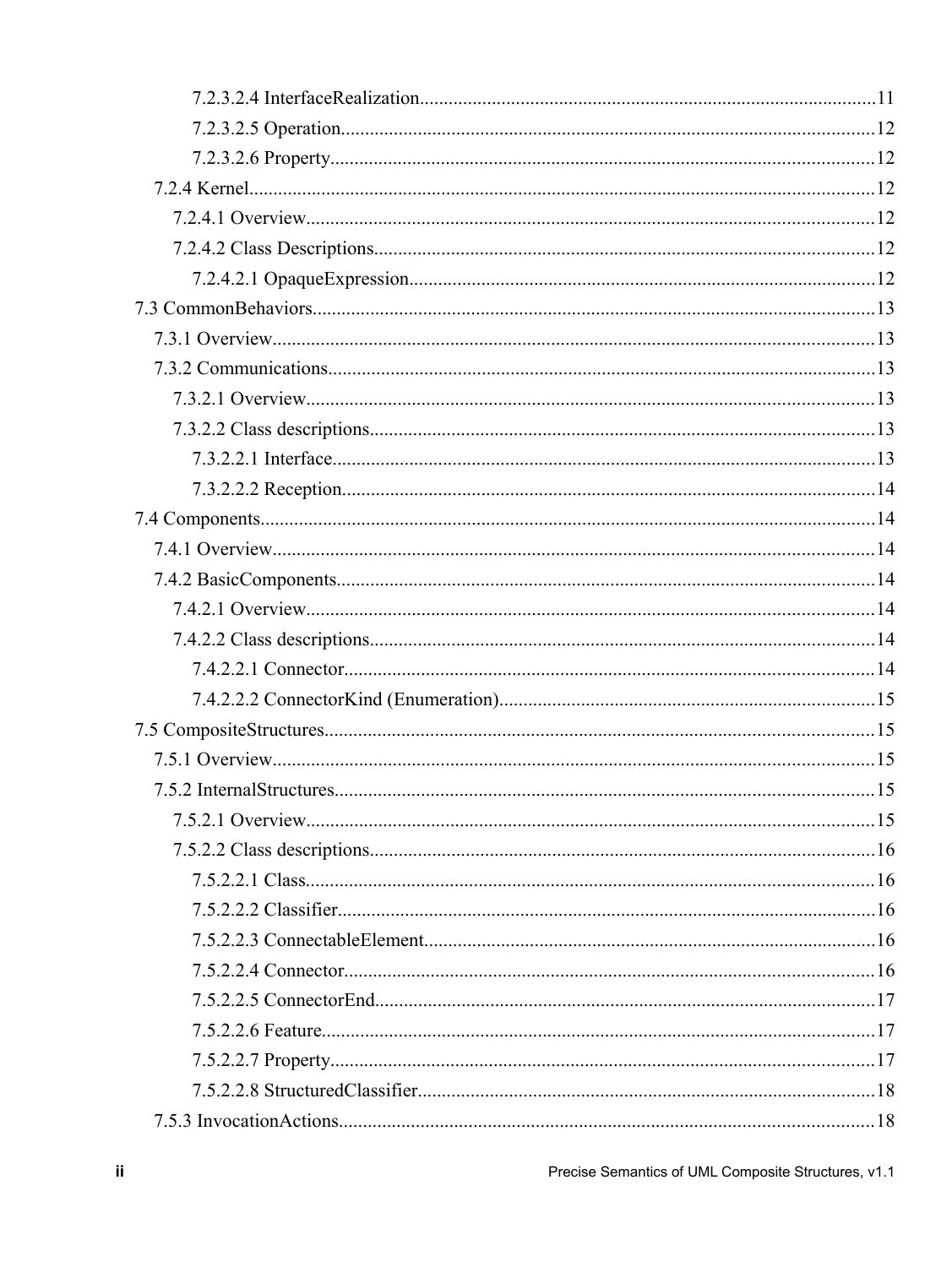| .26 |
|-----|
|     |
|     |
|     |
|     |
|     |
|     |
|     |
|     |
|     |
|     |
|     |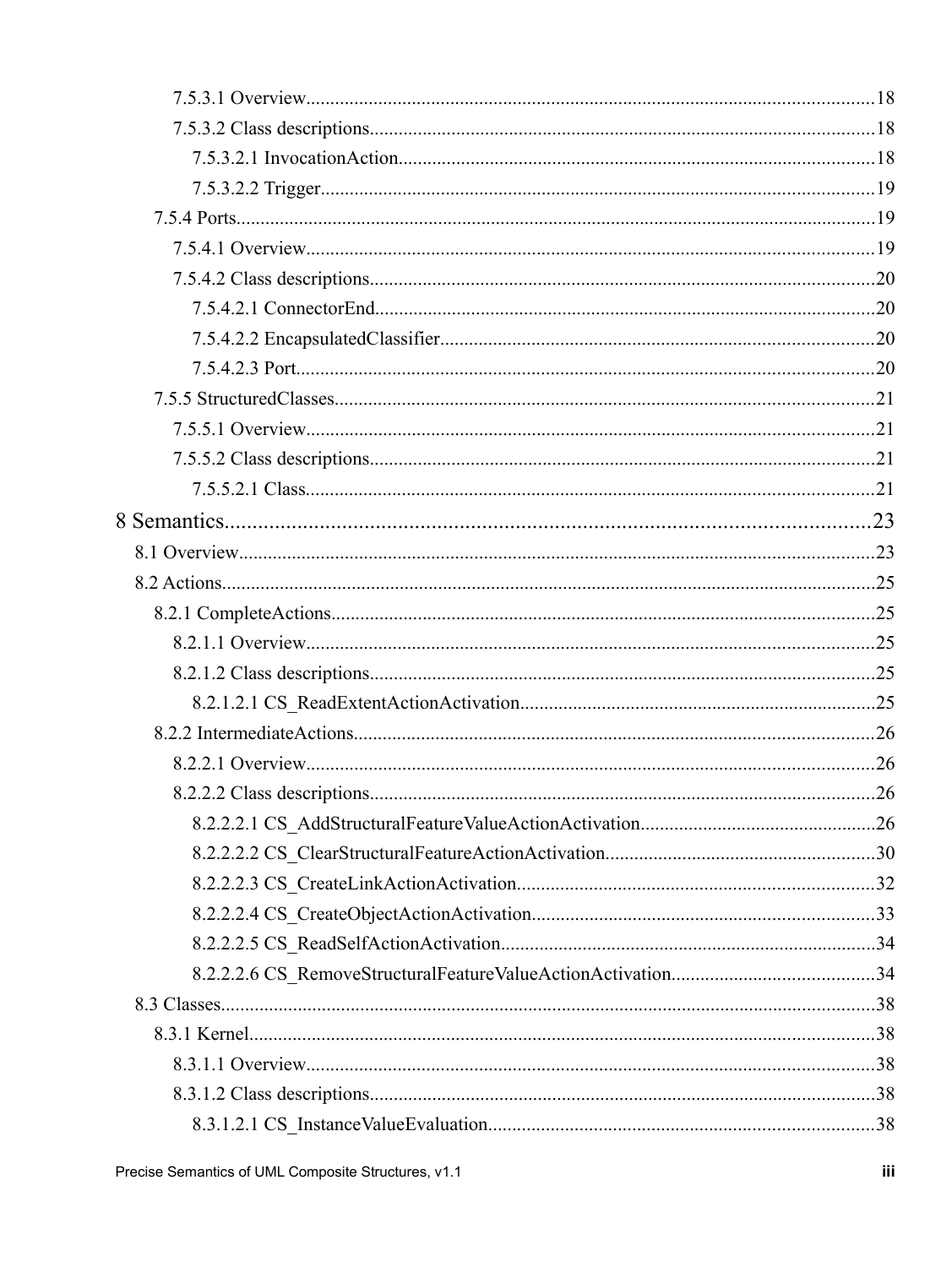| 8.4.1.2.3 CS NameBased StructuralFeatureOfInterfaceAccessStrategy43 |  |
|---------------------------------------------------------------------|--|
|                                                                     |  |
|                                                                     |  |
|                                                                     |  |
|                                                                     |  |
|                                                                     |  |
|                                                                     |  |
|                                                                     |  |
|                                                                     |  |
|                                                                     |  |
|                                                                     |  |
|                                                                     |  |
|                                                                     |  |
|                                                                     |  |
|                                                                     |  |
|                                                                     |  |
|                                                                     |  |
|                                                                     |  |
|                                                                     |  |
|                                                                     |  |
|                                                                     |  |
|                                                                     |  |
|                                                                     |  |
|                                                                     |  |
|                                                                     |  |
|                                                                     |  |
|                                                                     |  |
|                                                                     |  |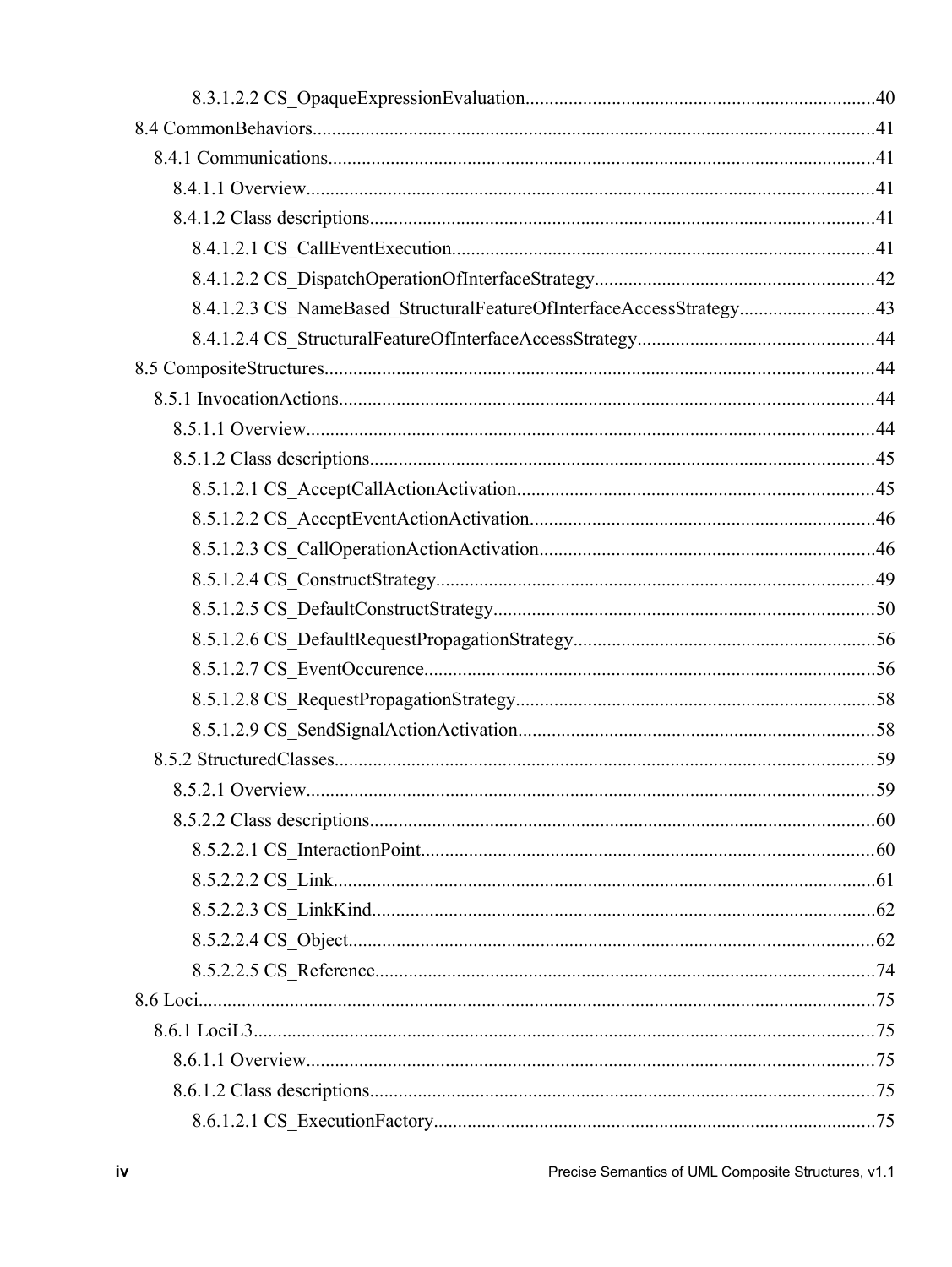|                                                                                    | .97 |
|------------------------------------------------------------------------------------|-----|
|                                                                                    |     |
|                                                                                    |     |
| 9.4.10 Multiple Delegation - SameConnector - PortToPartWithPort - Operation99      |     |
| 9.4.11 Multiple Delegation - SameConnector - PortToPartWithPort - Signal 100       |     |
| 9.4.12 Multiple Delegation - MultipleConnector - PortToPart - Operation100         |     |
| 9.4.13 Multiple Delegation - MultipleConnector - PortToPart - Signal101            |     |
| 9.4.14 Multiple Delegation - MultipleConnector - PortToPartWithPort - Operation103 |     |
| 9.4.15 Multiple Delegation - MultipleConnector - PortToPartWithPort - Signal103    |     |
|                                                                                    |     |
|                                                                                    |     |
|                                                                                    |     |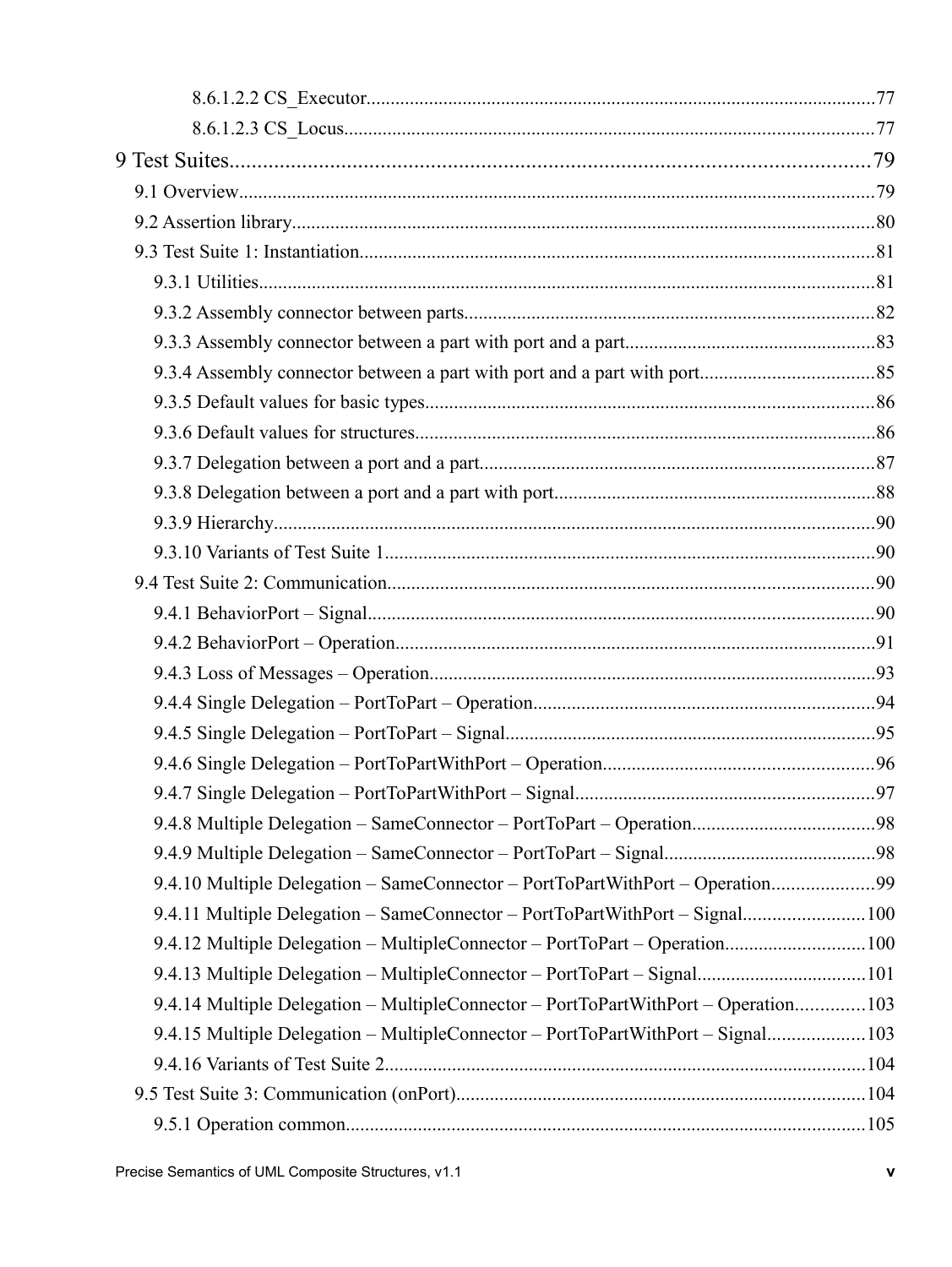<span id="page-8-0"></span>

| Annex B Semantics of SysML Blocks, ProxyPorts, and FlowProperties (informative) |  |
|---------------------------------------------------------------------------------|--|
|                                                                                 |  |
|                                                                                 |  |
|                                                                                 |  |
|                                                                                 |  |
|                                                                                 |  |
|                                                                                 |  |
|                                                                                 |  |
|                                                                                 |  |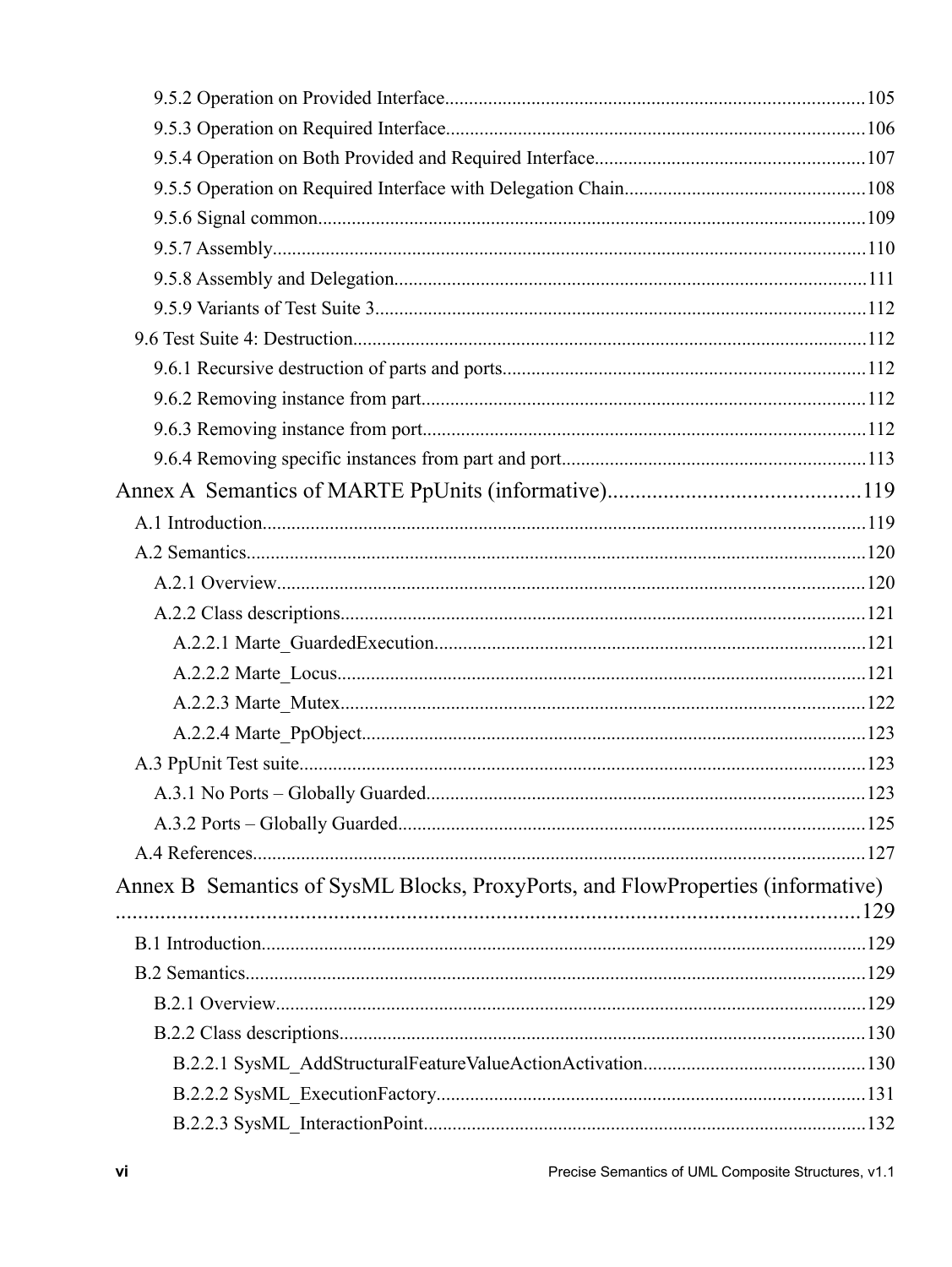| Annex C A Generic Association for Instantiation of Untyped Connectors |  |
|-----------------------------------------------------------------------|--|
|                                                                       |  |
|                                                                       |  |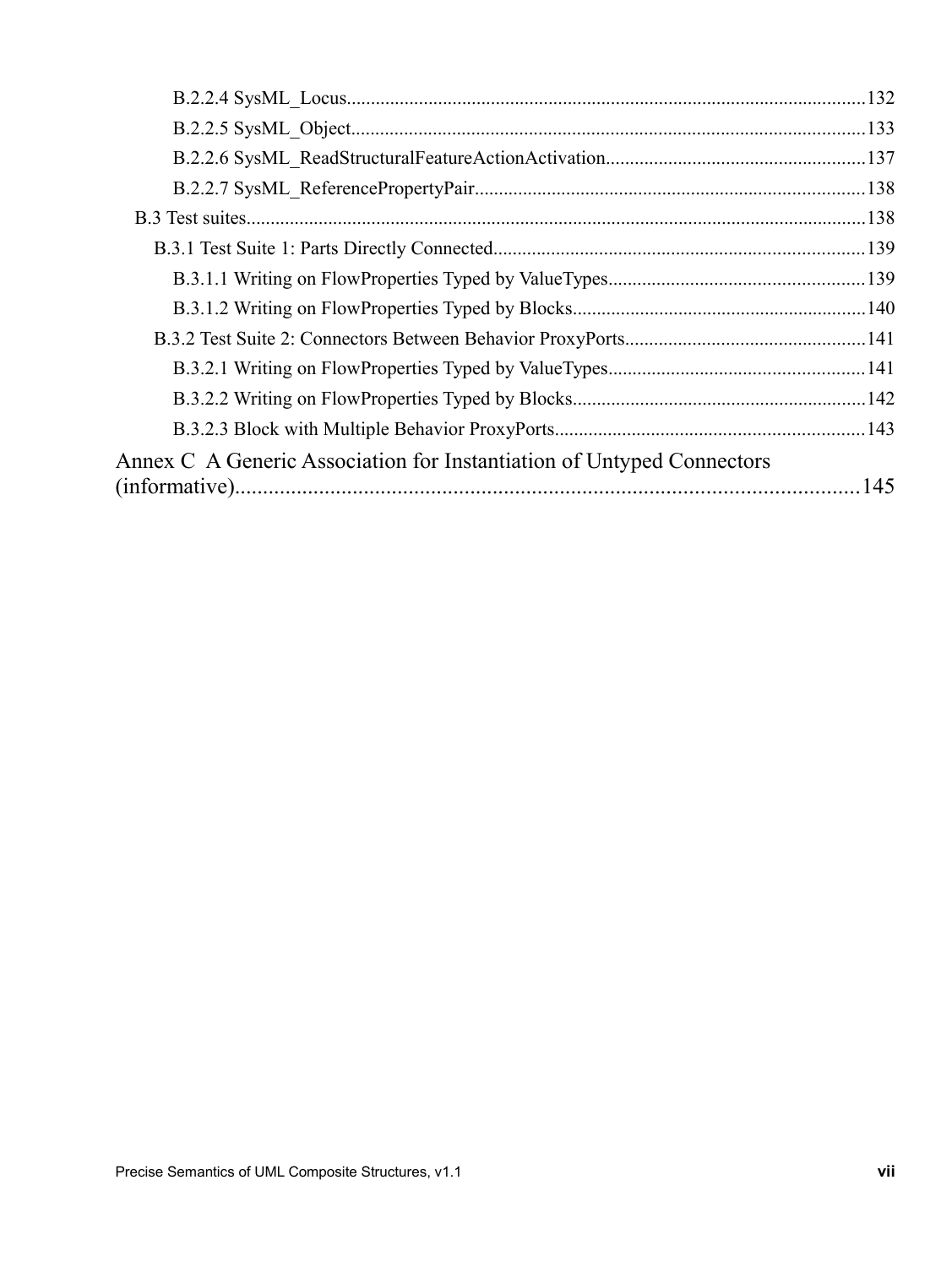# **Preface**

#### **OMG**

Founded in 1989, the Object Management Group, Inc. (OMG) is an open membership, not-for-profit computer industry standards consortium that produces and maintains computer industry specifications for interoperable, portable, and reusable enterprise applications in distributed, heterogeneous environments. Membership includes Information Technology vendors, end users, government agencies, and academia.

OMG member companies write, adopt, and maintain its specifications following a mature, open process. OMG's specifications implement the Model Driven Architecture® (MDA®), maximizing ROI through a full-lifecycle approach to enterprise integration that covers multiple operating systems, programming languages, middleware and networking infrastructures, and software development environments. OMG's specifications include: UML® (Unified Modeling Language™); CORBA® (Common Object Request Broker Architecture); CWM™ (Common Warehouse Metamodel); and industry-specific standards for dozens of vertical markets.

More information on the OMG is available at http://www.omg.org/.

# **OMG Specifications**

As noted, OMG specifications address middleware, modeling and vertical domain frameworks. All OMG Specifications are available from the OMG website at:

*<http://www.omg.org/spec>*

All of OMG's formal specifications may be downloaded without charge from our website. (Products implementing OMG specifications are available from individual suppliers.) Copies of specifications, available in PostScript and PDF format, may be obtained from the Specifications Catalog cited above or by contacting the Object Management Group, Inc. at:

OMG Headquarters 109 Highland Avenue Needham, MA 02494 USA Tel: +1-781-444-0404 Fax: +1-781-444-0320 Email: *pubs@omg.org*

Certain OMG specifications are also available as ISO standards. Please consult [http://www.iso.org](http://www.iso.org/)

## **Issues**

The reader is encouraged to report any technical or editing issues/problems with this by completing the Issue Reporting Form listed here: [http://issues.omg.org/issues/create-new-issue.](http://issues.omg.org/issues/create-new-issue)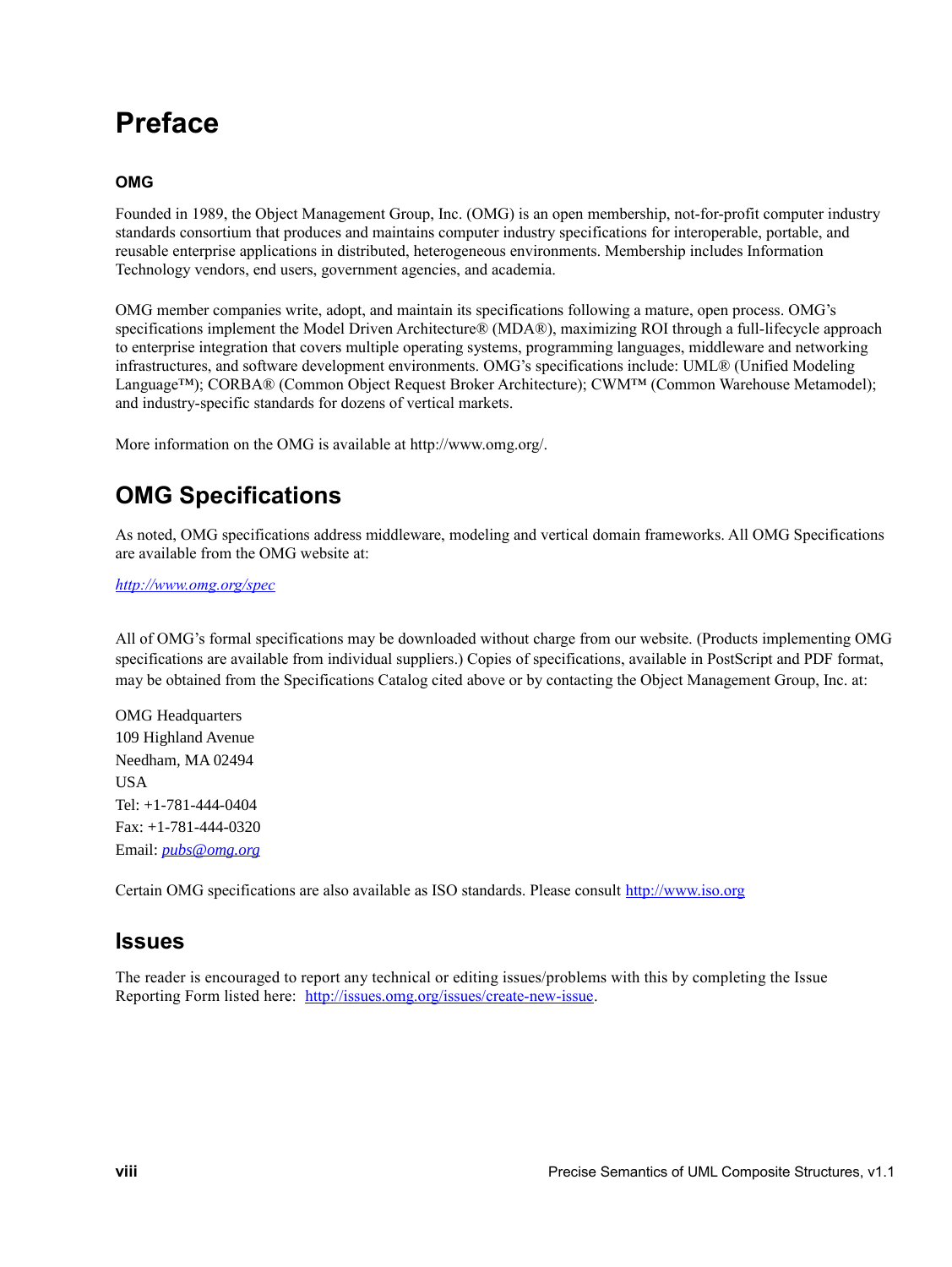This page intentionally left blank.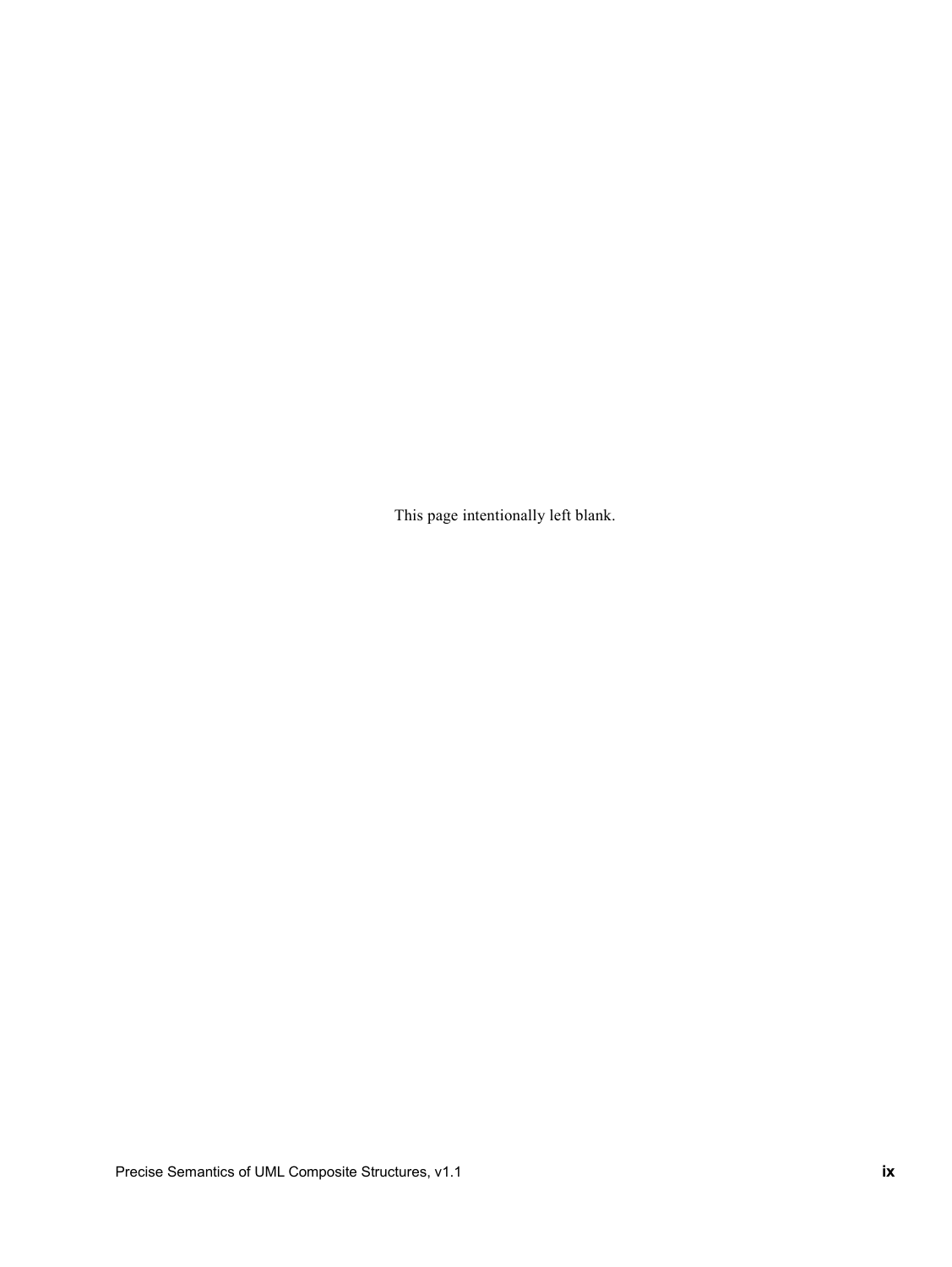# <span id="page-12-2"></span>**1 Scope**

This specification defines an extension of fUML syntax and semantics to enable modeling and execution of UML composite structures. The term "composite structures" refers to the ability of UML classes to be structured as defined in Clause 9 of the UML specification.

The syntactic extensions add the capability for a fUML class to have an internal structure that may include public, private, and protected ports as well as a network of parts linked by connectors.

The semantic extensions supplement the fUML execution model with appropriate visitor classes, strategy classes, and semantic mappings to account for structural and behavioral semantics implied by the syntactic extensions.

The overall purpose of this specification is illustrated in [Figure 1.1,](#page-12-3) with extension of fUML syntax on the left-hand side, extension of fUML semantics on the right-hand side, and extension of the semantic mapping in the middle.



<span id="page-12-3"></span>mapping

**Figure 1.1 - Scope of this Specification**

# <span id="page-12-1"></span>**2 Conformance**

# <span id="page-12-0"></span>**2.1 General**

This specification defines a precise semantics for a subset of UML 2 concepts associated with the notion of a structured class. This definition is based on the Foundational UML Subset (henceforth referred to as "fUML" in the remainder of this clause), which is specified in the OMG recommendation "Semantics of a Foundational Subset for Executable UML Models." Hence, *except where explicitly noted in this clause*, the definitions, interpretations (meaning), and types of conformance and related terms in this specification fully match their corresponding definitions, interpretations, and types in fUML. Thus, as in fUML, conformance to this specification has two aspects:

- 1. *Syntactic Conformance.* A conforming model must be restricted to the abstract syntax subset defined in Clause [7](#page-16-1) of this document.
- 2. *Semantic Conformance.* A conforming execution tool must provide execution semantics for a conforming model consistent with the semantics specified in Clause [8](#page-34-1) of this document. Passing all the tests of the test suites in Clause 9 are sufficient to demonstrate conformance with the semantics specified in Clause 8.

Precise Semantics of UML Composite Structures, v1.1 **1**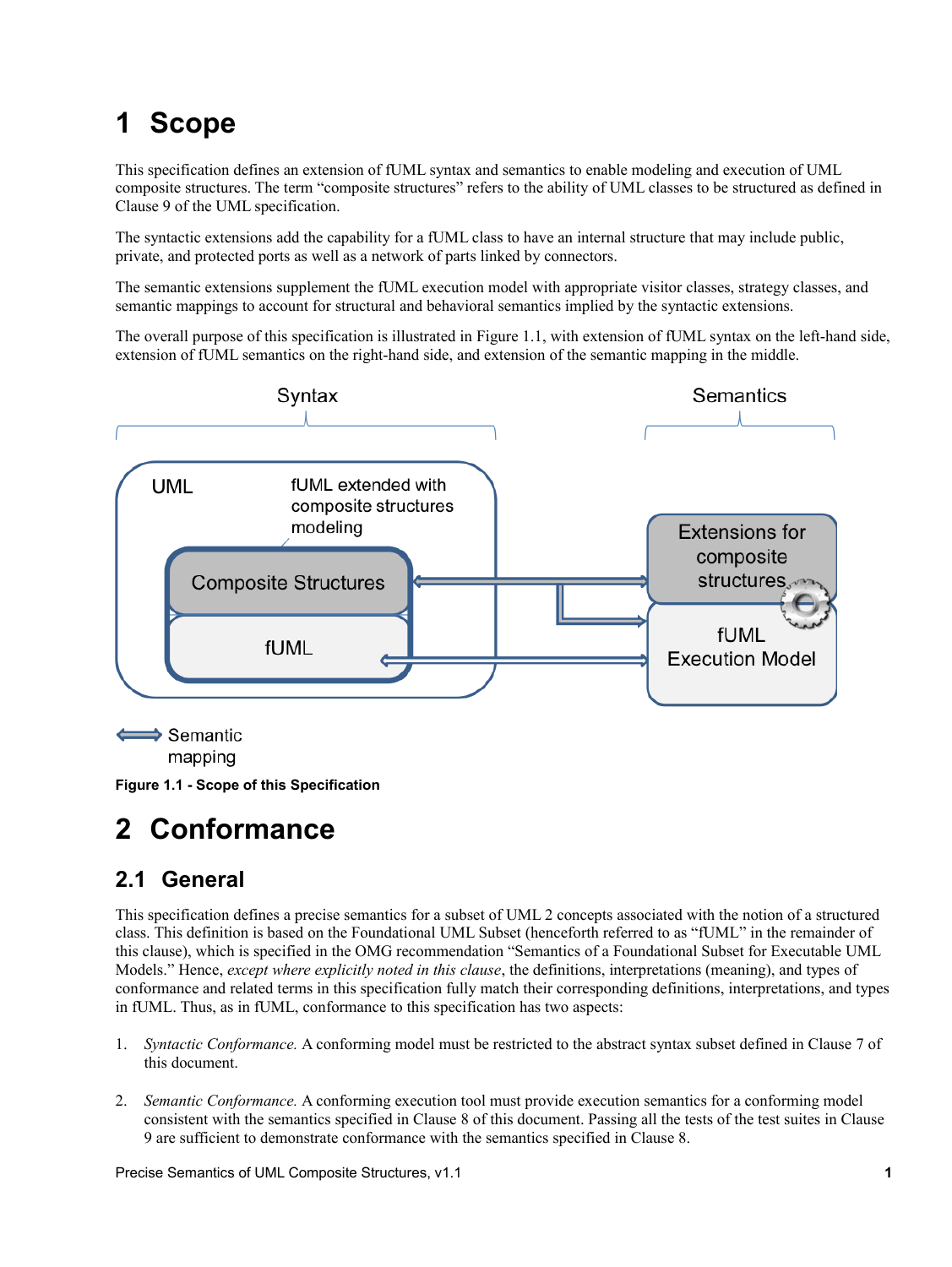## <span id="page-13-2"></span>**2.2 Conformance Levels**

Unlike fUML, only a single monolithic conformance level is defined in this specification, corresponding to Conformance Level 3 of fUML, which is itself based on Conformance Level 3 of UML.

## <span id="page-13-1"></span>**2.3 Genericity of the Execution Model**

To support a variety of different execution paradigms and environments, the specification of the execution model incorporates a degree of genericity. This is achieved in two ways: (1) by leaving some key semantic elements unconstrained, and (2) by defining explicit semantic variation points. A particular execution tool can then realize specific semantics by suitably constraining the unconstrained semantic aspects and providing specifications for any desired variation at semantic variation points.

The semantic areas that are not explicitly constrained by the execution model in this specification are the same as the ones defined in subclause 2.3 of the fUML specification. Different execution tools may semantically vary in the above areas in executing the same model, while still being conformant to the semantics specified by the execution model in this specification. Additional semantic specifications or constraints may be provided for a specific execution tool in these areas, so long as it remains, overall, conformant to the execution model. For instance, a particular tool may be limited to a single centralized time source such that all time measurements can be fully ordered.

In contrast to the above areas, the items below are explicit semantic variation points. That is, the execution model as given in this specification by default fully specifies the semantics of these items. However, it is allowable for a conforming execution tool to define alternate semantics for them, so long as this alternative is fully specified as part of the conformance statement for the tool.

- The semantic variation points defined in subclause 2.3 of the fUML specification. Note, however, that default event dispatching strategy defined for fUML is replaced by a new default strategy specific to this specification (see [8.4.1.2.2\)](#page-53-0).
- In addition, this specification introduces three new semantic variation points and corresponding default strategies for them:
	- o The method of reading and writing of the structural features of an Interface, depending on how they are realized by the corresponding behavior classifier (see [8.4.1.2.4\)](#page-55-3).
	- o The method of propagating requests in situations where there are multiple possible paths (se[e](#page-69-1) [8.5.1.2.8\)](#page-69-1).
	- The method for constructing an object, which includes creation of a topology of objects, interaction points and links, as well as initialization of corresponding properties according to any specified default values (see [8.4.1.2.4\)](#page-55-3).

If a conforming execution tool wishes to implement a semantic variation in one of the above areas, then a specification most be provided for this variation via a specialization of the appropriate execution model class as identified above. This specification must be provided as a fUML model in the "base UML" subset interpretable by the base semantics of Clause 10 of the fUML specification. Further, it must be defined in what cases the variation is used and, if different variants may be used in different cases, when each variant applies, and/or how what variant to use, is to be specified in a conforming model accepted by the execution tool.

# <span id="page-13-0"></span>**3 Normative References**

The following normative documents contain provisions which, through reference in this text, constitute provisions of this specification. For dated references, subsequent amendments to, or revisions of, any of these publications do not apply.

1. OMG Unified Modeling Language (OMG UML), Superstructure, Version 2.4.1, [http://www.omg.org/spec/UML/2.4.1.](http://www.omg.org/spec/UML/2.4.1)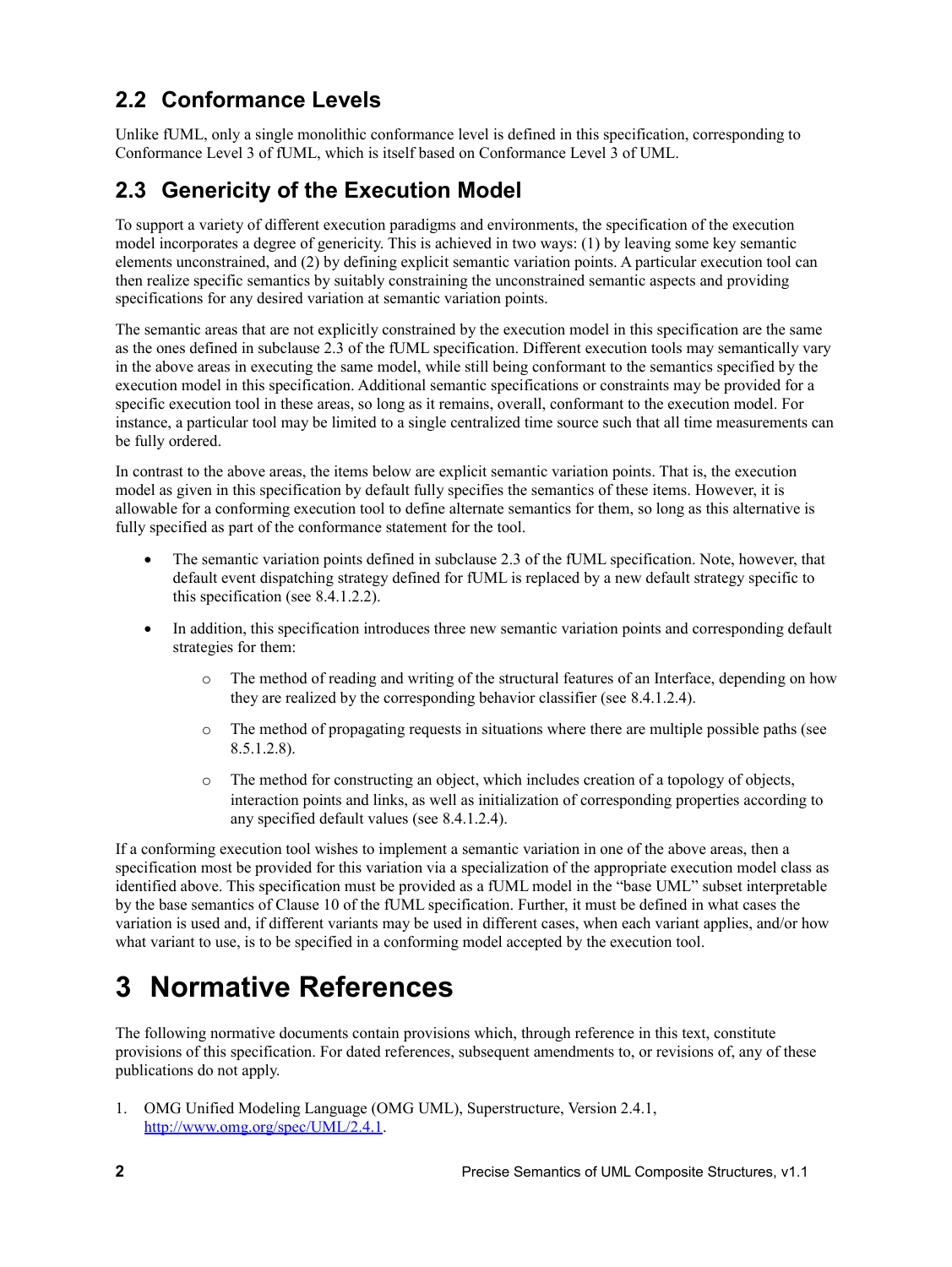2. Semantics of a Foundational Subset for Executable UML Models (FUML), Version 1.3, [http://www.omg.org/spec/FUML/1.3.](http://www.omg.org/spec/FUML/1.3)

# <span id="page-14-4"></span>**4 Terms and Definitions**

There are no formal definitions of terms in this specification.

# <span id="page-14-3"></span>**5 Symbols**

There are no symbols defined in this specification.

# <span id="page-14-2"></span>**6 Additional Information**

# <span id="page-14-1"></span>**6.1 Changes to Adopted OMG Specifications**

This specification does not require any changes to adopted OMG specifications. Nevertheless, while compliant with the UML 2.4.1 metamodel and notation, this specification adopts clarifications from UML 2.5 regarding constraints and semantics of UML.

# <span id="page-14-0"></span>**6.2 Acknowledgments**

This specification was originally authored by:

- Conrad Bock (NIST)
- Yves Bernard (EADS)
- Michael Chonoles (Lockheed Martin)
- Arnaud Cuccuru (Commissariat à l'Energie Atomique)
- Peter Denno (NIST)
- Sébastien Gérard (Commissariat à l'Energie Atomique)
- Sanford Friedenthal (INCOSE)
- Nerijus Jankevicius (No Magic)
- Julio Medina (Universidad de Cantabria)
- Eldad Palachi (International Business Machines)
- Laurent Rioux (THALES)
- Nicolas Rouquette (JPL/NASA)
- Ed Seidewitz (Model Driven Solutions)
- Bran Selic (Simula Research Laboratory)
- Ed Shaw (NexJ Systems)
- Daniel Siegl (LieberLieber)

The work done by CEA in this specification has been partially funded by the OpenES CATRENE Project: CA703 - 2013 [\(http://www.ecsi.org/openes\)](http://www.ecsi.org/openes). The work done by Universidad de Cantabria in this specification has been partially funded by the Spanish Government under grant TIN2011-28567-C03-02 (HI-PARTES).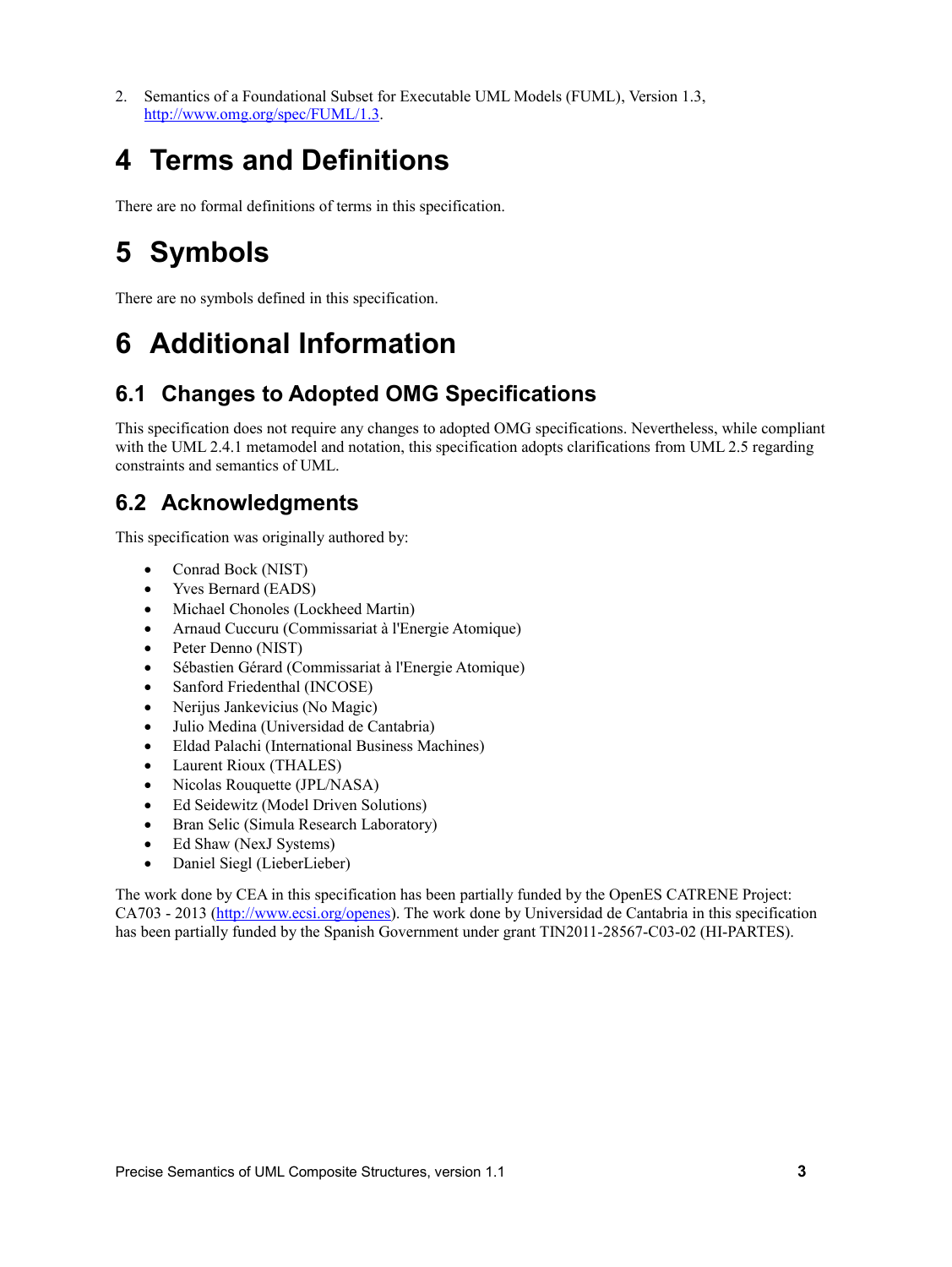This page intentionally left blank.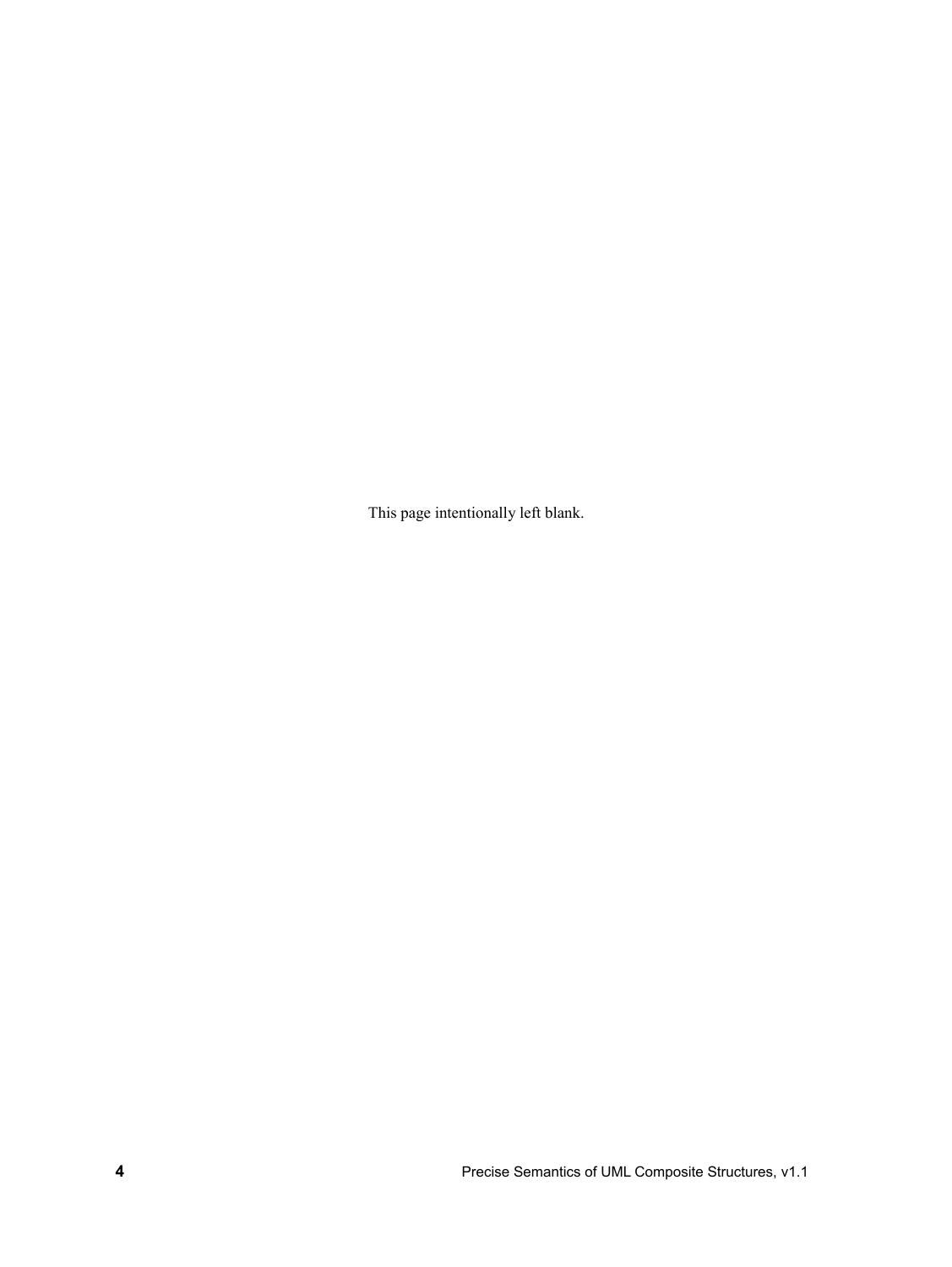# <span id="page-16-1"></span>**7 Abstract Syntax**

## <span id="page-16-0"></span>**7.1 Overview**

This clause describes how the fUML syntax model is extended to include modeling of UML Composite Structures. This extension refers to all UML metaclasses, constraints, and relationships that enable a fUML Class to be structured. The term "structured" here means that a class may have public, private, and protected ports as well as a network of parts linked through connectors. The Semantics Clause [8](#page-34-1) defines precise semantics for the elements introduced in this section.

The fUML Abstract Syntax model mimics the package architecture of the unmerged UML 2.4.1 metamodel, keeping only packages (and elements defined in these packages) that are relevant to the foundational subset of UML. For consistency with the fUML syntax, the Composite Structures syntax model described in this clause also mimics the package architecture of the unmerged UML 2.4.1 metamodel. UML packages relevant to modeling composite structures are copied in the proposed syntax model. Elements in copied packages which are not relevant for this specification are removed. When a relationship contained in an imported package (including package merge relationships) targets a UML metaclass or package which is already part of the fUML subset, that relationship is redirected towards the fUML equivalent metaclass.

As compared to the fUML Abstract Syntax model, the proposed model does not carry out package merges, thereby avoiding duplication of the content of fUML syntax. However, package merge relationships included in this syntax model are specified in a way that, when the merges are carried out, a model corresponding to the fUML subset extended with UML composite structures modeling is produced. In addition, the result of the merge is also that any former references from elements of the fUML Semantics model to elements of the fUML Abstract Syntax model now target elements of the fUML subset extended with UML Composite Structures modeling. These packages as well as their relationships are shown in [Figure 7.1.](#page-17-2)

The root package for the Abstract Syntax is CompositeStructuresSyntaxAndSemantics. This package merges both fUML syntax and semantics. All other packages shown in the diagram are directly or indirectly contained by this Package. Packages in yellow are newly introduced Packages (i.e., there is no equivalent package in fUML syntax model). Packages in white are Packages which were already included in the fUML subset, but need to be included in this specification as well since they contain elements which were explicitly excluded from fUML. Packages in grey are Packages which were already part of fUML and which do not include additional content. These packages are, however, required for the merging process described above.

The following subclauses describe packages copied from the UML 2.4.1 unmerged metamodel that actually add content to fUML (i.e., packages in yellow and white from [Figure 7.1\)](#page-17-2). Each subclause provides rationale for copying the corresponding package, as well as an overview of elements contained in these packages and how they relate to fUML syntax elements. Each subclause also highlights additional constraints introduced by this specification related to Composite Structures modeling.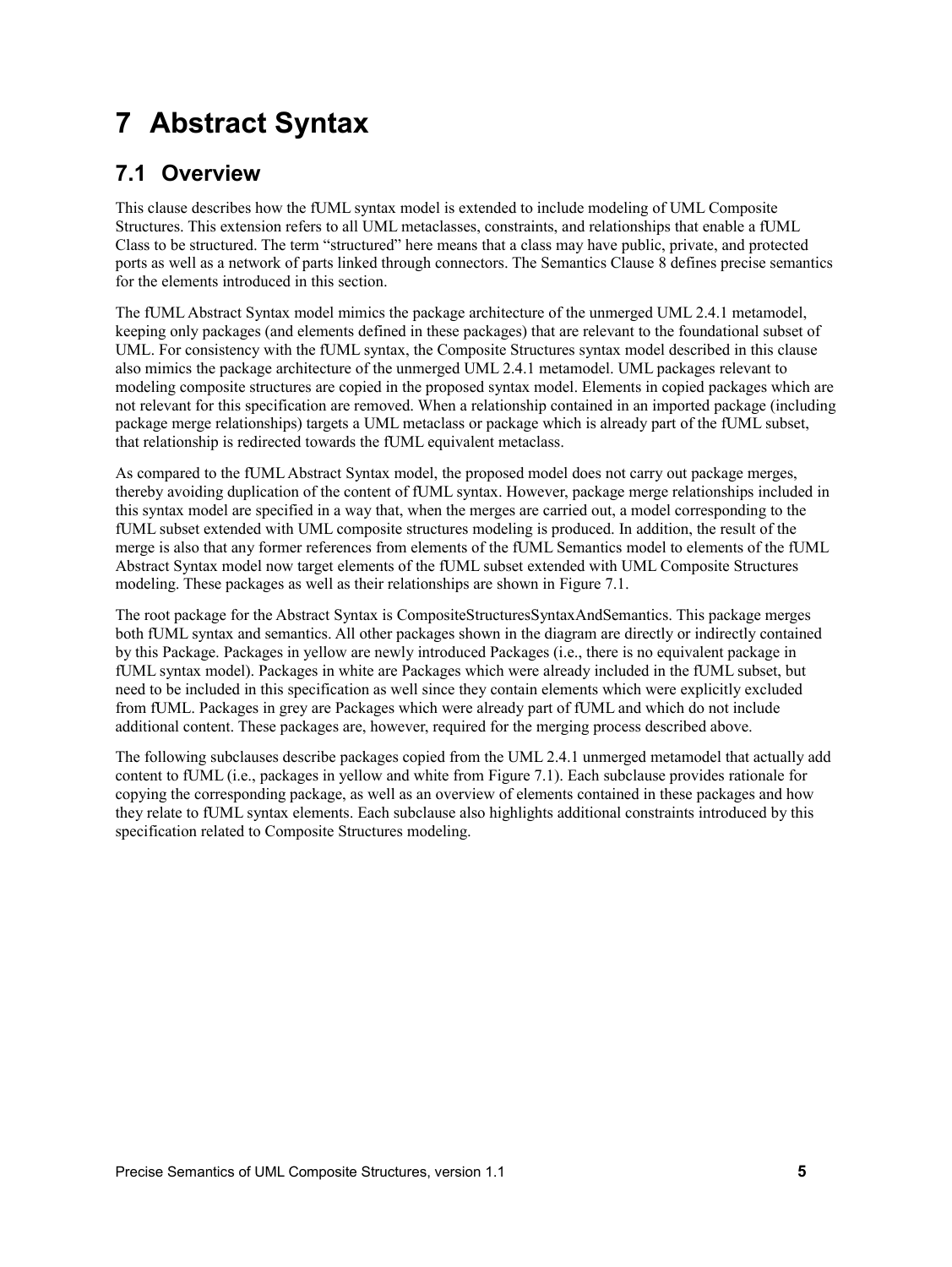

<span id="page-17-2"></span>**Figure 7.1 - Abstract Syntax Package Architecture**

## <span id="page-17-1"></span>**7.2 Classes**

### <span id="page-17-0"></span>**7.2.1 Overview**

The Classes package is partially copied into the Composite Structures syntax model. This is because it contains the subpackages Dependencies, Interfaces, and Kernel, which are required for Composite Structures modeling. The copy of the Classes package is partial since only these three subpackages are copied. Note that the Classes package is already part of the fUML Abstract Syntax model. However, the packages Dependencies and Interfaces were explicitly removed from that model. Note also that Kernel was already part of fUML. It is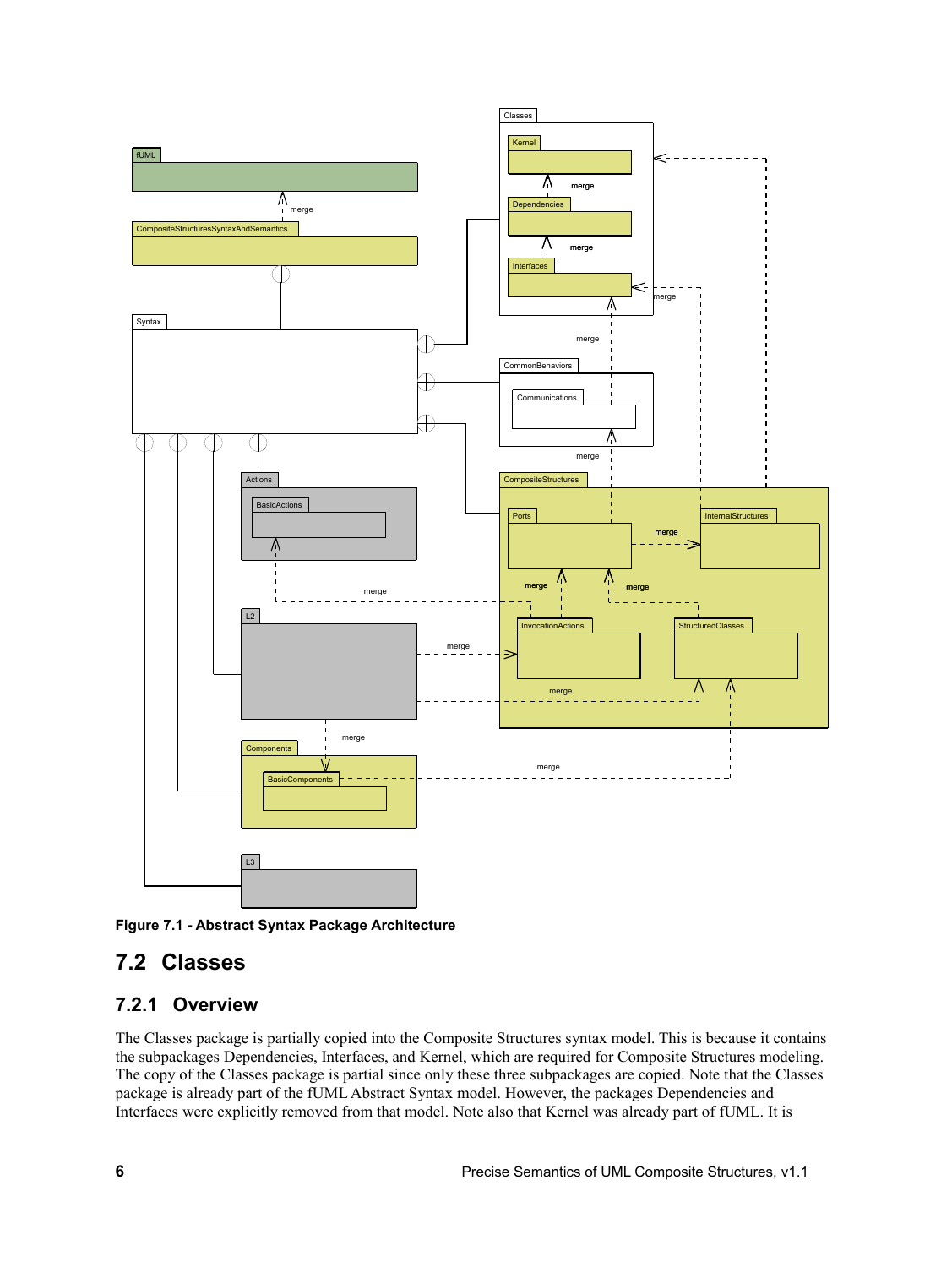included in this specification to account for OpaqueExpressions, which were removed from fUML. The following subclauses provide details about the content of these three subpackages.

### <span id="page-18-3"></span>**7.2.2 Dependencies**

#### <span id="page-18-2"></span>**7.2.2.1 Overview**

The Dependencies package is copied for two reasons. First, it introduces the metaclass Usage, which is needed to specify the required interfaces of a port. Second, it introduces the metaclass Realization, which is a generalization of InterfaceRealization defined in the Interfaces package. Note that metaclasses DirectedRelationship and Substitution, as well as association A\_mapping\_abstraction are not included, since they are not relevant to Composite Structures modeling.





#### <span id="page-18-1"></span>**7.2.2.2 Class descriptions**

#### <span id="page-18-0"></span>**7.2.2.2.1 Abstraction**

Abstraction is introduced to enable modeling of InterfaceRealization. This is an indirect generalization of InterfaceRealization.

#### **Generalizations**

Dependency (from CompositeStructuresSyntaxAndSemantics::Syntax::Classes::Dependencies)

#### **Attributes**

• None

#### **Associations**

• None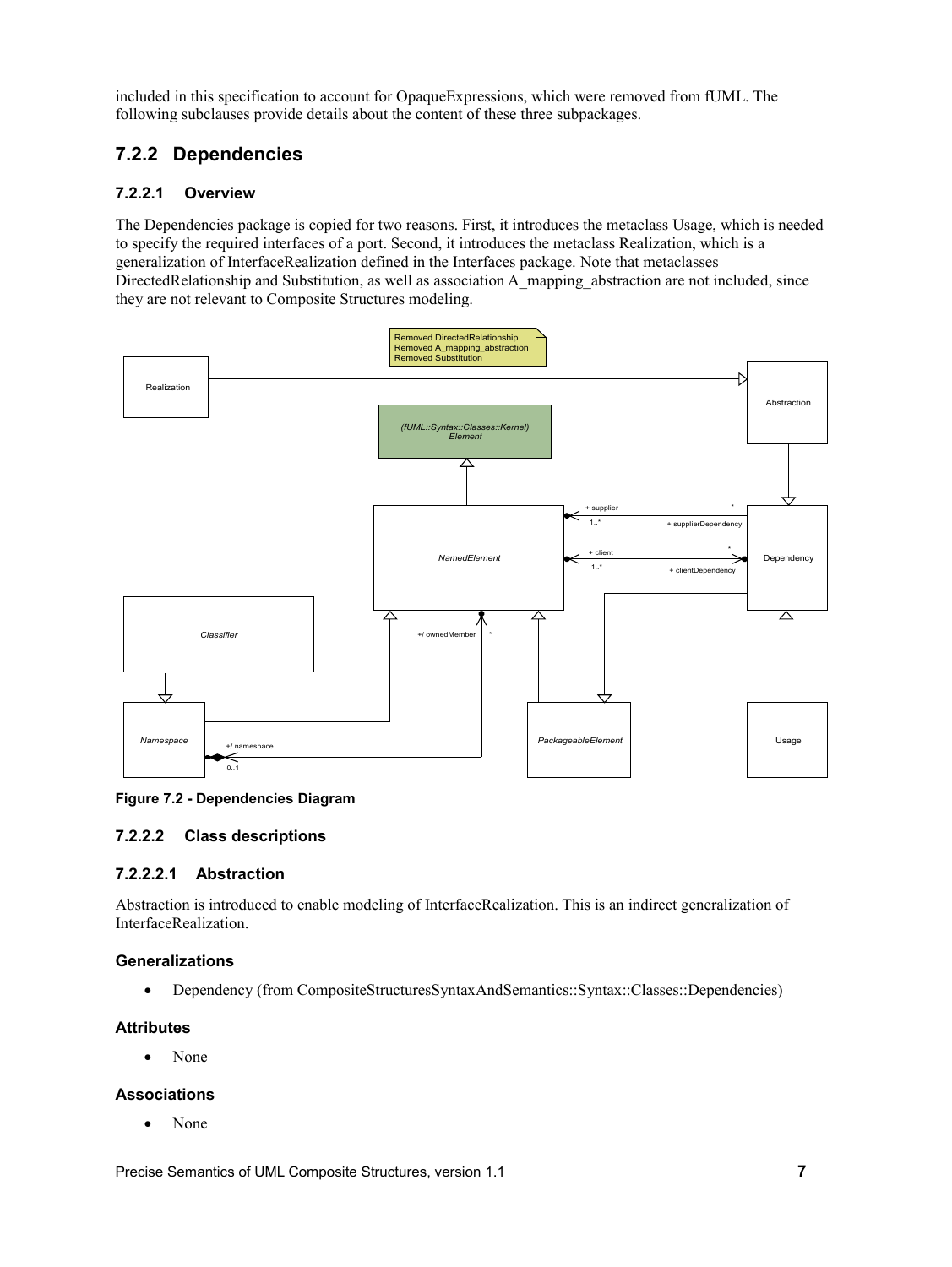#### <span id="page-19-3"></span>**7.2.2.2.2 Classifier**

Classes::Dependencies::Classifier does not extend fUML Classifier. It is included in the Composite Structures syntax model because it is needed for the merging process described in the Overview subclause of the Abstract Syntax Clause [7.](#page-16-1)

#### **Generalizations**

Namespace (from CompositeStructuresSyntaxAndSemantics::Syntax::Classes::Dependencies)

#### **Attributes**

• None

#### **Associations**

<span id="page-19-2"></span>• None

#### **7.2.2.2.3 Dependency**

Dependency is introduced to enable modeling of both Usage and InterfaceRealization relationships. It is a generalization of these two metaclasses.

#### **Generalizations**

PackageableElement (from CompositeStructuresSyntaxAndSemantics::Syntax::Classes::Dependencies)

#### **Attributes**

• None

#### **Associations**

- client : NamedElement [1..\*]
- <span id="page-19-1"></span>supplier : NamedElement [1..\*]

#### **7.2.2.2.4 NamedElement**

Classes::Dependencies::NamedElement extends (merge increment) fUML NamedElement with the ability to indicate all the Dependencies that reference this NamedElement as a client (property clientDependency).

#### **Generalizations**

Element (from fUML::Syntax::Classes::Kernel)

#### **Attributes**

• None

#### **Associations**

- clientDependency : Dependency  $[0.*]$
- <span id="page-19-0"></span>• namespace : Namespace  $[0, 1]$

#### **7.2.2.2.5 Namespace**

Classes::Dependencies::Namespace does not extend fUML Namespace. It is included in the Composite Structures syntax model because it is needed for the merging process described in the Overview subclause of the Abstract Syntax Clause [7](#page-16-1).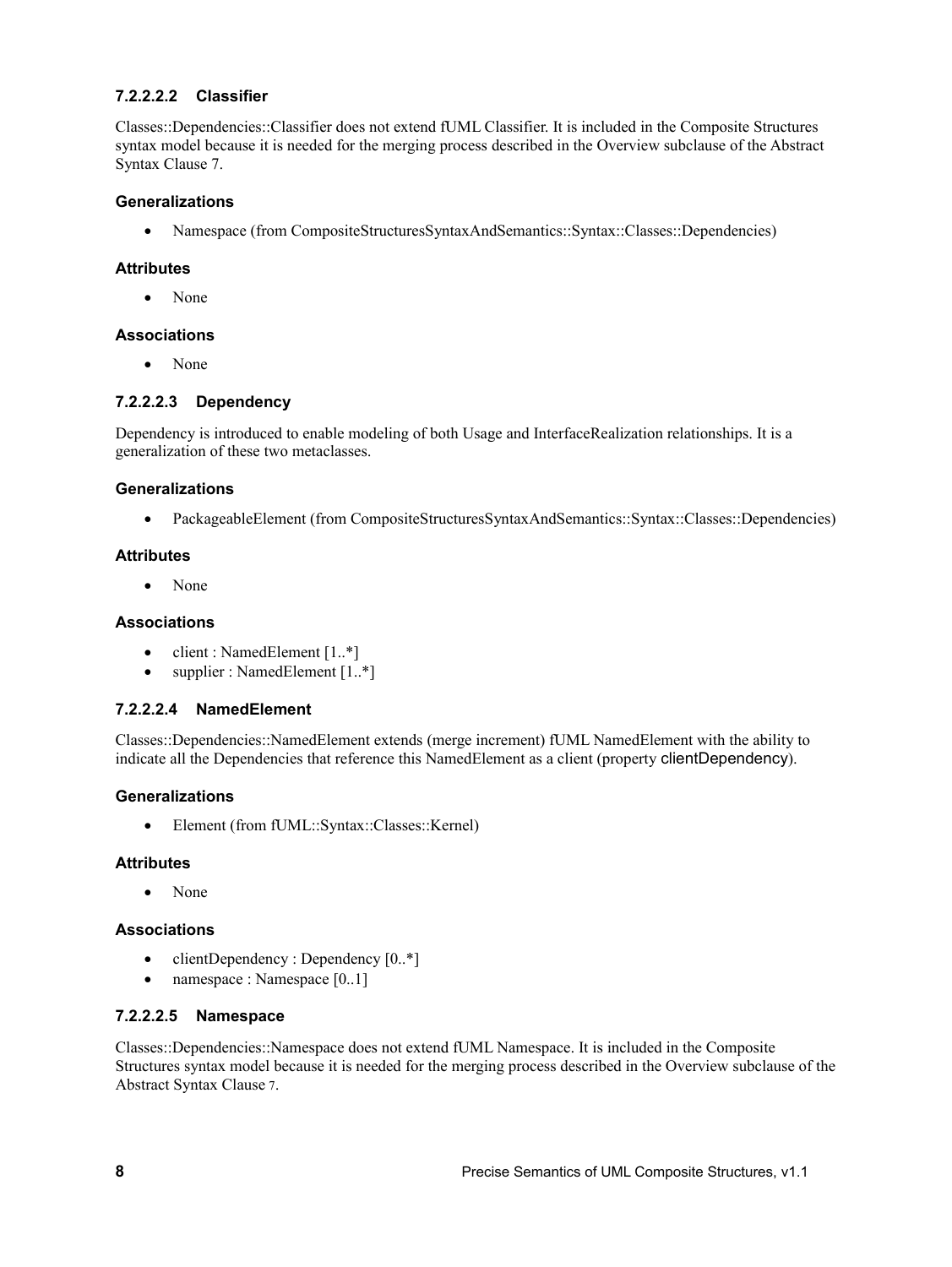#### **Generalizations**

NamedElement (from CompositeStructuresSyntaxAndSemantics::Syntax::Classes::Dependencies)

#### **Attributes**

None

#### **Associations**

<span id="page-20-2"></span>• ownedMember : NamedElement [0..\*]

#### **7.2.2.2.6 PackageableElement**

Classes::Dependencies::PackeageableElement does not extend fUML PackageableElement. It is included in the Composite Structures syntax model to make the merging process (described in the Overview subclause of the Abstract Syntax Clause [7\)](#page-16-1) meaningful.

#### **Generalizations**

NamedElement (from CompositeStructuresSyntaxAndSemantics::Syntax::Classes::Dependencies)

#### **Attributes**

• None

#### **Associations**

<span id="page-20-1"></span>• None

#### **7.2.2.2.7 Realization**

Realization is introduced to enable modeling of InterfaceRealization. This is a generalization of InterfaceRealization.

#### **Generalizations**

Abstraction (from CompositeStructuresSyntaxAndSemantics::Syntax::Classes::Dependencies)

#### **Attributes**

• None

#### **Associations**

<span id="page-20-0"></span>• None

#### **7.2.2.2.8 Usage**

Usage is introduced since it is required to specify required interfaces of a port.

#### **Generalizations**

Dependency (from CompositeStructuresSyntaxAndSemantics::Syntax::Classes::Dependencies)

#### **Attributes**

• None

#### **Associations**

• None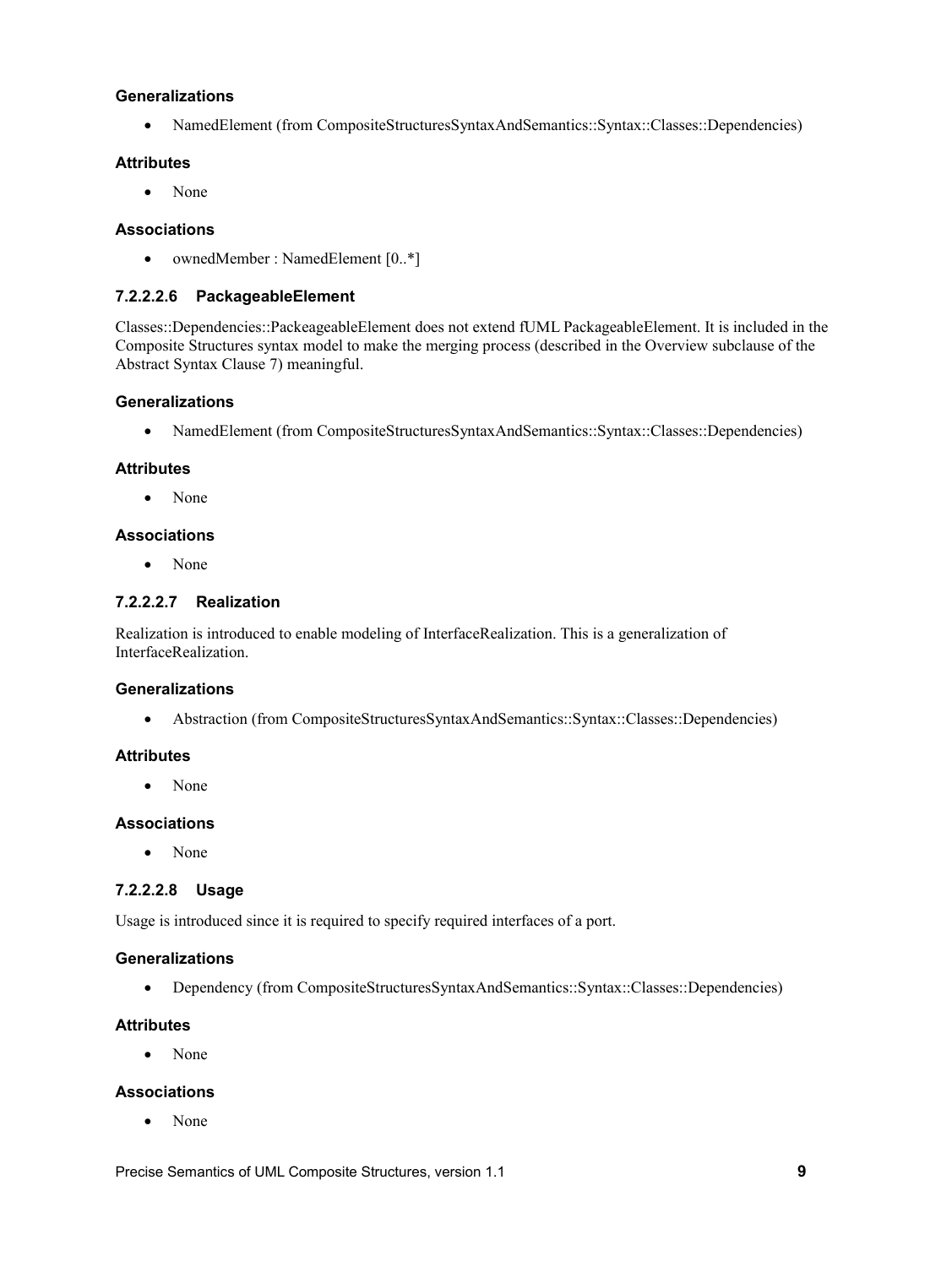## <span id="page-21-3"></span>**7.2.3 Interfaces**

#### <span id="page-21-2"></span>**7.2.3.1 Overview**

The Interfaces package is introduced to enable the definition of required and/or provided features associated with ports. It also includes a mechanism for specifying that a given BehavioredClassifier realizes the features of an Interface. At run time, this information is used to determine if a given object (instance of a BehavioredClassifier) is a valid target for the invocation of a BehavioralFeature (where this feature is specified by an interface).



#### **Figure 7.3 - Interfaces Diagram**

#### <span id="page-21-1"></span>**7.2.3.2 Class descriptions**

#### <span id="page-21-0"></span>**7.2.3.2.1 BehavioredClassifier**

Classes::Interfaces::BehavioredClassifier extends (merge increment) fUML BehavioredClassifier with the ability to own a collection of InterfaceRealization relationships.

#### **Generalizations**

- Classifier (from fUML::Syntax::Classes::Kernel)
- NamedElement (from CompositeStructuresSyntaxAndSemantics::Syntax::Classes::Dependencies)

#### **Attributes**

• None

#### **Associations**

• interfaceRealization : InterfaceRealization [0..\*]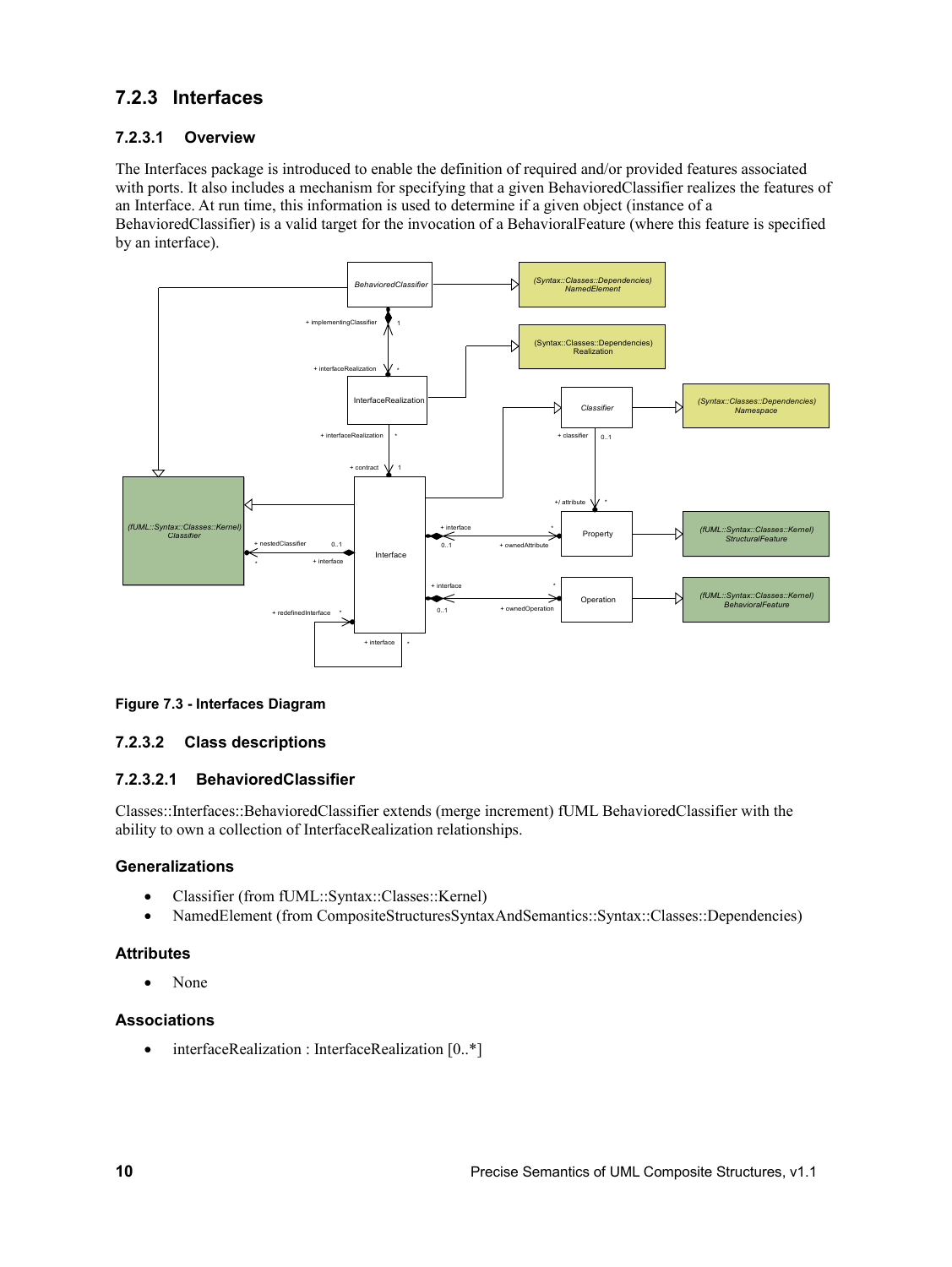#### <span id="page-22-1"></span>**7.2.3.2.2 Classifier**

Classes::Interfaces::Classifier does not extend fUML Classifier. It is included in the Composite Structures syntax model because it is needed for the merging process described in the Overview subclause of the Abstract Syntax clause [7.](#page-16-1)

#### **Generalizations**

Namespace (from CompositeStructuresSyntaxAndSemantics::Syntax::Classes::Dependencies)

#### **Attributes**

• None

#### **Associations**

<span id="page-22-0"></span>• attribute : Property  $[0, *]$ 

#### **7.2.3.2.3 Interface**

Interface is introduced to enable specification of features provided or required on a Port. Through InterfaceRealization relationships, it also enables specifying features that are realized by a given BehavioredClassifier.

#### **Generalizations**

- Classifier (from fUML::Syntax::Classes::Kernel)
- Classifier (from CompositeStructuresSyntaxAndSemantics::Syntax::Classes::Interfaces)

#### **Attributes**

• None

#### **Associations**

- nestedClassifier : Classifier [0..\*]
- ownedAttribute : Property  $[0.*]$
- ownedOperation : Operation  $[0, *]$
- <span id="page-22-2"></span>• redefinedInterface : Interface [0..\*]

#### **7.2.3.2.4 InterfaceRealization**

InterfaceRealization is introduced since it is used to specify the provided Interfaces of a Port. In addition, it is also used to specify that features of the contract Interface are realized by the implementingClassifier of a BehavioredClassifier.

#### **Generalizations**

Realization (from CompositeStructuresSyntaxAndSemantics::Syntax::Classes::Dependencies)

#### **Attributes**

None

#### **Associations**

- contract : Interface [1]
- implementingClassifier : BehavioredClassifier [1]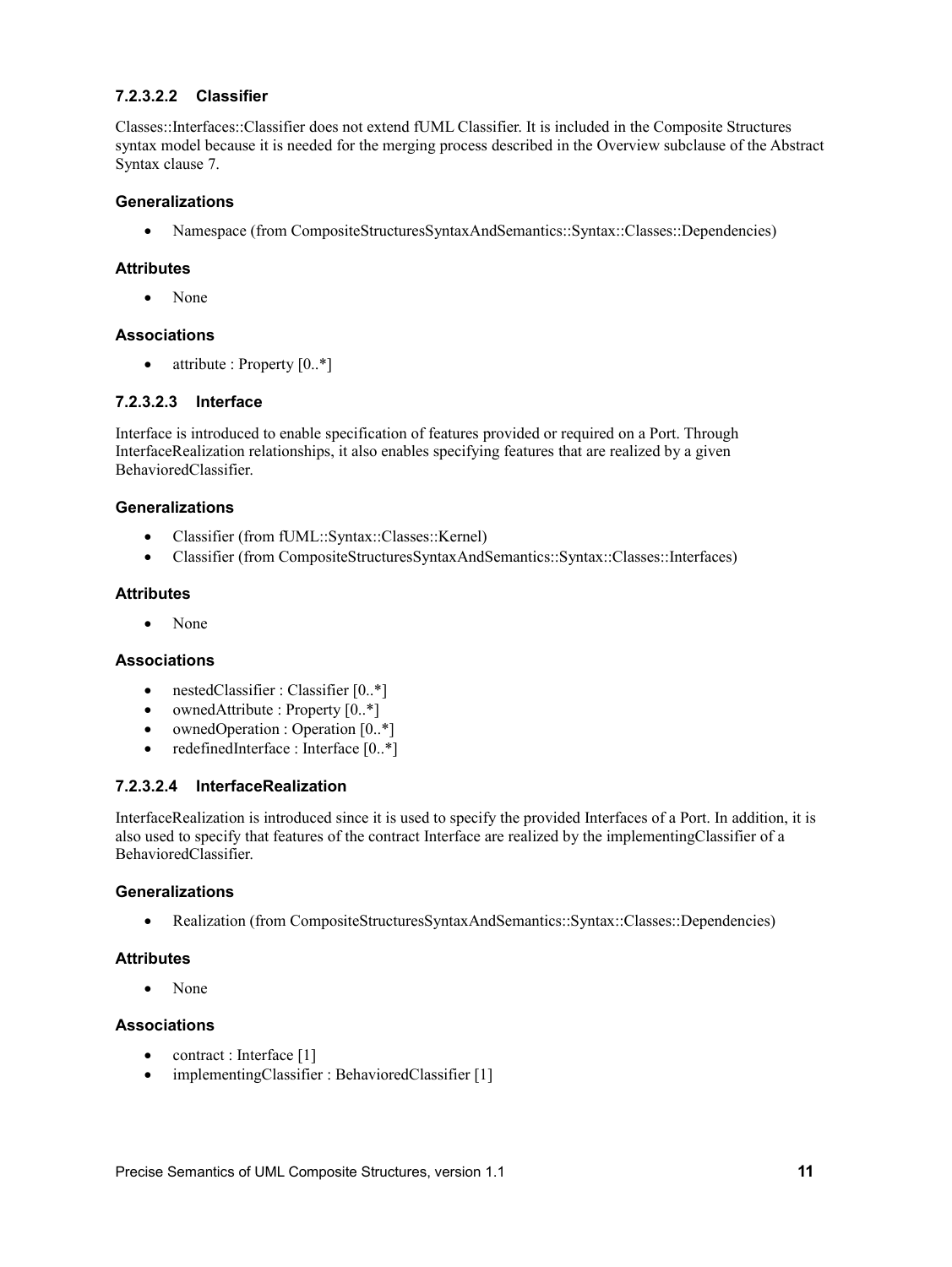#### <span id="page-23-5"></span>**7.2.3.2.5 Operation**

Classes::Interfaces::Operation extends (merge increment) fUML Operation with the capability to be owned by an Interface.

#### **Generalizations**

BehavioralFeature (from fUML::Syntax::Classes::Kernel)

#### **Attributes**

• None

#### **Associations**

<span id="page-23-4"></span> $\bullet$  interface : Interface [0..1]

#### **7.2.3.2.6 Property**

Classes::Interfaces::Property extends (merge increment) fUML Property with the capability to be owned by an Interface.

#### **Generalizations**

StructuralFeature (from fUML::Syntax::Classes::Kernel)

#### **Attributes**

• None

#### **Associations**

<span id="page-23-3"></span> $\bullet$  interface : Interface [0..1], References the Interface that owns the Property

### **7.2.4 Kernel**

#### <span id="page-23-2"></span>**7.2.4.1 Overview**

The Kernel package is partially copied into the Composite Structures syntax model. This is because that package contains OpaqueExpression, which was explicitly removed from fUML. In this specification, OpaqueExpressions are typically used to associate default values with properties of composite structures, in the case where other kinds of ValueSpecification supported by fUML cannot be used easily. The main use case concerns situations where properties represent collections of elements.



#### **Figure 7.4 - Expression Diagram**

#### <span id="page-23-1"></span>**7.2.4.2 Class Descriptions**

#### <span id="page-23-0"></span>**7.2.4.2.1 OpaqueExpression**

Classes::Kernel::OpaqueExpression extends Classes::Kernel::ValueSpecification with the ability to reference a Behavior. Properties language and body are not included in this specification. An OpaqueExpression can only be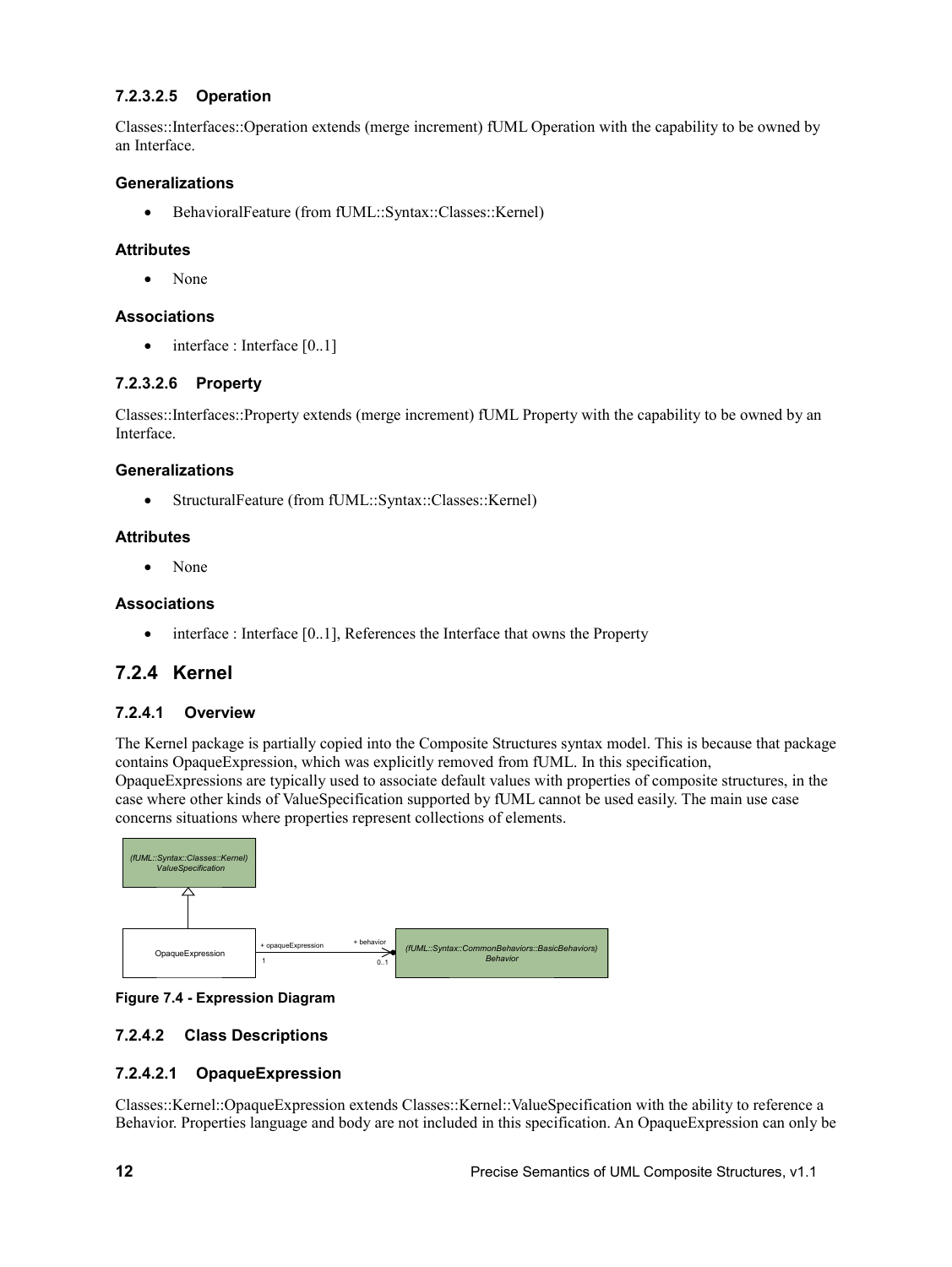defined by a Behavior that is restricted to have no Parameters other than a return Parameter. The values of the OpaqueExpression are given by invoking the Behavior and returning the values on the return Parameter.

#### **Generalizations**

ValueSpecification (from fUML::Syntax::Classes::Kernel)

#### **Attributes**

• None

#### **Associations**

<span id="page-24-5"></span> $\bullet$  behavior : Behavior [0..1]

## **7.3 CommonBehaviors**

### <span id="page-24-4"></span>**7.3.1 Overview**

The CommonBehaviors package is partially copied into the Composite Structures syntax model. This is because that package contains the sub-package Communications, which is required for Composite Structures modeling. More precisely, it allows Receptions to be owned by Interfaces, as a way of enabling a classifier to specify that it provides or requires Receptions for Signals for some of its Ports. The copy of the CommonBehaviors package is partial in the sense that only this sub-package is copied. Note that the CommonBehaviors::Communications package is already part of the fUML Abstract Syntax model. However, the Interface metaclass was explicitly removed from the fUML subset. The following subclause provides details about the content of this sub-package.

### <span id="page-24-3"></span>**7.3.2 Communications**

#### <span id="page-24-2"></span>**7.3.2.1 Overview**



#### **Figure 7.5 - Communications Diagram**

#### <span id="page-24-1"></span>**7.3.2.2 Class descriptions**

#### <span id="page-24-0"></span>**7.3.2.2.1 Interface**

CommonBehaviors::Communications::Interface extends (merge increment) Classes::Interfaces::Interface with the ability to own receptions.

#### **Generalizations**

Classifier (from fUML::Syntax::Classes::Kernel)

#### **Attributes**

• None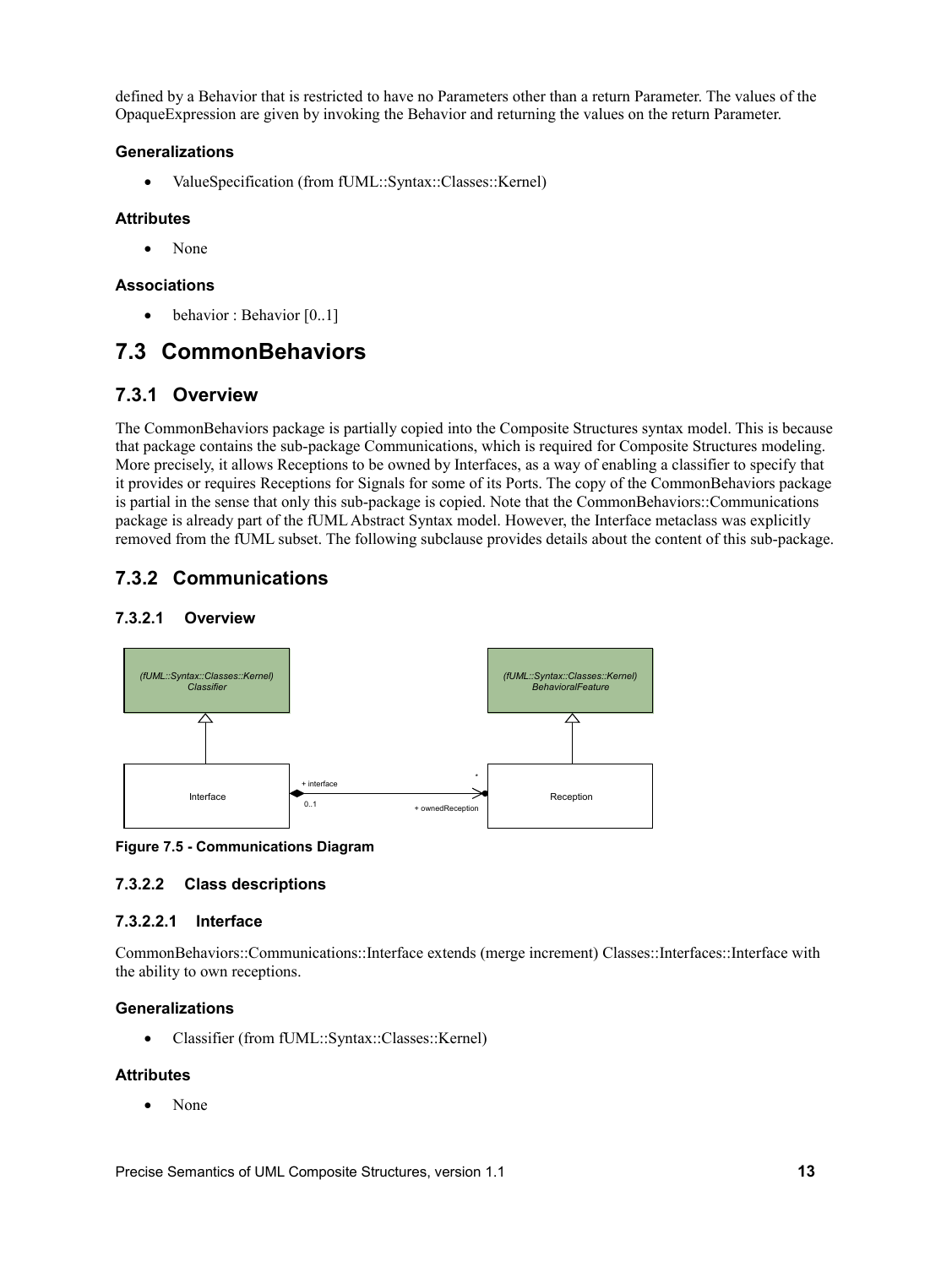#### **Associations**

<span id="page-25-6"></span>• ownedReception : Reception  $[0, *]$ 

#### **7.3.2.2.2 Reception**

CommonBehaviors::Communications::Reception does not extend fUML Reception. It is included in the Composite Structures syntax model because it is needed for the merging process described in the Overview subclause of the Clause [7.](#page-16-1)

#### **Generalizations**

BehavioralFeature (from fUML::Syntax::Classes::Kernel)

#### **Attributes**

• None

#### **Associations**

<span id="page-25-5"></span>• None

## **7.4 Components**

### <span id="page-25-4"></span>**7.4.1 Overview**

The Components package is partially copied into the Composite Structures syntax model. This is because the Components package contains the sub-package BasicComponents, which is required for Composite Structures modeling. More precisely, it extends (merge increment) CompositeStructures::StructuredClasses::Connector with the property kind, which enables determining whether a given connector is for delegation or for assembly. Note that metaclass Component as well as package Components::PackagingComponents are excluded from this specification, since they do not introduce any concepts impacting the semantics of UML Composite Structures.

## <span id="page-25-3"></span>**7.4.2 BasicComponents**



**Figure 7.6 - BasicComponents Diagram**

#### <span id="page-25-2"></span>**7.4.2.1 Overview**

#### <span id="page-25-1"></span>**7.4.2.2 Class descriptions**

#### <span id="page-25-0"></span>**7.4.2.2.1 Connector**

Components::BasicComponents::Connector extends (merge increment) CompositeStructures::StructuredClasses::Connector with a property indicating the kind (delegation or assembly) of a connector.

#### **Generalizations**

• None

#### **Attributes**

 $\bullet$  kind : ConnectorKind [1]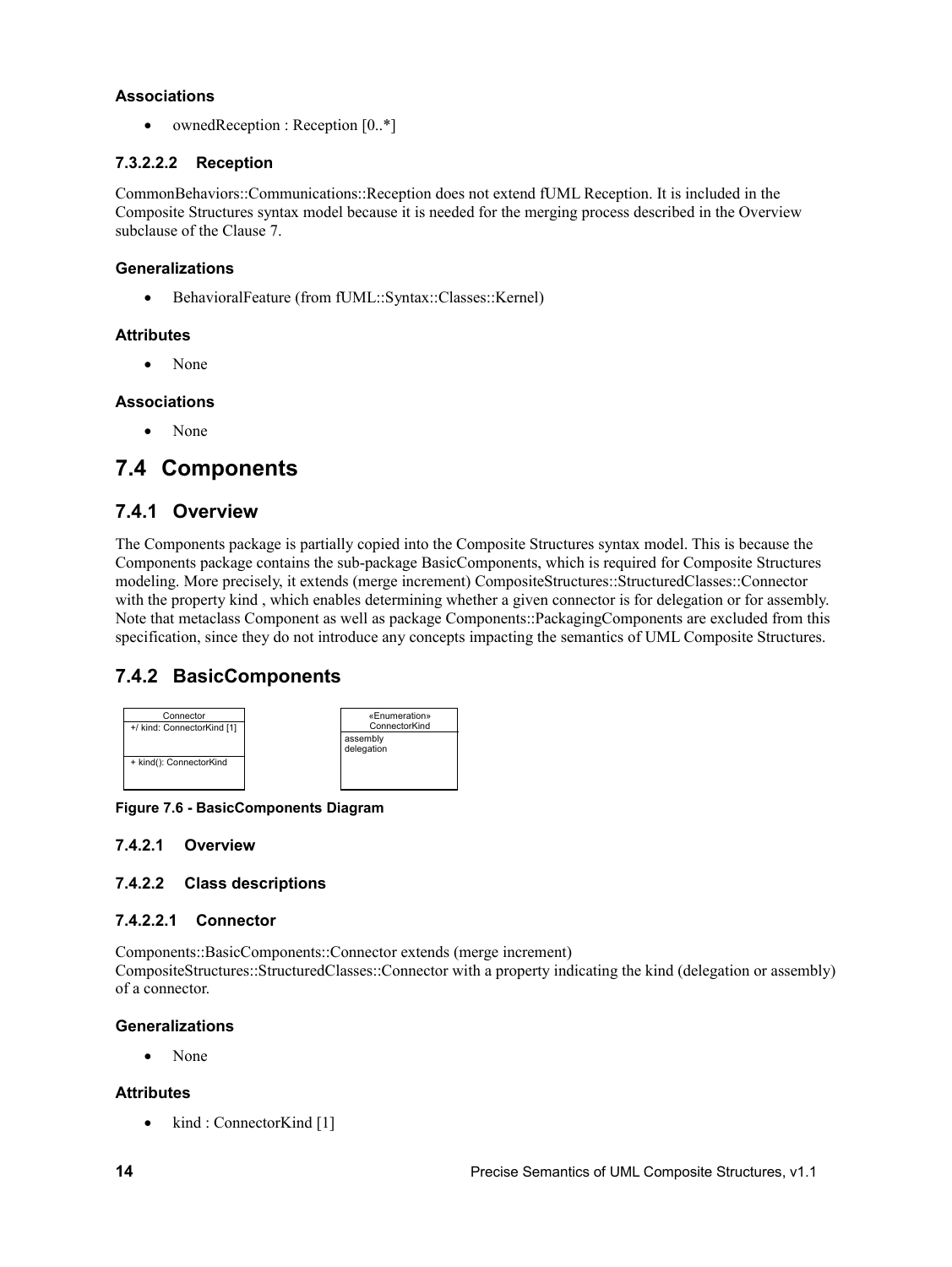#### **Associations**

<span id="page-26-4"></span>• None

#### **7.4.2.2.2 ConnectorKind (Enumeration)**

#### **Generalizations**

• None

#### **Literals**

- assembly
- <span id="page-26-3"></span>delegation

## **7.5 CompositeStructures**

### <span id="page-26-2"></span>**7.5.1 Overview**

The CompositeStructures package is completely copied into the Composite Structures syntax model. This is because all of its subpackages introduce key modeling concepts underlying Composite Structures. This includes packages InternalStructures, InvocationActions, Ports and StructuredClasses. The following subclauses provide details about the content of these subpackages.

### <span id="page-26-1"></span>**7.5.2 InternalStructures**

#### <span id="page-26-0"></span>**7.5.2.1 Overview**

The InternalStructures package is introduced to enable modeling of the internal structure of a class as a network of parts, linked through connectors. The topology of parts and connectors places constraints on the runtime structure of a class instance.



**Figure 7.7 - InternalStructures Diagram**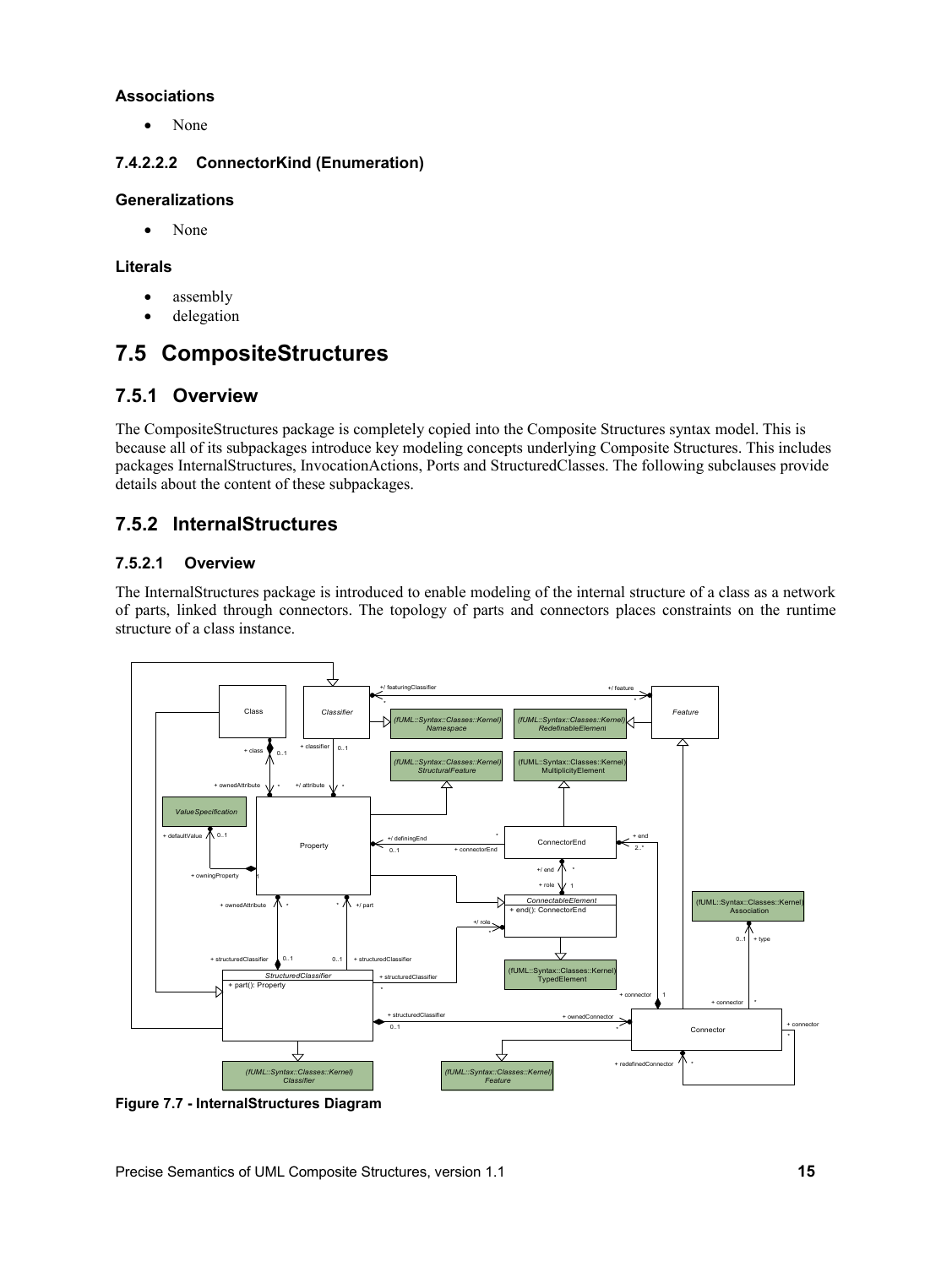#### <span id="page-27-4"></span>**7.5.2.2 Class descriptions**

#### <span id="page-27-3"></span>**7.5.2.2.1 Class**

CompositeStructures::InternalStructures::Class extends (merge increment) fUML Class by making it a StructuredClassifier.

#### **Generalizations**

• StructuredClassifier (from CompositeStructuresSyntaxAndSemantics::Syntax::CompositeStructures::InternalStructures)

#### **Attributes**

• None

#### **Associations**

<span id="page-27-2"></span>• ownedAttribute : Property  $[0, *]$ 

#### **7.5.2.2.2 Classifier**

CompositeStructures::InternalStructures::Classifier does not extend fUML Classifier. This metaclass is included in the Composite Structures syntax model because it is needed for the merging process described in the Overview subclause of the Abstract Syntax Clause [7.](#page-16-1)

#### **Generalizations**

• Namespace (from fUML::Syntax::Classes::Kernel)

#### **Attributes**

• None

#### **Associations**

- attribute : Property  $[0, *]$
- <span id="page-27-1"></span>• feature : Feature  $[0, *]$

#### **7.5.2.2.3 ConnectableElement**

ConnectableElement is introduced as an abstract metaclass representing elements that can be interconnected by being attached to the connector ends of connectors.

#### **Generalizations**

• TypedElement (from fUML::Syntax::Classes::Kernel)

#### **Attributes**

• None

#### **Associations**

<span id="page-27-0"></span>• end : ConnectorEnd  $[0.*]$ 

#### **7.5.2.2.4 Connector**

Connector is introduced to enable modeling of interconnections between parts and/or roles, in the context of a structured classifier.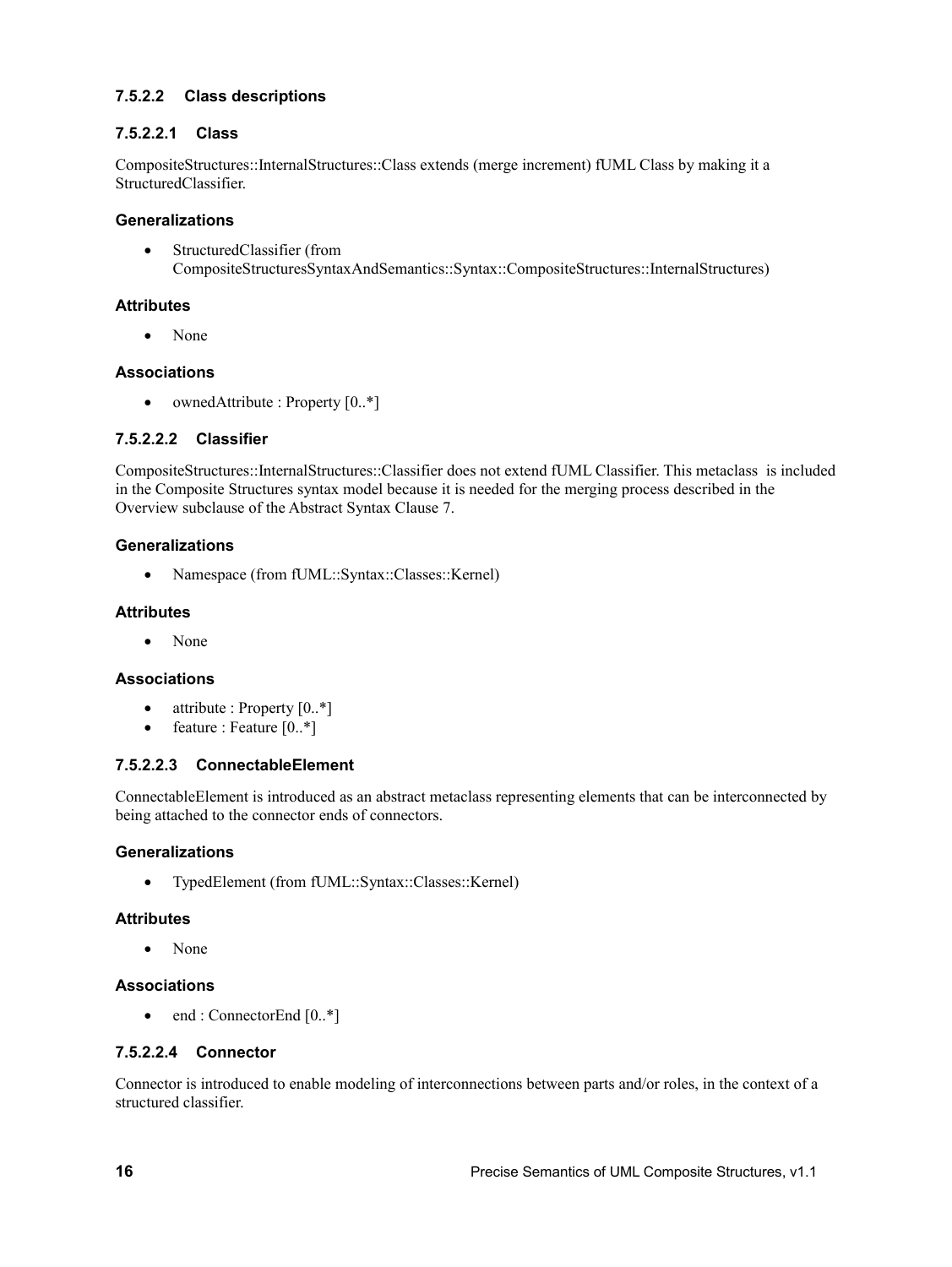#### **Generalizations**

- Feature (from fUML::Syntax::Classes::Kernel)
- Feature (from CompositeStructuresSyntaxAndSemantics::Syntax::CompositeStructures::InternalStructures)

#### **Attributes**

• None

#### **Associations**

- end : ConnectorEnd  $[2.*]$
- redefinedConnector : Connector [0..\*]
- <span id="page-28-2"></span>• type : Association  $[0..1]$

#### **7.5.2.2.5 ConnectorEnd**

ConnectorEnd is introduced to allow modeling of Connectors.

#### **Generalizations**

MultiplicityElement (from fUML::Syntax::Classes::Kernel)

#### **Attributes**

None

#### **Associations**

- $\bullet$  definingEnd : Property [0..1]
- <span id="page-28-1"></span>• role : ConnectableElement [1]

#### **7.5.2.2.6 Feature**

CompositeStructures::InternalStructures::Feature does not extend fUML Feature. It is included in the Composite Structures syntax model because it is needed for the merging process described in the Overview subclause of the Abstract Syntax Clause [7.](#page-16-1)

#### **Generalizations**

RedefinableElement (from fUML::Syntax::Classes::Kernel)

#### **Attributes**

• None

#### **Associations**

<span id="page-28-0"></span>• featuringClassifier : Classifier [0..\*]

#### **7.5.2.2.7 Property**

CompositeStructures::InternalStructures::Property extends (merge increment) fUML Property. By being a ConnectableElement, a Property can be connected to other connectable elements through connectors.

#### **Generalizations**

- ConnectableElement (from CompositeStructuresSyntaxAndSemantics::Syntax::CompositeStructures::InternalStructures)
- StructuralFeature (from fUML::Syntax::Classes::Kernel)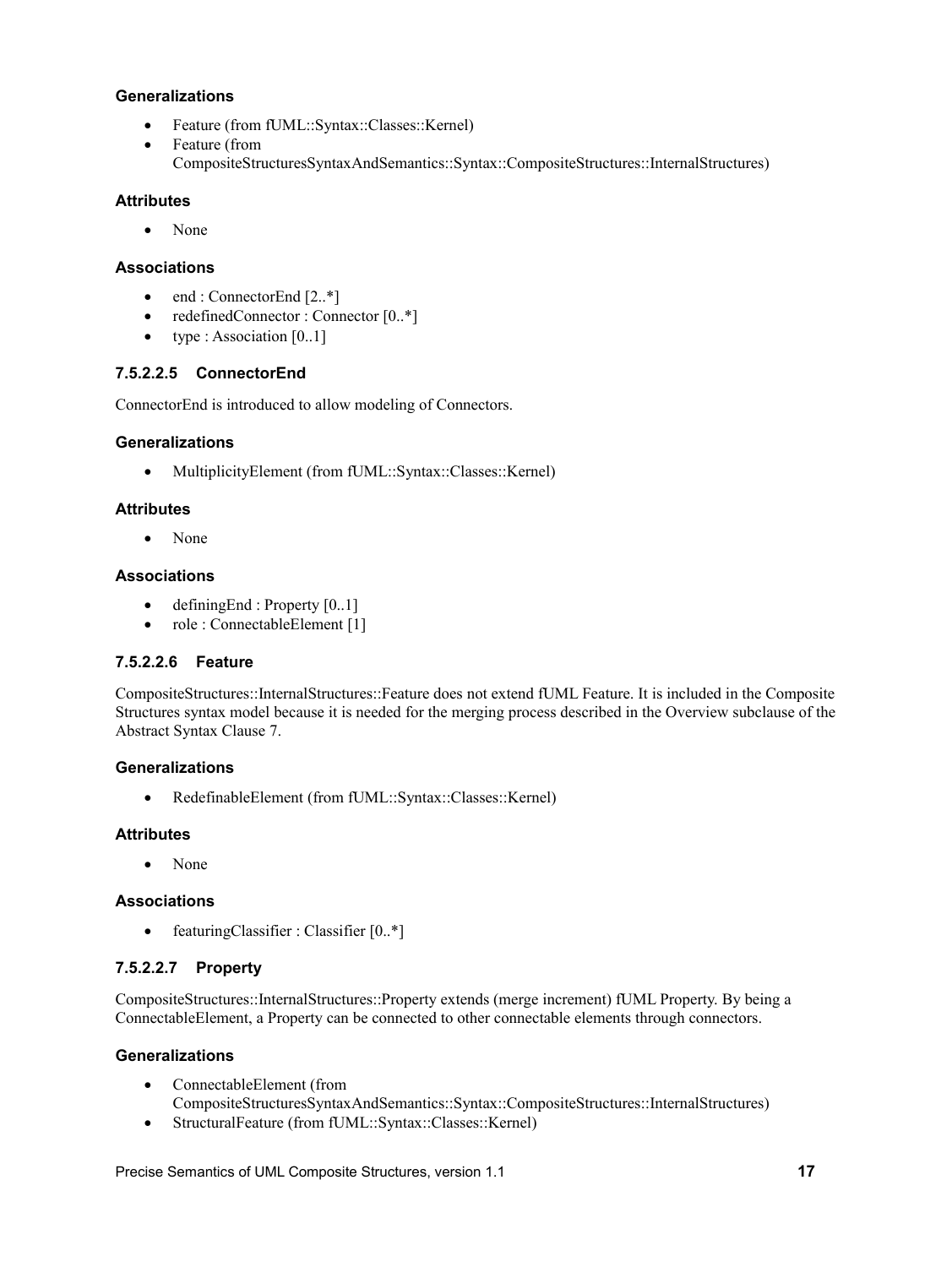#### **Attributes**

• None

#### **Associations**

- $\bullet$  class : Class  $[0..1]$
- <span id="page-29-0"></span>defaultValue : ValueSpecification [0..1]

#### **7.5.2.2.8 StructuredClassifier**

StructuredClassifier is introduced to enable modeling of internal structures comprising a network of parts and roles linked by connectors.

#### **Generalizations**

- Classifier (from fUML::Syntax::Classes::Kernel)
- Classifier (from CompositeStructuresSyntaxAndSemantics::Syntax::CompositeStructures::InternalStructures)

#### **Attributes**

• None

#### **Associations**

- ownedAttribute : Property  $[0, *]$
- ownedConnector : Connector  $[0.*]$
- part : Property  $[0, *]$
- <span id="page-29-1"></span>• role : ConnectableElement [0..\*]

### **7.5.3 InvocationActions**

#### <span id="page-29-4"></span>**7.5.3.1 Overview**

The InvocationActions package introduces extensions to fUML InvocationAction and Trigger to account for ports of an EncapsulatedClassifier.



**Figure 7.8 - InvocationActions Diagram**

#### <span id="page-29-3"></span>**7.5.3.2 Class descriptions**

#### <span id="page-29-2"></span>**7.5.3.2.1 InvocationAction**

CompositeStructures::InvocationActions::InvocationAction extends (merge increment) fUML InvocationAction so that, in addition of targeting an object, the invocation (i.e., the call for an operation or the emission of a signal) can be made through a specific Port of this object (onPort).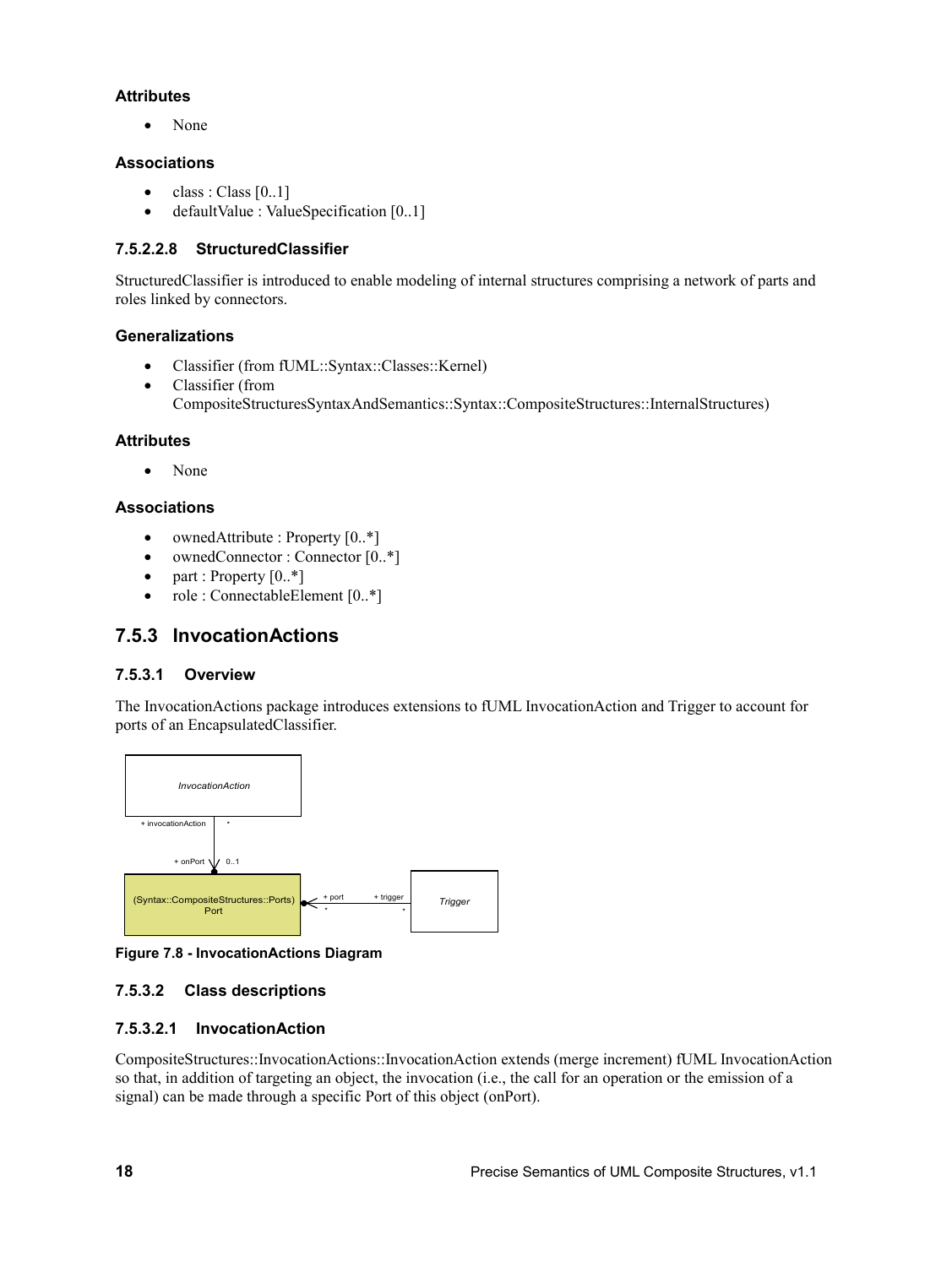#### **Generalizations**

• None

#### **Attributes**

• None

#### **Associations**

<span id="page-30-2"></span> $\bullet$  onPort : Port  $[0..1]$ 

#### **7.5.3.2.2 Trigger**

CompositeStructures::InternalStructures::Trigger extends (merge increment) fUML Trigger so that a list of Ports can be associated with a Trigger.

#### **Generalizations**

• None

#### **Attributes**

• None

#### **Associations**

<span id="page-30-1"></span>• port : Port  $[0, *]$ 

### **7.5.4 Ports**

#### <span id="page-30-0"></span>**7.5.4.1 Overview**

The Ports package introduces mechanisms enabling a classifier to have Ports.



#### **Figure 7.9 - Ports Diagram**

Precise Semantics of UML Composite Structures, version 1.1 **19**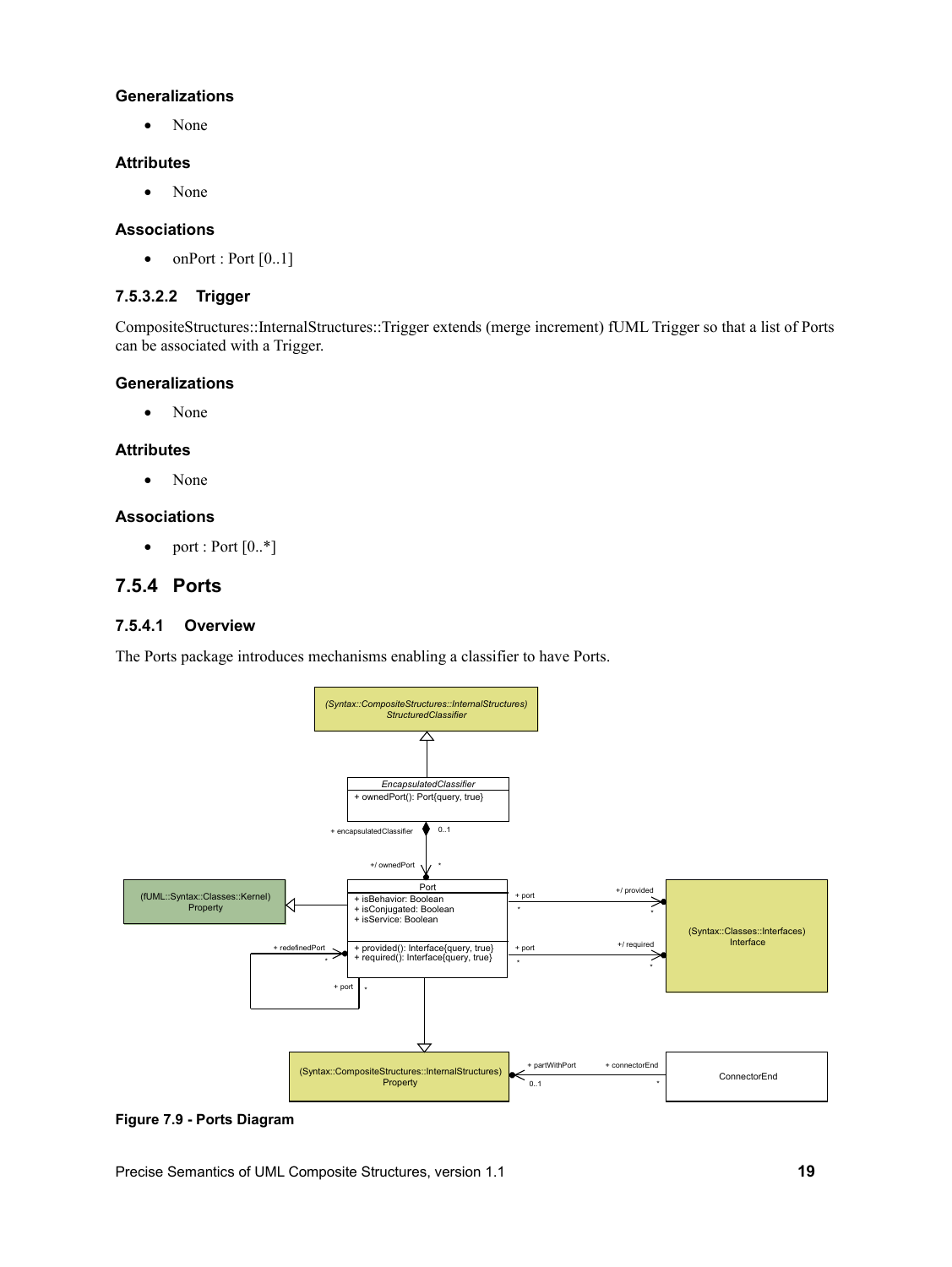#### <span id="page-31-3"></span>**7.5.4.2 Class descriptions**

#### <span id="page-31-2"></span>**7.5.4.2.1 ConnectorEnd**

CompositeStructures::Ports::ConnectorEnd extends (merge increment)

CompositeStructures::InternalStructures::ConnectorEnd with an additional property (partWithPort), which, when the connected role is a Port, specifies that an instance of this Port is connected in the context of a specific property of the context Classifier.

#### **Generalizations**

None

#### **Attributes**

• None

#### **Associations**

<span id="page-31-1"></span>• partWithPort : Property  $[0..1]$ 

#### **7.5.4.2.2 EncapsulatedClassifier**

EncapsulatedClassifier extends StructuredClassifier with the ability to own a set of Ports.

#### **Generalizations**

 StructuredClassifier (from CompositeStructuresSyntaxAndSemantics::Syntax::CompositeStructures::InternalStructures)

#### **Attributes**

None

#### **Associations**

<span id="page-31-0"></span>• ownedPort : Port  $[0.*]$ 

#### **7.5.4.2.3 Port**

Port enables specification of interaction points through which instances of an encapsulated classifier can be connected and communicate with their environment or internal parts. Port also enables the specification of a set of Features provided or required by the owning EncapsulatedClassifier, that is, Features defined by provided or required Interfaces associated with the Port.

#### **Generalizations**

- Property (from fUML::Syntax::Classes::Kernel)
- Property (from CompositeStructuresSyntaxAndSemantics::Syntax::CompositeStructures::InternalStructures)

#### **Attributes**

- isBehavior : Boolean [1]
- isConjugated : Boolean [1]
- isService : Boolean [1]

#### **Associations**

- provided : Interface  $[0, *]$
- redefinedPort : Port  $[0.*]$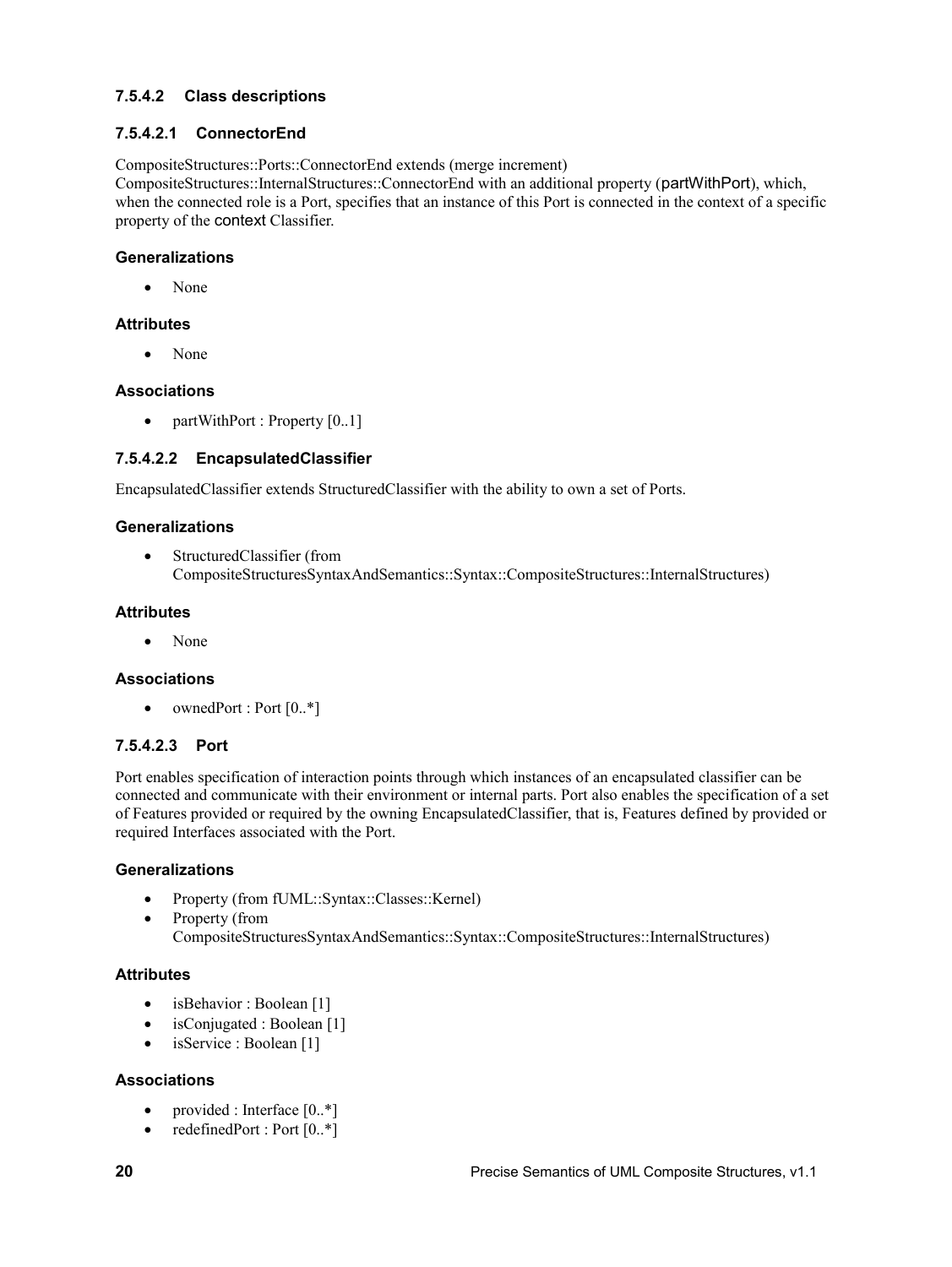• required : Interface  $[0, *]$ 

#### **Additional constraints**

• behavior port belongs to an active class A behavior port can only belong to an active class.

```
inv: encapsulatedClassifier->notEmpty() and 
(encapsulatedClassifier.oclIsKindOf(Class) and 
encapsulatedClassifier.isActive))
```
### <span id="page-32-3"></span>**7.5.5 StructuredClasses**

#### <span id="page-32-2"></span>**7.5.5.1 Overview**

The StructuredClasses package is introduced to enable a Class to be structured, which is a key aspect of UML Composite Structures.



**Figure 7.10 - StructuredClasses Diagram**

#### <span id="page-32-1"></span>**7.5.5.2 Class descriptions**

#### <span id="page-32-0"></span>**7.5.5.2.1 Class**

CompositeStructures::StructuredClasses::Class extends (merge increment) fUML Class with the ability to be structured. A Class can have an internal structure comprising a network of linked parts, as well as a set of Ports.

#### **Generalizations**

 EncapsulatedClassifier (from CompositeStructuresSyntaxAndSemantics::Syntax::CompositeStructures::Ports)

#### **Attributes**

• None

#### **Associations**

• None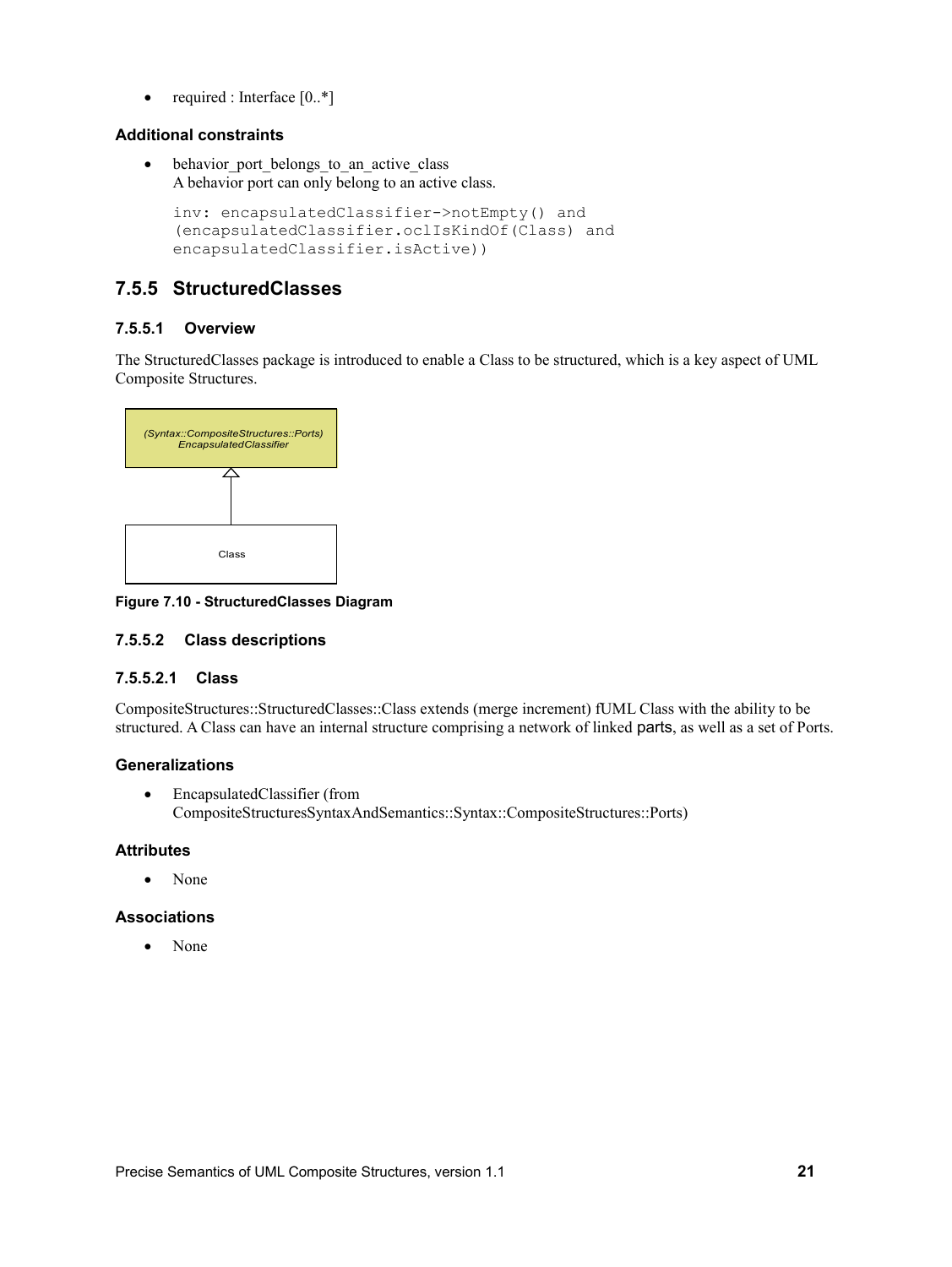This page intentionally left blank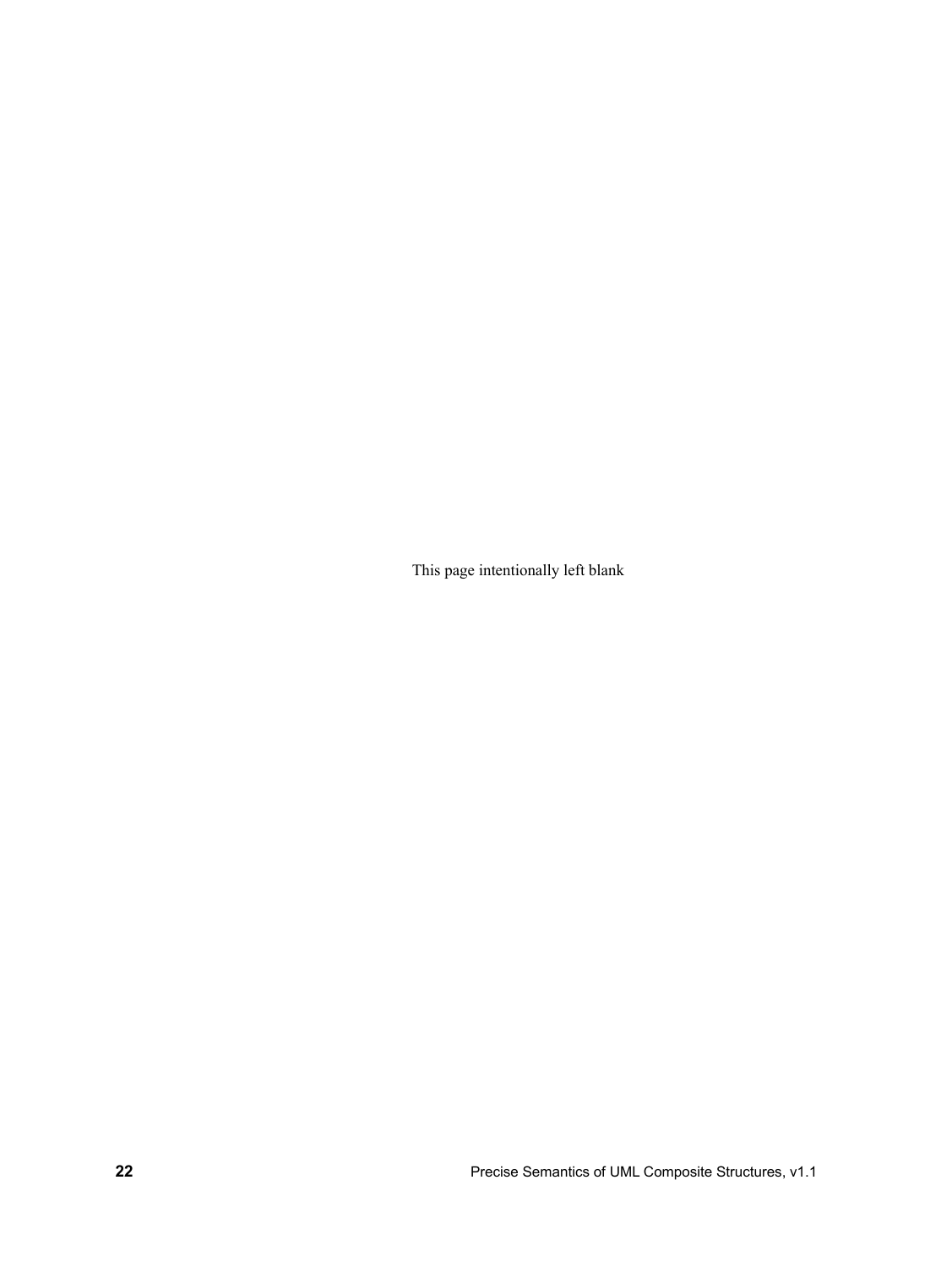# <span id="page-34-1"></span>**8 Semantics**

## <span id="page-34-0"></span>**8.1 Overview**

The Semantics clause defines precise semantics for elements introduced in the Abstract Syntax clause. The semantic definition consists in extending the fUML execution model (defined in the Semantics clause of the "Semantics of a Foundational Subset for Executable UML Models" specification) with appropriate semantic visitors, semantic strategies, and the definition of a semantic mapping between these elements and elements defined in the Abstract Syntax clause. By convention, all classes introduced in the extended execution model are prefixed by "CS\_", which stands for "Composite Structures". Structural and behavioral semantics of UML composite structures are both covered by this extension.

#### **Structural Semantics**

In this specification, structural semantics concerns the run time manifestation of (structured/encapsulated) classes, which implies defining how ports, parts and connectors are represented at run time (see fUML Terms and Definitions for a more general definition).

#### **Behavioral Semantics**

In this specification, behavioral semantics concerns the interpretation of Activities making statements (through appropriate activity nodes and edges) related to the life cycle of objects (construction, destruction, observation and modification) and to communications between those objects (see fUML Terms and Definitions for a more general definition).

#### **Semantic Strategies and Semantic Variants**

The definition of semantic strategies (i.e., the places where this specification allows for semantic variability) and semantic variants (i.e., sets of consistent semantic choices in the scope of allowed variability) follows the same principles as in fUML. Each semantic strategy is defined by an abstract strategy class in the execution model. Defining a particular semantic choice consists of defining a concrete realization of this abstract strategy class. As in fUML, grouping concrete semantic strategy classes in order to define a consistent semantic variant is a tool implementation concern (cf. 8.2.2.1 of "Semantics of a Foundational Subset for Executable UML Models", subclause on Configuring the Execution Environment at a Locus).

This specification introduces three new semantic strategies. CS\_StructuralFeatureOfInterfaceAccessStrategy [\(8.4.1.2.4\)](#page-55-3) deals with reading and writing of structural features of an Interface, specifying how these features are actually realized by a given behaviored classifier. CS\_RequestPropagationStrategy [\(8.5.1.2.8\)](#page-69-1) deals with propagation of requests in the case where multiple possible propagation paths exist (e.g., multiple interaction points, multiple links). CS\_ConstructStrategy [\(8.5.1.2.4\)](#page-60-0) deals with instantiation of composite structures, by constructing topologies of objects, interaction points and links, as well as dealing with default values of corresponding properties. In addition, this specification introduces CS\_DispatchOperationOfInterfaceStrategy [\(8.4.1.2.2\)](#page-53-0), a new default realization of fUML DispatchStrategy. This realization deals with dispatching of operations of an Interface, specifying how these operations are actually realized by a behaviored classifier.

#### **Instantiation of Composite Structures**

The UML specification says: *"Links corresponding to Connectors may be created upon the creation of the instance of the containing StructuredClassifier"* and *"The topologies that result from matching the multiplicities of ConnectorEnds and those of ConnectableElements they interconnect cannot always be deduced from the model. Specific examples in which the topology can be determined from the multiplicities are shown in Figure 11-6 and Figure 11-7"*. The only action defined by UML for creating an object is CreateObjectAction, which has the following semantics: *"A CreateObjectAction is an Action that creates a direct instance of a given Classifier and places the new instance on its result OutputPin. [...] The new instance has no values for its StructuralFeatures and participates in no links"*. These semantics are formalized in the fUML execution model.

In order to comply with fUML while taking into account the semantics of UML Composite Structures about object creation (which implies the creation of a topology of instances and links, which contradicts semantics of

Precise Semantics of UML Composite Structures, version 1.1 **23**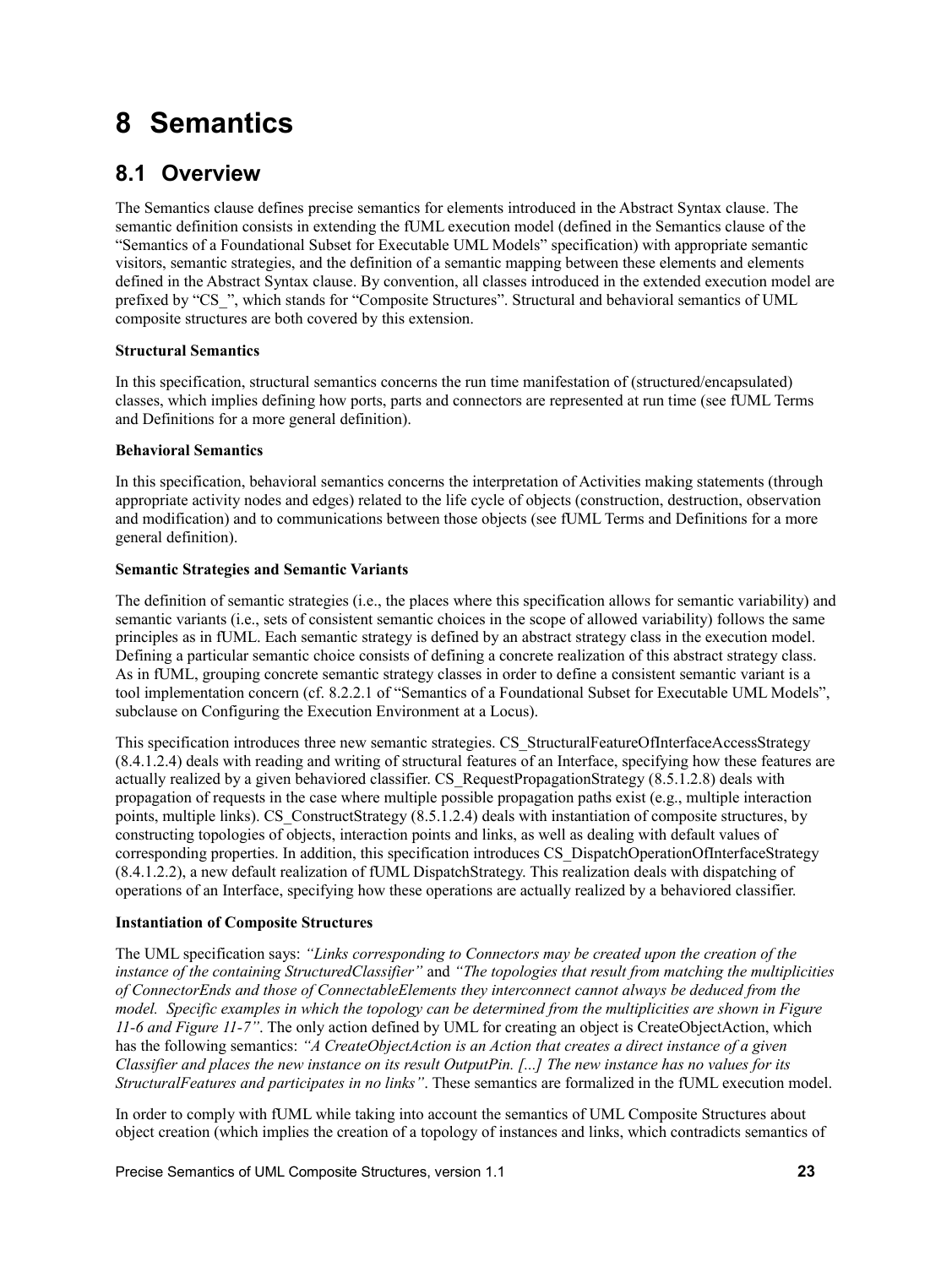CreateObjectAction where created objects are empty), this specification overrides semantics of CallOperationAction in the case where the standard stereotype Create is applied on the called Operation, and this operation has no associated method. In this case, a construction strategy is applied (see CS ConstructStrategy in [8.5.1.2.4\)](#page-60-0). Since Profiles and Stereotypes were not included in fUML, this specification provides some extensions, described in the following paragraph.

#### **Dealing with Profiles and Stereotypes**

The UML abstract syntax for profiles and stereotypes is not part of the fUML subset. However, for the purposes of fUML execution semantics, a UML profile can be interpreted exactly as its equivalent CMOF model, which can be represented in fUML (with the same considerations used when representing the rest of the UML abstract syntax in fUML). The application of a stereotype can then be treated as an object of the equivalent CMOF class for the stereotype tied to the appropriate UML metaobject by a link of the equivalent CMOF association for the extension.

Since the bUML subset used for the execution model does not include associations, when the UML abstract syntax is represented in bUML, associations are essentially ignored and all navigation is via the meta-classowned end properties defined by the associations. Since the equivalent CMOF association for an extension is navigable only from the equivalent CMOF class for the stereotype to the extended UML metaclass, the usual UML abstract syntax conventions imply that the CMOF class for the stereotype owns the "base\_metaclassName" property, but that there is not a corresponding "extension\_stereotypeName" property added to the UML metaclass. This means that, in order to determine whether a metaobject has a specific

stereotype applied, one needs to search the extent of the equivalent CMOF class for the stereotype to see if there is one that extends the given metaobject. This can be done using bUML code of the following form:

```
ExtensionalValueList extent = locus.getExtent(stereotypeClass);
ExtensionalValue extensionObject = null;int i = 1;
while (i \leq extent.size() \& extensionObject == null)ExtensionalValue object = extent.getValue(i - 1);
        if(object.getFeatureValue(baseEnd).values.getValue(0).equals(baseObject)) {
              extensionObject = object;
 }
       i = i + 1;}
```
The result of the above code is that extensionObject contains the equivalent CMOF object for the stereotype applied to the model element represented by baseObject or, if the stereotype is not applied, it is null.

Note that doing the above requires that the equivalent CMOF class for the stereotype is actually instantiated at the execution locus, in order for its extent to be looked up. This means that it would be possible for a stereotype to be applied to a model at one execution, but not applied to that same model at a different execution locus. No fUML semantics have previously put any such requirement on the instantiation of abstract syntax metaclasses.

It also requires that the specific metaobject representing a stereotypeClass be known. The root package of the equivalent CMOF model of a profile has to be registered, rather than the individual stereotypes within the profile, so that a stereotype could be looked up by its qualified name, to avoid possible name conflicts. In this specification, this mechanism is added to the execution model by the specialization of ExecutionFactory (se[e](#page-86-4) [8.6.1.2.1\)](#page-86-4). Then the equivalent class for a stereotype could be looked up using a call such as the following:

Class createStereotypeClass = locus.factory.getStereotypeClass("StandardProfile", "Create");

The following subclauses provide details about how the fUML execution model is extended to address semantics of UML Composite Structures.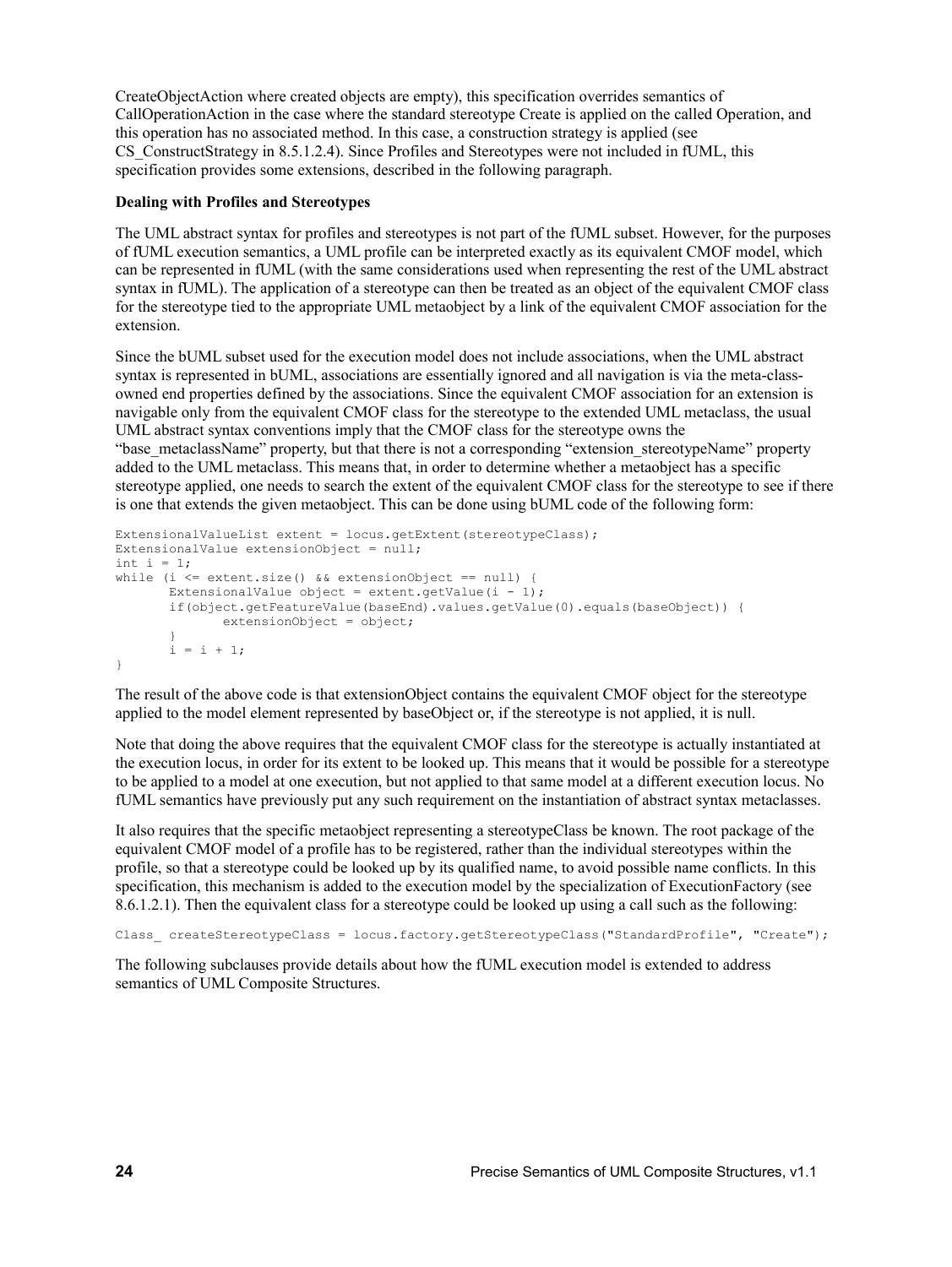# **8.2 Actions**

# **8.2.1 CompleteActions**

# **8.2.1.1 Overview**

The CompleteActions package introduces two extensions to fUML semantics. The first one is related to ReadExtentAction, and it accounts for the introduction of classes CS\_Object [\(8.5.2.2.4\)](#page-73-0) and CS\_Reference [\(8.5.2.2.5\)](#page-85-0). The second one is related to ReadIsClassifiedObjectAction, and enables to determine if an object is classified by an Interface. Extensions are depicted in [Figure 8.1.](#page-36-0)



# <span id="page-36-0"></span>**Figure 8.1 - CompleteActions**

# **8.2.1.2 Class descriptions**

# **8.2.1.2.1 CS\_ReadExtentActionActivation**

CS\_ReadExtentActionActivation extends fUML ReadExtentActionActivation to account for the introduction of classes CS\_Object [\(8.5.2.2.4\)](#page-73-0) and CS\_Reference [\(8.5.2.2.5\)](#page-85-0). As compared to fUML semantics (which produces a collection of References to Objects available at the execution Locus), for each CS\_Object (classified by the given ReadExtentAction classifier) that is available at the execution Locus, a CS\_Reference is produced instead of a fUML Reference.

# **Generalizations**

ReadExtentActionActivation (from fUML::Semantics::Actions::CompleteActions)

# **Attributes**

None

#### **Associations**

None

```
[1] public doAction()
       // Get the extent, at the current execution locus, of the classifier
       // (which must be a class) identified in the action.
       // Place references to the resulting set of objects on the result pin.
       // Extends default fUML semantics in the sense that produced tokens contain
       // CS References instead of References, in the case where the object is a
       // CS_Object
       ReadExtentAction action = (ReadExtentAction) (this.node);
       ExtensionalValueList objects = this.getExecutionLocus().getExtent(
                             action.classifier);
       ValueList references = new ValueList();
       for (int i = 0; i < objects.size(); i++)
              Value object = objects.getValue(i);
              Reference reference = null ;
              if (object instanceof CS_Object) {
```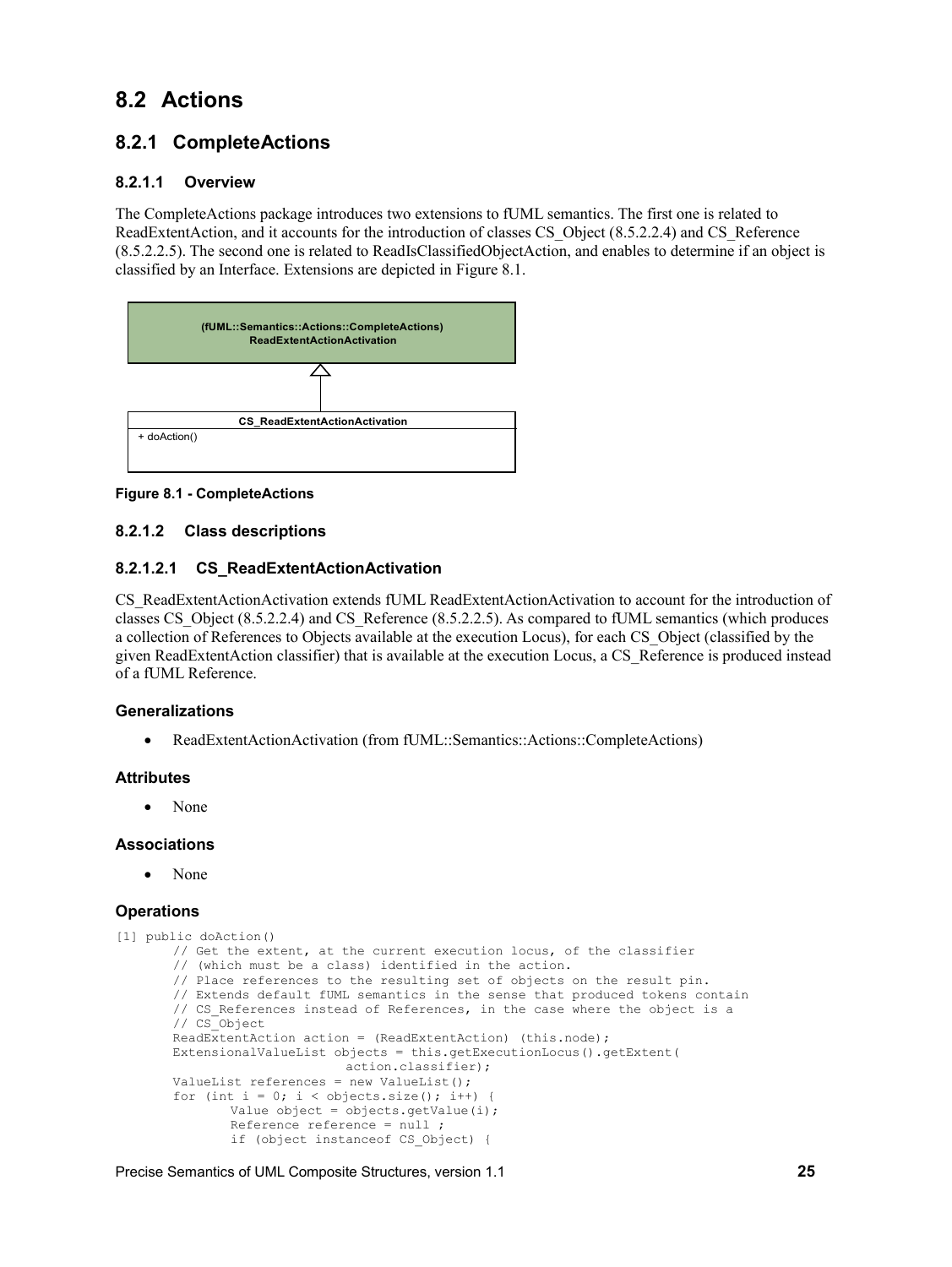```
reference = new CS Reference() ;
               ((CS Reference)reference).compositeReferent = (CS Object)object ;
       }
       else {
               reference = new Reference() ;
       }
       reference.referent = (Object_) object;
       references.addValue(reference);
}
this.putTokens(action.result, references);
```
# **8.2.2 IntermediateActions**

# **8.2.2.1 Overview**

Extensions introduced by the IntermediateActions deal with structural semantics of Composite Structures, in connection with the introduction of classes CS\_Object [\(8.5.2.2.4\)](#page-73-0), CS\_Reference [\(8.5.2.2.5\)](#page-85-0), CS\_Link  $(8.5.2.2.2)$ , and CS InteractionPoint  $(8.5.2.2.1)$ . These extensions are depicted in [Figure 8.2.](#page-37-0)



<span id="page-37-0"></span>**Figure 8.2 - IntermediateActions Diagram**

# **8.2.2.2 Class descriptions**

# **8.2.2.2.1 CS\_AddStructuralFeatureValueActionActivation**

CS\_AddStructuralFeatureValueActionActivation extends fUML AddStructuralFeatureValueActionActivation so that, if the StructuralFeature identified by the Action is a Port, a [CS\\_InteractionPoint](#page-71-0) is inserted as a Value for the Port instead of a [CS\\_Reference.](#page-85-0) In the case where the StructuralFeature is not a Port but identifies an association end, fUML semantics are also extended so that a [CS\\_Link](#page-72-0) is created instead of a fUML Link.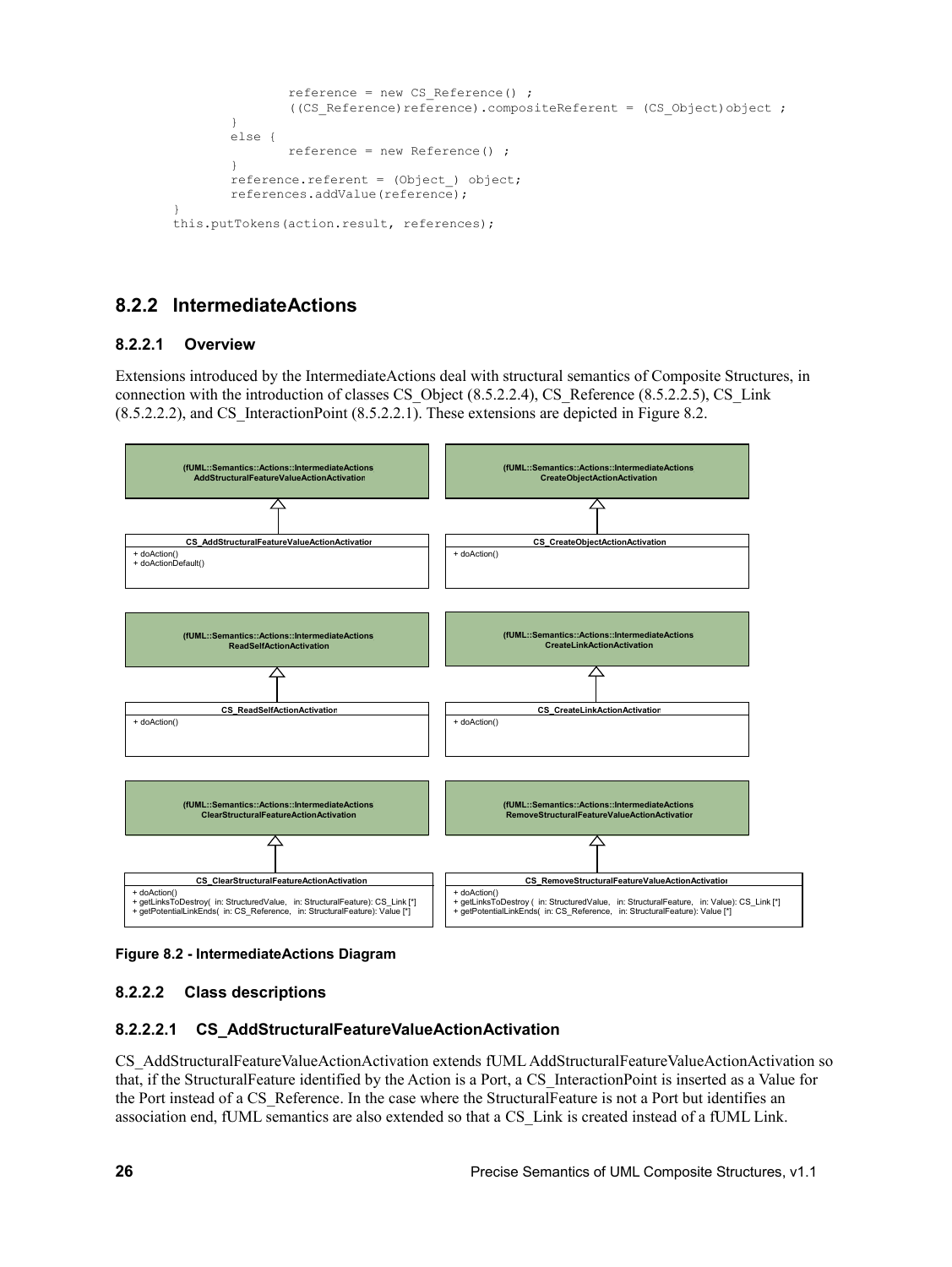#### **Generalizations**

AddStructuralFeatureValueActionActivation (from fUML::Semantics::Actions::IntermediateActions)

#### **Attributes**

None

### **Associations**

• None

```
[1] public doAction()
       // If the feature is a port and the input value to be added is a CS Reference,
       // Replaces this CS Reference by a CS InteractionPoint, and then behaves
       // as usual.
       // If the feature is not a port, behaves as usual
       AddStructuralFeatureValueAction action = (AddStructuralFeatureValueAction) 
(this.node);
       StructuralFeature feature = action.structuralFeature;
       if (!(feature instanceof Port)) {
               // Behaves as usual
              this.doActionDefault() ;
       } 
       else {
              ValueList inputValues = this.takeTokens(action.value);
              // NOTE: Multiplicity of the value input pin is required to be 1..1.
              Value inputValue = inputValues.getValue(0);
              if (inputValue instanceof Reference) {
              // First constructs an InteractionPoint from the inputValue
              Reference reference = (Reference) inputValue;
              CS InteractionPoint interactionPoint = new CS InteractionPoint();
              interactionPoint.referent = reference.referent;
              interactionPoint.definingPort = (Port) feature;
              // The value on action.object is necessarily instanceof
               // CS Reference (otherwise, the feature cannot be a port)
              CS Reference owner = (CS Reference) this.takeTokens(
                      action.object).getValue(0);
              interactionPoint.owner = owner;
              // Then replaces the CS Reference by a CS InteractionPoint in the inputValues
              inputValues.remove(0);
              inputValues.addValue(0, interactionPoint);
               // Finally concludes with usual fUML behavior of
              // AddStructuralFeatureValueAction (i.e., the usual behavior when
              // the value on action.object pin is a StructuredValue)
              Integer insertAt = 0;
              if (action.insertAt != null) {
                      insertAt = ((UnlimitedNaturalValue) this.takeTokens(
                              action.insertAt).getValue(0)).value.naturalValue;
               }
              if (action.isReplaceAll) {
                      owner.setFeatureValue(feature, inputValues, 0);
               } 
              else {
                      FeatureValue featureValue = owner.getFeatureValue(feature);
                      if (featureValue.values.size() > 0 \times 1 insertAt == 0) {
                      // If there is no insertAt pin, then the structural
                      // feature must be unordered, and the insertion position is
                      // immaterial.
                      insertAt = ((ChoiceStrategy) this.getExecutionLocus().factory
                              .getStrategy("choice"))
                              .choose(featureValue.values.size());
                      }
                      if (feature.multiplicityElement.isUnique) {
                      // Remove any existing value that duplicates the input value
                      Integer j = position(interactionPoint, featureValue.values, 1);
```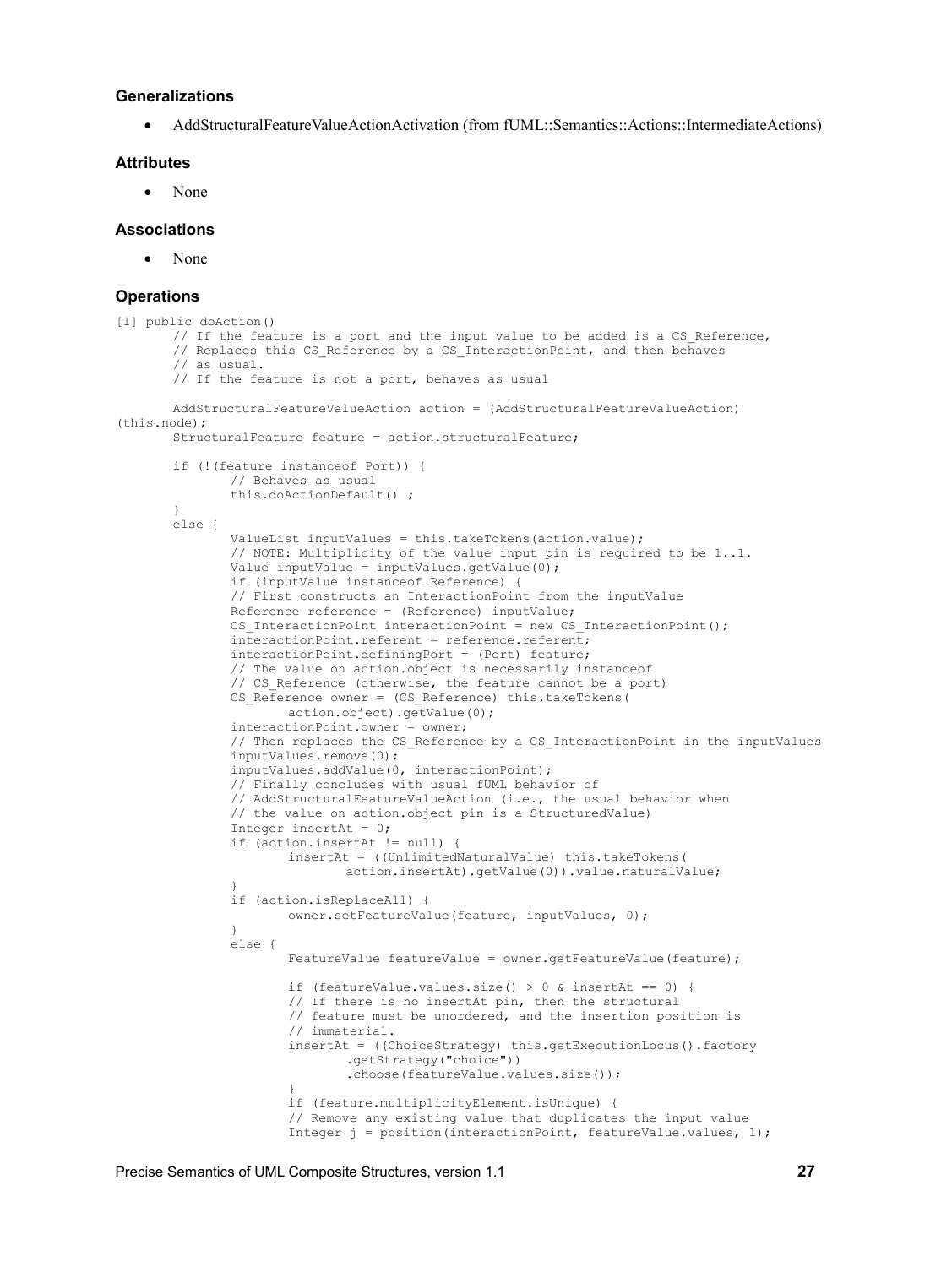```
if (j > 0) {
                              featureValue.values.remove(j - 1);
                              if (insertAt > 0 \le j \le insertAt) {
                              insertAt = insertAt - 1;}
                       }
                      }
                      if (insertAt \leq 0) {
                      // Note: insertAt = -1 indicates an unlimited value of
                      // "*"
                      featureValue.values.addValue(interactionPoint);
                      } else {
                      featureValue.values.addValue(insertAt - 1, interactionPoint);
                       }
               }
               if (action.result != null) {
                      this.putToken(action.result, owner);
               }
               } 
               else {
               // behaves as usual
               this.doActionDefault() ;
               }
       }
[2] public doActionDefault()
       // Get the values of the object and value input pins.
       // If the given feature is an association end, then create a link
       // between the object and value inputs.
       // Otherwise, if the object input is a structural value, then add a
       // value to the values for the feature.
       // If isReplaceAll is true, first remove all current matching links or
       // feature values.
       // If isReplaceAll is false and there is an insertAt pin, insert the
       // value at the appropriate position.
       // This operation captures same semantics as fUML 
       // AddStructuralFeatureValueActionActivation.doAction(), except that
       // when the feature is an association end, a CS_Link will be created instead
       // of a Link
       AddStructuralFeatureValueAction action = (AddStructuralFeatureValueAction) 
(this.node);
       StructuralFeature feature = action.structuralFeature;
       Association association = this.getAssociation(feature);
       Value value = this.takeTokens(action.object).getValue(0);
       ValueList inputValues = this.takeTokens(action.value);
       // NOTE: Multiplicity of the value input pin is required to be 1..1.
       Value inputValue = inputValues.getValue(0);
       int insertAt = 0;
       if (action.insertAt != null) {
               insertAt = ((UnlimitedNaturalValue) this
                      .takeTokens(action.insertAt).getValue(0)).value.naturalValue;
       }
       if (association != null) {
               LinkList links = this.getMatchingLinks(association, feature, value);
               Property oppositeEnd = this.getOppositeEnd(association, feature);
               int position = 0;
               if (oppositeEnd.multiplicityElement.isOrdered) {
               position = -1;
               }
               if (action.isReplaceAll) {
               for (int i = 0; i < links.size(); i++) {
                      Link link = links.getValue(i);
                      link.destroy();
               }
               } else if (feature.multiplicityElement.isUnique) {
```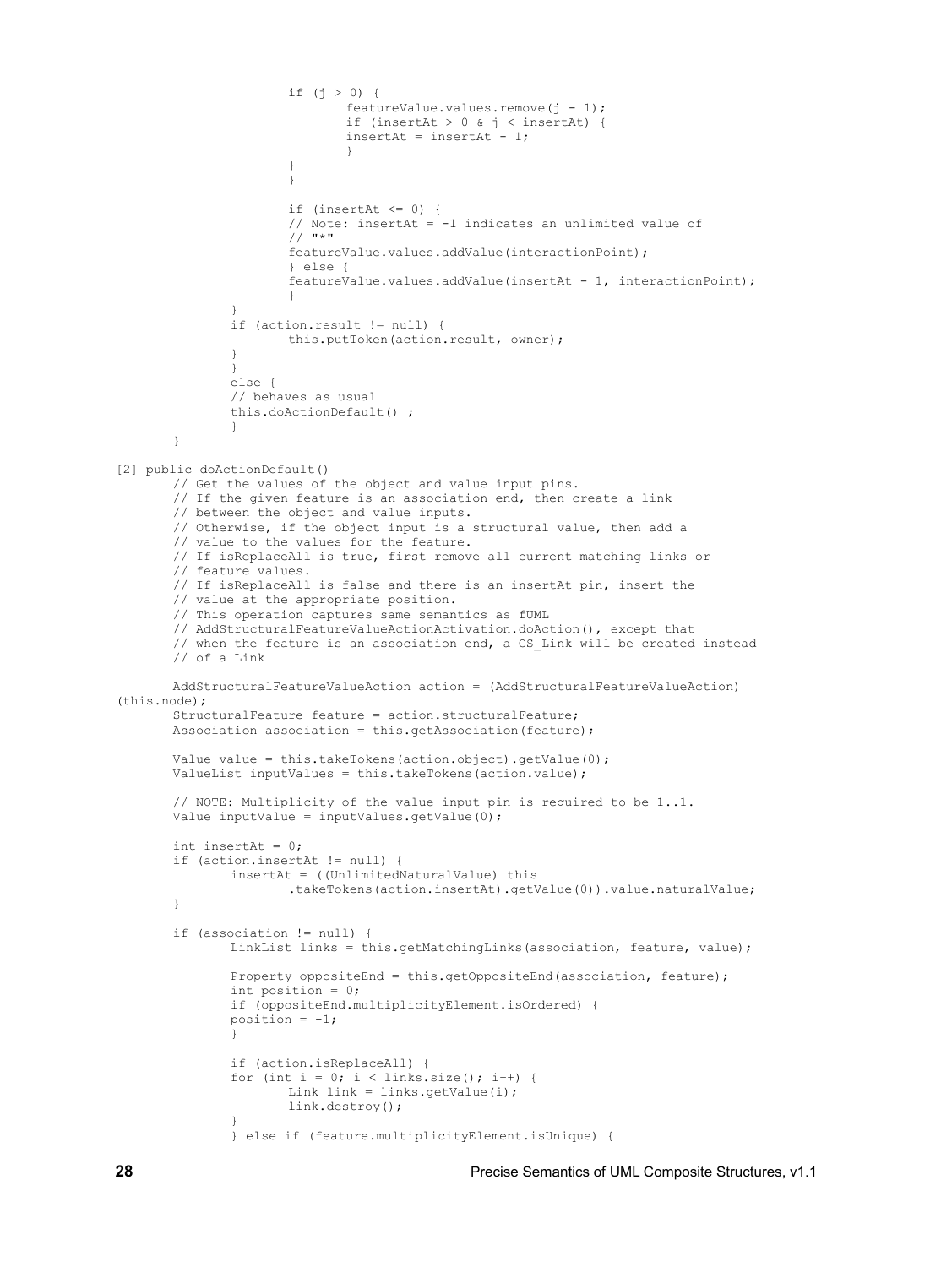```
for (int i = 0; i < links.size(); i++) {
               Link link = links.getValue(i);
               FeatureValue featureValue = link.getFeatureValue(feature);
               if (featureValue.values.getValue(0).equals(inputValue)) {
               position = link.getFeatureValue(oppositeEnd).position;
               if (insertAt > 0 & featureValue.position < insertAt) {
                      insertAt = insertAt - 1;
               }
               link.destroy();
               }
       }
       }
       CS Link newLink = new CS Link();
       newLink.type = association;
       // This necessary when setting a feature value with an insertAt
       // position
       newLink.locus = this.getExecutionLocus();
       newLink.setFeatureValue(feature, inputValues, insertAt);
       ValueList oppositeValues = new ValueList();
       oppositeValues.addValue(value);
       newLink.setFeatureValue(oppositeEnd, oppositeValues, position);
       newLink.locus.add(newLink);
} else if (value instanceof StructuredValue) {
       StructuredValue structuredValue = (StructuredValue) value;
       if (action.isReplaceAll) {
       structuredValue.setFeatureValue(feature, inputValues, 0);
       } else {
       FeatureValue featureValue = structuredValue
               .getFeatureValue(feature);
       if (featureValue.values.size() > 0 & insertAt == 0) {
               // *** If there is no insertAt pin, then the structural
               // feature must be unordered, and the insertion position is
               // immaterial. ***
               insertAt = ((ChoiceStrategy) this.getExecutionLocus().factory
                       .getStrategy("choice")).choose(featureValue.values
                              .size();
       }
       if (feature.multiplicityElement.isUnique) {
               // Remove any existing value that duplicates the input value
               int j = position (inputValue, featureValue.value, values, 1);if (j > 0) {
               featureValue.values.remove(j - 1);
               if (insertAt > 0 \le j \le insertAt) {
                      insertAt = insertAt - 1;
               }
               }
       }
       if (insertAt \leq 0) { // Note: insertAt = -1 indicates an
               // unlimited value of "*"
               featureValue.values.addValue(inputValue);
       } else {
               featureValue.values.addValue(insertAt - 1, inputValue);
       }
       }
if (action.result != null) {
       this.putToken(action.result, value);
```
}

}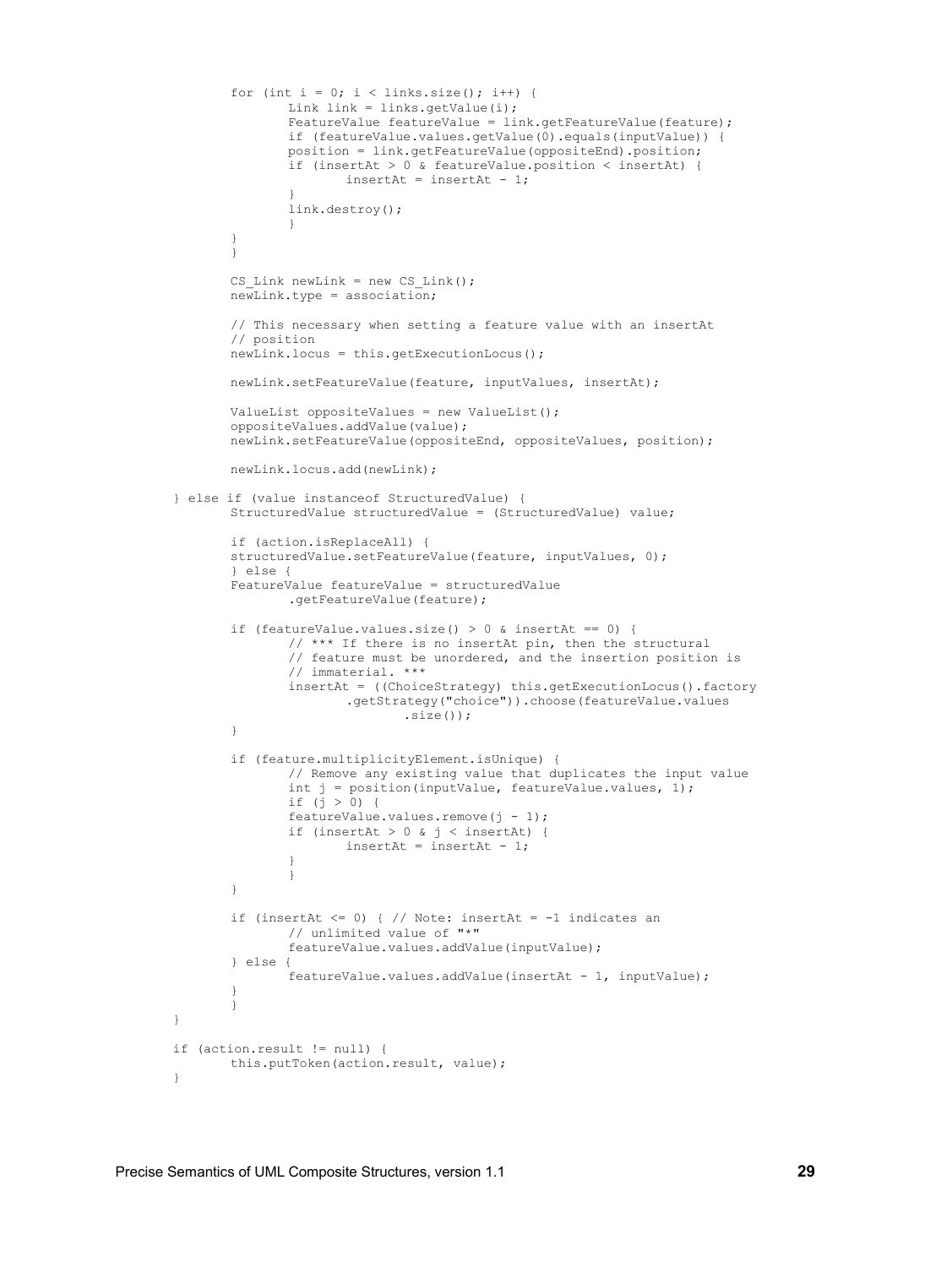### **8.2.2.2.2 CS\_ClearStructuralFeatureActionActivation**

FUML semantics are extended so that, when a StructuralFeature is cleared, any links representing an instance of a Connector in which the StructuralFeature is involved (i.e., it is a role or a partWithPort for a ConnectorEnd of this Connector) are destroyed.

### **Generalizations**

ClearStructuralFeatureActionActivation (from fUML::Semantics::Actions::IntermediateActions)

#### **Attributes**

• None

### **Associations**

• None

```
[1] public doAction()
  // Get the value of the object input pin.
  // If the given feature is an association end, then
  // destroy all links that have the object input on the opposite end.
  // Otherwise, if the object input is a structured value, then
  // set the appropriate feature of the input value to be empty.
  ClearStructuralFeatureAction action = (ClearStructuralFeatureAction)(this.node);
  StructuralFeature feature = action.structuralFeature;
 Association association = this.getAssociation(feature);
 Value value = this.takeTokens(action.object).get(0);
  if(association != null) {
    LinkList links = this.getMatchingLinks(association, feature, value);
   for(int i = 0; i < links.size(); i++) {
       Link link = links.get(i);
       link.destroy();
 }
  } else if(value instanceof StructuredValue) {
    // If the value is a data value, then it must be copied before
    // any change is made.
    if(!(value instanceof Reference)) {
     value = value.copy();
 }
    else {
      // extension to fUML
     CS LinkList linksToDestroy = this.getLinksToDestroy((StructuredValue)value, feature) ;
     for (int i = 0; i < linksToDestroy.size(); i++) {
        linksToDestroy.get(i).destroy() ;
 }
      //
    }
   ((StructuredValue)value).setFeatureValue(action.structuralFeature, new ValueList(), 0);
 }
  if(action.result != null) {
    this.putToken(action.result, value);
 }
[2] public getLinksToDestroy(value: StructuredValue, feature:StructuralFeature) : CS_Link[*]
  // Retrieves links that must be destroyed when the given feature
  // is cleared in the context of the given value
 CS LinkList linksToDestroy = new CS LinkList() ;
  if (value instanceof CS_Reference) {
   CS Reference context = (CS Reference)value ;
    // Retrieves the feature values for the structural feature associated with this action,
    // in the context of this reference
   FeatureValue featureValue = context.getFeatureValue(feature) ;
    if (feature instanceof Port) {
       // all values are interaction points
      // any link targeting this interaction point must be destroyed
     for (int i = 0; i < featureValue.values.size(); i++) {
```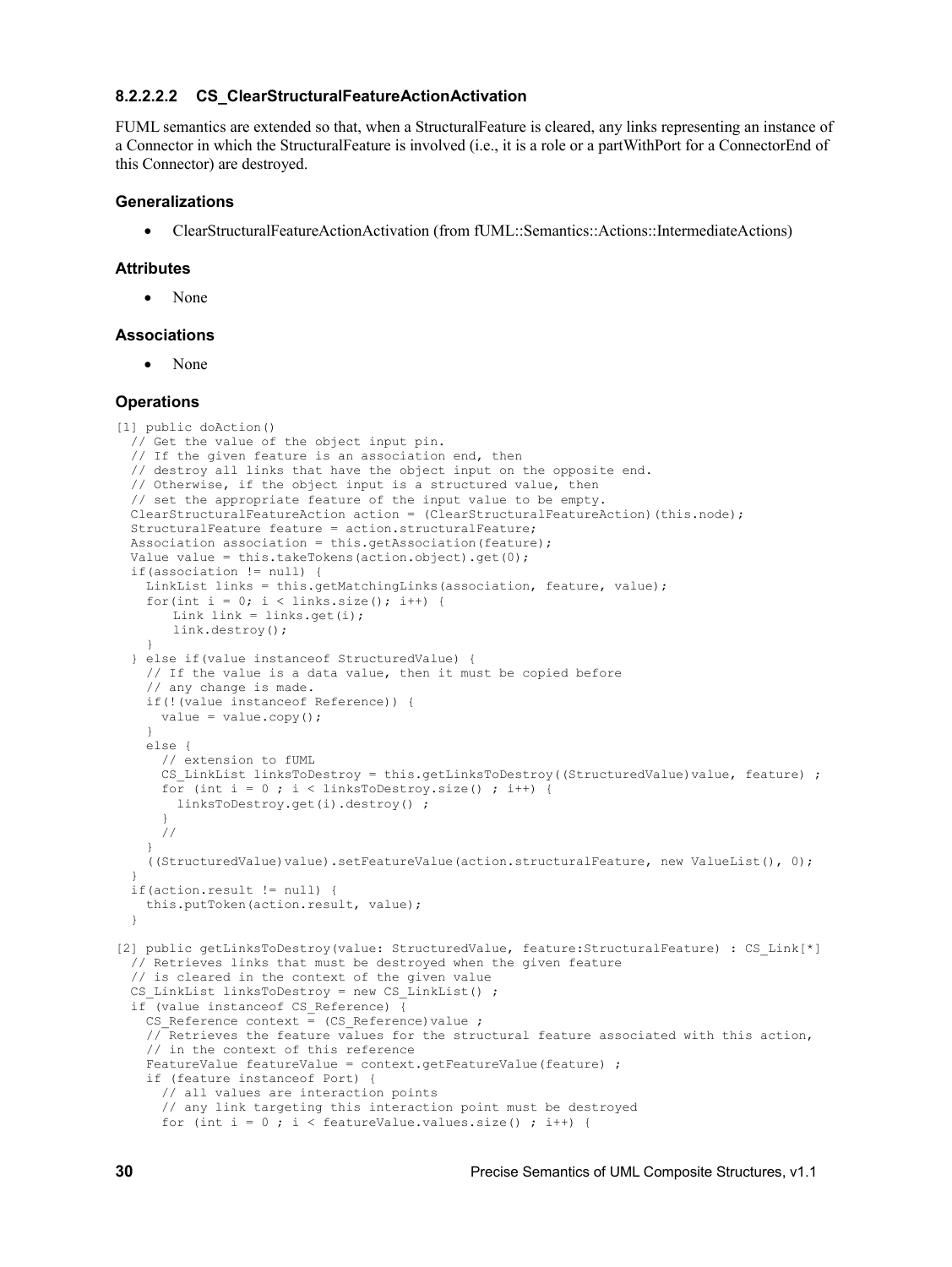```
CS InteractionPoint interactionPoint = (CS InteractionPoint)featureValue.values.get(i)
;
       CS LinkList connectorInstances =
context.compositeReferent.getLinks(interactionPoint) ;
       for (int j = 0; j < connectorInstances.size(); j++) {
         CS Link link = connectorInstances.get(j) ;
          linksToDestroy.add(link) ;
        }
      }
     }
    else { // feature is an attribute
      // Retrieve all potential link ends,
      // separating potential link ends corresponding to the given feature,
      // and potential link ends corresponding to other features.
       // By "potential link ends", we refer to the values of a given feature,
      // as well as interaction points associated with this value, if any.
      ValueList allValuesForFeature = new ValueList() ;
      ValueList allOtherValues = new ValueList() ;
     for (int i = 0 ; i < context.referent.featureValues.size() ; i++) {
       StructuralFeature currentFeature = context.referent.featureValues.qet(i).feature ;
       ValueList values = this.getPotentialLinkEnds(context, currentFeature) ;
       for (int j = 0; j < values.size(); j++) {
         Value v = values.get(j) ;
          if (currentFeature != feature) {
            allOtherValues.add(v) ;
 }
          else {
            allValuesForFeature.add(v) ;
          }
        }
 }
       // Retrieves all links available at the locus
     ExtensionalValueList extensionalValues = this.getExecutionLocus().extensionalValues ;
     CS LinkList allLinks = new CS LinkList() ;
     for (int i = 0; i < extensionalValues.size(); i ++) {
       ExtensionalValue extensionalValue = extensionalValues.get(i) ;
        if (extensionalValue instanceof CS_Link) {
         allLinks.add((CS_Link)extensionalValue) ;
        }
       }
       // Retrieves links representing connector instances in the context object
      for (int i = 0; i < all Links.size(); i++) {
       CS Link link = allLinks.get(i) ;
        boolean linkHasToBeDestroyed = false ;
       for (int j = 0; j < allValuesForFeature.size() && !linkHasToBeDestroyed; j++) {
         Value v = \text{allValuesForFeature.get}(j) ;
          StructuralFeature featureForV = link.getFeature(v) ;
          if (featureForV != null) {
             // Check if feature values of this link for other features
             // contains elements identified in allOtherValue
           for (int k = 0; k < link.featureValues.size() && !linkHasToBeDestroyed; k++) {
             FeatureValue otherFeatureValue = link.featureValues.get(k) ;
              if (otherFeatureValue.feature != featureForV) {
                for (int l = 0; l < otherFeatureValue.values.size() && !linkHasToBeDestroyed;
1++) {
                  for (int m = 0; m < allOtherValues.size() && !linkHasToBeDestroyed; m++) {
                    if (otherFeatureValue.values.get(l) == allOtherValues.get(m)) {
                      linkHasToBeDestroyed = true ;
 }
 }
 }
 }
            }
          }
 }
        if (linkHasToBeDestroyed) {
          linksToDestroy.add(link) ;
         }
      }
    }
 }
   return linksToDestroy ;
```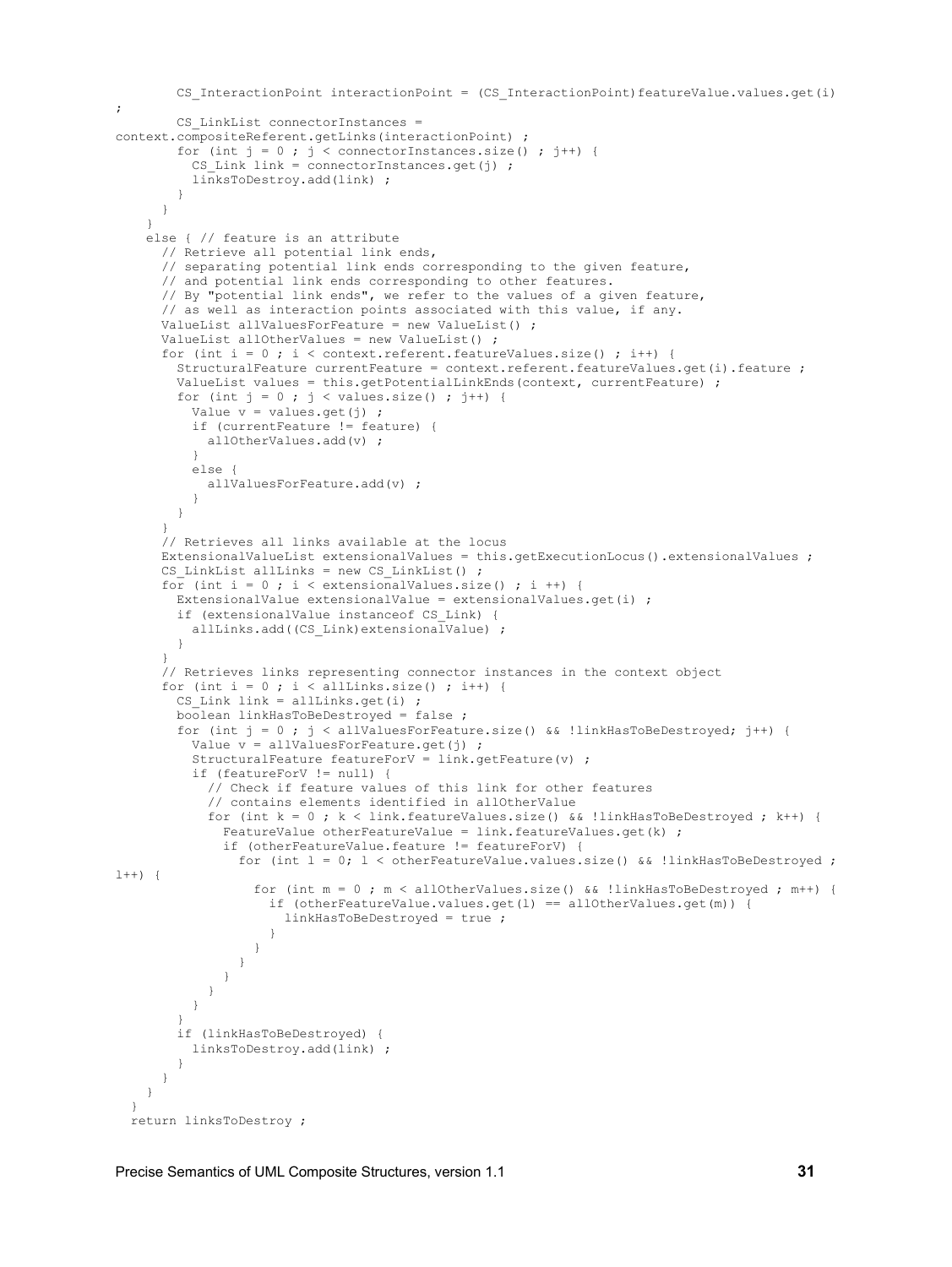```
[3] public getPotentialLinkEnds(context : CS Reference, feature : StructuralFeature) :
Value[*]
   // Retrieves all feature values for the context object for the given feature,
   // as well as all interaction point for these values
   ValueList potentialLinkEnds = new ValueList() ;
  FeatureValue featureValue = context.getFeatureValue(feature) ;
  for (int i = 0; i < featureValue.values.size(); i^{++}) {
   Value v = featureValue.values.get(i) ;
   potentialLinkEnds.add(v) ;
    if (v instanceof CS_Reference) {
       // add all interaction points associated with v
      for (int j = 0; j < ((CS Reference)v).referent.featureValues.size(); j++) {
       if (((CS Reference)v).referent.featureValues.get(j).feature instanceof Port) {
          ValueList interactionPoints = 
(((CS_Reference)v).referent.featureValues.get(j)).values ;
          for (int k = 0; k < interactionPoints.size(); k++) {
             potentialLinkEnds.add(interactionPoints.get(k)) ;
 }
         }
      }
    }
 }
   return potentialLinkEnds ;
```
### **8.2.2.2.3 CS\_CreateLinkActionActivation**

FUML semantics are extended so that a [CS\\_Link](#page-72-0) is created instead of a fUML Link.

#### **Generalizations**

CreateLinkActionActivation (from fUML::Semantics::Actions::IntermediateActions)

#### **Attributes**

None

#### **Associations**

None

```
[1] public doAction()
       // Get the extent at the current execution locus of the association for
       // which a link is being created.
       // Destroy all links that have a value for any end for which
       // isReplaceAll is true.
       // Create a new link for the association, at the current locus, with the
       // given end data values,
       // inserted at the given insertAt position (for ordered ends).
       // fUML semantics is extended in the sense that a CS_Link is created instead of
       // a Link
       CreateLinkAction action = (CreateLinkAction) (this.node);
       LinkEndCreationDataList endDataList = action.endData;
       Association linkAssociation = this.getAssociation();
       ExtensionalValueList extent = this.getExecutionLocus().getExtent(
              linkAssociation);
       Link oldLink = null;
       for (int i = 0; i < extent.size(); i++) {
              ExtensionalValue value = extent.getValue(i);
              Link link = (Link) value;
              boolean noMatch = true;
              int j = 1;
              while (noMatch & j \le endDataList.size()) {
              LinkEndCreationData endData = endDataList.getValue(j - 1);
              if (endData.isReplaceAll
```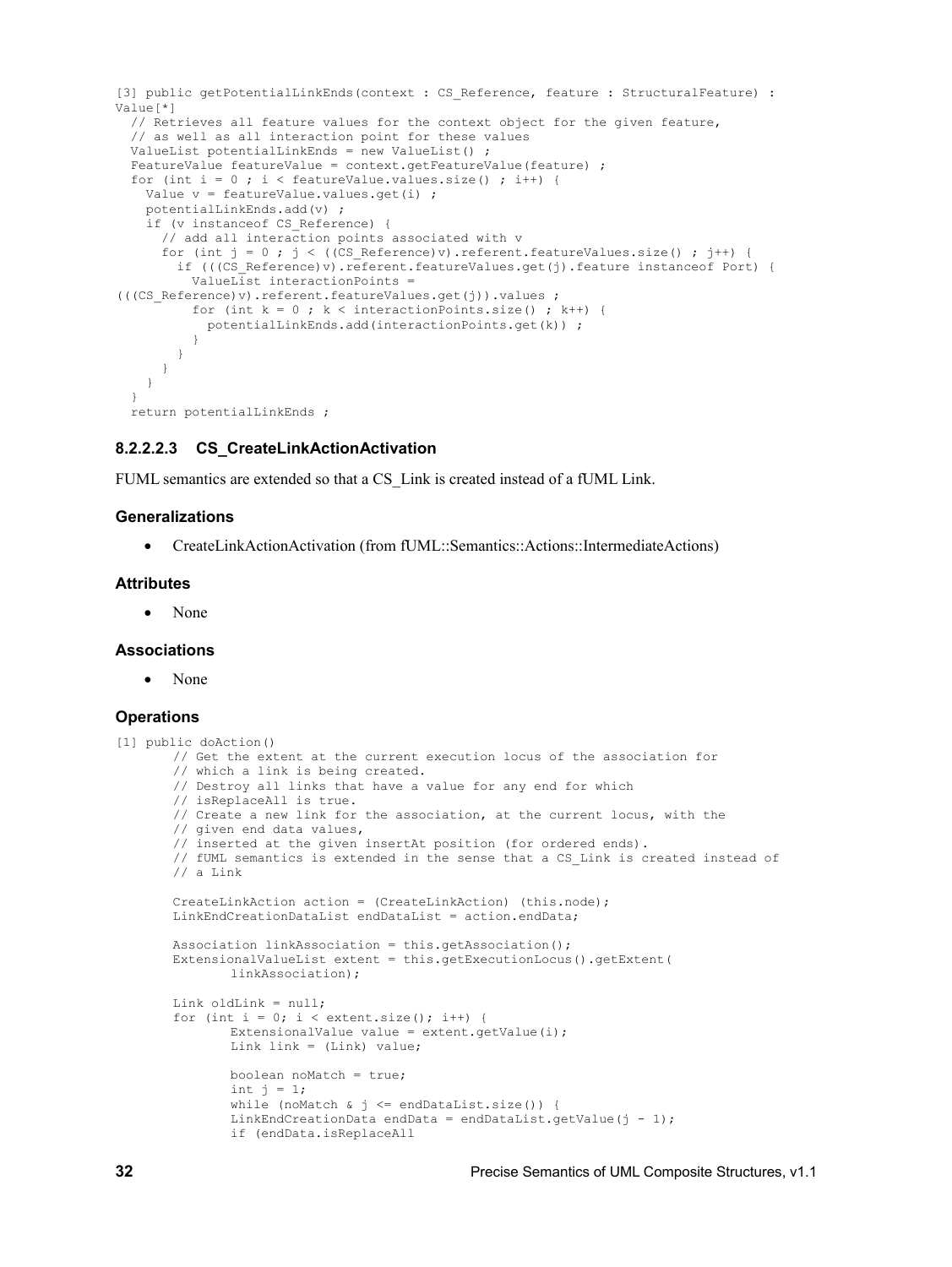```
& this.endMatchesEndData(link, endData)) {
               oldLink = link;
               link.destroy();
               noMatch = false;
        }
       j = j + 1;}
}
CS Link newLink = new CS Link();
newLink.type = linkAssociation;
// This is necessary when setting a feature value with an insertAt position
newLink.locus = this.getExecutionLocus();
for (int i = 0; i < endDataList.size(); i++) {
       LinkEndCreationData endData = endDataList.getValue(i);
       int insertAt;
       if (endData.insertAt == null) {
       insertAt = 0;
       } else {
       insertAt = ((UnlimitedNaturalValue) (this
               .takeTokens(endData.insertAt).getValue(0))).value.naturalValue;
       if (oldLink != null) {
               if (oldLink.getFeatureValue(endData.end).position < insertAt) {
               insertAt = insertAt - 1;}
       }
        }
       newLink.setFeatureValue(endData.end,
               this.takeTokens(endData.value), insertAt);
}
```
this.getExecutionLocus().add(newLink);

### **8.2.2.2.4 CS\_CreateObjectActionActivation**

FUML semantics are extended so that a [CS\\_Reference](#page-85-0) is produced instead of a fUML Reference, in the case where the execution locus instantiate a CS. Object instead of a fUML Object. With the extensions defined in this specification, a fUML Object is instantiated only in the case where the classifier identified by the Action is a Behavior.

#### **Generalizations**

CreateObjectActionActivation (from fUML::Semantics::Actions::IntermediateActions)

#### **Attributes**

• None

### **Associations**

None

```
[1] public doAction()
       // Create an object with the given classifier (which must be a class) as
       // its type, at the same locus as the action activation.
       // Place a reference to the object on the result pin of the action.
       // Extends fUML semantics in the sense that the reference placed
       // on the result pin is a CS Reference (in the case where the instantiated object
       // is a CS_Object) not a Reference
       // Note that Locus.instantiate(Class) is extended in this specification
       // to produce a CS_Object instead of an Object in the case where the class
       // to be instantiated is not a behavior
       CreateObjectAction action = (CreateObjectAction) (this.node);
```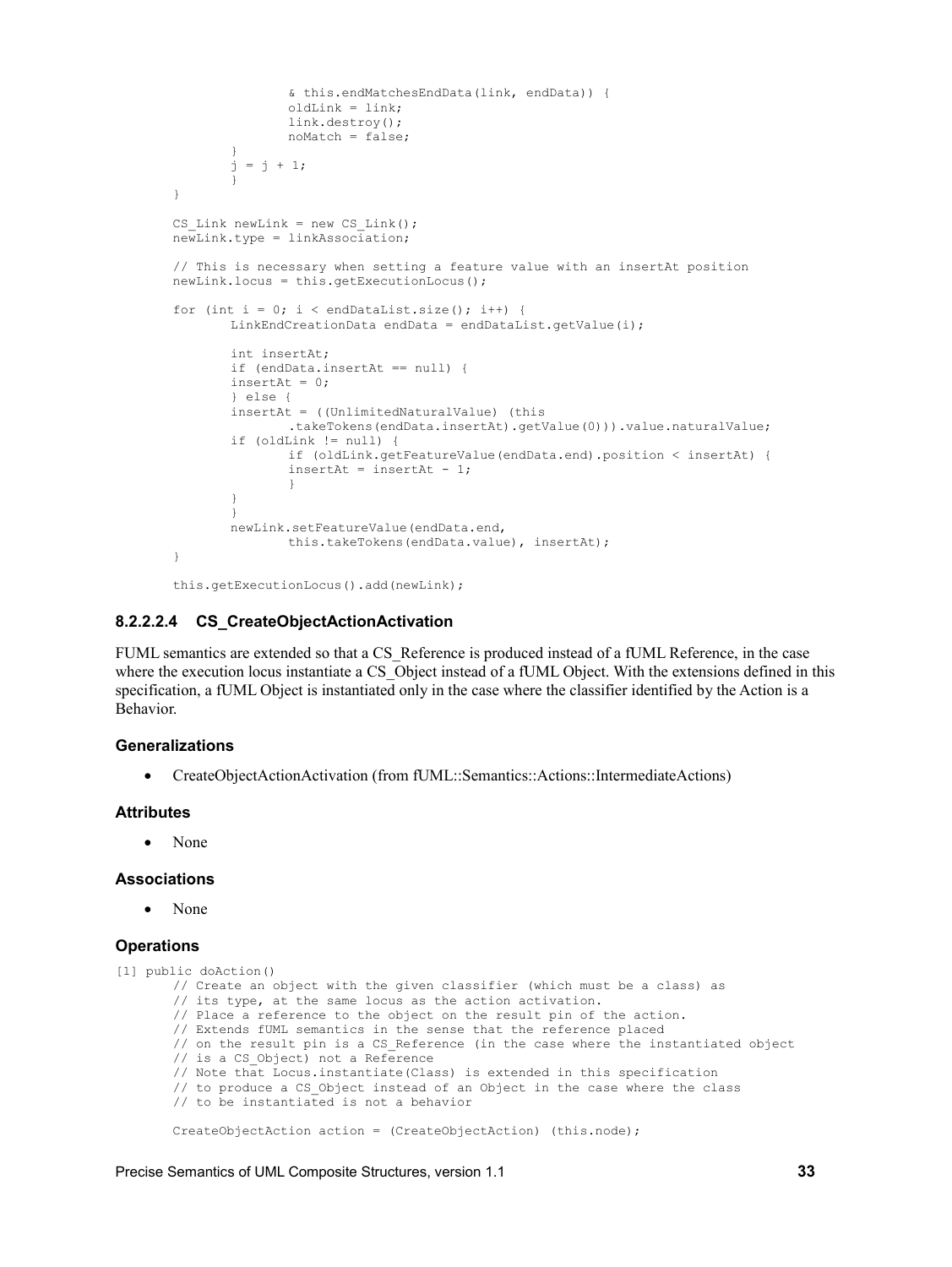```
Reference reference ;
Object referent = this.getExecutionLocus().instantiate((Class ) (action.classifier));
if (referent instanceof CS_Object) {
       reference = new CS Reference() ;
       ((CS Reference)reference).compositeReferent = (CS Object)referent ;
}
else {
       reference = new Reference() ;
}
reference.referent = referent ;
this.putToken(action.result, reference);
```
# **8.2.2.2.5 CS\_ReadSelfActionActivation**

FUML semantics are extended so that a [CS\\_Reference](#page-85-0) is produced instead of a fUML reference.

### **Generalizations**

ReadSelfActionActivation (from fUML::Semantics::Actions::IntermediateActions)

### **Attributes**

None

### **Associations**

• None

# **Operations**

```
[1] public doAction()
       // Get the context object of the activity execution containing this
       // action activation and place a reference to it on the result output
       // pin.
       // Extends fUML semantics in the sense that the reference placed on
       // the result pin is a CS Reference, not a Reference
       // Debug.println("[ReadSelfActionActivation] Start...");
       CS Reference context = new CS Reference();
       context.referent = this.getExecutionContext();
       if (context.referent instanceof CS_Object) {// i.e. alternatively, it can be an 
execution
               context.compositeReferent = (CS_Object)context.referent ;
       }
       // Debug.println("[ReadSelfActionActivation] context object = " +
       // context.referent);
       OutputPin resultPin = ((ReadSelfAction) (this.node)).result;
       this.putToken(resultPin, context);
```
# **8.2.2.2.6 CS\_RemoveStructuralFeatureValueActionActivation**

In PSCS context, when a value is removed from a structural feature, all links in which this value is involved must be destroyed. The link destruction must also be propagated to links in which values referenced in feature values of the removed value are involved. The rule applies recursively.

# **Generalizations**

RemoveStructuralFeatureValueActionActivation (from Actions::IntermediateActions)

# **Attributes**

None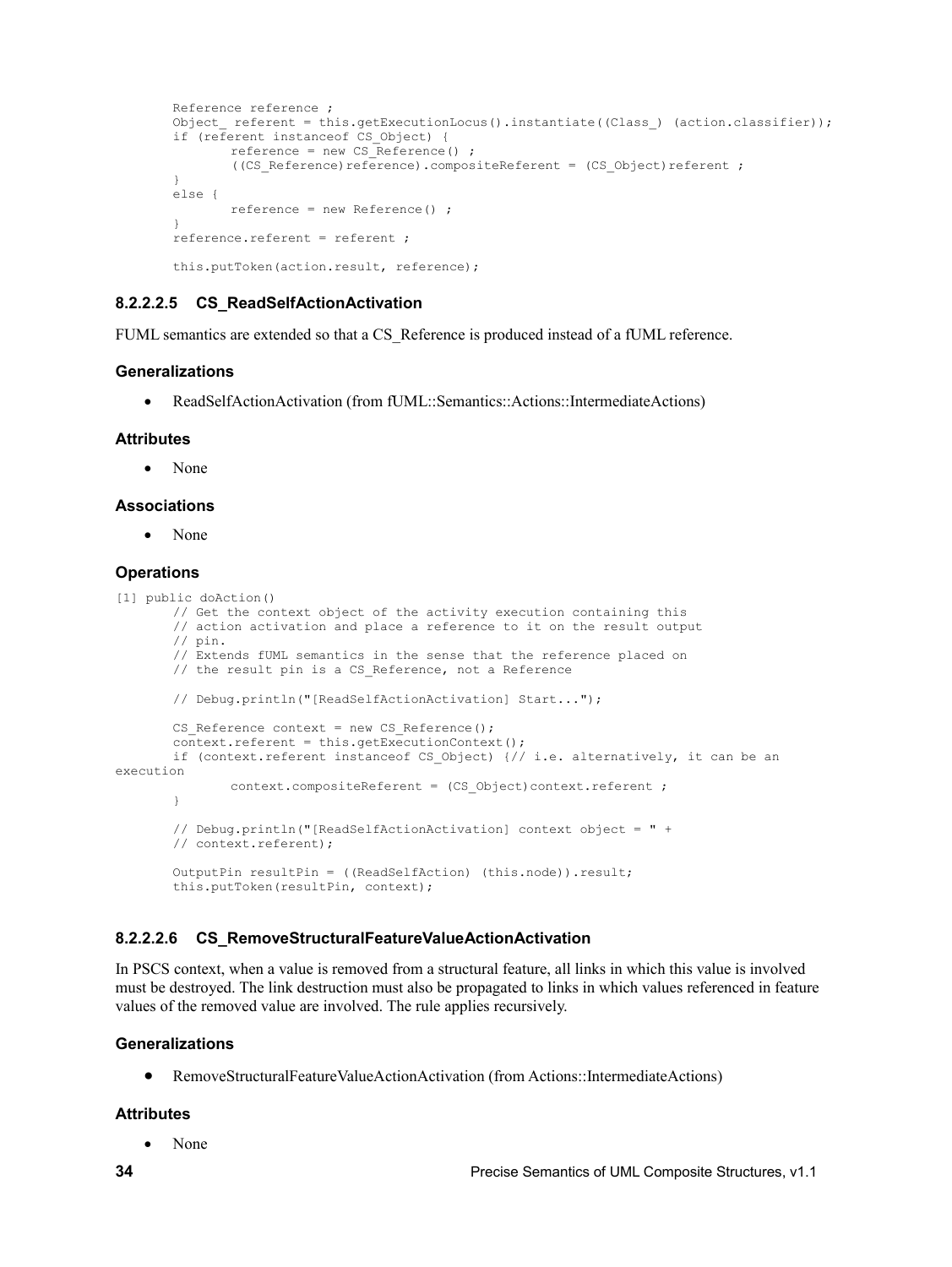### **Associations**

• None

```
[1] public doAction()
```

```
// Get the values of the object and value input pins. 
// If the given feature is an association end, then destroy any matching links. 
// Otherwise, if the object input is a structural value, remove values from the given feature
// and destroy all links in which the removed values are involved. 
// If isRemoveDuplicates is true, then destroy all current matching links 
// or remove all values equal to the input value. 
// If isRemoveDuplicates is false and there is no removeAt input pin, 
// remove any one feature value equal to the input value (if there are any that are equal). 
// If isRemoveDuplicates is false, and there is a removeAt input pin 
// remove the feature value at that position.
RemoveStructuralFeatureValueAction action = (RemoveStructuralFeatureValueAction) (this.node);
StructuralFeature feature = action.getStructuralFeature();
Association association = this.getAssociation(feature);
Value value = this.takeTokens(action.getObject()).get(0);
Value inputValue = null;
if (action.getValue() != null) {
       // NOTE: Multiplicity of the value input pin is required to be 1..1.
       inputValue = this.takeTokens(action.getValue()).get(0);
\overline{1}int removeAt = 0;
if (action.getRemoveAt() != null) {
       removeAt = ((UnlimitedNaturalValue) 
this.takeTokens(action.getRemoveAt()).get(0)).value;
}
if (association != null) {
       List<Link> links = this.getMatchingLinksForEndValue(association, feature, value,
inputValue);
       if (action.isRemoveDuplicates()) {
               for (int i = 0; i < links.size(); i++) {
                       Link link = links.get(i);
                       link.destroy();
               }
       } else if (action.getRemoveAt() == null) {
               // *** If there is more than one matching link,
               // non-deterministically choose one. ***
               if (links.size() > 0) {
                      int i = ((ChoiceStrategy)
this.getExecutionLocus().factory.getStrategy("choice")).choose(links.size());
                      links.get(i - 1).destroy();
               }
       } else {
               boolean notFound = true;
               int i = 1;
               while (notFound \& i \leq links.size()) {
                       Link link = links.get(i - 1);
                       if (link.getFeatureValue(feature).position == removeAt) {
                              notFound = false;
                              link.destroy();
                       }
               }
        }
} else if (value instanceof StructuredValue) {
       // If the value is a data value, then it must be copied before
       // any change is made.
       if (!(value instanceof Reference)) {
               value = value.copy();
        }
       FeatureValue featureValue = ((StructuredValue) 
value).getFeatureValue(action.getStructuralFeature());
       List<Value> removedValues = new ArrayList<Value>();
       if (action.isRemoveDuplicates()) {
               int j = this.position(inputValue, featureValue.values, 1);
               while (j > 0) {
                       removedValues.add(featureValue.values.get(j - 1));
```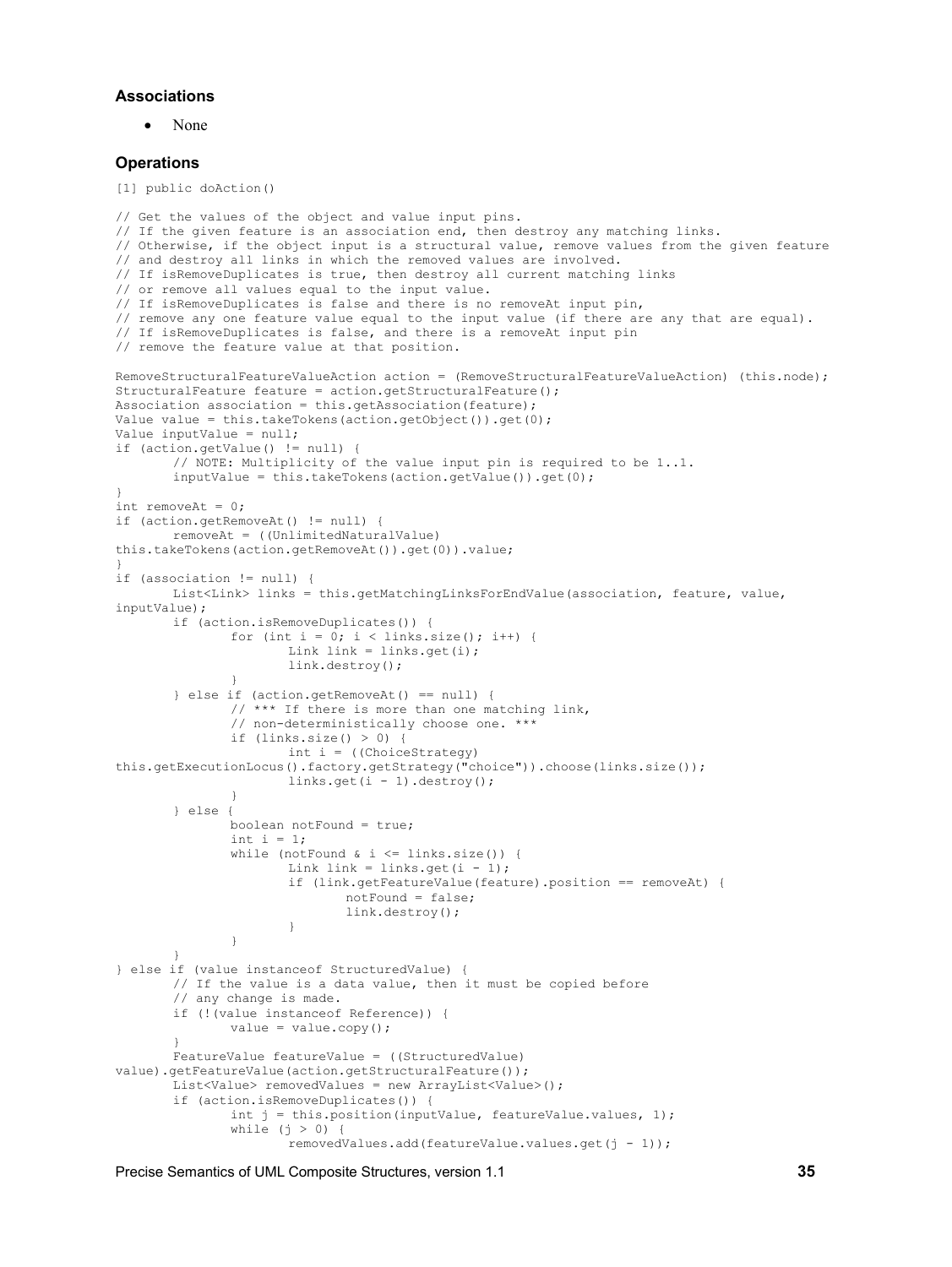```
featureValue.values.remove(j - 1);
                       j = this.position(inputValue, featureValue.values, j);
               }
       } else if (action.getRemoveAt() == null) {
               List<Integer> positions = new ArrayList<Integer>();
               int j = this.position(inputValue, featureValue.values, 1);
               while (j > 0) {
                      positions.add(j);
                      \bar{i} = this.position(inputValue, featureValue.values, \bar{i});
               }
               if (positions.size() > 0) {
                       // *** Nondeterministically choose which value to remove.
                       // ***
                       int k = ((ChoiceStrategy) 
this.getExecutionLocus().factory.getStrategy("choice")).choose(positions.size());
                       removedValues.add(featureValue.values.get(positions.get(k - 1) - 1));
                       featureValue.values.remove(positions.get(k - 1) - 1);
               }
       } else {
               if (featureValue.values.size() >= removeAt) {
                      removedValues.add(featureValue.values.get(removeAt - 1));
                      featureValue.values.remove(removeAt - 1);
               }
        }
       // When values are removed from the list of values associated to the feature 
       // (in the context of the target), these latter may be involved in links representing
       // instance of connectors. If this is the case, links in which the removed values are
       // involved are destroyed.
       for(int i = 0; i < removedValues.size(); i++){
               List<CS Link> linkToDestroy = this.getLinksToDestroy((StructuredValue)value,
feature, removedValues.get(i));
               for(int j = 0; j < linkToDestroy.size(); j++){
                      linkToDestroy.get(j).destroy();
               }
       }
}
if (action.getResult() != null) {
       this.putToken(action.getResult(), value);
}
[2] public public getLinksToDestroy (value : StructuredValue, feature : StructuralFeature, 
removedValue : Value) : CS_Link[*]
// Get all links that are required to be destroyed due to the removal of the removedValue. 
List<CS Link> linksToDestroy = new ArrayList<CS Link>();
if (value instanceof CS_Reference) {
       CS Reference context = (CS Reference) value;
       1/(2) Retrieves the feature values for the structural feature associated with this
action,
       // in the context of this reference
       if (feature instanceof Port) {
               // The removed value is an interaction point.
               // All links in which this interaction is involved must be destroyed.
               CS InteractionPoint interactionPoint = (CS InteractionPoint) removedValue;
               List<CS Link> connectorInstances =
context.compositeReferent.getLinks(interactionPoint);
               for (int j = 0; j < connectorInstances.size(); j++) {
                       CS Link link = connectorInstances.get(j);
                      linksToDestroy.add(link);
               }
       } else { 
               // Feature is not a Port. Search for all potential link
               // ends existing in the context of this object.
               List<Value> allValuesForFeature = new ArrayList<Value>();
               for (int i = 0; i < context.referent.featureValues.size(); i++) {
                      StructuralFeature currentFeature = 
context.referent.featureValues.get(i).feature;
                      if(feature != currentFeature){
                              List<Value> values = this.getPotentialLinkEnds(context, 
currentFeature);
                              for (int j = 0; j < values.size(); j++) {
                                      allValuesForFeature.add(values.get(j));
                              }
```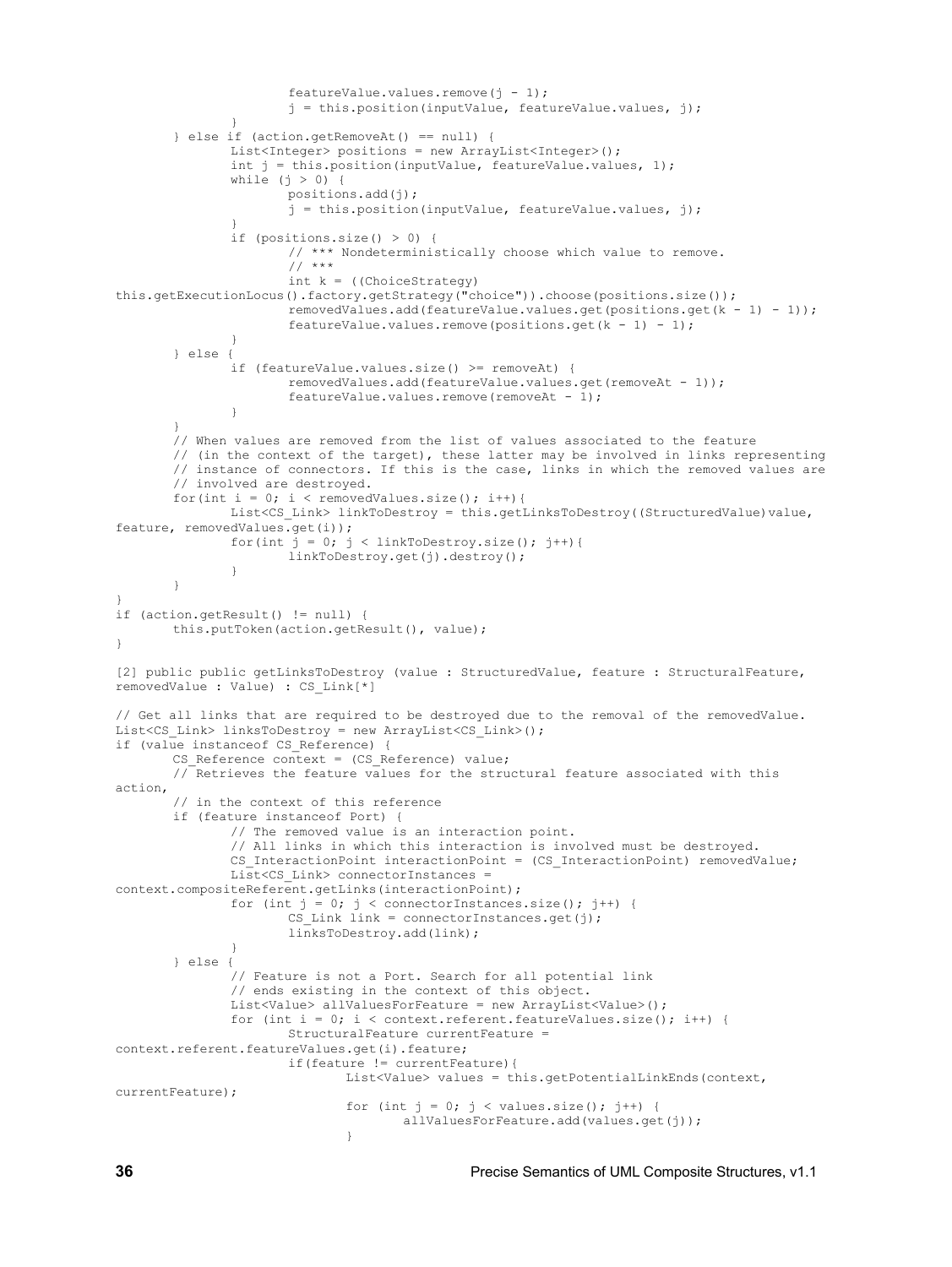```
}
               }
               // Retrieves all links available at the locus
               List<ExtensionalValue> extensionalValues = 
this.getExecutionLocus().extensionalValues;
               List<CS Link> allLinks = new ArrayList<CS Link>();
               for (int i = 0; i < extensionalValues.size(); i++) {
                       ExtensionalValue extensionalValue = extensionalValues.get(i);
                       if (extensionalValue instanceof CS_Link) {
                              allLinks.add((CS_Link) extensionalValue);
                       }
               }
               // In the set of links involving potential link ends. Search for all
               // links that involve the removed value in other end. Any link in that
               // fulfill this condition is registered in the set of link to be destroyed.
               for (int i = 0; i < allLinks.size(); i++) {
                       CS Link link = allLinks.get(i);
                       boolean linkHasToBeDestroyed = false;
                       for (int j = 0; j < allValuesForFeature.size() && !
linkHasToBeDestroyed; j++) {
                               Value v = \text{allValuesForFeature.get}(j);StructuralFeature featureForV = link.getFeature(v);
                              if (featureForV != null) {
                                      for (int k = 0; k < 1ink.featureValues.size() & & !
linkHasToBeDestroyed; k++) {
                                              FeatureValue otherFeatureValue = 
link.featureValues.get(k);
                                              if (otherFeatureValue.feature != featureForV) {
                                                     for (int l = 0; l <otherFeatureValue.values.size() && !linkHasToBeDestroyed; l++) {
                                                     if(otherFeatureValue.values.get(l) == 
removedValue){
                                                                     linkHasToBeDestroyed = 
true;
                                                             }
                                                     }
                                             }
                                      }
                               }
                       }
                       if (linkHasToBeDestroyed) {
                              linksToDestroy.add(link);
                       }
               }
       }
}
return linksToDestroy;
[3] public getPotentialLinkEnds ( context : CS Reference, feature : StructuralFeature):
Value[*]
// Get all links that are required to be destroyed due to the removal of the removedValue.
List<Value> potentialLinkEnds = new ArrayList<Value>();
FeatureValue featureValue = context.getFeatureValue(feature);
for (int i = 0; i < featureValue.values.size(); i++) {
       Value v = featureValue.values.get(i);
potentialLinkEnds.add(v);
       if (v instanceof CS_Reference) {
               // add all interaction points associated with v
               for (int j = 0; j < ((CS_{\text{Reference}}) v).referent.featureValues.size(); j++) {
                       if (((CS Reference) v).referent.featureValues.get(j).feature instanceof
Port) {
                              List<Value> interactionPoints = (((CS_Reference) 
v).referent.featureValues.get(j)).values;
                               for (int k = 0; k < interactionPoints.size(); k++) {
                                      potentialLinkEnds.add(interactionPoints.get(k));
                               }
                       }
               }
       }
}
return potentialLinkEnds;
```

```
Precise Semantics of UML Composite Structures, version 1.1 37
```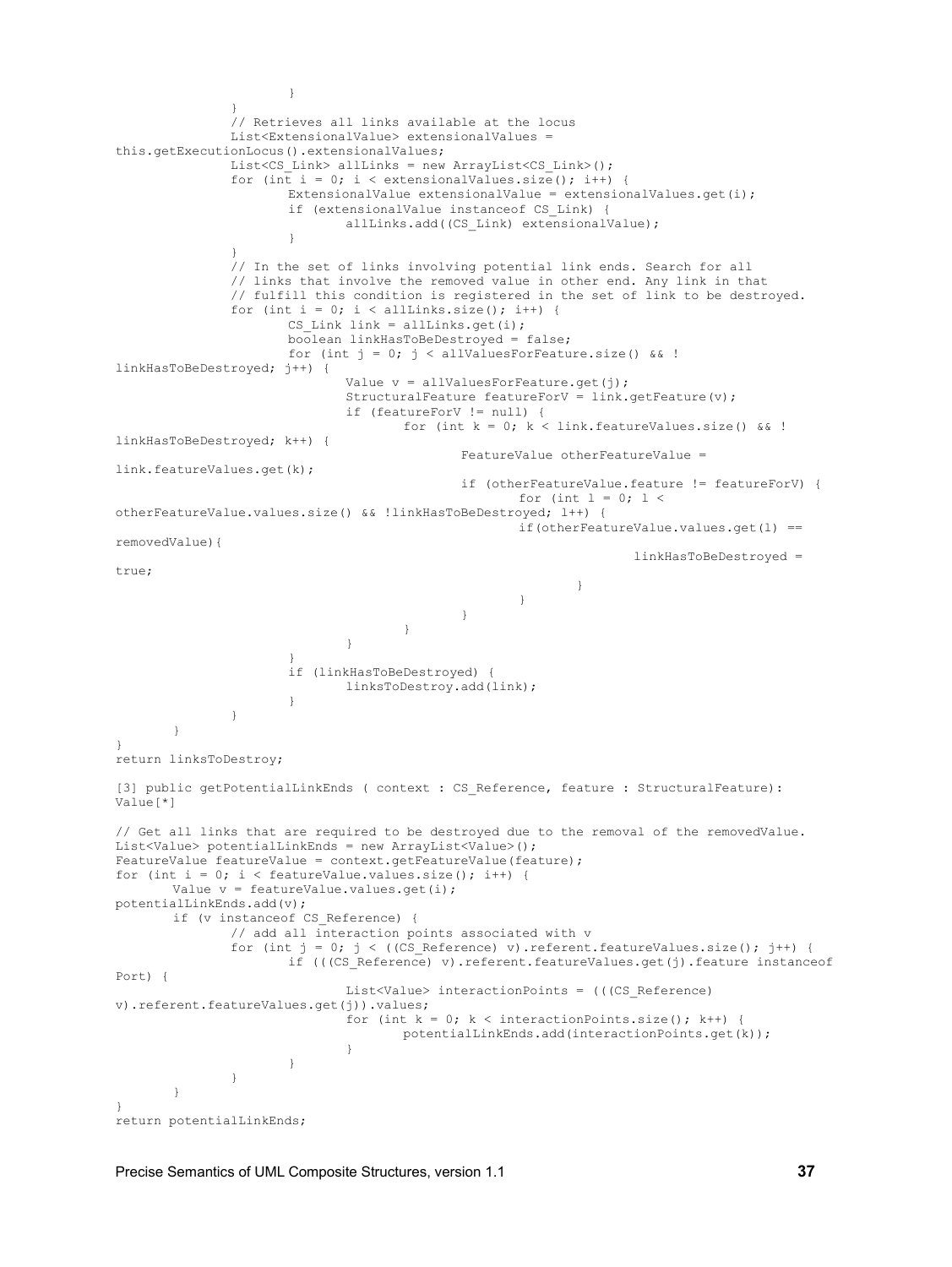# **8.3 Classes**

# **8.3.1 Kernel**

# **8.3.1.1 Overview**

The Kernel package introduces extensions to some fUML Evaluation classes. These extensions are depicted in [Figure 8.3.](#page-49-0)



#### <span id="page-49-0"></span>**Figure 8.3 - Kernel Diagram**

# **8.3.1.2 Class descriptions**

### **8.3.1.2.1 CS\_InstanceValueEvaluation**

FUML semantics are extended so that, if the evaluated instance specification is for an object which is not typed by a Behavior, a [CS\\_Reference](#page-85-0) (to a [CS\\_Object\)](#page-73-0) is returned instead of Reference (to a fUML Object).

### **Generalizations**

• InstanceValueEvaluation (from fUML::Semantics::Classes::Kernel)

#### **Attributes**

• None

#### **Associations**

None

```
[1] public evaluate() : Value
       // If the instance specification is for an enumeration, then return the
       // identified enumeration literal.
       // If the instance specification is for a data type (but not a primitive
       // value or an enumeration), then create a data value of the given data
       // type.
       // If the instance specification is for an object, then create an object
       // at the current locus with the specified types.
       // Set each feature of the created value to the result of evaluating the
       // value specifications for the specified slot for the feature.
       // Extends fUML semantics in the sense that when the instance specification
       // is for an object which is not typed by a Behavior, A CS Reference (to a
       // CS Object) is produced instead of a Reference (to an Object)
       // Debug.println("[evaluate] InstanceValueEvaluation...");
       InstanceSpecification instance = ((InstanceValue) this.specification).instance;
       ClassifierList types = instance.classifier;
       Classifier myType = types.getValue(0);
       Debug.println("[evaluate] type = " + myType.name);
       Value value;
       if (instance instanceof EnumerationLiteral) {
```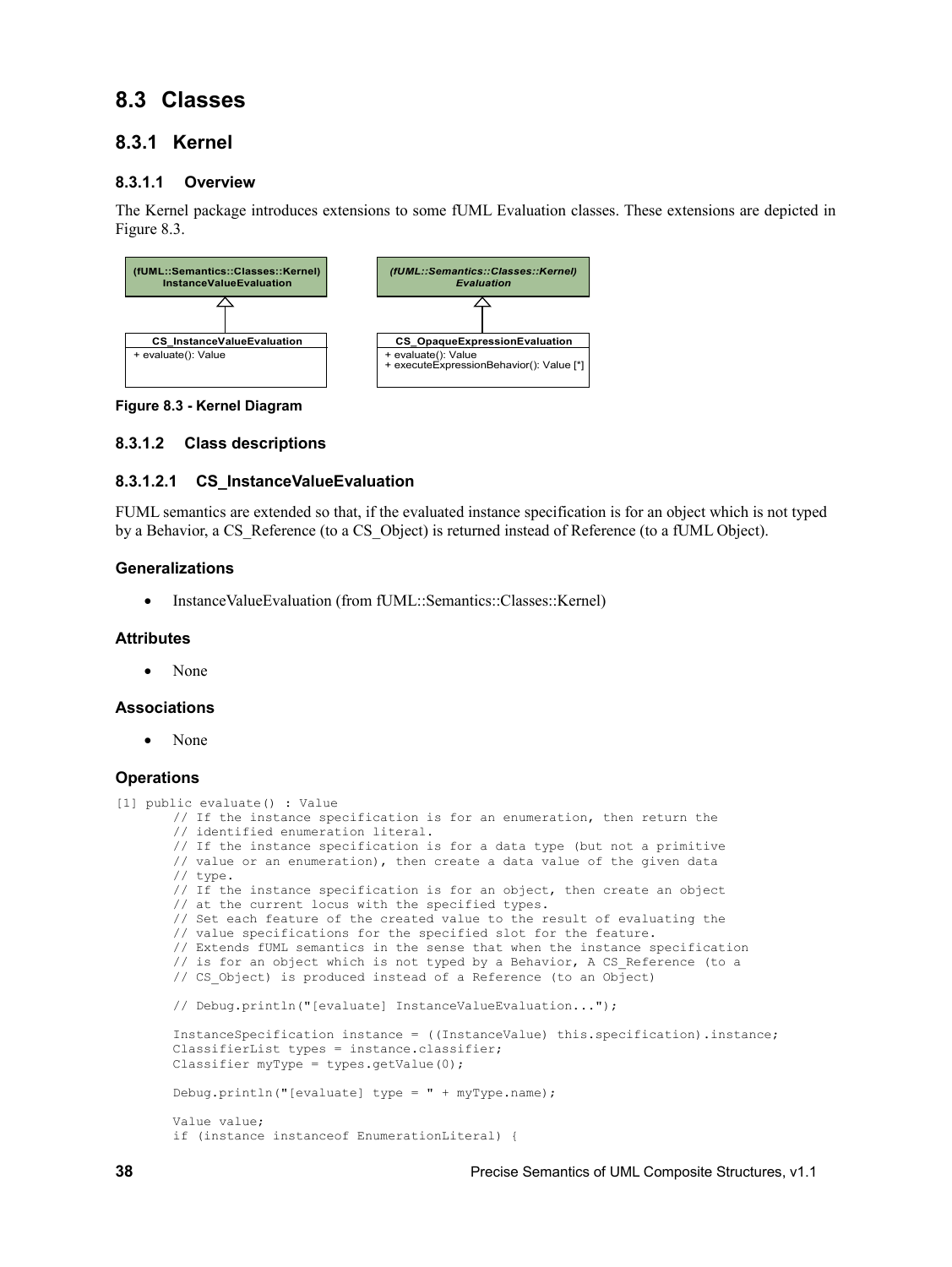```
// Debug.println("[evaluate] Type is an enumeration.");
       EnumerationValue enumerationValue = new EnumerationValue();
       enumerationValue.type = (Enumeration) myType;
       enumerationValue.literal = (EnumerationLiteral) instance;
       value = enumerationValue;
} 
else {
       StructuredValue structuredValue = null;
       if (myType instanceof DataType) {
       // Debug.println("[evaluate] Type is a data type.");
       DataValue dataValue = new DataValue();
       dataValue.type = (DataType) myType;
       structuredValue = dataValue;
       } 
       else {
       Object object = null;if (myType instanceof Behavior) {
               // Debug.println("[evaluate] Type is a behavior.");
               object = this.locus.factory.createExecution(
                      (Behavior) myType, null);
        } 
        else {
               // Debug.println("[evaluate] Type is a class.");
               object = new CS_Object();
               for (int i = 0; i < types.size(); i++) {
               Classifier type = types.getValue(i);
               object.types.addValue((Class_) type);
               }
       }
       this.locus.add(object);
       Reference reference ;
       if (object instanceof CS_Object) {
               reference = new \overline{C}S Reference();
               ((CS Reference) reference).compositeReferent = (CS Object)object ;
       }
       else {
               reference = new Reference() ;
       }
       reference.referent = object;
       structuredValue = reference;
       }
       structuredValue.createFeatureValues();
       // Debug.println("[evaluate] " + instance.slot.size() +
       // " slot(s) . ");SlotList instanceSlots = instance.slot;
       for (int i = 0; i < instanceSlots.size(); i++) {
       Slot slot = instanceSlots.getValue(i);
       ValueList values = new ValueList();
       // Debug.println("[evaluate] feature = " +
       // slot.definingFeature.name + ", " + slot.value.size() +
       // " value(s).");
       ValueSpecificationList slotValues = slot.value;
       for (int j = 0; j < slotValues.size(); j++) {
               ValueSpecification slotValue = slotValues.getValue(j);
               // Debug.println("[evaluate] Value = " +
               // slotValue.getClass().getName());
               values.addValue(this.locus.executor.evaluate(slotValue));
        }
       structuredValue.setFeatureValue(slot.definingFeature, values, 0);
       }
       value = structuredValue;
}
```

```
return value;
```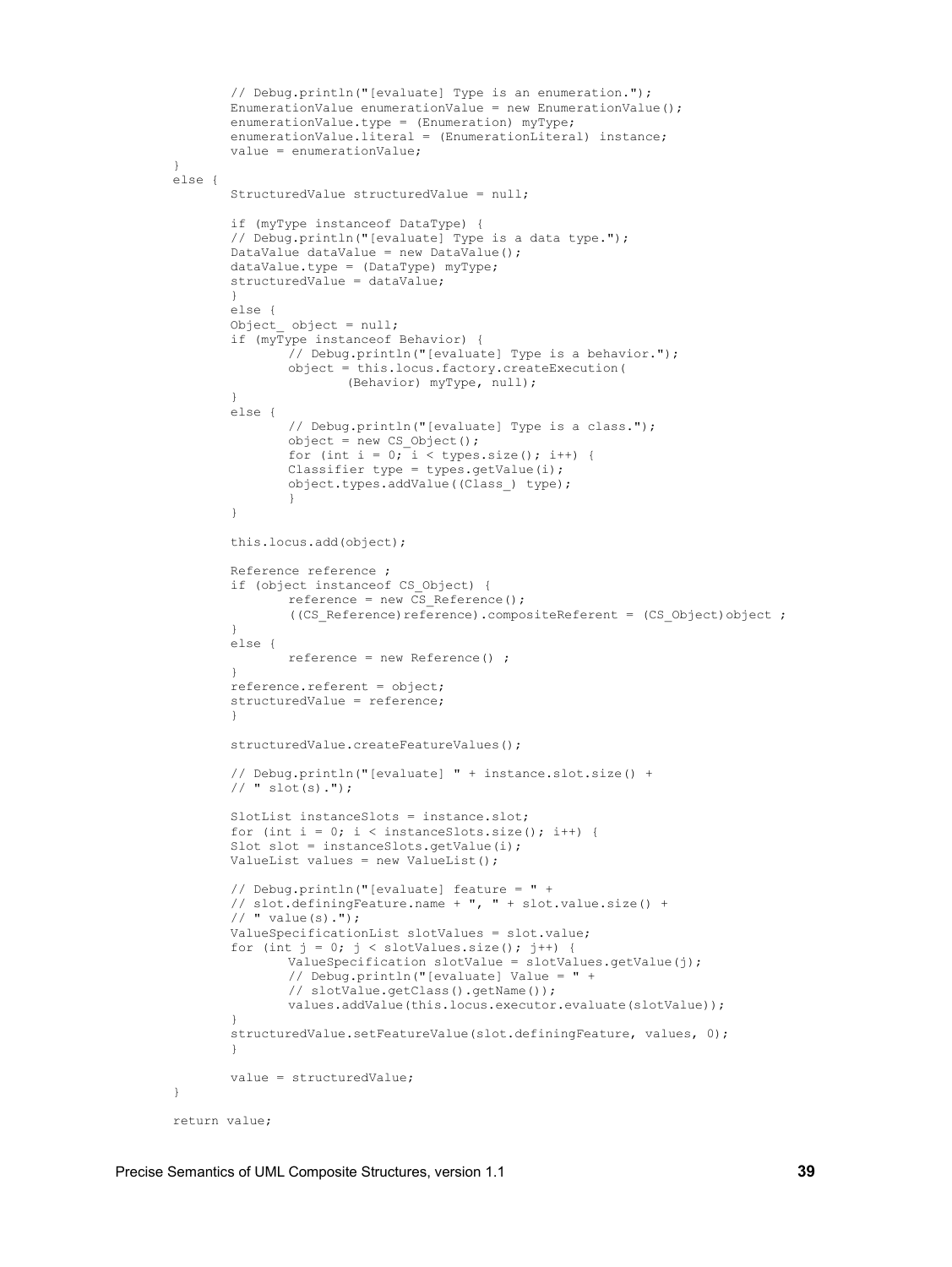# **8.3.1.2.2 CS\_OpaqueExpressionEvaluation**

CS\_OpaqueExpressionEvaluation defines semantics for the evaluation of OpaqueExpressions. The evaluation consists in executing the Behavior associated with the evaluated OpaqueExpression.

The fUML semantics for the evaluation of ValueSpecification is based on the assumption that at most a single Value is returned. In CS\_OpaqueExpressionEvaluation, this assumption is reflected in operation evaluate (described below). There are however cases where one would expect that the evaluation of ValueSpecification returns a collection of Values. A typical use case concerns a default value for a property with a lower bound greater than 1.

To support this use case, CS\_OpaqueExpressionEvaluation introduces the operation executeExpressionBehavior, which returns a collection of values. This operation is used b[y](#page-61-0) CS DefaultConstructStrategy, when instantiating objects corresponding to parts with default values specified by OpaqueExpressions. Other construction strategies might consider using this operation as well.

#### **Generalizations**

Evaluation (from fUML::Semantics::Classes::Kernel)

#### **Attributes**

None

#### **Associations**

None

```
[1] public evaluate() : Value
       // Execute the behavior associated with the context OpaqueExpression, if any.
       // If multiple return values are computed, then return the first one.
       // If no values are computed, return null
       ValueList evaluation = this.executeExpressionBehavior() ;
       if (evaluation.size() > 0) {
              return evaluation.get(0) ;
       }
       else {
              return null ;
       }
[2] public executeExpressionBehavior() : Value[*]
       // If a behavior is associated with the context OpaqueExpression,
       // then execute this behavior, and return computed values.
       // Otherwise, return an empty list of values.
       ValueList evaluation = new ValueList() ;
       OpaqueExpression expression = (OpaqueExpression)this.specification ;
       Behavior behavior = expression.behavior ;
       if (behavior != null) {
              ParameterValueList inputs = new ParameterValueList() ;
              ParameterValueList results = this.locus.executor.execute(behavior, null,
inputs) ;
              for (int i = 0 ; i < results.size() ; i++) { // results.size should be 1
                      ParameterValue parameterValue = results.get(i) ;
                      ValueList values = parameterValue.values ;
                      for (int j = 0; j < values.size(); j^{++}) {
                             evaluation.add(values.get(j)) ;
                      }
               }
       }
       return evaluation ;
```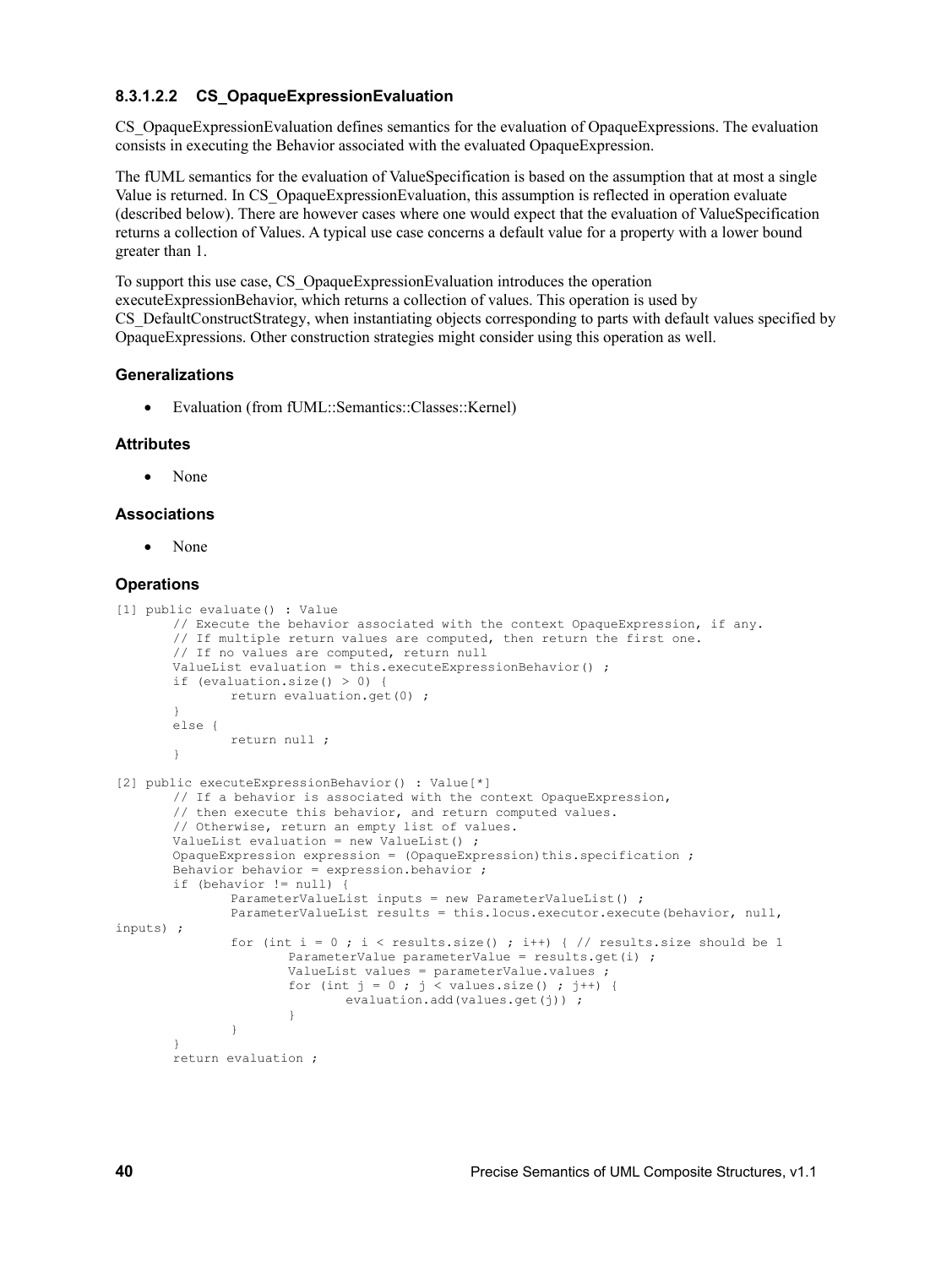# **8.4 CommonBehaviors**

# **8.4.1 Communications**

# **8.4.1.1 Overview**

The communications package introduces an extension to CallEventExecution. It also introduces extensions to semantic strategies. These extensions are depicted in [Figure 8.4.](#page-52-0)



<span id="page-52-0"></span>

# **8.4.1.2 Class descriptions**

# **8.4.1.2.1 CS\_CallEventExecution**

A CS\_CallEventExecution is the Execution corresponding to the dispatching of an operation on a behavior port of an active class. When a CS\_CallEventExecution is executed, it sends a CS\_EventOccurrence wrapping a CallEventOccurrence. This enables the possibility to designate the CS\_InteractionPoint (i.e., the manifestation of the behavior port) from which the event occurrence has arrived.

# **Generalizations**

CallEventExecution (from BasicBehaviors::Communications)

# **Attributes**

• None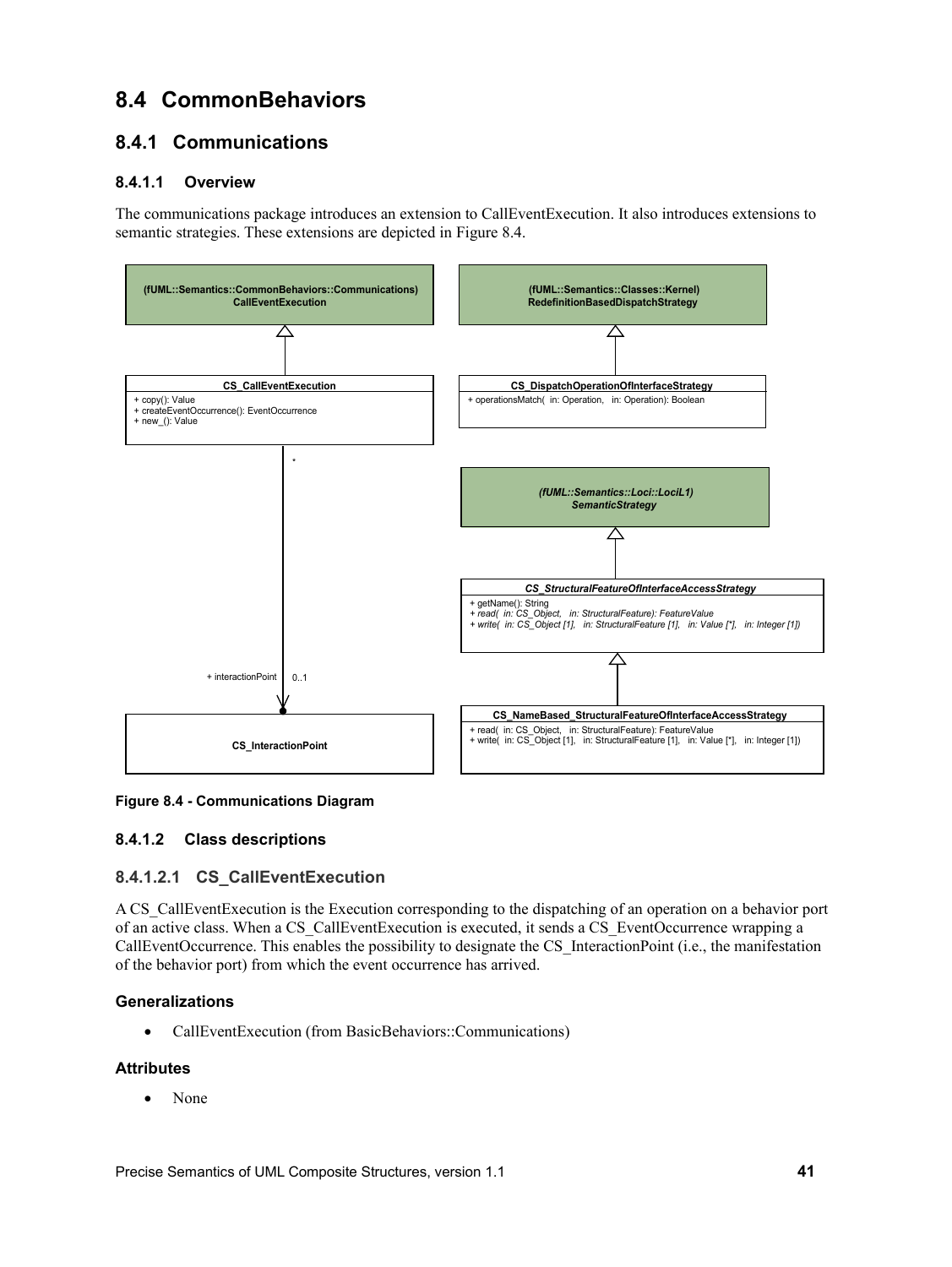### **Associations**

interactionPoint : CS InteractionPoint [0..1], The interaction point representing the behavior port manifestation to which the operation call was dispatched.

#### **Operations**

```
[1] public copy ( ) : Value
// Create a new call event execution that is a copy of this execution 
// with no referenced interaction point.
CS CallEventExecution copy = (CS CallEventExecution) super.copy();
copy.interactionPoint = null;
return copy;
[2] public createEventOccurrence ( ) : EventOccurrence
// Wrap the created event occurrence within a CS_EventOccurrence which
// references the behavior port on which the call was dispatched.
CS EventOccurrence wrappingEventOccurrence = new CS EventOccurrence();
wrappingEventOccurrence.interactionPoint = this.interactionPoint;
wrappingEventOccurrence.wrappedEventOccurrence = super.createEventOccurrence();
return wrappingEventOccurrence;
[3] public new ( ) : Value
```
// Create a new call event execution. return new CS CallEventExecution();

### **8.4.1.2.2 CS\_DispatchOperationOfInterfaceStrategy**

CS\_DispatchOperationOfInterfaceStrategy extends RedefinitionBasedDispatchStrategy, which is the default semantic strategy provided by fUML for operation call dispatching. The extension consists in taking into account the introduction of Interfaces (cf. [7.2.3.2.3\)](#page-22-0). If the called Operation belongs to an Interface (cf[.](#page-57-0) [8.5.1.2.3,](#page-57-0) CS\_CallOperationActionActivation), this strategy is used to determine if an Operation of the target Object (i.e., an Operation that belongs to a Class typing this Object) matches the Operation of the Interface. It matches if it has the same name and signature.

#### **Generalizations**

RedefinitionBasedDispatchStrategy (from fUML::Semantics::Classes::Kernel)

#### **Attributes**

None

#### **Associations**

• None

```
[1] public operationsMatch(ownedOperation:Operation, baseOperation:Operation) : Boolean
       // Override operationsMatch, in the case where baseOperation belongs 
       // to an Interface.
       // In this case, ownedOperation matches baseOperation if it has the same name and 
signature
       // Otherwise, behaves like fUML RedefinitionBasedDispatchStrategy
       boolean matches = true ;
       if (baseOperation.namespace instanceof Interface) {
              matches = (baseOperation.name == ownedOperation.name) ;
              matches = matches & (baseOperation. ownedParameter.size() ==ownedOperation.ownedParameter.size()) ;
              ParameterList ownedOperationParameters = ownedOperation.ownedParameter ;
              ParameterList baseOperationParameters = baseOperation.ownedParameter ;
              for (int i = 0; matches == true && i < ownedOperationParameters.size(); i++){
                      Parameter ownedParameter = ownedOperationParameters.getValue(i) ;
                      Parameter baseParameter = baseOperationParameters.getValue(i) ;
                      matches = (ownedParameter.type == baseParameter.type) ;
                      matches = matches && (ownedParameter.multiplicityElement.lower ==
```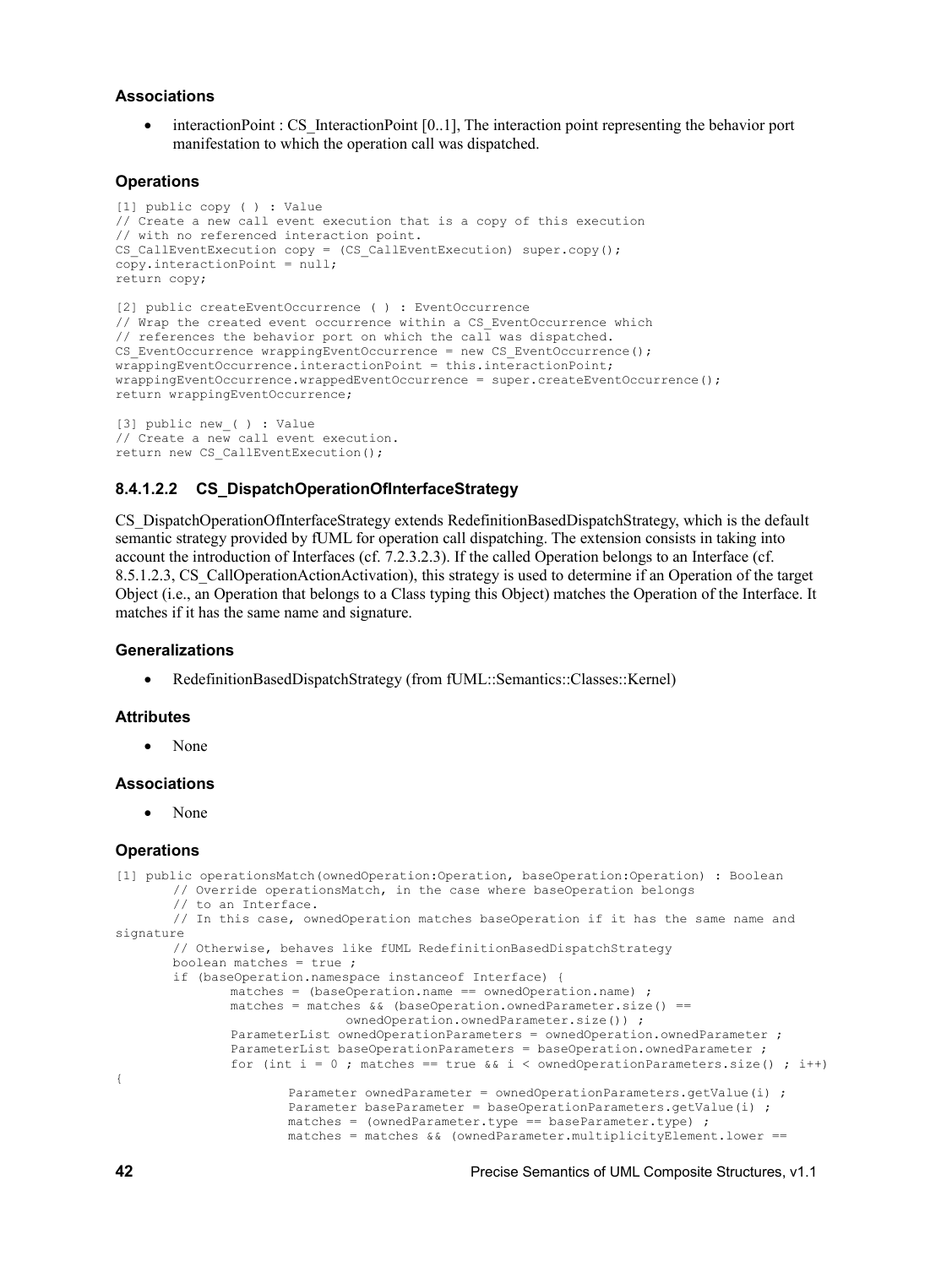```
ownedParameter.multiplicityElement.lower) ;
                      matches = matches && (ownedParameter.multiplicityElement.upper == 
                                     ownedParameter.multiplicityElement.upper) ;
                      matches = matches & (ownedParameter.direction ==ownedParameter.direction) ;
              }
       }
       else {
               matches = super.operationsMatch(ownedOperation, baseOperation) ;
       }
       return matches ;
```
# <span id="page-54-0"></span>**8.4.1.2.3 CS\_NameBased\_StructuralFeatureOfInterfaceAccessStrategy**

CS\_NameBased\_StructuralFeatureOfInterfaceAccessStrategy is the default realization provided by this specification for the semantic strategy [CS\\_StructuralFeatureOfInterfaceAccessStrategy.](#page-55-0) This default realization requires that, for a given Class to actually realize the StructuralFeatures of an Interface, it must define or inherit StructuralFeatures that match the StructuralFeatures of the Interface. StructuralFeatures match if they have same name, compatible type, and same multiplicity. Note that UML does not impose that the realizing Classes have StructuralFeatures matching the structural features of the realized Interfaces. For example, alternative strategies may require that the realizing Classes provide "get" and "set" Operations matching the StructuralFeatures of the realized Interfaces.

#### **Generalizations**

 CS\_StructuralFeatureOfInterfaceAccessStrategy (from CompositeStructuresSyntaxAndSemantics::Semantics::CommonBehaviors::Communications)

#### **Attributes**

• None

#### **Associations**

None

```
[1] public read(cs_Object:CS_Object, feature:StructuralFeature) : FeatureValue
       // returns a copy of the first feature value of cs_Object where the name
       // of the corresponding feature matches the name of the feature given as a parameter
       // Otherwise, returns an empty feature value
       FeatureValueList featureValues = cs Object.featureValues ;
       FeatureValue matchingFeatureValue = nu1;
       for (int i = 0 ; i < featureValues.size() && matchingFeatureValue == null ; i++) {
               FeatureValue featureValue = featureValues.getValue(i) ;
               if (featureValue.feature.name.equals(feature.name)) {
               matchingFeatureValue = featureValue ;
               }
       }
       if (matchingFeatureValue != null) {
               matchingFeatureValue = matchingFeatureValue.copy() ;
               matchingFeatureValue.feature = feature ;
       }
       else {
               matchingFeatureValue = new FeatureValue() ;
               matchingFeatureValue.feature = feature ;
               matchingFeatureValue.values = new ValueList() ;
               matchingFeatureValue.position = 0 ;
       }
       return matchingFeatureValue ;
[2] public write(cs Object:CS Object, feature:StructuralFeature, values:Value[*],
position:Integer)
```

```
// Retrieves the first feature value of cs_Object where the name of the corresponding 
feature
```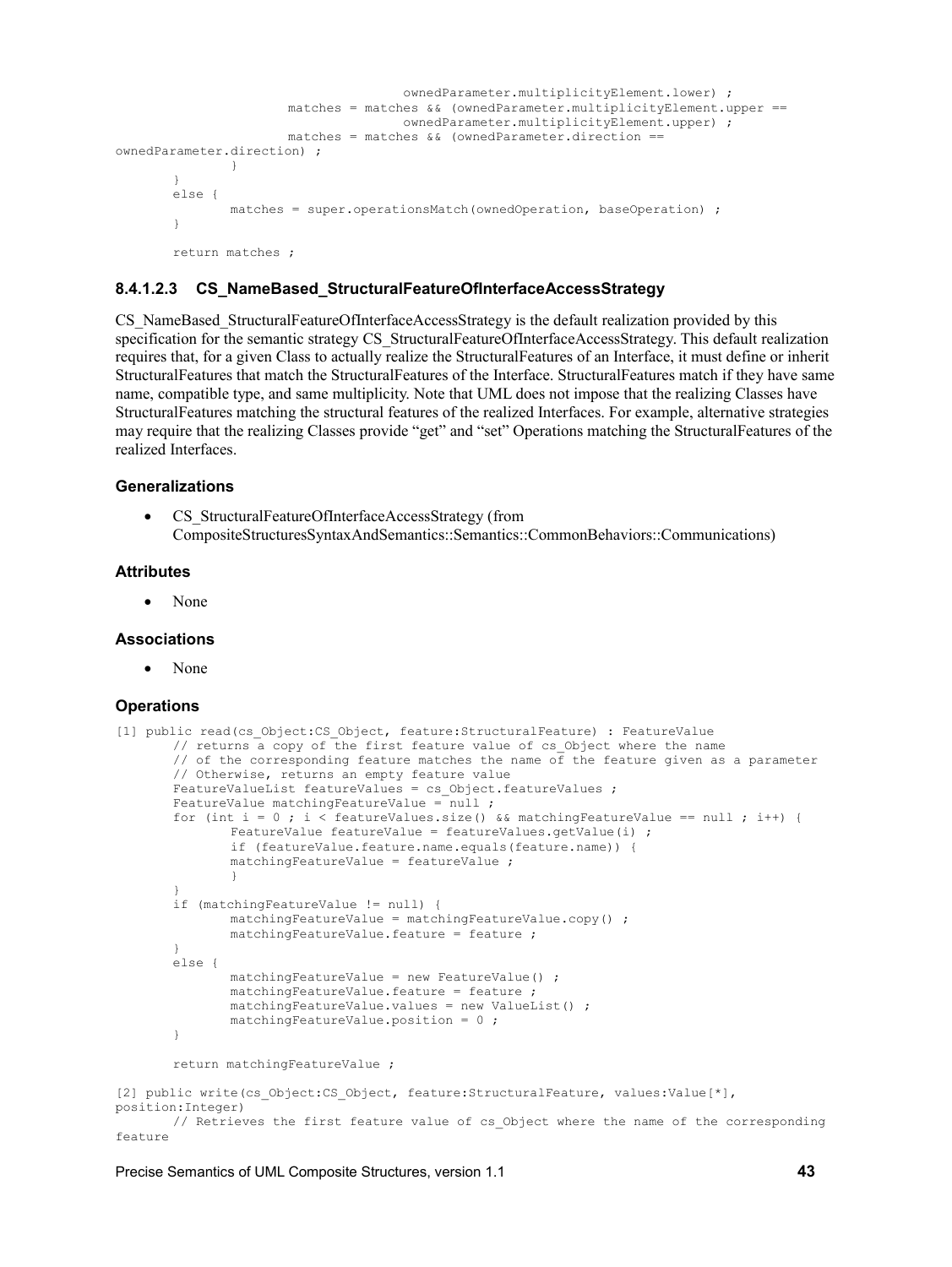```
// matches the name of the feature given as a parameter
// Then updates the values for this feature value
FeatureValueList featureValues = cs Object.featureValues ;
FeatureValue matchingFeatureValue = null ;
for (int i = 0 ; i < featureValues.size() && matchingFeatureValue == null ; i++) {
       FeatureValue featureValue = featureValues.getValue(i) ;
       if (featureValue.feature.name.equals(feature.name)) {
               matchingFeatureValue = featureValue ;
       }
}
if (matchingFeatureValue != null) {
       cs Object.setFeatureValue(matchingFeatureValue.feature, values, position) ;
}
```
# <span id="page-55-0"></span>**8.4.1.2.4 CS\_StructuralFeatureOfInterfaceAccessStrategy**

CS\_StructuralFeatureOfInterfaceAccessStrategy is a new semantic strategy. It deals with reading and writing of structural features of an Interface, specifying how these features are actually realized by a given behaviored classifier. It is involved in the case where a WriteStructuralFeatureAction (or, more precisely, its concrete descendant metaclasses) or ReadStructuralFeatureValueAction concerns a StructuralFeature which belongs to an Interface. It is effectively used by CS\_Object (cf. [8.5.2.2.4,](#page-73-0) operations getFeatureValue and setFeatureValue). This specification provides a default realization for this strategy[:](#page-54-0)

[CS\\_NameBased\\_StructuralFeatureOfInterfaceAccessStrategy,](#page-54-0)

### **Generalizations**

• SemanticStrategy (from fUML::Semantics::Loci::LociL1)

#### **Attributes**

• None

#### **Associations**

• None

# **Operations**

```
[1] public getName() : String
       // StructuralFeatureAccessStrategy are always named "structuralFeature"
       return "structuralFeature";
```

```
[2] public abstract read(cs_Object:CS_Object, feature:StructuralFeature) : FeatureValue
```

```
[3] public abstract write(cs Object:CS Object, feature:StructuralFeature, values:Value[*],
position:Integer)
```
# **8.5 CompositeStructures**

# **8.5.1 InvocationActions**

#### **8.5.1.1 Overview**

Extensions introduced by InvocationActions mostly deal with semantics of invocation actions, when executed in the context of composite structures. These extensions are depicted in [Figure 8.5.](#page-56-0)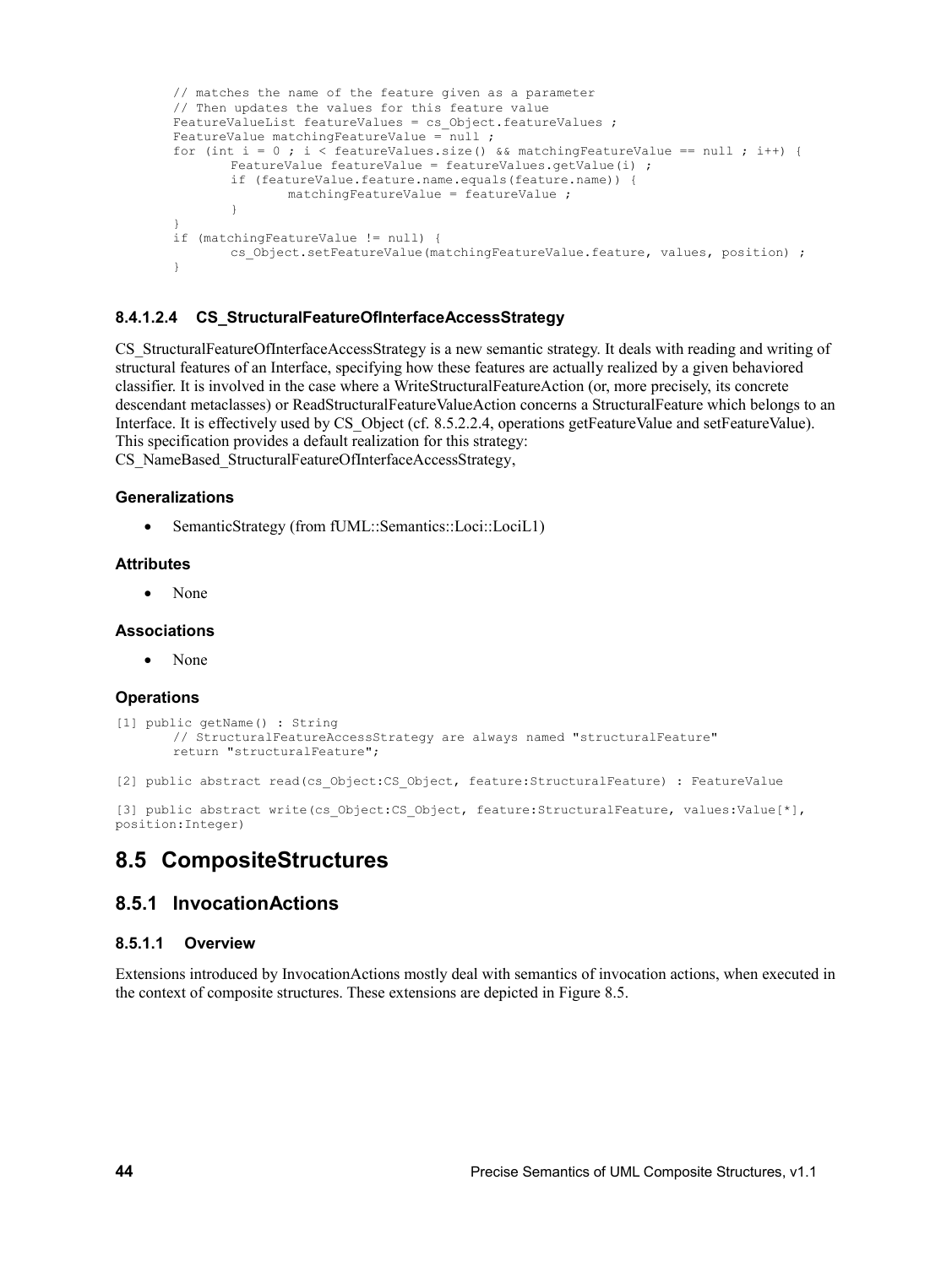



<span id="page-56-0"></span>**Figure 8.5 - InvocationActions Diagram**

# **8.5.1.2 Class descriptions**

# **8.5.1.2.1 CS\_AcceptCallActionActivation**

In the PSCS context, an accepted event occurrence might be a CS\_EventOccurrence (i.e., an event occurrence that arrived through an instance of a Port). CS\_AcceptCallActionActivation provides the required extension to AcceptCallActionActivation in order to deal with the acceptance of a CS\_EventOccurrence.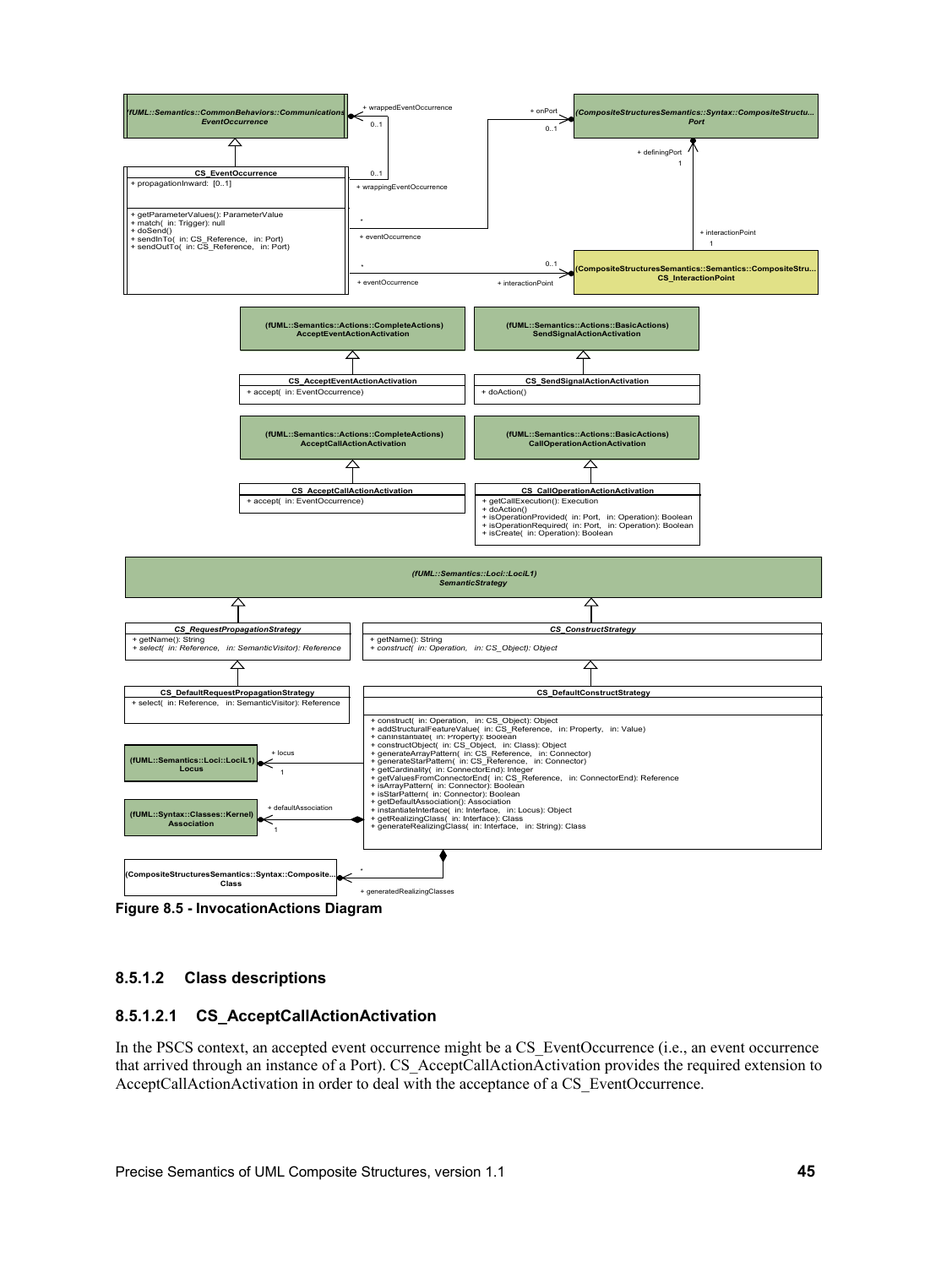### **Generalizations**

AcceptCallActionActivation (from Actions::CompleteActions)

# **Attributes**

None

### **Associations**

None

# **Operations**

```
[1] public accept ( eventOccurrence:EventOccurrence )
// If the accepted event occurrence is a CS EventOccurrence
// then the wrapped event occurrence is extracted. 
// The acceptance process is the one define by AcceptCallActionActivation 
// defined in fUML.
if(eventOccurrence instanceof CS_EventOccurrence){
       super.accept(((CS_EventOccurrence) eventOccurrence).wrappedEventOccurrence);
}else{
super.accept(eventOccurrence);
};
```
# **8.5.1.2.2 CS\_AcceptEventActionActivation**

In the PSCS context, an accepted event occurrence might be a CS\_EventOccurrence (i.e., an event occurrence that arrived through an instance of a Port). CS\_AcceptEventActionActivation provides the required extension to AcceptEventActionActivation in order to deal with the acceptance of a CS\_EventOccurrence.

# **Generalizations**

AcceptEventActionActivation (from fUML::Semantics::Actions::CompleteActions)

# **Attributes**

None

#### **Associations**

• None

# **Operations**

```
[1] public accept ( eventOccurrence:EventOccurrence )
// If the accepted event occurrence is a CS_EventOccurrence 
// then the wrapped event occurrence is extracted. 
// The acceptance process is the one define by AcceptEventActionActivation 
// defined in fUML.
if(eventOccurrence instanceof CS_EventOccurrence){
super.accept(((CS_EventOccurrence) eventOccurrence).wrappedEventOccurrence);
}else{
super.accept(eventOccurrence);
};
```
# <span id="page-57-0"></span>**8.5.1.2.3 CS\_CallOperationActionActivation**

FUML semantics are extended from two aspects. The first aspects accounts for property onPort of the CallOperationAction. If onPort is not specified, fUML semantics are unchanged. If onPort is specified, instead of dispatching directly to the target reference by calling operation dispatch (as in fUML):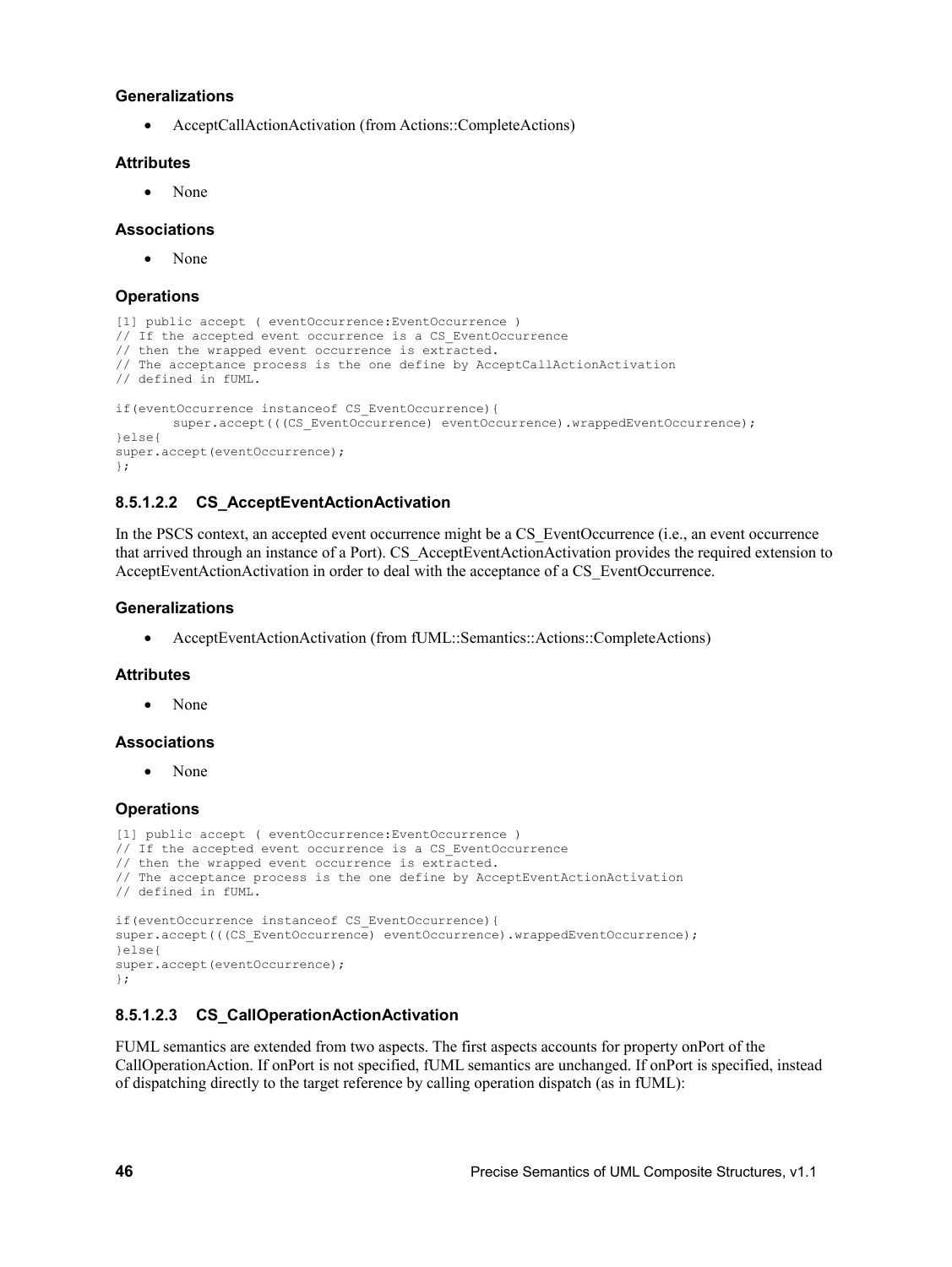- If the invoked BehavioralFeature is on a provided Interface but not on any required Interface, then, when the InvocationAction is executed, the invocation is made into the object given on the target InputPin through the given Port.
- If the invoked BehavioralFeature is on a required Interface but not on any provided Interface, then, if the InvocationAction is being executed inside the object given on the target InputPin, the invocation is forwarded out of the target object through the given Port.
- If the invoked BehavioralFeature is on both a provided and a required Interface, then, if the InvocationAction is being executed inside the object given on the target InputPin, the invocation is made out of the target object through the given Port.

Otherwise the invocation is made into the target object through the given Port.

The second aspects deals with instantiation semantics of composite structures. If the CallOperationAction concerns a constructor (i.e., the Operation has stereotype «Create» applied) and if this Operation has no method, the construction strategy registered at the execution locus (cf. [8.5.1.2.4,](#page-60-0) CS\_ConstructStrategy) is executed to construct the target Object.

#### **Generalizations**

CallOperationActionActivation (from fUML::Semantics::Actions::BasicActions)

#### **Attributes**

None

#### **Associations**

• None

```
[1] public getCallExecution() : Execution
 // If onPort is not specified, behaves like in fUML
 // If onPort is specified, and if the value on the target input pin is a
   // reference, dispatch the operation
   // to it and return the resulting execution object.
   // As compared to fUML, instead of dispatching directly to target reference
   // by calling operation dispatch:
   // - If the invoked BehavioralFeature is on a provided Interface but not on any required 
Interface,
  // then, when the InvocationAction is executed, the invocation is made into the object given
on
  // the target InputPin through the given Port
   // - If the invoked BehavioralFeature is on a required Interface but not on any provided 
Interface,
   // then, if the InvocationAction is being executed inside the object given on the target 
InputPin,
   // the invocation is forwarded out of the target object through the given Port.
   // - If the invoked BehavioralFeature is on both a provided and a required Interface,
   // then, if the InvocationAction is being executed inside the object given on the target 
InputPin,
   // the invocation is made out of the target object through the given Port.
   // Otherwise the invocation is made into the target object through the given Port.
  CallOperationAction action = (CallOperationAction) (this.node);
  Execution execution = null :
   if (action.onPort == null ) {
   execution = super.getCallExecution() ;
 }
   else {
    Value target = this.takeTokens(action.target).get(0);
     if (target instanceof CS_Reference) {
       // Tries to determine if the operation call has to be
       // dispatched to the environment or to the internals of
       // target, through onPort
      CS Reference targetReference = (CS Reference)target ;
```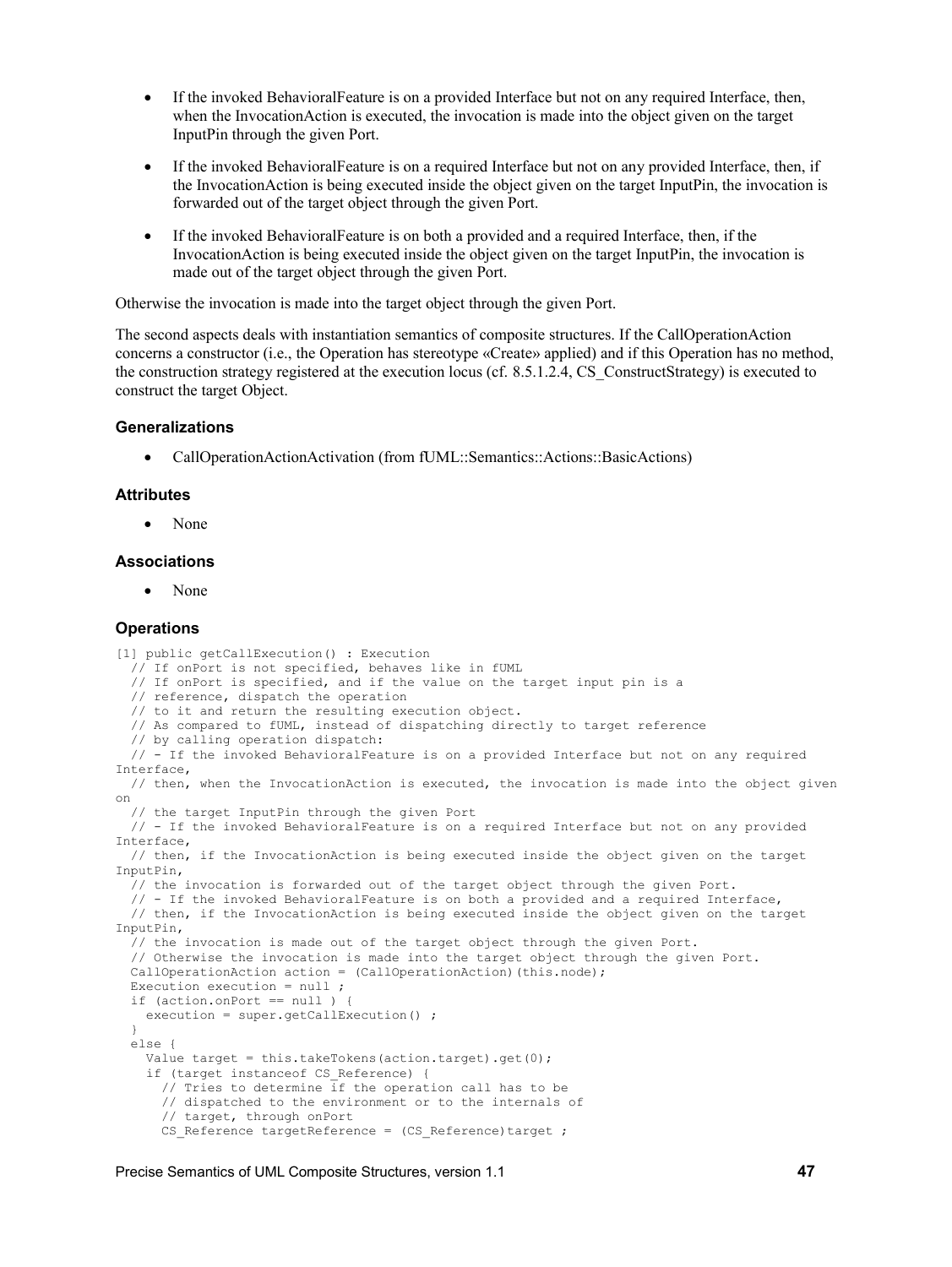```
Object executionContext = this.getActivityExecution().context ;
      boolean operationIsOnProvidedInterface =
       this.isOperationProvided(action.onPort, action.operation) ;
      boolean operationIsOnRequiredInterface =
       this.isOperationRequired(action.onPort, action.operation) ;
       // Operation on a provided interface only
      if (operationIsOnProvidedInterface && !operationIsOnRequiredInterface) {
         execution = targetReference.dispatchIn(action.operation, action.onPort);
 }
       // Operation is on a required interface only
      else if (!operationIsOnProvidedInterface && operationIsOnRequiredInterface){
         // If not executing in the context of the target,
        // Semantics are undefined.
        // Otherwise, dispatch outside.
        if (executionContext == targetReference.referent ||
               targetReference.compositeReferent.contains(executionContext)) {
           execution = targetReference.dispatchOut(action.operation, action.onPort);
        }
 }
       // Operation is both on a provided and a required interface
      else if (operationIsOnProvidedInterface && operationIsOnRequiredInterface) {
        if (executionContext == targetReference.referent ||
              targetReference.compositeReferent.contains(executionContext)) {
           execution = targetReference.dispatchOut(action.operation, action.onPort);
 }
        else {
          execution = targetReference.dispatchIn(action.operation, action.onPort);
        }
      }
    }
 }
  return execution;
[2] public doAction()
 CallOperationAction action = (CallOperationAction)(this.node);
   // First determines if this is a call to a constructor and if a default
  // construction strategy needs to be applied.
   // This is a call to a constructor if the called operation has
  // stereotype <<Create>> applied.
  // The default construction strategy is used if no method is associated with the
  // <<Create>> operation.
   // Otherwise, behaves like in fUML.
  if (action.onPort == null && this.isCreate(action.operation)
       && action.operation.method.size() == 0) {
     Locus locus = this.getExecutionLocus() ;
    CS_ConstructStrategy strategy = ((CS_ConstructStrategy)locus.
                                      factory.getStrategy("constructStrategy")) ;
    Value target = this.takeTokens(action.target).get(0);
    if (target instanceof CS_Reference) {
      strategy.construct(action.operation, ((CS Reference)target).compositeReferent) ;
     ParameterList parameters = action.operation.ownedParameter ;
      OutputPinList resultPins = action.result ;
     ValueList values = new ValueList() ;
      values.add(target) ;
     int i = 1;
      while(i <= parameters.size()) {
       Parameter parameter = parameters.get(i - 1);
       if(parameter.direction == ParameterDirectionKind.return ) {
           OutputPin resultPin = resultPins.get(0);
          this.putTokens(resultPin, values);
 }
       i = i + 1; }
    }
 }
  else {
   super.doAction();
   }
[3] public isOperationProvided()
  boolean isProvided = false ;
  if (operation.owner instanceof Interface) {
     // We have to look in provided interfaces of the port if
```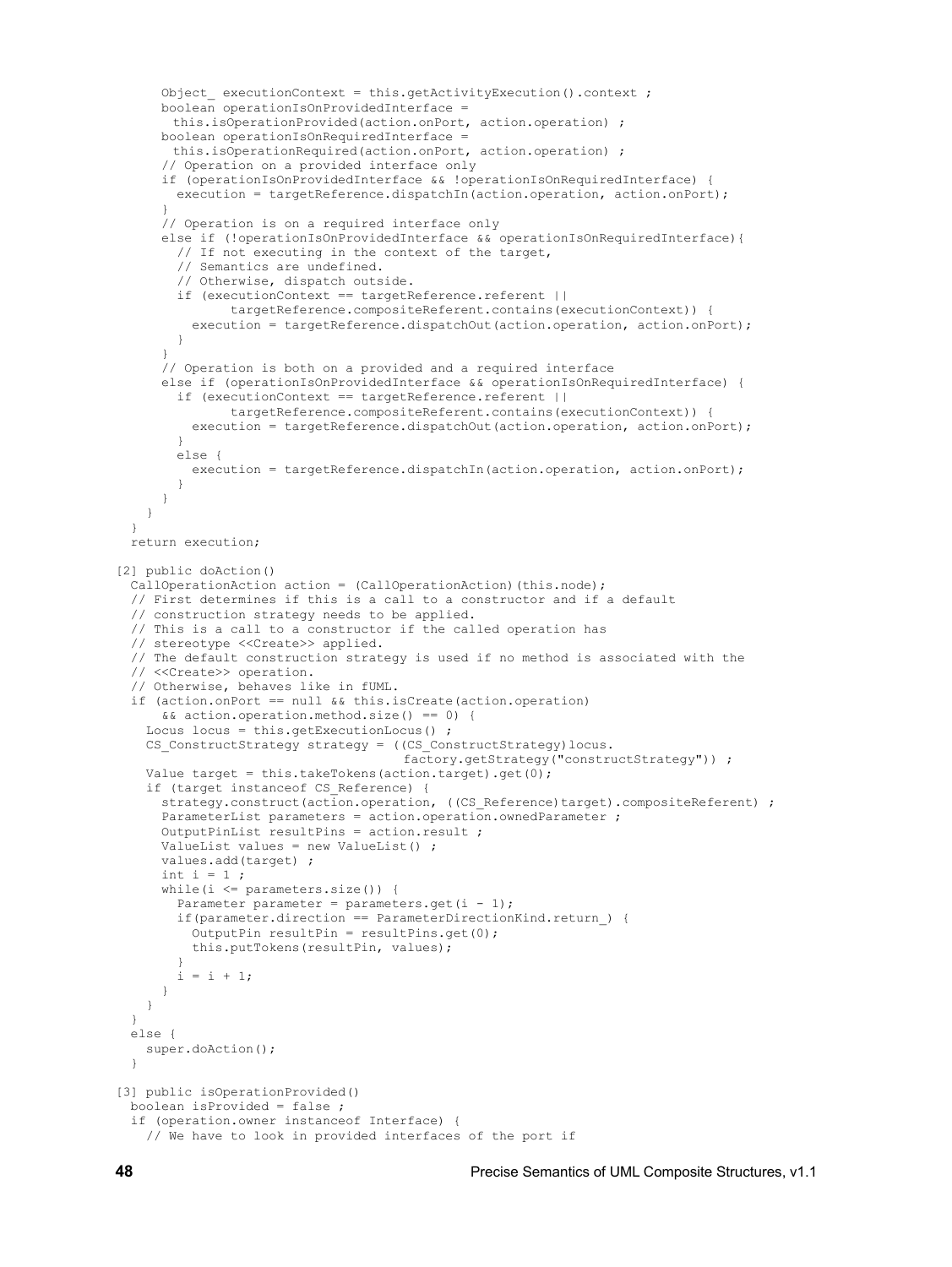```
 // they define directly or indirectly the Operation
   Integer interfaceIndex = 1;
    // Iterates on provided interfaces of the port
    InterfaceList providedInterfaces = port.provided ;
    while (interfaceIndex <= providedInterfaces.size() && !isProvided) {
     Interface interface = providedInterfaces.get(interfaceIndex-1) ;
      // Iterates on members of the current Interface
      Integer memberIndex = 1 ;
     while (memberIndex \leq interface .member.size() && !isProvided) {
       NamedElement cddOperation = interface .member.get(memberIndex-1) ;
        if (cddOperation instanceof Operation) {
          isProvided = operation == cddOperation ;
 }
        memberIndex = memberIndex + 1 ;
 }
     interfaceIndex = interfaceIndex + 1 ;
    }
  }
  return isProvided ;
[4] public isOperationProvided()
  boolean isRequired = false ;
  Integer interfaceIndex = 1 ;
  // Iterates on provided interfaces of the port
  InterfaceList requiredInterfaces = port.required ;
  while (interfaceIndex <= requiredInterfaces.size() && !isRequired) {
   Interface interface = requiredInterfaces.get(interfaceIndex-1) ;
    // Iterates on members of the current Interface
    Integer memberIndex = 1 ;
   while (memberIndex <= interface_.member.size() && !isRequired) {
     NamedElement cddOperation = interface .member.get(memberIndex-1) ;
      if (cddOperation instanceof Operation) {
        isRequired = operation == cddOperation ;
 }
     memberIndex = memberIndex + 1 ;
 }
   interfaceIndex = interfaceIndex + 1 ;
  }
  return isRequired ;
[5] public isCreate()
 CS ExecutionFactory executionFactory = (CS ExecutionFactory)this.getExecutionLocus().factory
;
 Class stereotypeCreate = executionFactory.getStereotypeClass("StandardProfile", "Create") ;
  if (stereotypeCreate == null) {
    // standard profile is not applied
    return false ;
 }
  return executionFactory.getStereotypeApplication(stereotypeCreate, o) != null ;
```
# <span id="page-60-0"></span>**8.5.1.2.4 CS\_ConstructStrategy**

CS ConstructStrategy is a new semantic strategy. It deals with instantiation semantics of composite structures. The context in which this strategy is involved is described in [8.5.1.2.3,](#page-57-0) CS\_CallOperationActionActivation. This specification defines a default realization for this strategy: [CS\\_DefaultConstructStrategy.](#page-61-0)

#### **Generalizations**

SemanticStrategy (from fUML::Semantics::Loci::LociL1::SemanticStrategy)

#### **Attributes**

None

#### **Associations**

• None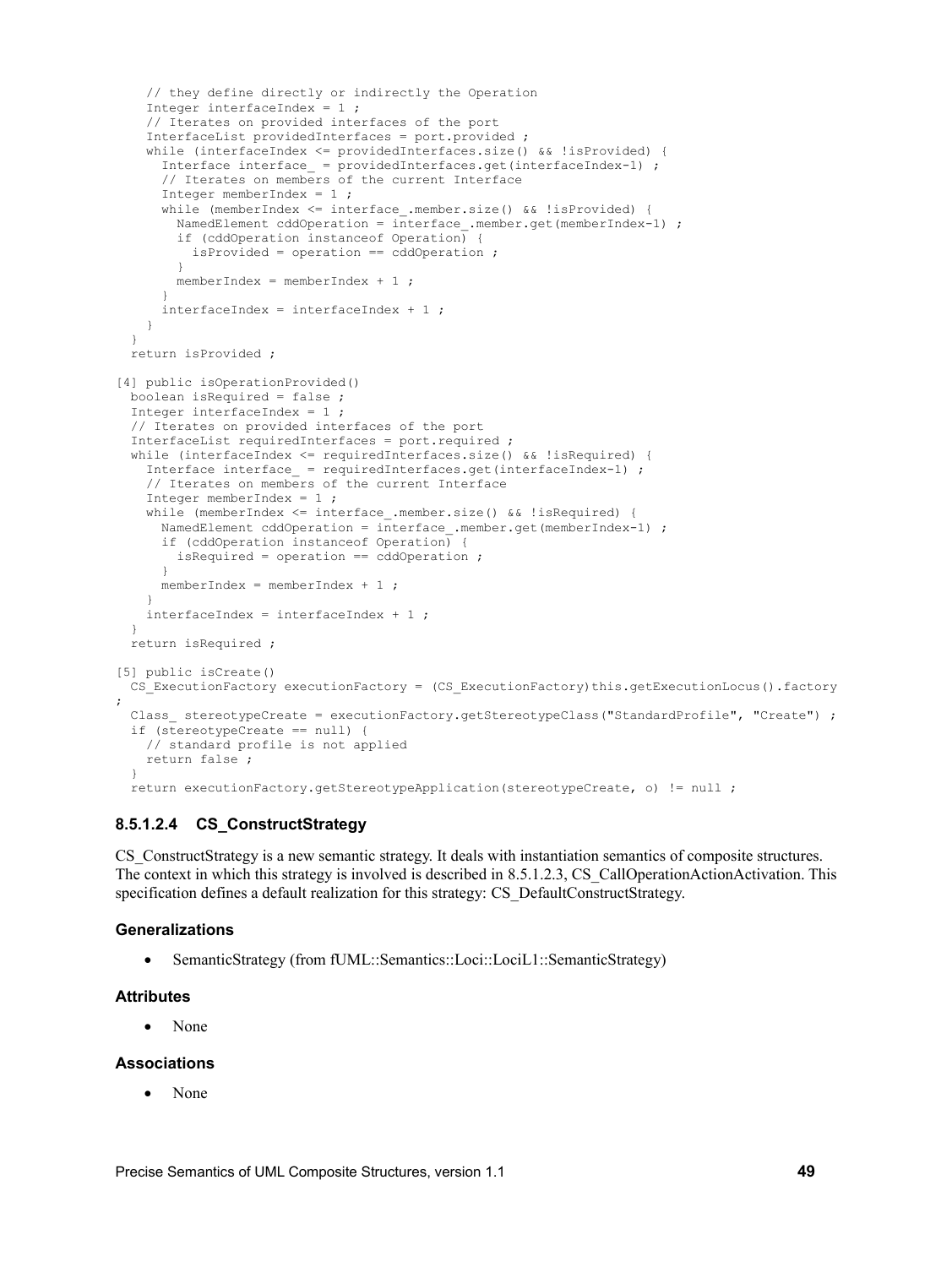# **Operations**

```
[1] public getName() : String
  // a CS_ConstructionStrategy is always named "constructStrategy"
  return "constructStrategy";
```
[2] public abstract construct(constructor:Operation, context:CS\_Object) : Object

# <span id="page-61-0"></span>**8.5.1.2.5 CS\_DefaultConstructStrategy**

CS DefaultConstructStrateg[y](#page-60-0) is the default realization provided by this specification for semantic strategy CS ConstructStrategy. This strategy deals with instantiation of composite structures as follows:

 **Instantiation of parts and ports:** Parts (i.e., composite Properties) are instantiated according to their multiplicity lower bound. The same rule applies for Ports. It means that, if the lower bound of parts is 0, the topology resulting from the instantiation of a composite structure is empty. This case is illustrated in [Figure 8.6.](#page-61-2) Instantiation of a value for a Port results in the creation of a [CS\\_InteractionPoint,](#page-71-0) which itself refers to a [CS\\_Object](#page-73-0) typed by the type of the Port. If the Port is typed by an Interface, the CS Object is typed by a Class which realizes this Interface. This Class is dynamically generated, following rules defined in Operation getRealizingClass specified below.



### **Figure 8.6 - Instantiation of a composite structure resulting in an empty topology**

<span id="page-61-2"></span> **Instantiation of connectors:** Instantiation of Connectors occurs only for binary Connectors. The number of Connectors to be instantiated depends on the multiplicity lower bound of their ConnectorEnds, as well as on the number of parts/ports (identified by these ends) that have been instantiated according to rules previously mentioned. It means that, if no parts/ports have been instantiated, the instantiation of connectors will not occur, as illustrated in [Figure 8.6.](#page-61-2) It also means that, if the lower bound on ends of a Connector is 0, the instantiation will not occur as well. This case is illustrated in [Figure 8.7.](#page-61-1) Instantiation of a Connector results in the creation of a [CS\\_Link.](#page-72-0) This link is typed by the type of the Connector, which is an Association. If the Connector is not typed, the created link is typed by an Association which is dynamically generated, following rules defined in Operation getDefaultAssociation specified below. The elements which act as values for the parts/ports identified by the ConnectorEnds also act as values for the ends of the created CS\_Link (i.e., FeatureValues corresponding to the Association ends).



# **Figure 8.7 - Instantiation of a composite structure resulting in an unconnected topology**

<span id="page-61-1"></span>It is not always possible to unambiguously compute the topology of links that results from the instantiation of a composite structure. The two cases supported by this default strategy are the Array topology and the Star topology. The Array topology is the result of a situation where: the multiplicity lower bound of ConnectorEnds is 1, and the number of elements identified by each ConnectorEnd is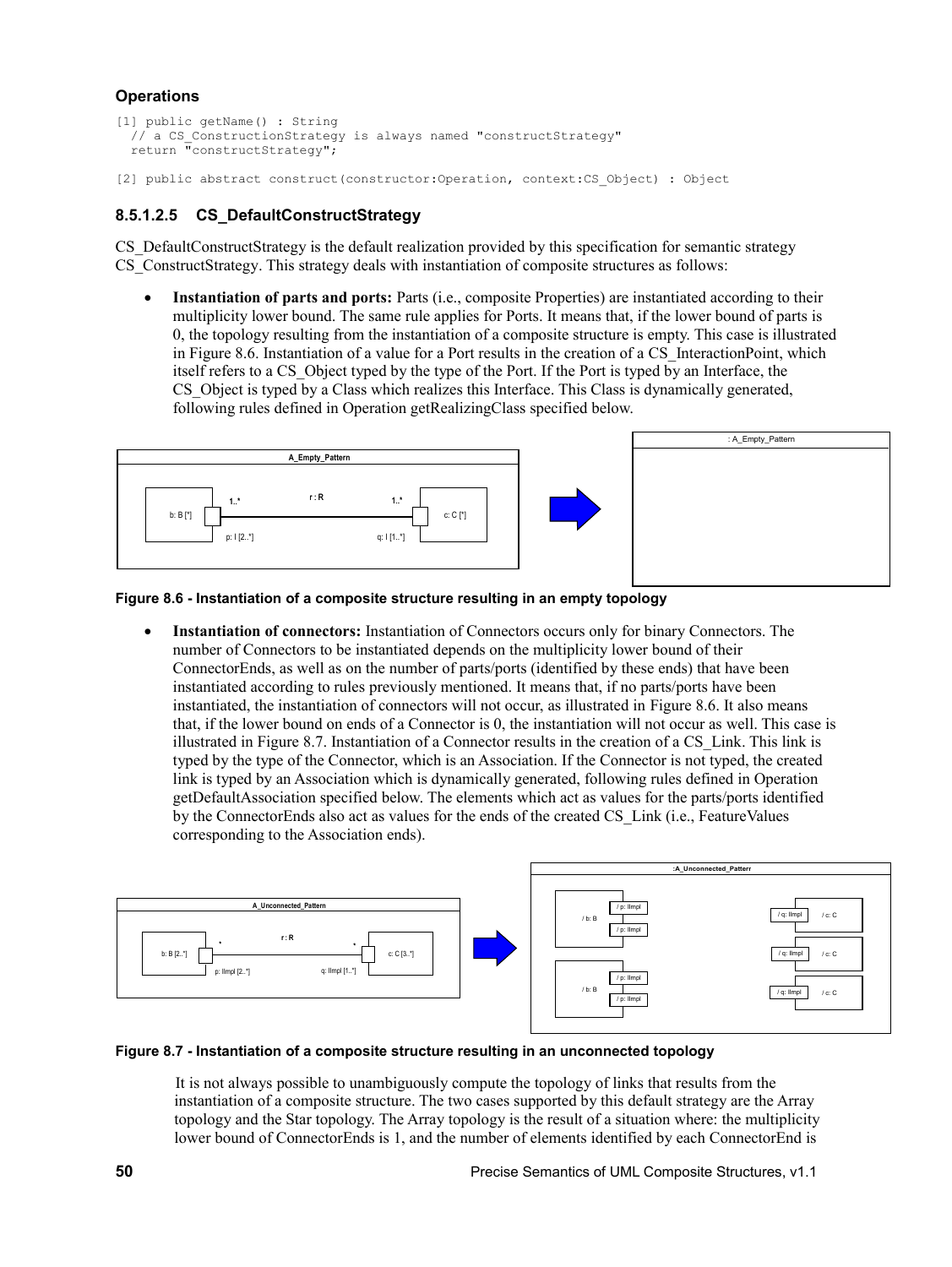the same for all the ConnectorEnds of the Connector. The number of ends identified by a ConnectorEnd is computed by multiplying the multiplicity lower bound of the ConnectorEnd::role by the multiplicity lower bound of the ConnectorEnd::partWithPort. If the ConnectorEnd has no partWithPort, the number of ends it identifies is simply the multiplicity lower bound of its role. An example of Array topology is illustrated in [Figure 8.8.](#page-62-1)



<span id="page-62-1"></span>**Figure 8.8 - Instantiation of a composite structure resulting in an array topology**

The Star topology is the result of a situation where the multiplicity lower bound of each ConnectorEnd is equal to the number of ends it identifies. An example of Star topology is illustrated in [Figure 8.9.](#page-62-0) For other combinations of part/port/connector end multiplicity lower bound, this default strategy does not instantiate any link.



<span id="page-62-0"></span>**Figure 8.9 - Instantiation of a composite structure in a star topology**

 **Assignment of default values**: If a default value is specified for a part, this construction strategy evaluates the ValueSpecification, and assigns the result of the evaluation to the value of this part.

# **Generalizations**

• CS ConstructStrategy (from CompositeStructuresSyntaxAndSemantics::Semantics::CompositeStructures::InvocationActions)

# **Attributes**

None

# **Associations**

• defaultAssociation : Association [0..1], the Association used to type CS\_Links derived from untyped Connectors. This Association is generated once and reused for all CS\_Links derived from untyped Connectors.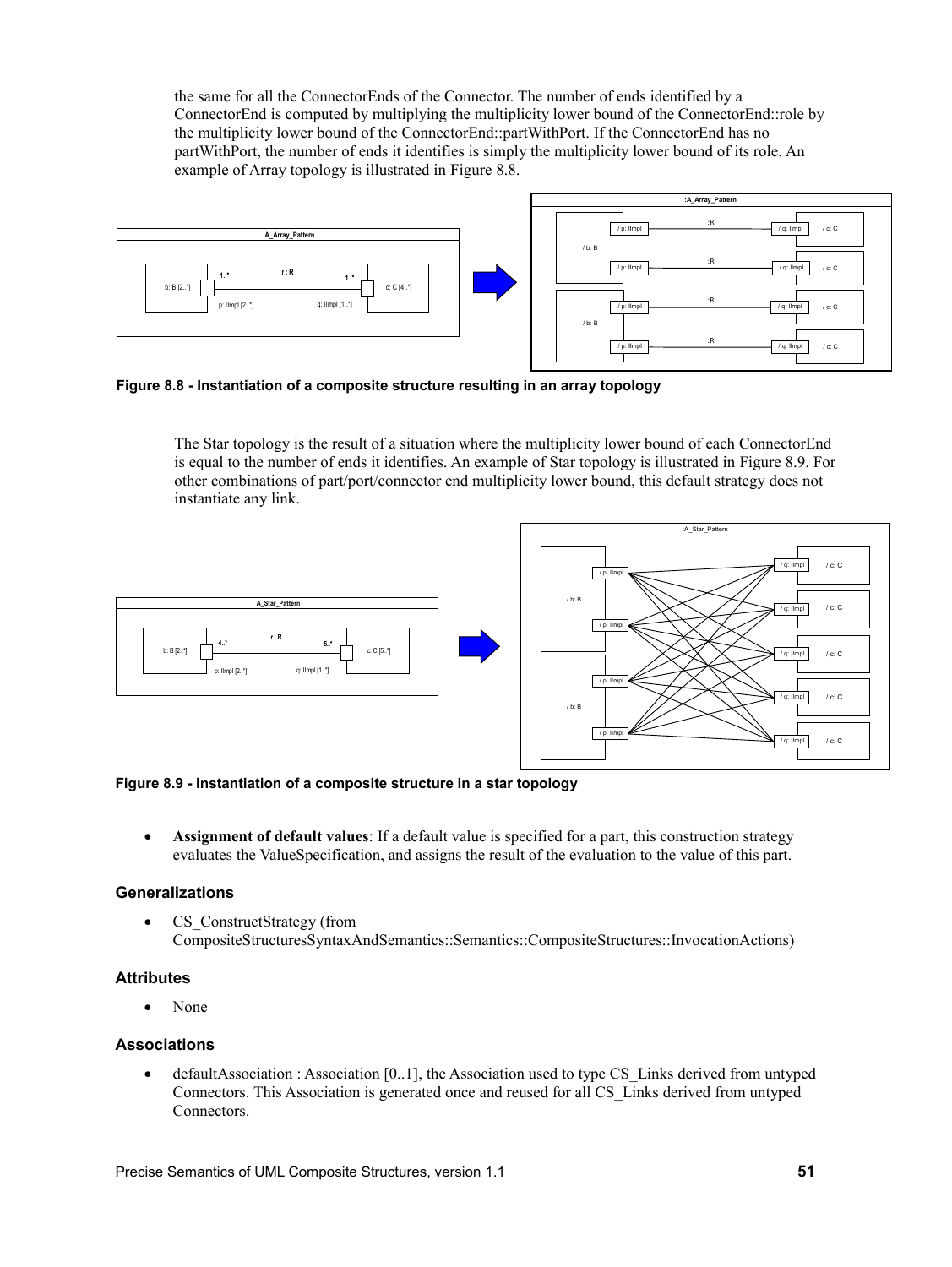- e generatedRealizingClasses : Class  $[*/]$ , the set of Classes generated to type Port objects, in the case of Ports typed by Interfaces.
- locus : Locus [1], the locus in which elements will be instantiated. It is obtained from a context CS\_Object, which is passed as an argument to operation construct.

```
[1] public addStructuralFeatureValue(context:CS Reference, feature:Property, value:Value)
       FeatureValue featureValue = context.getFeatureValue(feature) ;
       if (featureValue != null) {
               ValueList values = featureValue.values ;
               if (feature instanceof Port) {
                       // insert an interaction point
                       CS InteractionPoint interactionPoint = new CS InteractionPoint() ;
                       interactionPoint.definingPort = (Port) feature;
                       interactionPoint.referent = (CS Object)value ;
                       interactionPoint.owner = context ;
                       values.add(interactionPoint) ;
               }
               else if (value instanceof CS_Object) {
                       // insert a reference
                       CS Reference reference = new CS Reference() ;
                       reference.compositeReferent = (CS_Object)value ;
                       reference.referent = (CS Object)value ;
                      values.add(reference) ;
               }
               else {
                      values.add(value) ;
               }
       }
[2] public canInstantiate(p:Property) : Boolean
       // Instantiate is possible if:
       // - p is composite
       // - p is typed
       // - This type is a Class and it is not abstract
       // - Or p is a Port and the type is an Interface
       if (p.isComposite) {
               if (p.typedElement.type != null) {
                       if (p.typedElement.type instanceof Class_) {
                              return ! ((Class_)p.typedElement.type).isAbstract ;
                       }
               }
               else if (p.typedElement.type instanceof Interface) {
                       return p instanceof Port ;
               }
        }
       return false ;
[3] public construct(constructor:Operation, context:CS_Object) : Object
       this.locus = context.locus ;
       return this.constructObject(context, (Class_)constructor.type) ;
[4] public constructObject(context:CS_Object, type:Class) : Object
  CS Reference referenceToContext = new CS Reference() ;
   referenceToContext.referent = context ;
   referenceToContext.compositeReferent = (CS_Object)context ;
   // FIXME detect infinite recursive instantiation
   PropertyList allAttributes = type.attribute ;
  int i = 1 ;
   // Instantiate ports and parts
  while (i \leq allAttributes.size()) {
    Property p = allAttributes.get(i - 1);
    if (p,\text{default} = \text{null}) {
      ValueSpecification defaultValueSpecification = p.default ;
       Evaluation evaluation =
               (Evaluation)context.locus.factory.instantiateVisitor(defaultValueSpecification)
;
       evaluation.specification = defaultValueSpecification ;
       evaluation.locus = context.locus ;
       if (evaluation instanceof CS_OpaqueExpressionEvaluation) {
         ValueList evaluations =
```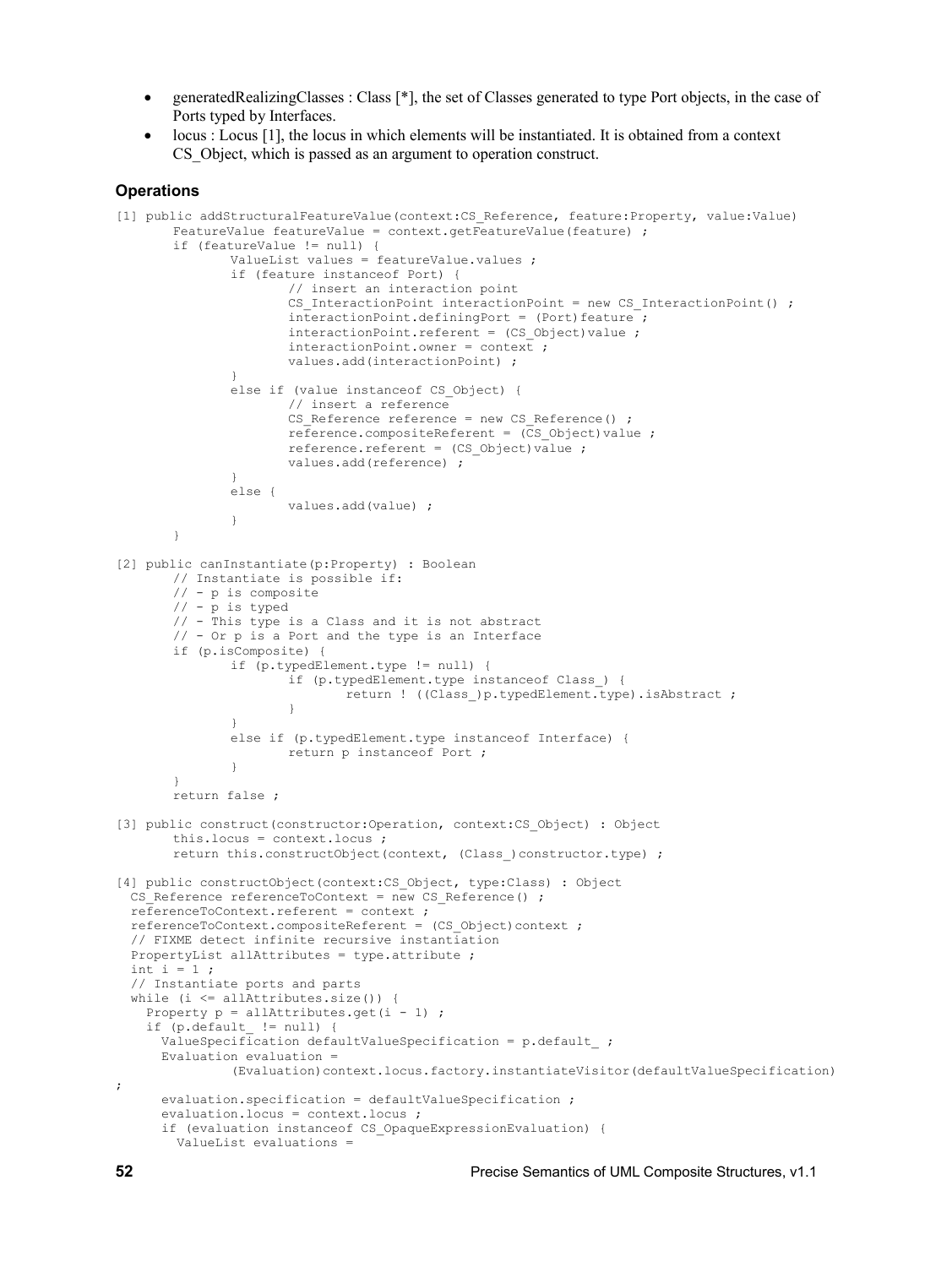```
((CS_OpaqueExpressionEvaluation)evaluation).executeExpressionBehavior() ;
        for (int j = 0; j < evaluations.size(); j++) {
          this.addStructuralFeatureValue(referenceToContext, p, evaluations.get(j)) ;
        }
 }
      else {
        Value defaultValue = evaluation.evaluate() ;
       this.addStructuralFeatureValue(referenceToContext, p, defaultValue) ;
      }
 }
    else if (this.canInstantiate(p)) {
     int j = 1;
     while (j \leq p.\text{multiplicityElement}.\text{lower}) {
        Object_ value ;
        // if \overline{p} is a Port typed by an Interface
        // creates an Object without type, but with FeatureValues corresponding to
         // structural features of the interface.
         if (p instanceof Port && p.typedElement.type instanceof Interface) {
         value = this.instantiateInterface((Interface)p.typedElement.type, this.locus) ;
          this.addStructuralFeatureValue(referenceToContext, p, value);
 }
        else {
         value = context.locus.instantiate((Class )p.typedElement.type) ;
          // TODO account for existing constructors
          value = this.constructObject((CS_Object)value, (Class_)p.typedElement.type) ;
         this.addStructuralFeatureValue(referenceToContext, p, (CS Object)value) ;
          if (((Class_)p.typedElement.type).isActive) {
           value.startBehavior((Class_)p.typedElement.type, new ParameterValueList()) ;
 }
 }
       j = j + 1; }
 }
   i = i + 1; }
   // Instantiate connectors
  NamedElementList allMembers = type.member ;
 i = 1;while (i \leq allMembers.size() {
   NamedElement member = allMembers.get(i - 1) ;
    if (member instanceof Connector) {
       Connector connector = (Connector)member ;
      if (this.isArrayPattern(connector)) {
        this.generateArrayPattern(referenceToContext, connector) ;
 }
      else if (this.isStarPattern(connector)) {
        this.generateStarPattern(referenceToContext, connector) ;
 }
 }
    i = i + 1; }
  return referenceToContext.referent ;
[5] public generateArrayPattern(context:CS_Reference, connector:Connector)
       ConnectorEnd end1 = connector.end.getValue(0) ;
       ConnectorEnd end2 = connector.end.getValue(1) ;
       ReferenceList end1Values = this.getValuesFromConnectorEnd(context, end1) ;
       ReferenceList end2Values = this.getValuesFromConnectorEnd(context, end2) ;
       for (int i = 0; i < endlValues.size(); i++) {
              CS Link link = new CS Link() ;
               if (connector.type == null) {
                      link.type = this.getDefaultAssociation() ;
               }
               else {
                      link.type = connector.type ;
               }
              ValueList valuesForEnd1 = new ValueList() ;
              valuesForEnd1.add(end1Values.get(i)) ;
              ValueList valuesForEnd2 = new ValueList() ;
              valuesForEnd2.add(end2Values.get(i)) ;
               link.setFeatureValue(link.type.ownedEnd.getValue(0), valuesForEnd1, -1) ;
              link.setFeatureValue(link.type.ownedEnd.getValue(1), valuesForEnd2, -1) ;
              link.addTo(context.referent.locus) ;
```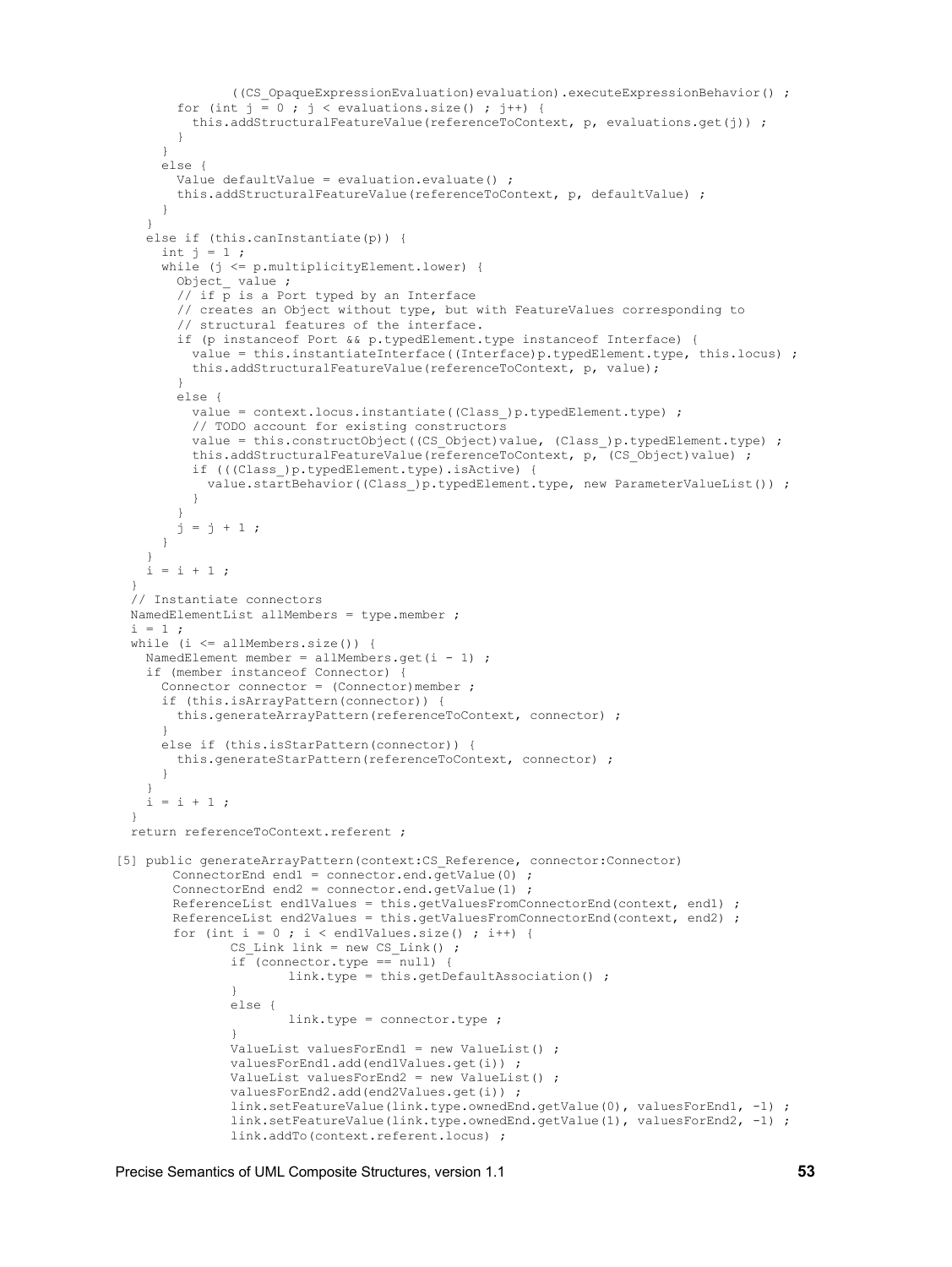```
[6] public generateRealizingClass(interface_:Interface, className:String) : Class
       Class realizingClass = new Class () ;
       realizingClass.setName(className) ;
       InterfaceRealization realization = new InterfaceRealization() ;
       realization.contract = interface_ ;
       realization.\text{implementingClassifier} = realizingClass;realizingClass.interfaceRealization.addValue(realization);
       // TODO Deal with structural features of the interface
       // TODO Make a test case for reading/writing structural features of an interface
       return realizingClass ;
[7] public generateStarPattern(context:CS_Reference, connector:Connector)
        ConnectorEnd end1 = connector.getEnds().get(0) ;
        ConnectorEnd end2 = connector.getEnds().get(1) ;
       List<Reference> end1Values = this.getValuesFromConnectorEnd(context, end1) ;
       List<Reference> end2Values = this.getValuesFromConnectorEnd(context, end2) ;
       for (int i = 0; i < endlValues.size(); i++) {
               for (int j = 0; j < end2Values.size(); j^{++}) {
                       CS Link link = new CS Link() ;
                       if (connector type == null) {
                              link.type = this.getDefaultAssociation() ;
                       }
                       else {
                              link.type = connector.type ;
                       }
                       List<Value> valuesForEnd1 = new ArrayList<Value>() ;
                       valuesForEnd1.add(end1Values.get(i)) ;
                       List<Value> valuesForEnd2 = new ArrayList<Value>() ;
                       valuesForEnd2.add(end2Values.get(j)) ;
                       link.setFeatureValue(link.type.getOwnedEnds().get(0), valuesForEnd1, 
-1);
                       link.setFeatureValue(link.type.getOwnedEnds().get(1), valuesForEnd2, 
-1);
                       link.addTo(context.referent.locus) ;
               }
       }
[8] public getCardinality(end:ConnectorEnd) : Integer
       int lowerOfRole = end.role.actualConnectableElement.multiplicityElement.lower ;
       if (lowerOfRole == 0) {
               return 0 ;
        }
       else if (end.partWithPort == null) {
               return lowerOfRole ;
        }
       else {
               int lowerOfPart = end.partWithPort.multiplicityElement.lower ;
               return lowerOfRole * lowerOfPart ;
       }
[9] public getDefaultAssociation() : Association
        // Computes an returns an Association with two untyped owned ends,
       // with multiplicity [*].
       // This association can be used to type links instantiated from untyped connectors
       if (defaultAssociation == null) {
          defaultAssociation = new Association() ;
          defaultAssociation.name = "DefaultGeneratedAssociation";
          Property end1 = new Property() ;
         end1.setName("x"); ;
          end1.setLower(0);
          end1.setUpper(-1);
          end1.setIsOrdered(true);
         end1.setIsUnique(true);
          defaultAssociation.addOwnedEnd(end1);
         Property end2 = new Property() ;
          end2.setName("y");
          end2.setLower(0);
          end2.setUpper(-1);
          end2.setIsOrdered(true);
          end2.setIsUnique(true);
          defaultAssociation.addOwnedEnd(end2);
```
}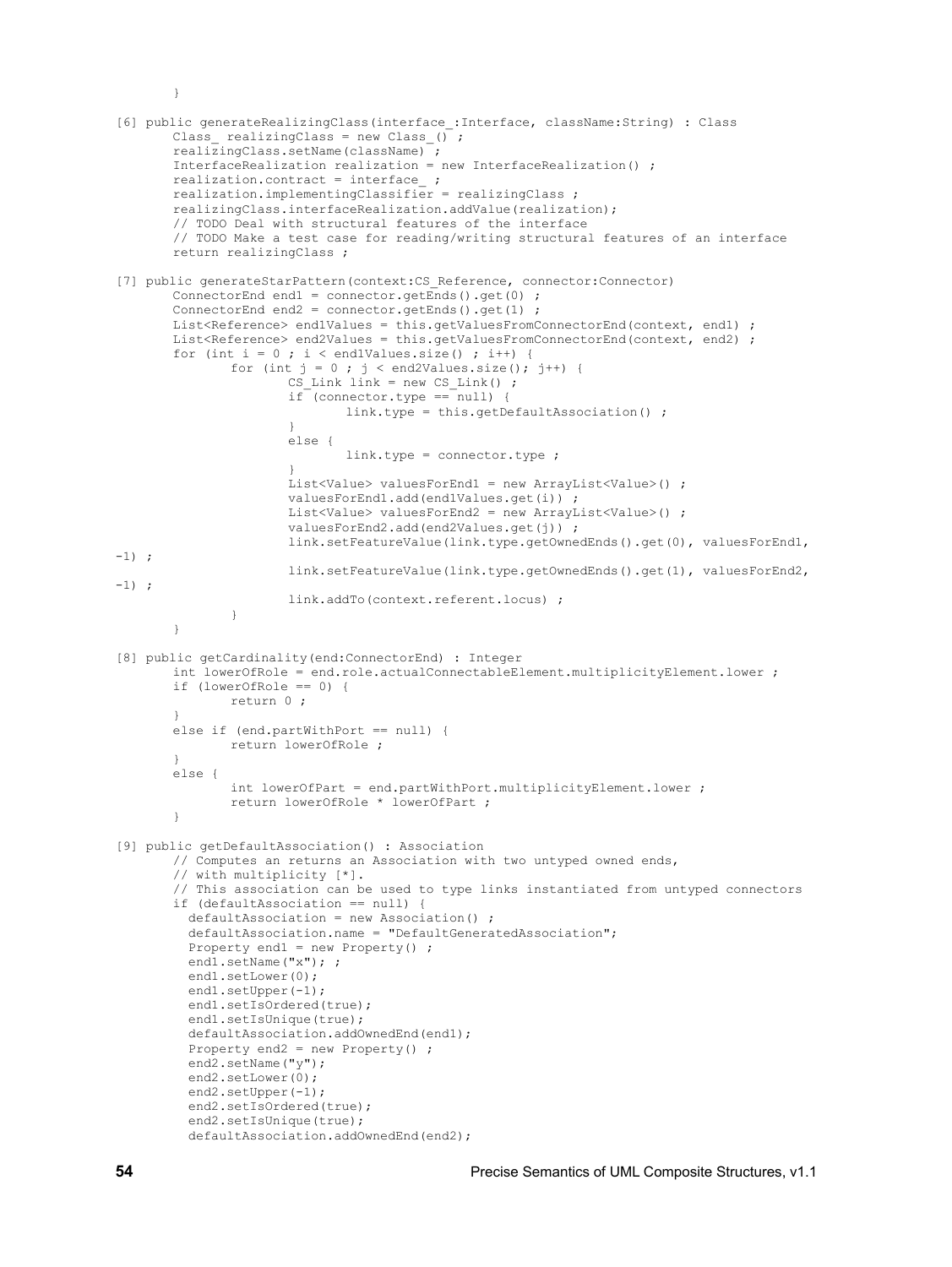```
}
       return defaultAssociation ;
[10] public qetRealizingClass(interface :Interface) : Class
       Class realizingClass = null ;
       // TODO For cached RealizingClasses, search based on InterfaceRealizations rather than
name
       String realizingClassName = interface_.qualifiedName + "GeneratedRealizingClass" ;
       int i = 1;
       while (i \leq generatedRealizingClasses.size() && realizingClass == null) {
         Class cddRealizingClass = generatedRealizingClasses.getValue(i - 1) ;
          if (cddRealizingClass.name.equals(realizingClassName)) {
            realizingClass = cddRealizingClass ;
         }
         i = i + 1;}
       if (realizingClass == null) {
         realizingClass = this.generateRealizingClass(interface, realizingClassName) ;
          generatedRealizingClasses.addValue(realizingClass) ;
       }
       return realizingClass ;
[11] public getValuesFromConnectorEnd(context:CS_Reference, end:ConnectorEnd) : Value[*]
  ReferenceList endValues = new ReferenceList() \overline{\cdot} if (end.partWithPort != null) {
    FeatureValue valueForPart = context.getFeatureValue(end.partWithPort) ;
     if (valueForPart != null) {
      for (int i = 0; i < valueForPart.values.size(); i++) {
         Reference reference = (Reference)valueForPart.values.get(i) ;
         FeatureValue valueForPort =
                      reference.getFeatureValue((Port)end.role.actualConnectableElement) ;
         if (valueForPort != null) {
          for (int j = 0; j < valueForPort.values.size(); j++) {
            endValues.add((Reference)valueForPort.values.get(j)) ;
 }
         }
      }
    }
   }
   else {
    FeatureValue valueForRole= 
context.getFeatureValue((Property)end.role.actualConnectableElement) ;
    if (valueForRole != null) {
      for (int i = 0; i < valueForRole.values.size(); i^{++}) {
        endValues.add((Reference)valueForRole.values.get(i)) ;
       }
     }
   }
   return endValues ;
[12] public instantiateInterface(interface_:Interface, locus:Locus) : Object
       Class realizingClass = this.getRealizingClass(interface) ;
       Object_ object = locus.instantiate(realizingClass) ;
       return object ;
[13] public isArrayPattern(c:Connector) : Boolean
   // This is an array pattern if:
   // - c is typed by an association FIXME this may no longer be required in UML 2.5
  // - c is binary
   // - lower bound of the two connector ends is 1
   // - Cardinality of ends are equals
  if (c.end.size() == 2) if (c.end.get(0).role.actualConnectableElement.multiplicityElement.lower == 1) {
       if (c.end.get(1).role.actualConnectableElement.multiplicityElement.lower == 1) {
         if (this.canInstantiate(c.end.get(0).role.actualConnectableElement) &&
             this.canInstantiate(c.end.get(1).role.actualConnectableElement)) {
          int cardinality1 = this.getCardinality(c.end.get(0)) ;
          int cardinality2 = this.getCardinality(c.end.get(1)) ;
          return cardinality1 == cardinality2 ;
         }
       }
     }
   }
```
Precise Semantics of UML Composite Structures, version 1.1 **55**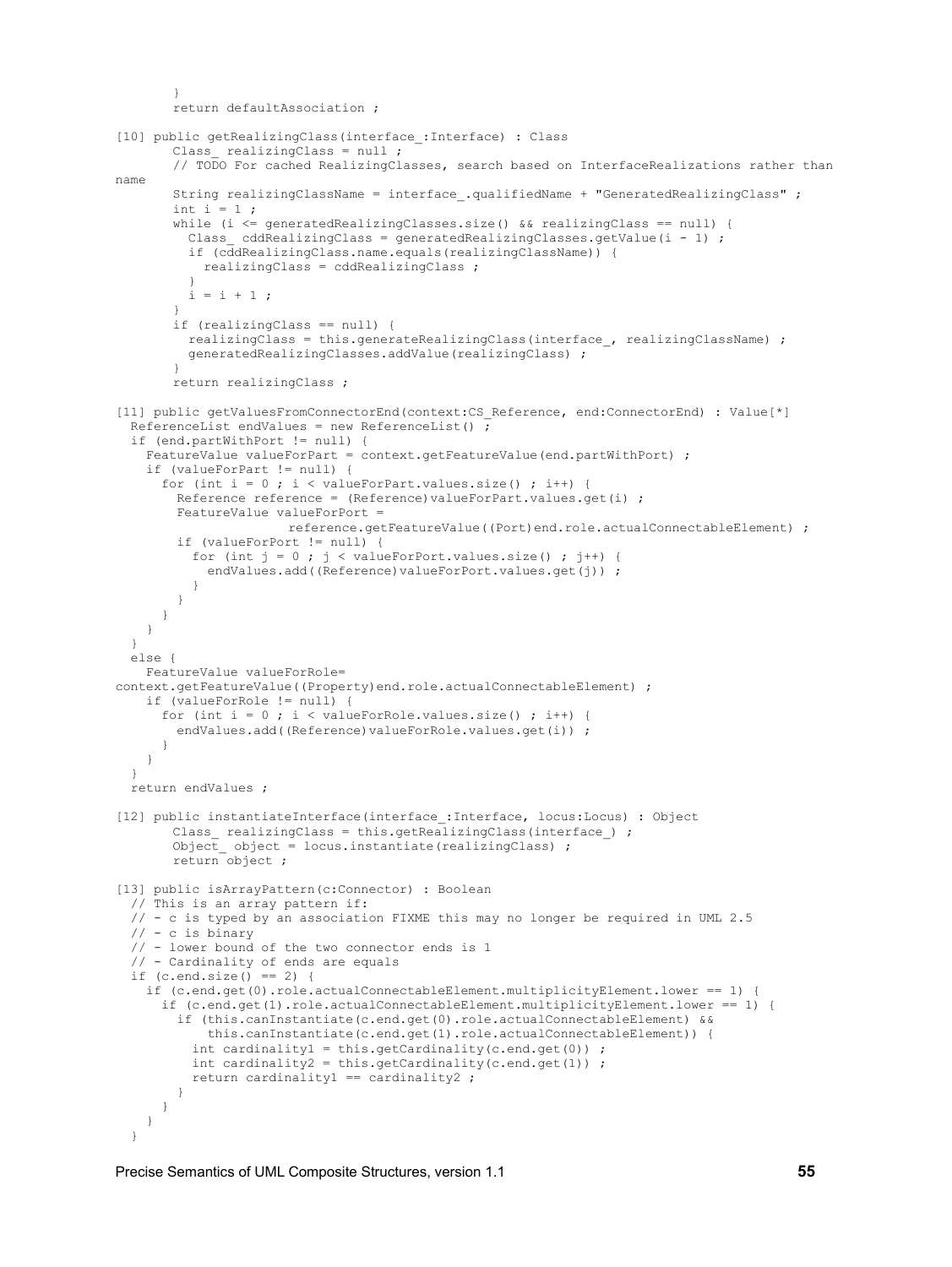```
 return false ;
[14] public isStarPattern(c:Connector) : Boolean
   // This is a star pattern if:
  // - c is binary
   // - lower bound of end1 equals cardinality of end1
   // - lower bound of end2 equals cardinality of end2
  if (c.end.size() == 2) if (this.canInstantiate(c.end.get(0).role.actualConnectableElement) &&
         this.canInstantiate(c.end.get(1).role.actualConnectableElement)) {
       int cardinalityOfEnd1 = this.getCardinality(c.end.get(0)) ;
       int lowerBoundofEnd1 = 
c.end.get(0).role.actualConnectableElement.multiplicityElement.lower ;
       if (cardinalityOfEnd1 == lowerBoundofEnd1) {
        int cardinalityOfEnd2 = this.getCardinality(c.end.get(1)) ;
         int lowerBoundofEnd2 = 
c.end.get(1).role.actualConnectableElement.multiplicityElement.lower ;
        return cardinalityOfEnd2 == lowerBoundofEnd2 ;
 }
     }
 }
   return false ;
```
# <span id="page-67-0"></span>**8.5.1.2.6 CS\_DefaultRequestPropagationStrategy**

CS\_DefaultRequestPropagationStrategy is the default realization provided by this specification for semantic strategy [CS\\_RequestPropagationStrategy.](#page-69-0) If the request concerns the emission of a Signal and there are multiple possible targets, the signal is broadcasted to all the targets. If the request concerns an Operation call and there are multiple possible targets, the call is propagated to the first target.

# **Generalizations**

 CS\_RequestPropagationStrategy (from CompositeStructuresSyntaxAndSemantics::Semantics::CompositeStructures::InvocationActions)

# **Attributes**

None

# **Associations**

None

# **Operations**

```
[1] public select(potentialTargets:Reference[*], context:SemanticVisitor) : Reference[*]
       // returns all potential targets in the case where the context is a 
SendSignalActionActivation
       // returns the first potential target in the case where the context is anything else
       ReferenceList selectedTargets = new ReferenceList() ;
       if (context instanceof SendSignalActionActivation) {
               for (int i = 0; i < potentialTargets.size(); i++) {
                 selectedTargets.addValue(potentialTargets.getValue(i)) ;
               }
       }
       else { 
               if (potentialTargets.size() >= 1) {
                 selectedTargets.addValue(potentialTargets.get(0)) ;
               }
       }
       return selectedTargets;
```
# **8.5.1.2.7 CS\_EventOccurence**

A CS EventOccurrence is a specialization of the concept of event occurrence provided by fUML (see subclause 8.4.3.23 of fUML). It represents a single occurrence of an event that was received by an object through a specific port.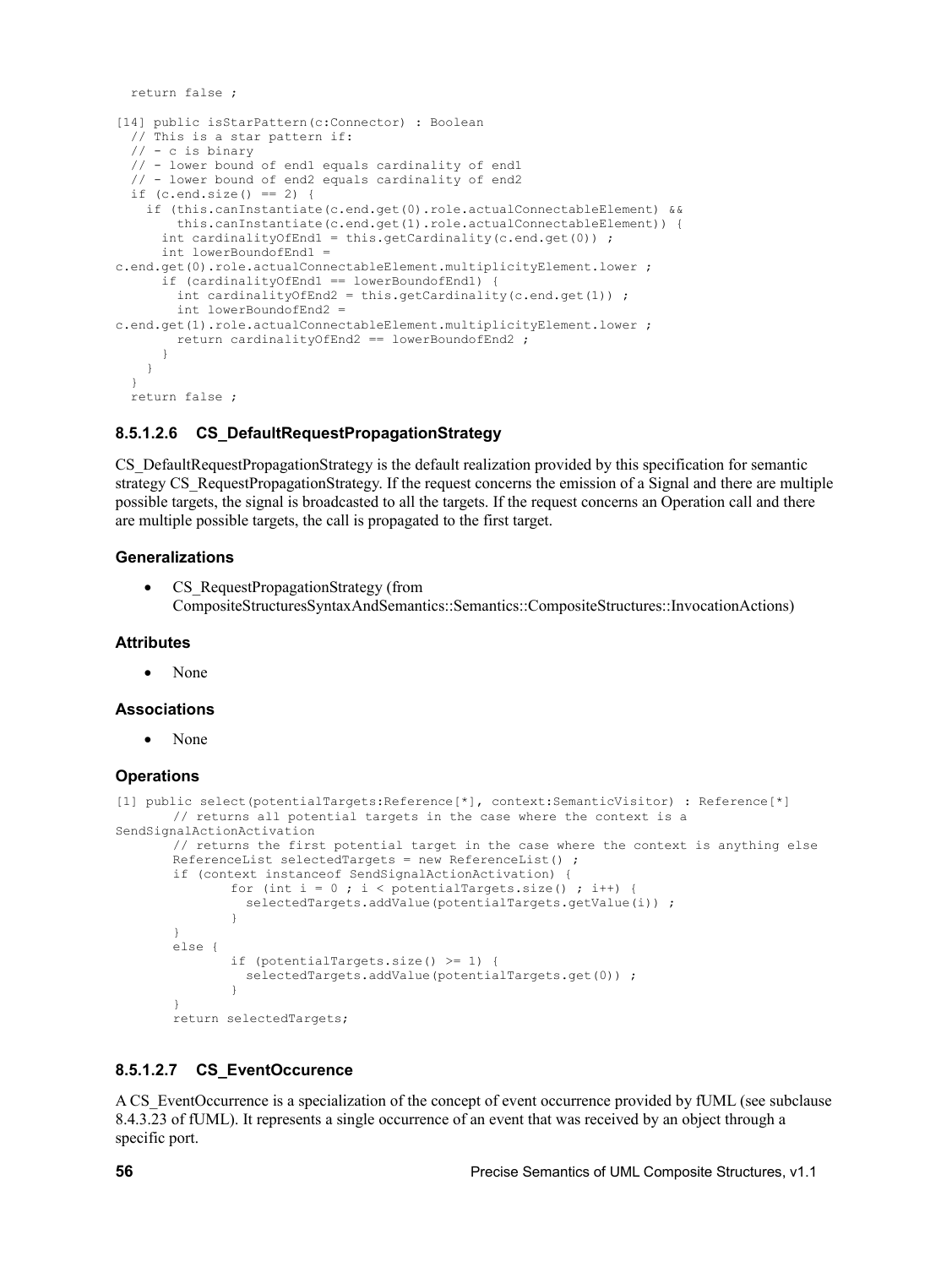#### **Generalizations**

EventOccurrence (from CommonBehaviors::Communications)

# **Attributes**

• propagationInward : Boolean  $[0..1]$ , The direction followed to propagate the event occurrence

#### **Associations**

- wrappedEventOccurrence : EventOccurrence [0..1], The event occurrence that was initially sent to the target object.
- $\bullet$  interactionPoint : CS InteractionPoint [0..1], The interaction point through which the event occurrence arrived at the target object.
- onPort : Port [0..1], The port specification through which the event occurrence shall be propagated.

```
[1] public doSend ( )
// If the specified target is a CS Reference and the propagation must be done to the
// environment, then the operation sendOut(EventOccurrence, Port) is called and 
// make the propagation to continue. If the specified target is a CS Reference but
// the propagation must be done to the internals 
// then the operation sendIn(EventOccurrence, Port) is called. 
// In the case were the target is not a CS EventOccurrence
// then send(EventOccurence)is called.
if(this.target instanceof CS_Reference){
       if(this.propagationInward == true){
               ((CS_Reference)this.target).sendIn(this, this.onPort);
       }else{
                       ((CS_Reference)this.target).sendOut(this, this.onPort);
        }
}else{
        super.doSend();
}
[2] public getParameterValues ( ) : ParameterValue [*]
// Return the parametric data of the referenced event occurrence
return this.wrappedEventOccurrence.getParameterValues();
[3] public match ( trigger:Trigger ) : Boolean
// If the trigger references ports then to match this latter it is required that 
// 1] the interaction point is instance of port referenced by the trigger
// 2] the referenced event occurrence match operation returns true.
// If the trigger does not reference ports then the behavior is the same than for fUML.
boolean matches = false;
if(trigger.port.size() > 0){
       int i = 1;while(!matches \&i \leq t \text{ trigger.port.size}()){
               if(this.interactionPoint.definingPort==trigger.port.get(i-1)){
                      matches = true;
               }
               i++;}
       if(matches){
               matches = this.wrappedEventOccurrence.match(trigger);
        }
}else{
       matches = this.wrappedEventOccurrence.match(trigger);
}
return matches;
[4] public sendInTo ( target : CS Reference, port: Port )
// Propagate the sending of the event occurrence to the internals
this.onPort = port;
this.propagationInward = true;
this.sendTo(target);
[5] public sendOutTo ( target : CS_Reference, port: Port )
// Propagate the sending of the event occurrence to the environment
```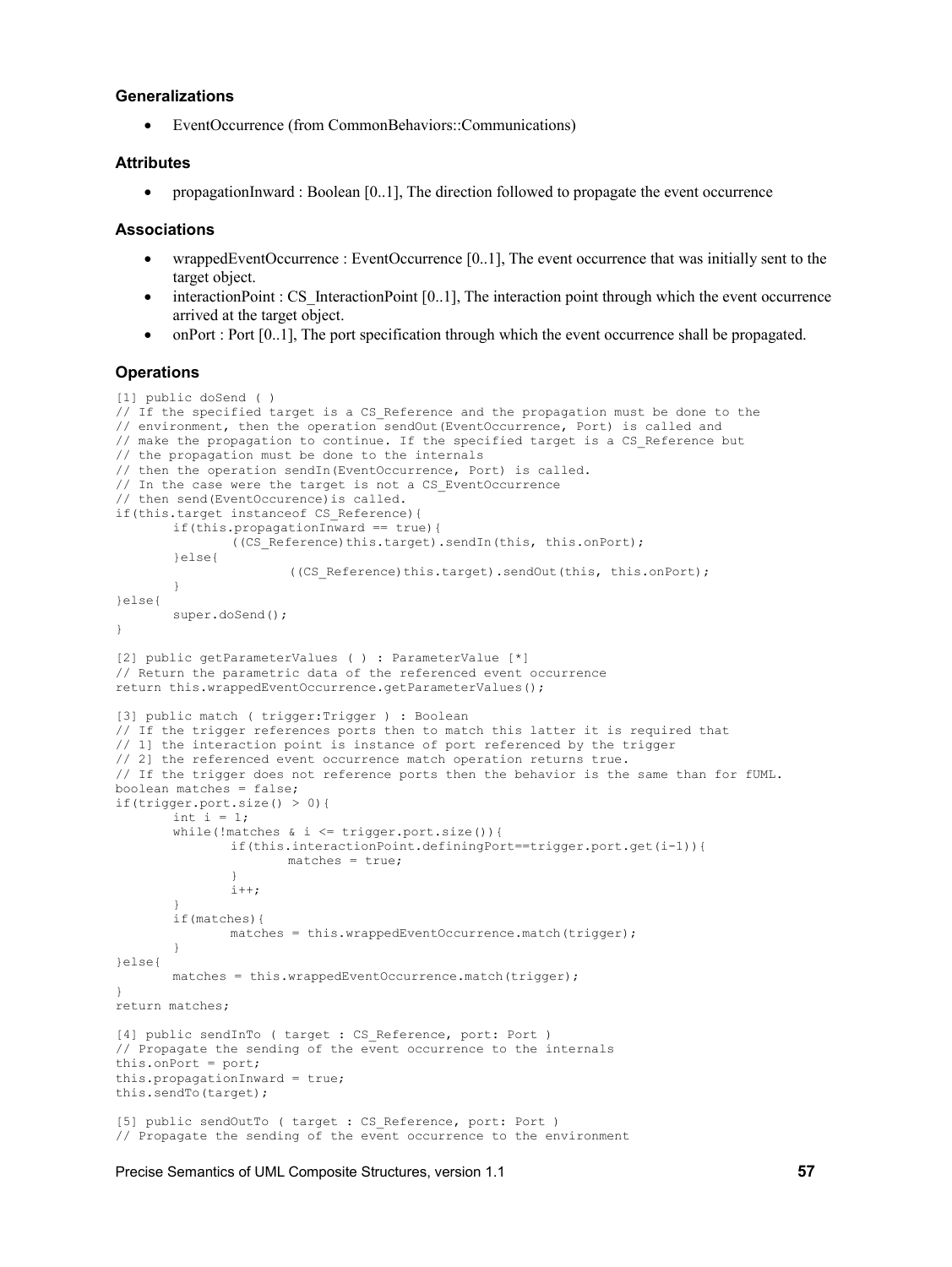```
this.onPort = port;
this.propagationInward = false;
this.sendTo(target);
```
# <span id="page-69-0"></span>**8.5.1.2.8 CS\_RequestPropagationStrategy**

CS RequestPropagationStrategy is a semantic strategy which deals with propagation of requests in the case where multiple possible propagation paths exist (e.g., multiple interaction points, multiple links. An example of such a situation is depicted in [Figure 8.9\)](#page-62-0). Its purpose is to select, among a list of potential targets, the actual targets to which the request will be propagated. It is used by the various send and dispatch operations provided by class [CS\\_Object.](#page-73-0) In this specification, the default realization for this strategy i[s](#page-67-0) [CS\\_DefaultRequestPropagationStrategy.](#page-67-0)

# **Generalizations**

SemanticStrategy (from fUML::Semantics::Loci::LociL1)

#### **Attributes**

• None

#### **Associations**

• None

### **Operations**

```
[1] public getName() : String
       // a CS_RequestPropagationStrategy are always named "requestPropagation"
       return "requestPropagation";
```

```
[2] public abstract select(potentialTargets:Reference[*], context:SemanticVisitor) : 
Reference[*]
```
# **8.5.1.2.9 CS\_SendSignalActionActivation**

FUML semantics are extended to account for property onPort of the SendSignalAction. If onPort is not specified, fUML semantics are unchanged. If onPort is specified, instead of sending directly to the target reference by calling operation send (as in fUML):

- If the SendSignalAction is being executed inside the object given on the target InputPin, the invocation is made out of the target object through the given Port.
- Otherwise, the invocation is made into the target object through the given Port.

#### **Generalizations**

SendSignalActionActivation (from fUML::Semantics::Actions::BasicActions)

#### **Attributes**

• None

#### **Associations**

• None

```
[1] public doAction()
  // If onPort is not specified, behaves like in fUML
  // If onPort is specified,
  // Get the value from the target pin. If the value is not a reference,
  // then do nothing.
```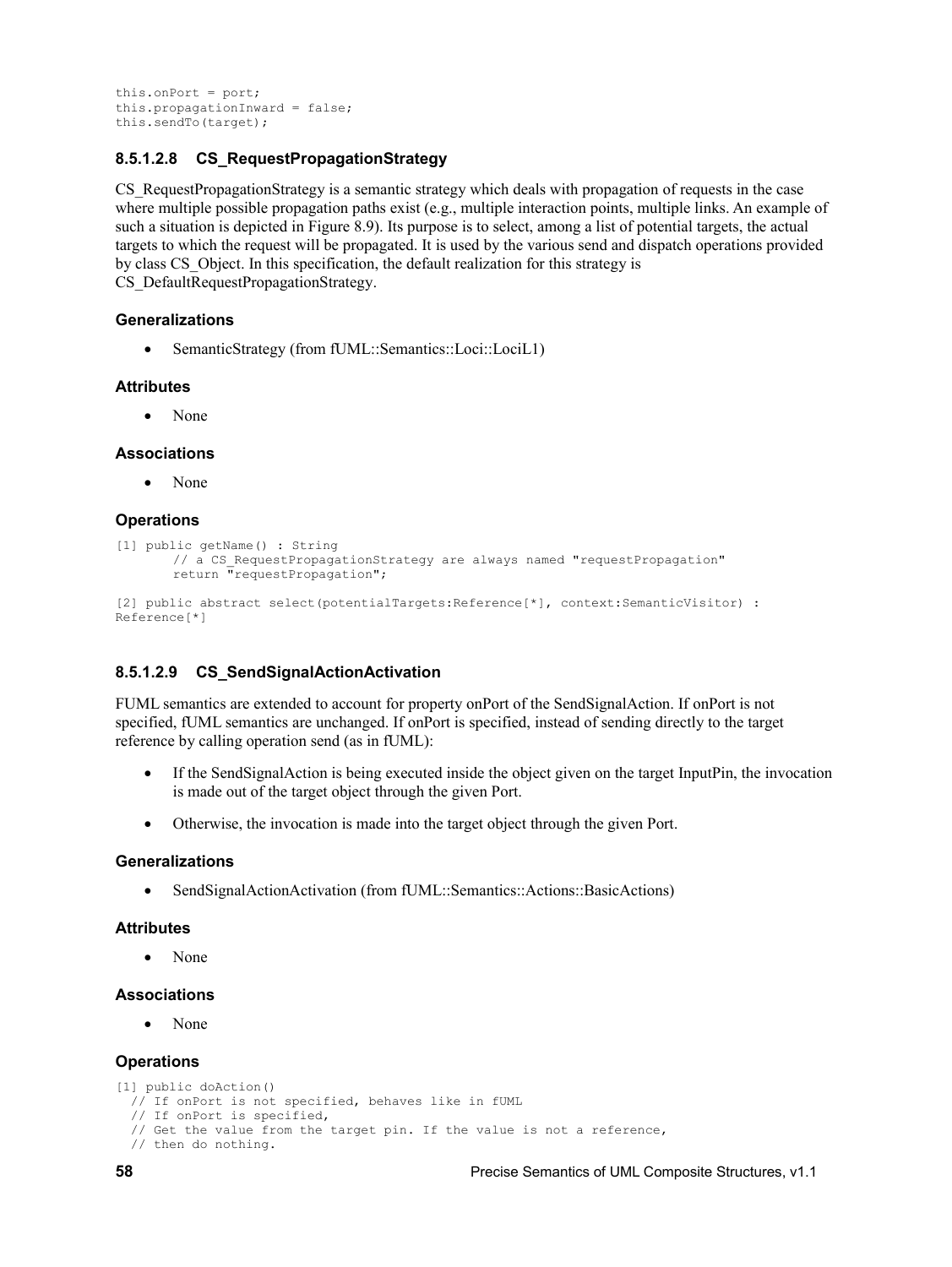```
 // Otherwise, construct a signal using the values from the argument pins
  // As compared to fUML, instead of sending directly to target reference
  // by calling operation send:
  // - If the InvocationAction is being executed inside the object given
  // on the target InputPin, the invocation is made out of the target object
  // through the given Port.
  // - Otherwise the invocation is made into the target object through the
  // given Port.
 SendSignalAction action = (SendSignalAction)(this.node);
  if (action.onPort == null) {
    // Behaves like in fUML
    super.doAction () ;
  }
  else {
   Value target = this.takeTokens(action.target).get(0) ;
    if (target instanceof CS_Reference) {
      // Constructs the signal instance
     Signal signal = action.signal;
     SignalInstance signalInstance = new SignalInstance();
     signalInstance.type = signal;
      PropertyList attributes = signal.ownedAttribute ;
      InputPinList argumentPins = action.argument ;
     Integer i = 0; while ( i < attributes.size()) {
       Property attribute = attributes.get(i);
        InputPin argumentPin = argumentPins.get(i);
        ValueList values = this.takeTokens(argumentPin);
       signalInstance.setFeatureValue(attribute, values, 0);
       i = i + 1; }
      // Construct the signal event occurrence
     SignalEventOccurrence signalEventOccurrence = new SignalEventOccurrence();
     signalEventOccurrence.signalInstance = (SignalInstance) signalInstance.copy();
     CS EventOccurrence wrappingEventOccurrence = new CS EventOccurrence();
     wrappingEventOccurrence.wrappedEventOccurrence = signalEventOccurrence;
      // Tries to determine if the signal has to be
      // sent to the environment or to the internals of
      // target, through onPort
     CS Reference targetReference = (CS Reference)target ;
    Object executionContext = this.getActivityExecution().context ;
      if (executionContext == targetReference.referent ||
           targetReference.compositeReferent.contains(executionContext)) {
          wrappingEventOccurrence.sendOutTo(targetReference, action.onPort);
      }
      else {
          wrappingEventOccurrence.sendInTo(targetReference, action.onPort);
 }
    }
  }
```
# **8.5.2 StructuredClasses**

#### **8.5.2.1 Overview**

The StructuredClasses package introduces extensions to fUML in order to support the runtime manifestation of parts, ports, and connectors. These extensions are depicted in [Figure 8.10.](#page-71-1)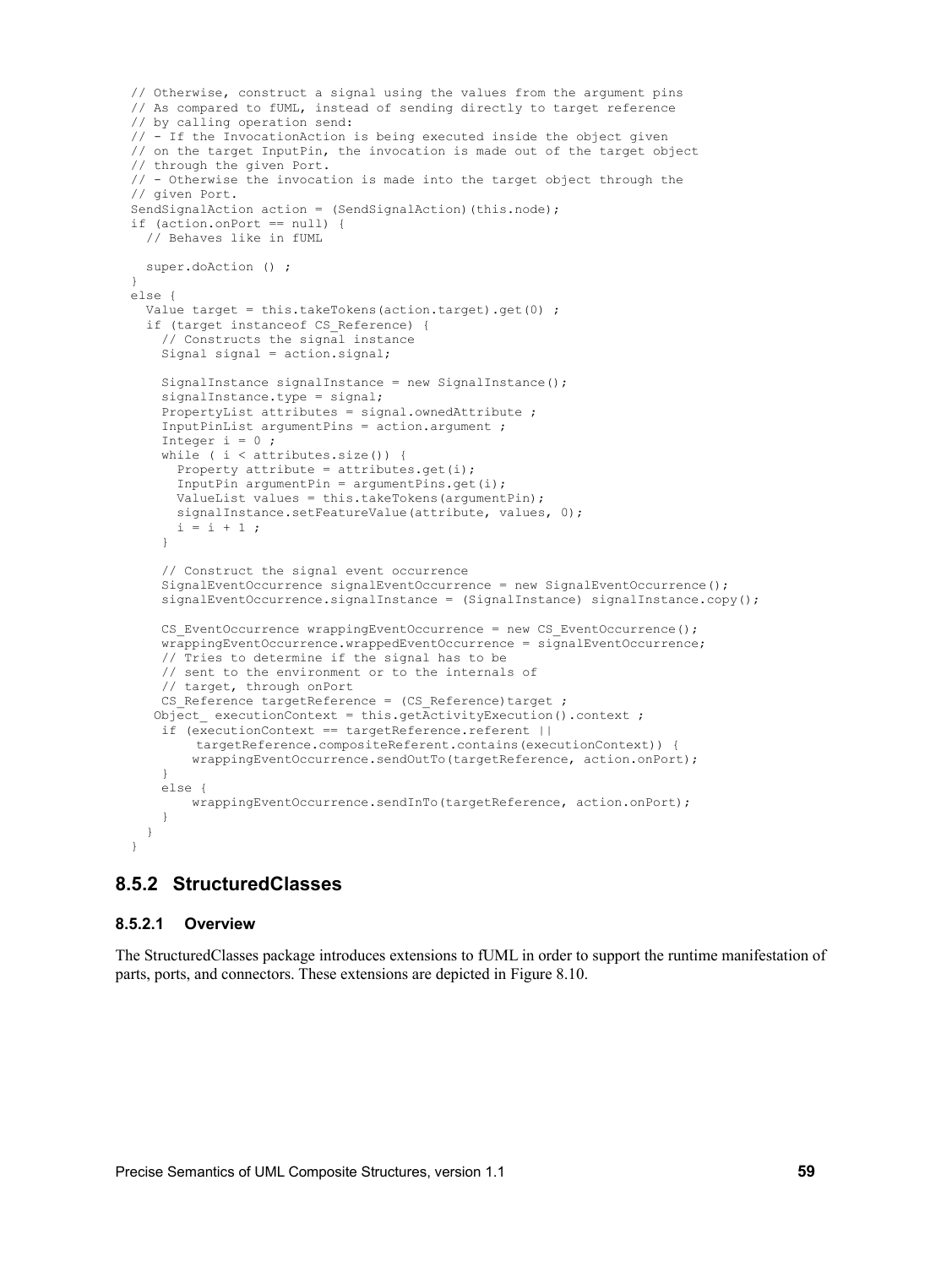

<span id="page-71-1"></span>**Figure 8.10 - StructuredClasses Diagram**

# **8.5.2.2 Class descriptions**

# <span id="page-71-0"></span>**8.5.2.2.1 CS\_InteractionPoint**

CS InteractionPoint provides support for the runtime manifestation of Ports. It is a Reference to an Object which is a value for a Port, in the context of a CS Object. [Figure 8.11](#page-71-2) illustrates the relationships between CS\_Object, CS\_Reference, FeatureValue and CS\_InteractionPoint, when instantiating a composite structure with a Port typed by a Class.



<span id="page-71-2"></span>**Figure 8.11 - Runtime relationships between CS\_Object, CS\_Reference, FeatureValue and CS\_InteractionPoint resulting from the instantiation of a Composite Structure**

# **Generalizations**

Reference (from fUML::Semantics::Classes::Kernel)

# **Attributes**

• None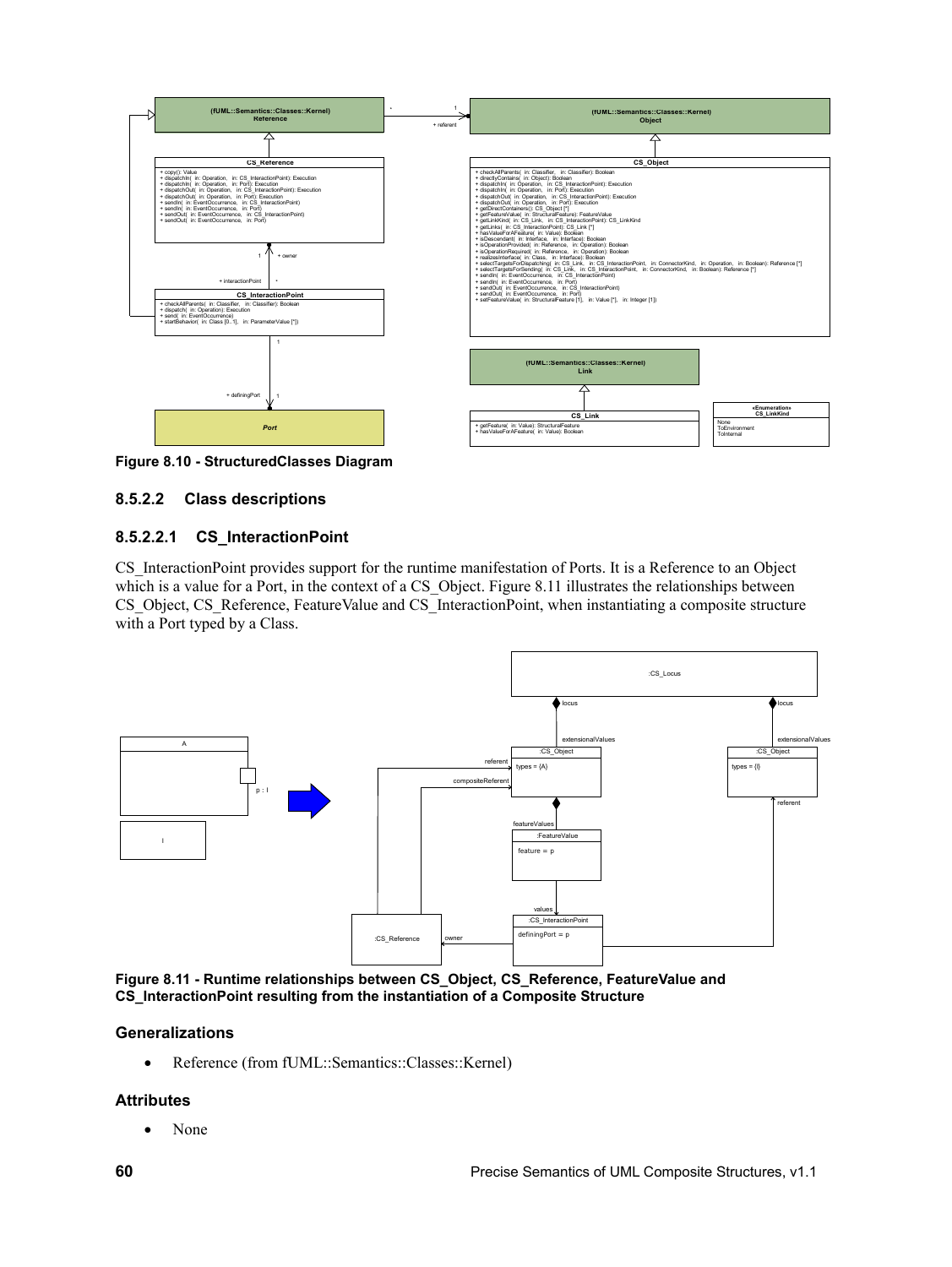### **Associations**

- owner : CS\_Reference[1], Represents the reference to the CS\_Object owning this CS\_InteractionPort.
- defining Port : Port [1], The Port for which this CS Interaction Point is a runtime manifestation.

### **Operations**

```
[1] public checkAllParents ( type : Classifier, classifier : Classifier ) : Boolean
// Delegates the type checking to the reference
return this.referent.checkAllParents(type, classifier) ;
[2] public dispatch(operation:Operation) : Execution
// Delegates dispatching to the owning object
return this.owner.dispatchIn(operation, this) ;
[3] public send(eventOccurrence:EventOccurrence)
// An event occurrence that passes through a CS_InteractionPoint is
//(if necessary) wrapped in a CS_EventOccurrence. This event occurrence
// is then sent to the owning object
CS EventOccurrence wrappingEventOccurrence = null;
if(eventOccurrence instanceof CS_EventOccurrence){
       wrappingEventOccurrence = (CS_EventOccurrence) eventOccurrence; 
}else{
       wrappingEventOccurrence = new CS EventOccurrence();
       wrappingEventOccurrence.wrappedEventOccurrence = eventOccurrence;
}
wrappingEventOccurrence.interactionPoint = this;
this.owner.sendIn(wrappingEventOccurrence, this) ;
[4] public startBehavior(classifier:Class, inputs:ParameterValue[*])
// Overridden to do nothing
```
### **8.5.2.2.2 CS\_Link**

CS\_Link extends fUML Link with helper Operations, used by [CS\\_Objectt](#page-73-0)o determine links through which requests can be propagated. As in fUML, a CS\_Link is the runtime manifestation of an Association instance. In this specification, it is also used to represent connector instances, though there is no explicit relationship between CS\_Link and Connector. Subclause [8.5.1.2.5](#page-61-0) (CS\_DefaultConstructStrategy) specifies how CS\_Links are instantiated from Connectors.

A CS\_Link can also be created using a CreateLinkAction. Note that this kind of Action relies on LinkEndData for identifying the actual end objects to be connected. As currently defined in UML, the identification of an end object by a LinkEndData requires the existence of an Association, and has no consideration for Connectors (this is the reason why there is no explicit relationships between CS\_Link and Connector). The manual instantiation of a Connector is thereby specified with a CreateLinkAction, where elements to be linked act are values for roles identified by the Connector. If the Connector is typed by an Association, the LinkEndData of the CreateLinkAction relies on this Association. In the case where the Connector is not typed, a generic Association (with untyped ends) can be used to specify the LinkEndData of the CreateLinkAction. Such a generic Association is specified in informative [Annex C.](#page-156-0)

### **Generalizations**

• Link (from fUML::Semantics::Classes::Kernel)

### **Attributes**

None

### **Associations**

None

### **Operations**

[1] public hasValueForAFeature(value:Value) : Boolean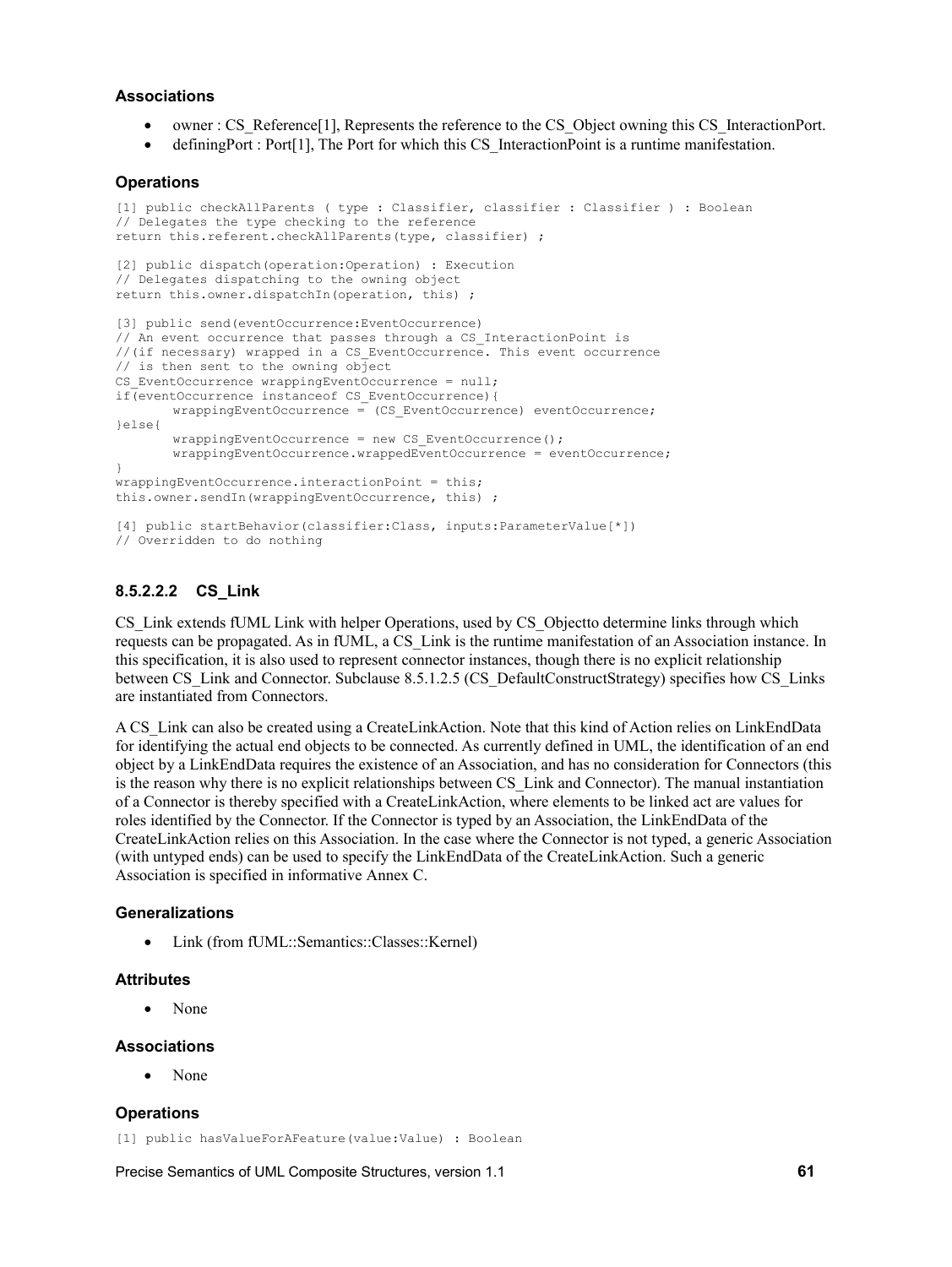```
 // Returns true if the given value object is used as a value for a FeatureValue of this link
  FeatureValueList allFeatureValues = this.getFeatureValues() ;
  Integer i = 1;
   boolean isAValue = false ;
   while (i <= allFeatureValues.size() && !isAValue) {
   FeatureValue featureValue = allFeatureValues.getValue(i-1);
     isAValue = !featureValue.values.isEmpty() && featureValue.values.getValue(0).equals(value)
;
   i = i + 1;
   }
   return isAValue ;
[2] public getFeature(value:Value) : StructuralFeature
   FeatureValueList allFeatureValues = this.getFeatureValues() ;
  Integer i = 1;
   StructuralFeature feature = null ;
  while (i \le allFeatureValues.size() && feature == null) {
   FeatureValue featureValue = allFeatureValues.qet(i-1);
     if (!featureValue.values.isEmpty() && featureValue.values.get(0).equals(value)) {
      feature = featureValue.feature ;
 }
    i = i + 1; }
   return feature ;
```
## **8.5.2.2.3 CS\_LinkKind**

CS LinkKind is an enumeration that characterizes a CS Link, in the context of a CS Object, with respect to a CS InteractionPoint, if the interaction point belongs to this object, and if it is used as an end of the link. The link kind of a link is determined as follows:

- The links targets the environment of the object (enumeration literal **ToEnvironment**) if all the feature values of the link (but one for the interaction point) refer to values which are not themselves values for features of this object.
- If all the feature values of the link refer to values which are themselves values for features of this object, the link targets the internals of the object (enumeration literal **ToInternal**).
- Otherwise, the link has no particular meaning in the context defined by the object and the interaction point (enumeration literal **None**).

These rules are formalized in [8.5.2.2.4,](#page-73-0) CS\_Object, operation getLinkKind.

### **Generalizations**

None

### **Enumeration literals**

- ToEnvironment
- ToInternal
- <span id="page-73-0"></span>• None

### **8.5.2.2.4 CS\_Object**

CS\_Object extends fUML Object to specify the runtime manifestation of a composite structure. FUML Object owns a single operation for sending event occurrences (Operation send) and a single operation for dispatching an operation call (Operation dispatch). These are used to specify the semantics of SendSignalAction and CallOperationAction. In fUML, these actions always directly target an Object. With composite structures, these InvocationActions can also be made through ports, with invocations being propagated either to the environment or the internals of the composite structure instance. The rules for determining if an invocation is propagated inside or outside of a composite structure, through a port, are specified in [8.5.1.2.9,](#page-69-0) CS\_SendSignalActionActivation, and [8.5.2.2.1,](#page-71-0) CS\_CallOperationActionActivation.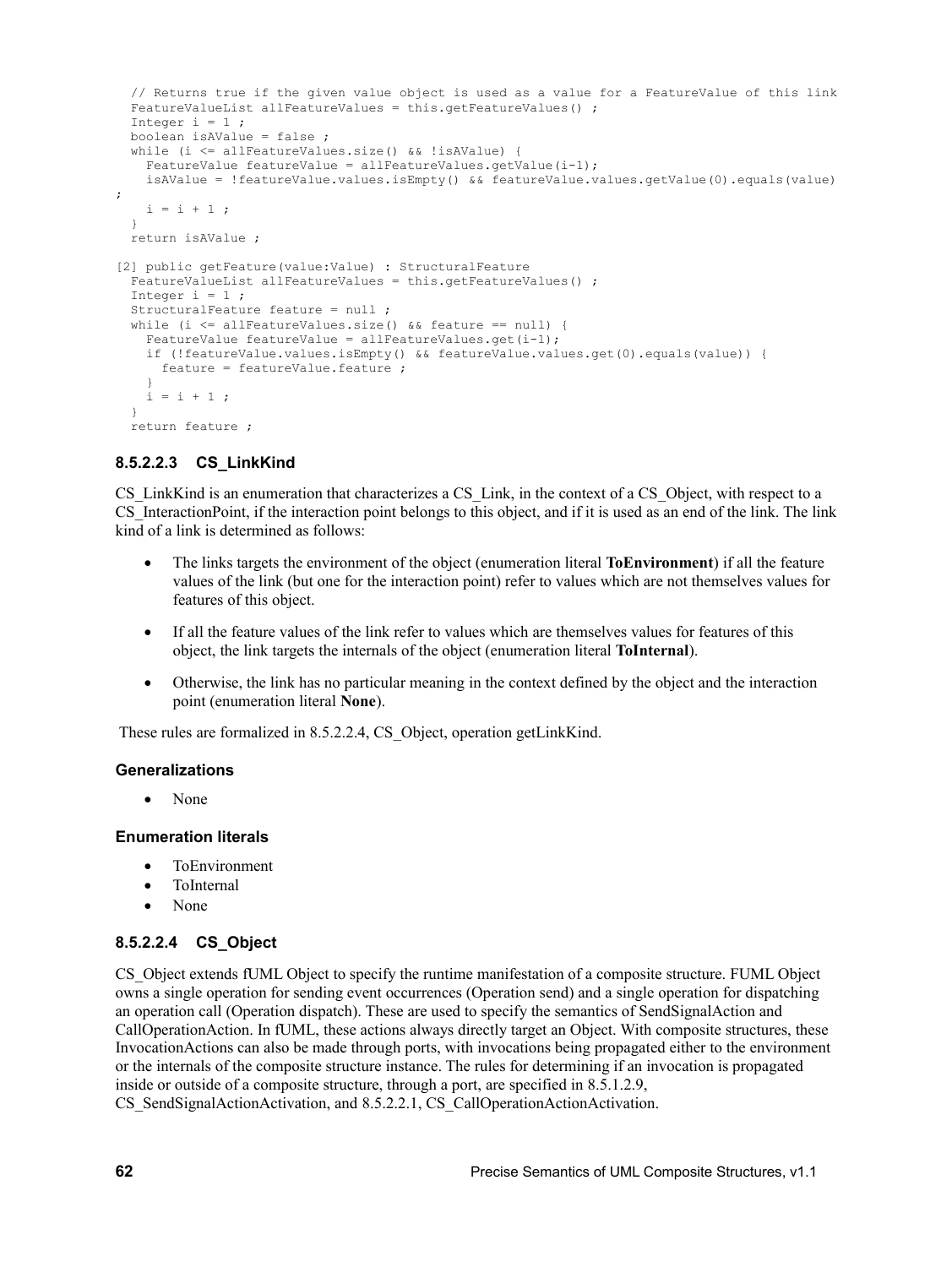To support propagation of invocations through ports, either inside or outside of the composite structure instance, CS Object introduces variants of send and dispatch Operations of fUML Object: sendIn, sendOut, dispatchIn, dispatchOut, which are specified below. Propagation of invocations is made following existing CS\_Link, which represent connector instances between CS\_InteractionPoints and/or CS\_References (which represent values for parts). Sending and dispatching inside of a CS\_Object through a CS\_InteractionPoint accounts for the fact that the defining port is behavior or not. Note that the PSCS semantics for dispatchIn through a behavior port uses the usual fUML dispatch mechanism to determine how an incoming operation call is handled. This means that an operation call through a behavior port can be handled either by a method defined for the operation on the owning behaviored classifier of the port or through a call event handled by the classifier behavior of the owning behaviored classifier, just as is the case for an operation invoked directly on an object, rather than through a port (using the default fUML dispatching strategy).

CS Object also accounts for the realization of StructuralFeatures of Interfaces, by overriding Operations getFeatureValue and setFeatureValue. Their behavior depends on the CS StructuralFeatureOfInterfaceAccessStrategy registered at the execution locus.

### **Generalizations**

Object (from fUML::Semantics::Classes::Kernel)

### **Attributes**

None

### **Associations**

None

### **Operations**

```
[1] public checkAllParents ( type:Classifier, classifier:Classifier ) : Boolean
// If the given classifier is not an Interface, behaves like in fUML
// Otherwise, check if the given type (or one of its direct or indirect ancestors) has an
// InterfaceRealization relationships with the given classifier.
boolean matched = false;
if (!(classifier instanceof Interface)) {
       matched = super.checkAllParents(type, classifier);
} else if (!(type instanceof Class)) {
       matched = false;
} else if (this.realizesInterface((Class) type, (Interface) classifier)) {
       matched = true;
} else {
       ClassifierListdirectParents = type.general;
       int i = 1;
       while (!matched \& i \leq directParents.size()) {
               Classifier directParent = directParents.getValue(i - 1);
               matched = this.checkAllParents(directParent, classifier);
               i = i + 1;}
}
return matched;
[2] public contains(object:Object) : Boolean
    // Determines if the object given as a parameter is directly
   // or indirectly contained by this CS_Object
   boolean objectIsContained = this.directlyContains(object) ;
   // if object is not directly contained, restart the research
   // recursively on the objects owned by this CS_Object
  for (int i = 0 ; i < this.featureValues.size() && !objectIsContained ; i++) {
   FeatureValue featureValue = this.featureValues.getValue(i) ;
     ValueList values = featureValue.values ;
    for (int j = 0; j < values.size() && !objectIsContained; j^{++}) {
       Value value = values.getValue(j) ;
       if (value instanceof CS_Object) {
         objectIsContained = ((CS_Object)value).contains(object) ;
 }
       else if (value instanceof CS_Reference) {
```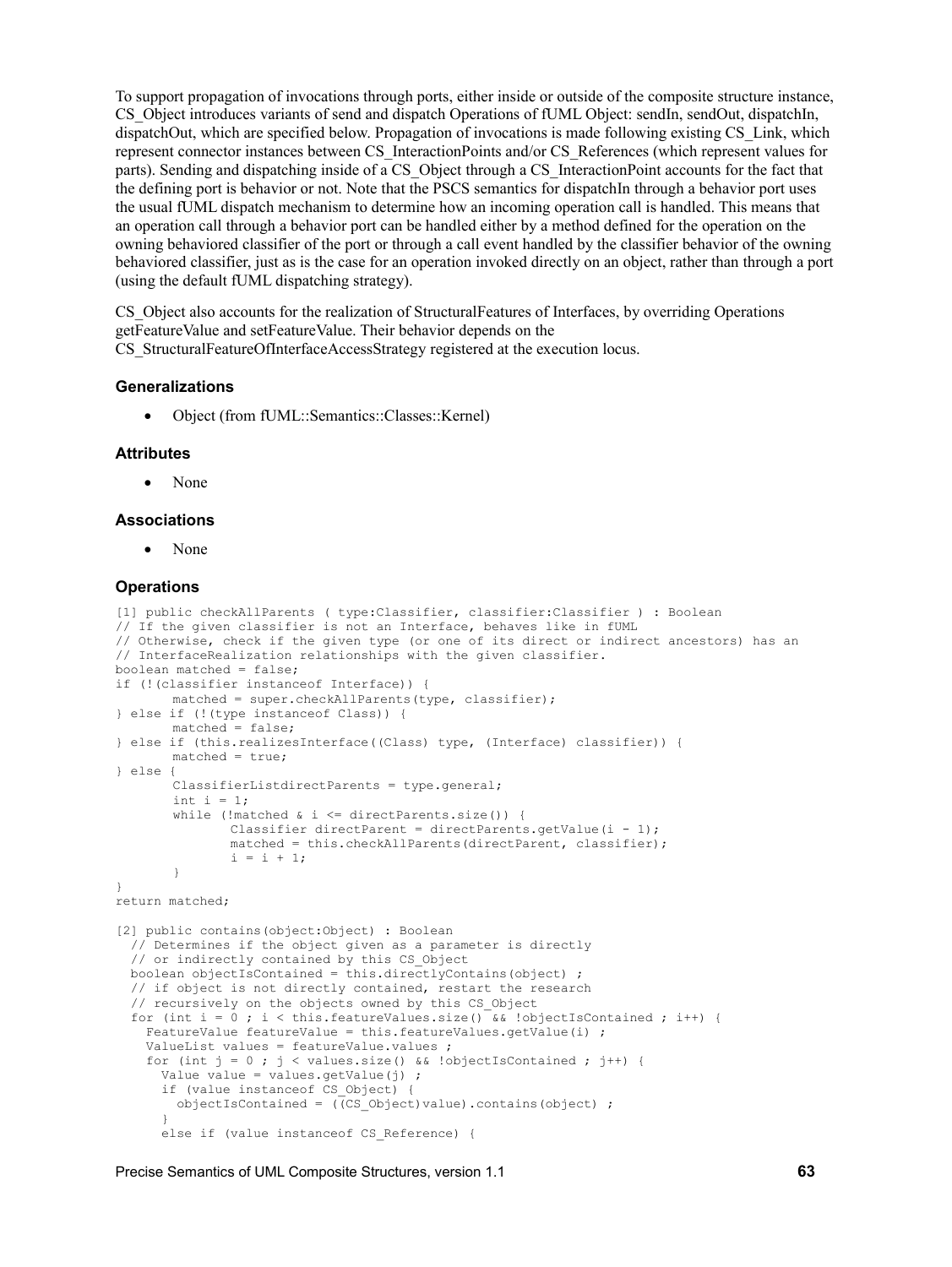```
CS Object referent = ((CS Reference)value).compositeReferent ;
        objectIsContained = referent.contains(object) ;
      }
    }
  }
  return objectIsContained;
[3] public directlyContains(object:Object) : Boolean
   // Determines if the object given as a parameter is directly
  // contained by this CS_Object
  boolean objectIsContained = false ;
  for (int i = 0 ; i < this.featureValues.size() && !objectIsContained ; i++) {
   FeatureValue featureValue = this.featureValues.getValue(i) ;
    ValueList values = featureValue.values ;
    for (int j = 0; j < values.size() && !objectIsContained; j++) {
     Value value = values.getValue(j) ;
      if (value == object) {
        objectIsContained = true ;
 }
      else if (value instanceof CS_Reference) {
       objectIsContained = (((CS \nReference) value) \nreferent == object) ; }
    }
  }
  return objectIsContained;
[4] public dispatchIn(operation:Operation, interactionPoint:CS_InteractionPoint) : Execution
   // If the interaction point refers to a behavior port, 
   // the operation call is dispatched to the object owning the behavior port. 
  // This may result in the method being handled by the method defined for the operation 
  // at the object or through a call event handled by the classifier behavior of the owning
  // object. The latter case only occurs if the dispatched operation has no implementation.
  // If it does not refer to a behavior port, select appropriate delegation links 
  // from interactionPoint, and propagates the operation call through 
  // these links
  Execution execution = null ;
  if (interactionPoint.definingPort.isBehavior) {
    execution = this.dispatch(operation);
    if (execution instanceof CS_CallEventExecution){
       ((CS_CallEventExecution)execution).interactionPoint = interactionPoint;
     }
 }
  else {
    boolean operationIsProvided = true ;
    ReferenceList potentialTargets = new ReferenceList() ;
   CS LinkList cddLinks = this.getLinks(interactionPoint) ;
     Integer linkIndex = 1 ;
    while (linkIndex \leq cddLinks.size()) {
      ReferenceList validTargets = 
this.selectTargetsForDispatching(cddLinks.getValue(linkIndex - 1),
                      interactionPoint, ConnectorKind.delegation, operation, 
operationIsProvided) ;
     Integer targetIndex = 1;
     while(targetIndex <= validTargets.size()) {
        potentialTargets.add(validTargets.getValue(targetIndex-1)) ;
         targetIndex = targetIndex + 1 ;
 }
      linkIndex = linkIndex + 1 ;
 }
     // If potentialTargets is empty, no delegation target have been found, 
     // and the operation call will be lost
    if (! (potentialTargets.size()==0)) {
     CS RequestPropagationStrategy strategy =
       (CS_RequestPropagationStrategy)this.locus.factory.getStrategy("requestPropagation") ;
       // Choose one target non-deterministically
      ReferenceList targets = strategy.select(potentialTargets,
                              new CallOperationActionActivation()) ;
     Reference target = targets.getValue(0) ;
     execution = target.dispatch(operation) ;
     }
 }
  return execution ;
```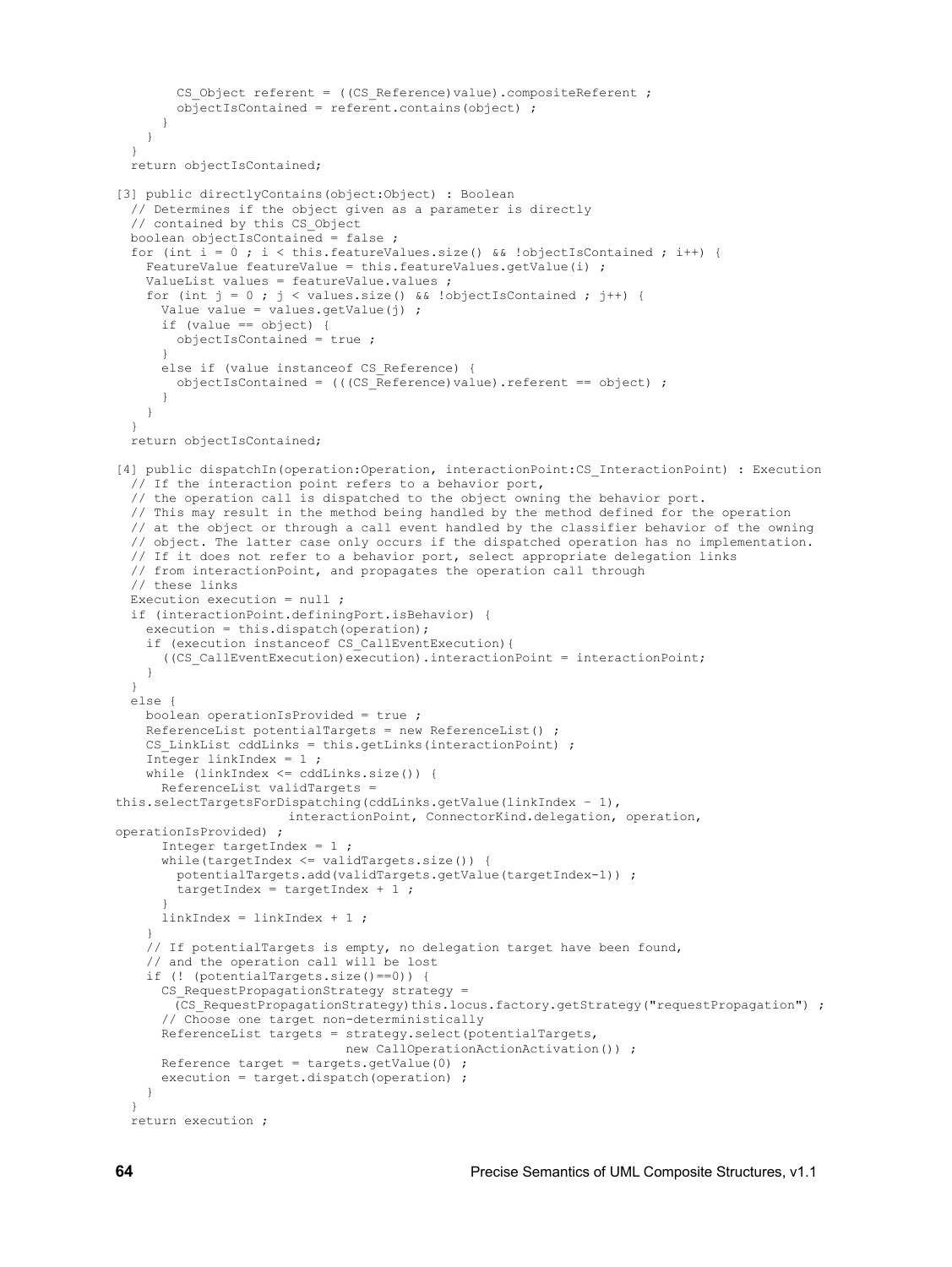```
[5] public dispatchIn(operation:Operation, onPort:Port) : Execution
       // delegates dispatching to composite referent
       // Select a CS_InteractionPoint value playing onPort,
       // and dispatches the operation call to this interaction point
       FeatureValue featureValue = this.getFeatureValue(onPort) ;
       ValueList values = featureValue.values ;
       Integer choice = ((ChoiceStrategy) this.locus.factory
              .getStrategy("choice"))
               .choose(featureValue.values.size()) - 1;
       CS InteractionPoint interactionPoint = (CS InteractionPoint)values.getValue(choice) ;
       return interactionPoint.dispatch(operation) ;
[6] public dispatchOut(operation:Operation, interactionPoint:CS_InteractionPoint) : Execution
   // Select appropriate delegation links from interactionPoint, 
  // and propagates the operation call through these links
  // Appropriate links are links which target elements
 // in the environment of this CS Object.
 // These can be delegation links (i.e, the targeted elements must
 // require the operation) or assembly links (i.e., the target elements
  // must provide the operation)
  Execution execution = null ;
 boolean operationIsNotProvided = false ; // i.e. it is required
 ReferenceList allPotentialTargets = new ReferenceList() ;
  ReferenceList targetsForDispatchingIn = new ReferenceList() ;
 ReferenceList targetsForDispatchingOut = new ReferenceList() ;
 CS LinkList cddLinks = this.getLinks(interactionPoint) ;
  Integer linkIndex = 1 ;
 while (linkIndex \leq cddLinks.size()) {
   ReferenceList validAssemblyTargets = this.selectTargetsForDispatching(
                      cddLinks.getValue(linkIndex - 1), 
                      interactionPoint,
                      ConnectorKind.assembly,
                      operation,
                      operationIsNotProvided) ;
    Integer targetIndex = 1 ;
    while(targetIndex <= validAssemblyTargets.size()) {
      allPotentialTargets.addValue(validAssemblyTargets.getValue(targetIndex-1)) ;
      targetsForDispatchingIn.addValue(validAssemblyTargets.getValue(targetIndex-1)) ;
     targetIndex = targetIndex + 1 ;
 }
    ReferenceList validDelegationTargets = this.selectTargetsForDispatching(
                      cddLinks.getValue(linkIndex - 1), 
                      interactionPoint,
                      ConnectorKind.delegation,
                      operation,
                      operationIsNotProvided) ;
   targetIndex = 1;
    while(targetIndex <= validDelegationTargets.size()) {
      allPotentialTargets.addValue(validDelegationTargets.getValue(targetIndex-1)) ;
      targetsForDispatchingOut.addValue(validDelegationTargets.getValue(targetIndex-1)) ;
     targetIndex = targetIndex + 1 ;
 }
    linkIndex = linkIndex + 1 ;
  }
 CS RequestPropagationStrategy strategy =
       (CS_RequestPropagationStrategy)this.locus.factory.getStrategy("requestPropagation") ;
  ReferenceList selectedTargets = strategy.select(allPotentialTargets,
                                             new SendSignalActionActivation()) ;
 for (int j = 0; j < selectedTargets.size(); j++) {
    Reference target = selectedTargets.getValue(j) ;
   for (int k = 0; k < targetsForDispatchingIn.size() && execution == null; k++) {
      Reference cddTarget = targetsForDispatchingIn.getValue(k) ;
      if (cddTarget == target) {
       execution = target.dispatch(operation) ;
      }
 }
   for (int k = 0; k < targetsForDispatchingOut.size() && execution == null; k++) {
      // The target must be an interaction point
      // i.e. a delegation connector for a required operation can only target a port
```

```
Precise Semantics of UML Composite Structures, version 1.1 65
```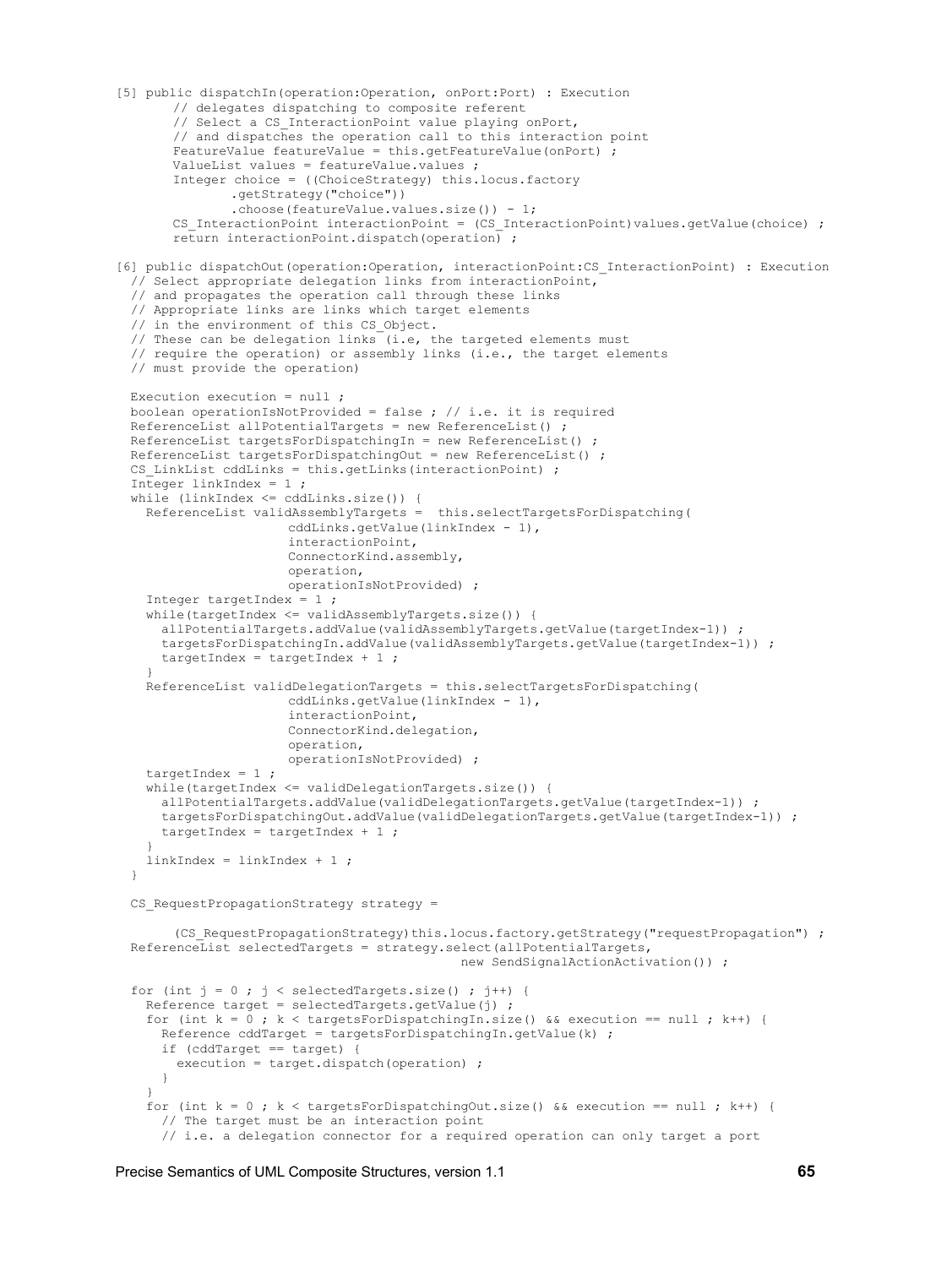```
CS InteractionPoint cddTarget =
(CS InteractionPoint)targetsForDispatchingOut.getValue(k) ;
       if (cddTarget == target) {
        CS_Reference owner = cddTarget.owner ;
         execution = owner.dispatchOut(operation, cddTarget) ;
      }
    }
 }
   return execution ;
[7] public dispatchOut(operation:Operation, onPort:Port) : Execution
       // Select a CS_InteractionPoint value playing onPort,
       // and dispatches the operation to this interaction point
       Execution execution = null ;
       FeatureValue featureValue = this.getFeatureValue(onPort) ;
       ValueList values = featureValue.values ;
       ReferenceList potentialTargets = new ReferenceList() ;
       for (int i = 0 ; i < values.size() ; i++) {
               potentialTargets.addValue((Reference)values.getValue(i)) ;
       }
       CS RequestPropagationStrategy strategy =
       (CS_RequestPropagationStrategy)this.locus.factory.getStrategy("requestPropagation") ;
       ReferenceList targets = strategy.select(potentialTargets,new 
CallOperationActionActivation());
       // if targets is empty, no dispatch target has been found,
       // and the operation call is lost
       if (targets.size() \geq 1) {
               CS InteractionPoint target = (CS InteractionPoint)targets.getValue(0) ;
               execution = this.dispatchOut(operation, target) ;
       }
       return execution ;
[8] public getDirectContainers() : CS_Object[*]
       // Retrieves all the extensional values at this locus which are direct
       // containers for this CS_Object
       // An extensional value is a direct container for an object if:
       // - it is a CS Object// - it directly contains this object (i.e. CS Object.directlyContains(Object)==true)
       CS ObjectList containers = new CS ObjectList();
       for (int i = 0; i < this.locus.extensionalValues.size(); i++) {
               ExtensionalValue extensionalValue = this.locus.extensionalValues.getValue(i) ;
               if (extensionalValue != this && extensionalValue instanceof CS_Object) {
               CS Object cddContainer = (CS_Object)extensionalValue ;
               if (cddContainer.directlyContains(this)) {
                      containers.add(cddContainer) ;
               }
               }
       }
       return containers ;
[9] public getFeatureValue(feature:StructuralFeature) : FeatureValue
   // In the case where the feature belongs to an Interface,
   // fUML semantics is extended in the sense that reading is 
  // delegated to a CS StructuralFeatureOfInterfaceAccessStrategy
   if (feature.namespace instanceof Interface) {
    CS StructuralFeatureOfInterfaceAccessStrategy readStrategy=
       (CS_StructuralFeatureOfInterfaceAccessStrategy)this.locus.factory.
                getStrategy("structuralFeature") ;
               return readStrategy.read(this, feature) ;
       }
       else {
               return super.getFeatureValue(feature);
       }
[10] public getLinkKind(link:CS_Link, interactionPoint:CS_InteractionPoint) : CS_LinkKind
       // If the given interaction point belongs to the given object,
       // and if the given interaction point is used as an end of the link, 
       // then the links targets the environment of the object (enumeration literal 
ToEnvironment)
       // if all the feature values of the link
```
// (but one for the interaction point) refer to values which are not themselves values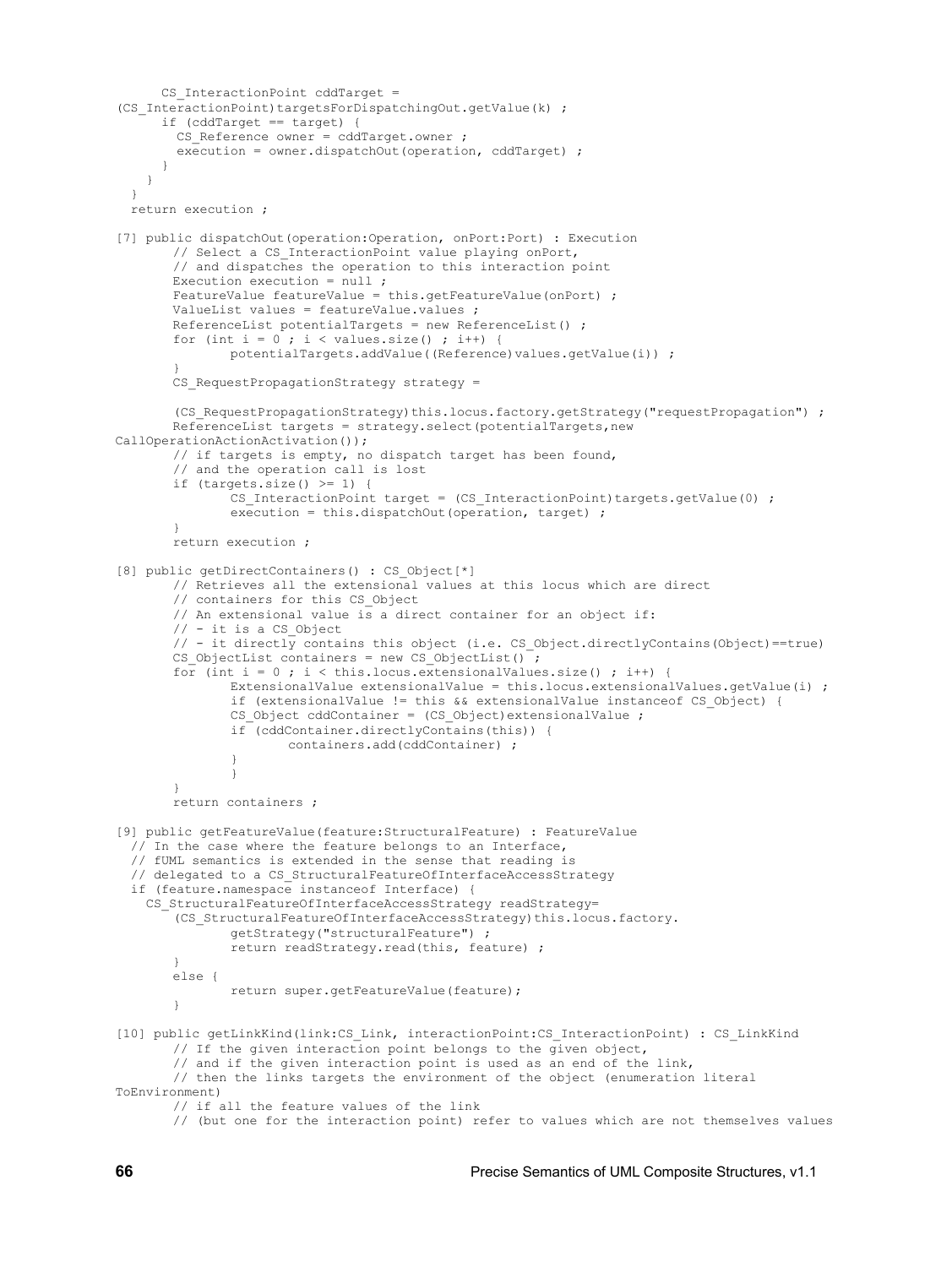```
// for features of the interaction point. 
       // If all the feature values of the link refer to values which are themselves values 
for
       // features of the interaction point, 
       // the link targets the internals of the object (enumeration literal ToInternal).
       // Otherwise, the link has no particular meaning 
       // in the context defined by the object and the interaction point (enumeration literal
None).
       if (! link.hasValueForAFeature(interactionPoint)) {
               return CS_LinkKind.None ;
       }
       CS LinkKind kind = CS LinkKind.ToInternal ;
       FeatureValueList featureValues = link.getFeatureValues() ;
       Integer i = 1;
       while (i \leq featureValues.size() && kind != CS LinkKind.None) {
               FeatureValue value = featureValues.getValue(i-1) ;
               if (value.values.isEmpty()) {
               kind = CS_LinkKind.None ;
               }
               else {
               Value v = value.values.getValue(0) ;
               boolean vIsAValueForAFeatureOfContext = false ;
               if (v.equals(interactionPoint)) {
                      vIsAValueForAFeatureOfContext = true ;
               }
               else if (v instanceof CS_InteractionPoint) {
                      v = ((CS InteractionPoint)v).owner ;
                      vIsAValueForAFeatureOfContext = this.hasValueForAFeature(v) ;
               }
               else {
                      vIsAValueForAFeatureOfContext = this.hasValueForAFeature(v) ;
               }
               if (!vIsAValueForAFeatureOfContext) {
                      kind = CS LinkKind.ToEnvironment ;
               }
               }
               i = i + 1;}
       return kind ;
[11] public getLinks(interactionPoint:CS_InteractionPoint) : CS_Link[*]
       // Get all links (available at the locus of this object) where the given
       // interaction point is used as a feature value
       // (i.e. the interaction is an end such links)
       ExtensionalValueList extensionalValues = this.locus.extensionalValues ;
       Integer i = 1;
       CS LinkList connectorInstances = new CS LinkList() ;
       while (i \leq extensionalValues.size()) {
               ExtensionalValue value = extensionalValues.getValue(i-1) ;
               if (value instanceof CS_Link) {
               CS Link link = (CS Link)value ;
               if (this.getLinkKind(link, interactionPoint) != CS_LinkKind.None) {
                      connectorInstances.addValue(link) ;
               }
               }
               i = i + 1;}
       return connectorInstances ;
[12] public hasValueForAFeature(value:Value) : Boolean
       // Returns true if the given value object is used as a value for a feature
       // value of this object
       FeatureValueList allFeatureValues = this.getFeatureValues() ;
       Integer i = 1;
       boolean isAValue = false ;
       while (i <= allFeatureValues.size() && !isAValue) {
               FeatureValue featureValue = allFeatureValues.getValue(i-1);
               if (!featureValue.values.isEmpty()) {
               ValueList valuesForCurrentFeature = featureValue.values ;
               Integer j = 1;
               while (j <= valuesForCurrentFeature.size() && !isAValue) {
                       isAValue = featureValue.values.getValue(j-1).equals(value) ;
                      j = j + 1;
```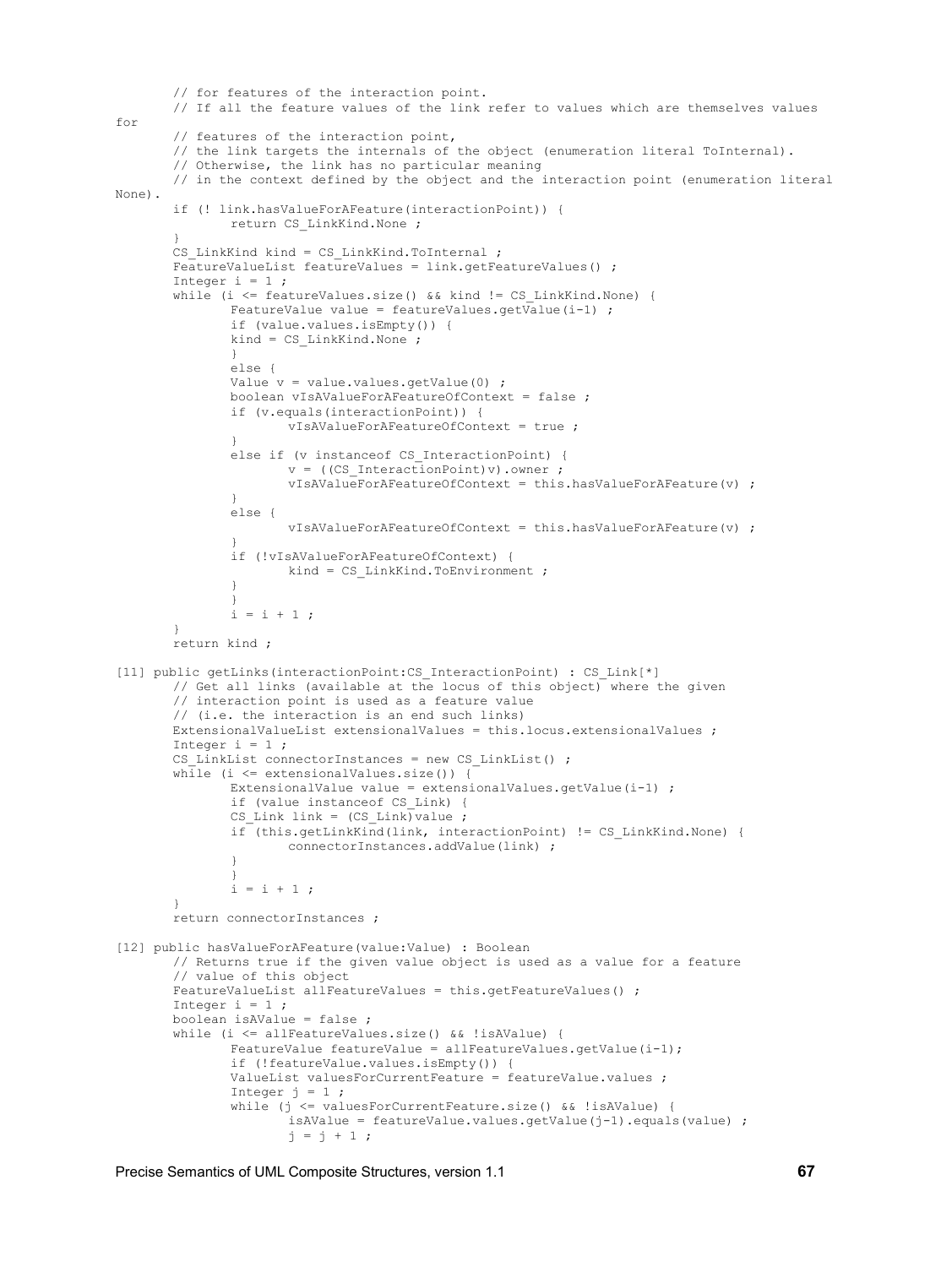```
}
               }
               i = i + 1;}
       return isAValue ;
[13] public isDescendant ( contract:Interface, interface:Interface ) : Boolean
   // Checks if the given contract is a descendant of the given interface
 boolean matched = false:
  ClassifierList descendants = contract.general;
 int i = 1;
  while (i <= descendants.size() & !matched) {
   if (descendants.getValue(i - 1) instanceof Interface) {
       Interface descendant = (Interface) descendants.getValue(i - 1);
      if (descendant == interface ) {
       matched = true; } else {
       matched = this.isDescendant(descendant, interface);
       }
 }
   i = i + 1; }
  return matched;
[14] public isOperationProvided(reference:Reference, operation:Operation) : Boolean
   // Determines if the given reference provides the operation
  // If the reference is an interaction point, it provides the operation if this operation
  // is a member of one of its provided interfaces
  // If the reference is NOT an interactionPoint, it provides this operation if
  // this operation is an operation of one of its type, or one of its type provides a
  // realization for this operation (in the case
   // where the namespace of this Operation is an interface)
  boolean isProvided = false ;
  if (reference instanceof CS_InteractionPoint) {
    if (operation.owner instanceof Interface) {
       // We have to look in provided interfaces of the port if 
       // they define directly or indirectly the Operation
       Integer interfaceIndex = 1 ;
       // Iterates on provided interfaces of the port
      InterfaceList providedInterfaces = 
((CS InteractionPoint)reference).definingPort.provided() ;
     while (interfaceIndex <= providedInterfaces.size() && !isProvided) {
        Interface interface = providedInterfaces.getValue(interfaceIndex-1) ;
         // Iterates on members of the current Interface
         Integer memberIndex = 1 ;
        while (memberIndex <= interface_.member.size() && !isProvided) {
          NamedElement cddOperation = interface .member.getValue(memberIndex-1) ;
           if (cddOperation instanceof Operation) {
            isProvided = operation == cddOperation ;
 }
         memberIndex = memberIndex + 1 ;
 }
       interfaceIndex = interfaceIndex + 1 ;
      }
    }
 }
  else {
    // We have to look if one of the Classifiers typing this reference 
     // directly or indirectly provides this operation
    ClassifierList types = reference.getTypes() ;
    Integer typeIndex = 1;
   while (typeIndex <= types.size() && !isProvided) {
       if (types.getValue(typeIndex - 1) instanceof Class_) {
         Integer memberIndex = 1 ;
       NamedElementList members = ((Class )types.getValue(typeIndex - 1)).member ;
        while (memberIndex <= members.size() && !isProvided) {
          NamedElement cddOperation = members.getValue(memberIndex-1) ;
           if (cddOperation instanceof Operation) {
            CS DispatchOperationOfInterfaceStrategy strategy =
                              new CS DispatchOperationOfInterfaceStrategy() ;
            isProvided = strategy.operationsMatch((Operation)cddOperation, operation) ;
 }
           memberIndex = memberIndex + 1 ;
```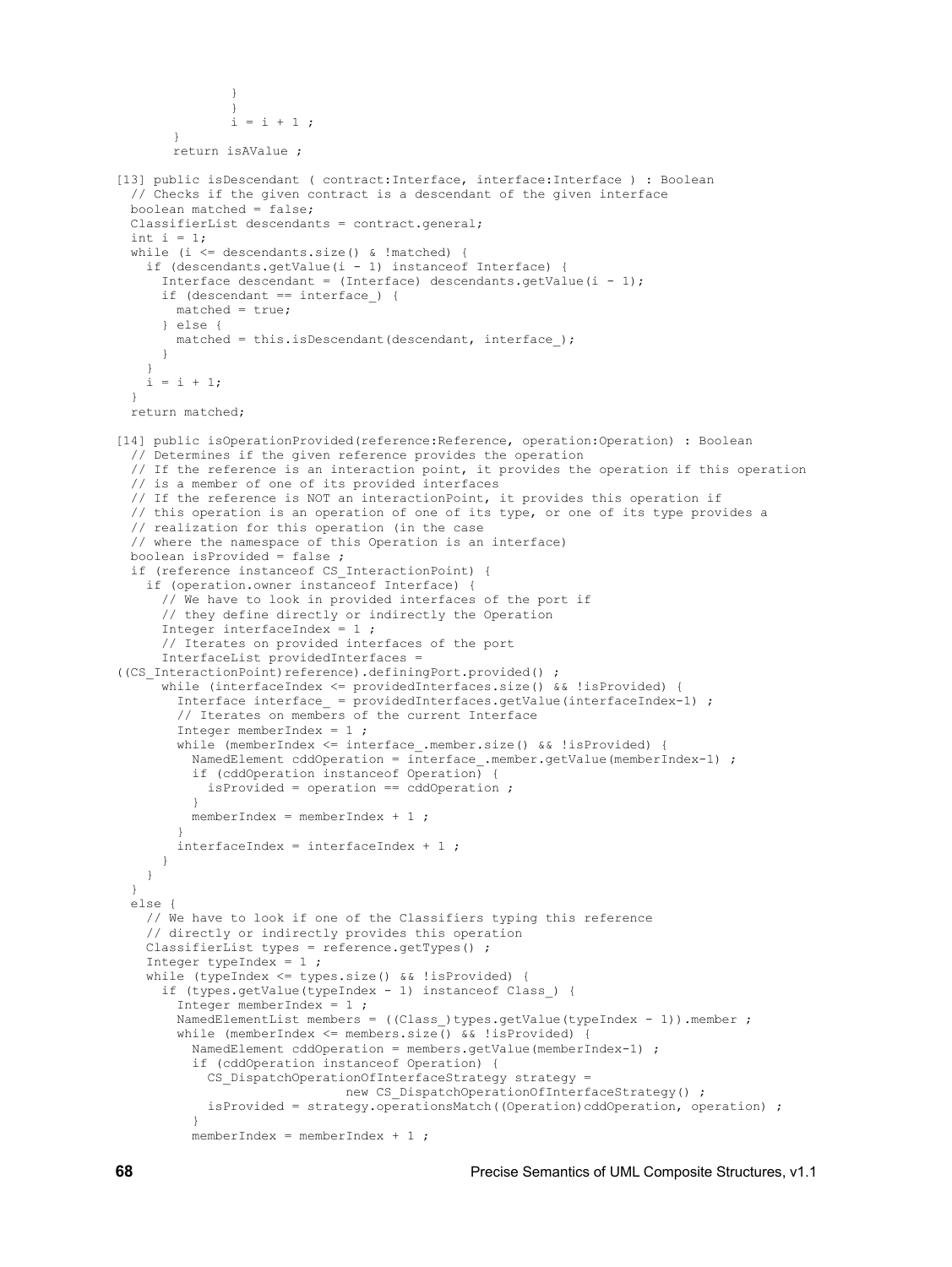```
 }
 }
       typeIndex = typeIndex + 1 ;
     }
   }
   return isProvided ;
[15] public isOperationRequired(reference:Reference, operation:Operation) : Boolean
   // Determines if the given reference requires the operation
   // If the reference is an interaction point, it requires the operation if this operation
   // is a member of one of its required interfaces
   // If the reference is not a interaction point, it cannot require an operation
   boolean matches = false ;
   if (reference instanceof CS_InteractionPoint) {
    Integer interfaceIndex = \overline{1};
     // Iterates on provided interfaces of the port
     InterfaceList requiredInterfaces = 
((CS_InteractionPoint)reference).definingPort.required() ;
     while (interfaceIndex <= requiredInterfaces.size() && !matches) {
      Interface interface = requiredInterfaces.getValue(interfaceIndex-1) ;
       // Iterates on members of the current Interface
       Integer memberIndex = 1 ;
      while (memberIndex \leq interface .member.size() && !matches) {
        NamedElement cddOperation = interface .member.getValue(memberIndex-1) ;
         if (cddOperation instanceof Operation) {
           matches = operation == cddOperation ;
 }
         memberIndex = memberIndex + 1 ;
 }
      interfaceIndex = interfaceIndex + 1 ;
     }
   }
   return matches ;
[16] public realizesInterface (type : Class, interface_ :Interface) : Boolean
// Checks if the given type has an InterfaceRealization relationship
// with the given interface or a descendant of the interface
InterfaceRealizationList realizations = type.interfaceRealization;
boolean realized = false;
int i = 1;
while (i <= realizations.size() & !realized) {
        InterfaceRealization realization = realizations.getValue(i - 1);
        Interface contract = realization.contract;
        if (contract == interface_) {
               realized = true;
        } else if (this.isDescendant(contract, interface_)) {
               realized = true;
        }
        i = i + 1;}
return realized ;
[17] public selectTargetsForDispatching(link:CS_Link, interactionPoint:CS_InteractionPoint, 
connectorKind:ConnectorKind, operation:Operation, toInternal:Boolean) : Reference[*]
   // From the given link, operation and interaction point,
   //retrieves potential targets (i.e. end values of link)
   // through which request can be propagated
   // These targets are attached to interaction point through the given link,
   // and respect the following rules:
   // - if toInternal is true, connectorKind must be Delegation,
   // the given link has to target the internals of this CS_Object,
   // and a valid target must provide the Operation
   // - if toInternal is false, the given link has to target the environment of this CS_Object.
  // - if connectorKind is assembly, a valid target has to provide the operation<br>// - if connectorKind is delegation, a valid target has to require the operation
      - if connectorKind is delegation, a valid target has to require the operation
   ReferenceList potentialTargets = new ReferenceList() ;
   if (toInternal && connectorKind == ConnectorKind.delegation) {
     if (this.getLinkKind(link, interactionPoint) == CS_LinkKind.ToInternal) {
      Integer i = 1;
       while(i <= link.getFeatureValues().size()) {
         ValueList values = link.getFeatureValues().get(i-1).values ;
         if (!values.isEmpty() && values.get(0) instanceof Reference) {
          Reference cddTarget = (Reference)values.get(0) ;
```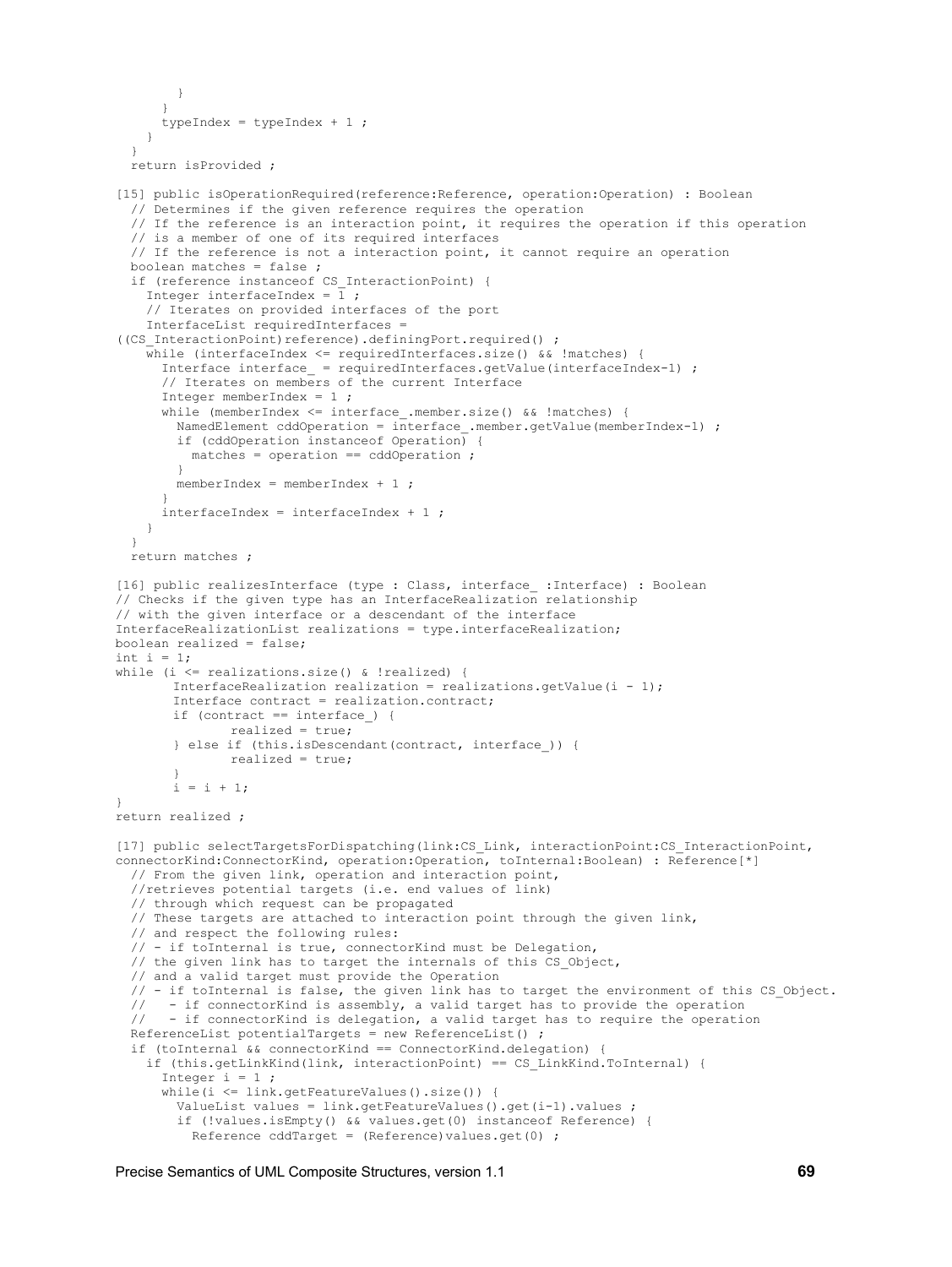```
 if (cddTarget != interactionPoint && this.isOperationProvided(cddTarget, operation))
{
            potentialTargets.add(cddTarget) ;
          }
 }
       i = i + 1; }
    }
 }
  else { // to environment
    if (this.getLinkKind(link, interactionPoint) == CS_LinkKind.ToEnvironment) {
     Integer i = 1;
      while(i <= link.getFeatureValues().size()) {
        ValueList values = link.getFeatureValues().get(i-1).values ;
        if (!values.isEmpty() && values.get(0) instanceof Reference) {
         Reference cddTarget = (Reference)values.get(0);
          if (connectorKind == ConnectorKind.assembly) {
            if (! (cddTarget instanceof CS_InteractionPoint)) { // This is an assembly link
              if (this.isOperationProvided(cddTarget, operation)) {
               potentialTargets.add(cddTarget) ;
 }
 }
            else {
             // This is an assembly if the interaction point is not a feature value
              // for a container of this CS_Object
             CS ObjectList directContainers = this.getDirectContainers() ;
             boolean isAssembly = true ;
             Integer j = 1;
              if (! this.hasValueForAFeature(cddTarget)) {
               while (isAssembly & 4 \leq j \leq 1 directContainers.size()) {
                CS Object container = directContainers.get(j - 1) ;
                 if (container.hasValueForAFeature(cddTarget)) {
                   isAssembly = false ;
 }
                j++ ;
 }
 }
              else {
               isAssembly = false ;
 }
              if (isAssembly) {
                if (this.isOperationProvided(cddTarget, operation)) {
                 potentialTargets.add(cddTarget) ;
 }
             }
            }
 }
          else { // delegation
            // This is a delegation if the target is an interaction point
            // and if this interaction is a feature value for a container of this CS_Object
            if (cddTarget instanceof CS_InteractionPoint) {
             CS ObjectList directContainers = this.getDirectContainers() ;
             boolean isDelegation = false ;
             Integer j = 1;
             while (!isDelegation & 5 \leq 1 directContainers.size()) {
               CS Object container = directContainers.get(j - 1) ;
                if (container.hasValueForAFeature(cddTarget)) {
                 isDelegation = true ; 
 }
               j++ ;
 }
              if (isDelegation) {
                if (this.isOperationRequired(cddTarget, operation)) {
                 potentialTargets.add(cddTarget) ;
 }
 }
            }
          }
        }
      i = i + 1; }
    }
  }
```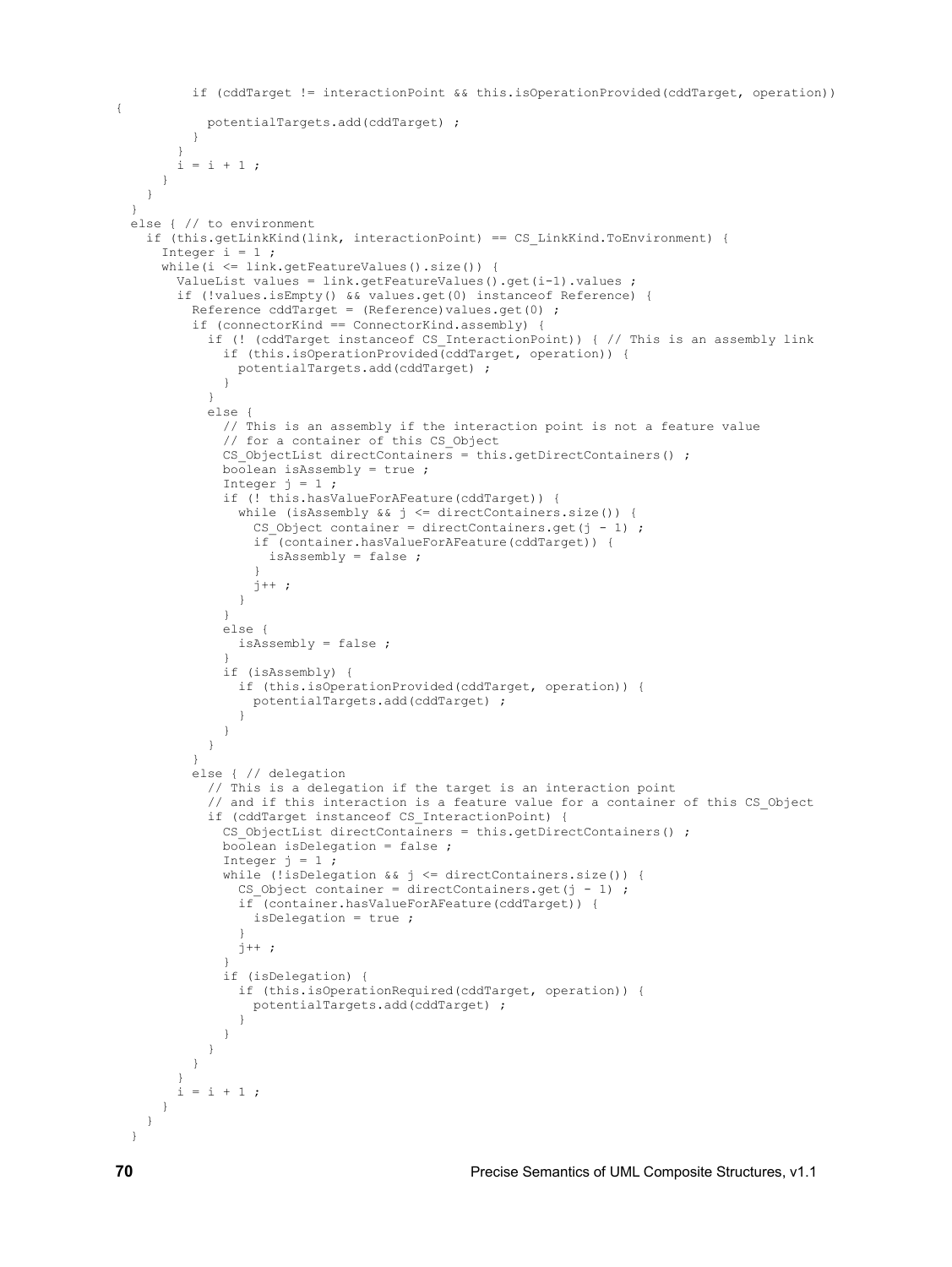return potentialTargets ;

```
[18] public selectTargetsForSending( link : CS Link, interactionPoint : CS InteractionPoint,
connectorKind : ConnectorKind , toInternal : Boolean ) : Reference[*]
   // From the given link, signal and interaction point,
   // retrieves potential targets (i.e. end values of link)
   // through which request can be propagated
   // These targets are attached to interaction point through the given link,
   // and respect the following rules:
   // - if toInternal is true, connectorKind must be Delegation,
  // the given link has to target the internals of this CS Object
   // - if toInternal is false, the given link has to target the environment of this CS_Object.
  ReferenceList potentialTargets = new ReferenceList() ;
   if (toInternal && connectorKind == ConnectorKind.delegation) {
     if (this.getLinkKind(link, interactionPoint) == CS_LinkKind.ToInternal) {
      Integer i = 1;
      while(i <= link.getFeatureValues().size()) {
       ValueList values = link.getFeatureValues().get(i-1).values ;
        if (!values.isEmpty()) {
         Integer j = 1;
         while (j \leq x \leq x) while (j \leq x \leq y)Reference cddTarget = (Reference) values.get(j-1) ;
            if (!cddTarget.equals(interactionPoint)) {
              potentialTargets.add(cddTarget) ;
 }
         j = j + 1 ; }
 }
       i = i + 1; }
    }
 }
   else { // to Environment
    if (this.getLinkKind(link, interactionPoint) == CS_LinkKind.ToEnvironment) {
     Integer i = 1;
      while(i <= link.getFeatureValues().size()) {
        ValueList values = link.getFeatureValues().get(i-1).values ;
        if (!values.isEmpty() && values.get(0) instanceof Reference) {
         Reference cddTarget = (Reference)values.get(0);
          if (connectorKind == ConnectorKind.assembly) {
            if (! (cddTarget instanceof CS_InteractionPoint)) { // This is an assembly link
              potentialTargets.add(cddTarget) ;
 }
            else {
              // This is an assembly if the interaction point is not a feature value
              // for a container of this CS_Object
             CS ObjectList directContainers = this.getDirectContainers() ;
             boolean isAssembly = true ;
             Integer j = 1;
              if (! this.hasValueForAFeature(cddTarget)) {
               while (isAssembly && j \leq directContainers.size()) {
                 CS Object container = directContainers.get(j - 1) ;
                  if (container.hasValueForAFeature(cddTarget)) {
                    isAssembly = false ;
 }
                j++ ;
 }
 }
              else {
                isAssembly = false ;
 }
              if (isAssembly) {
                potentialTargets.add(cddTarget) ;
 }
            }
 }
          else { // delegation
            // This is a delegation if the target is an interaction point
            // and if this interaction is a feature value for a container of this CS_Object
            if (cddTarget instanceof CS_InteractionPoint) {
             CS ObjectList directContainers = this.getDirectContainers() ;
              boolean isDelegation = false ;
             Integer j = 1;
```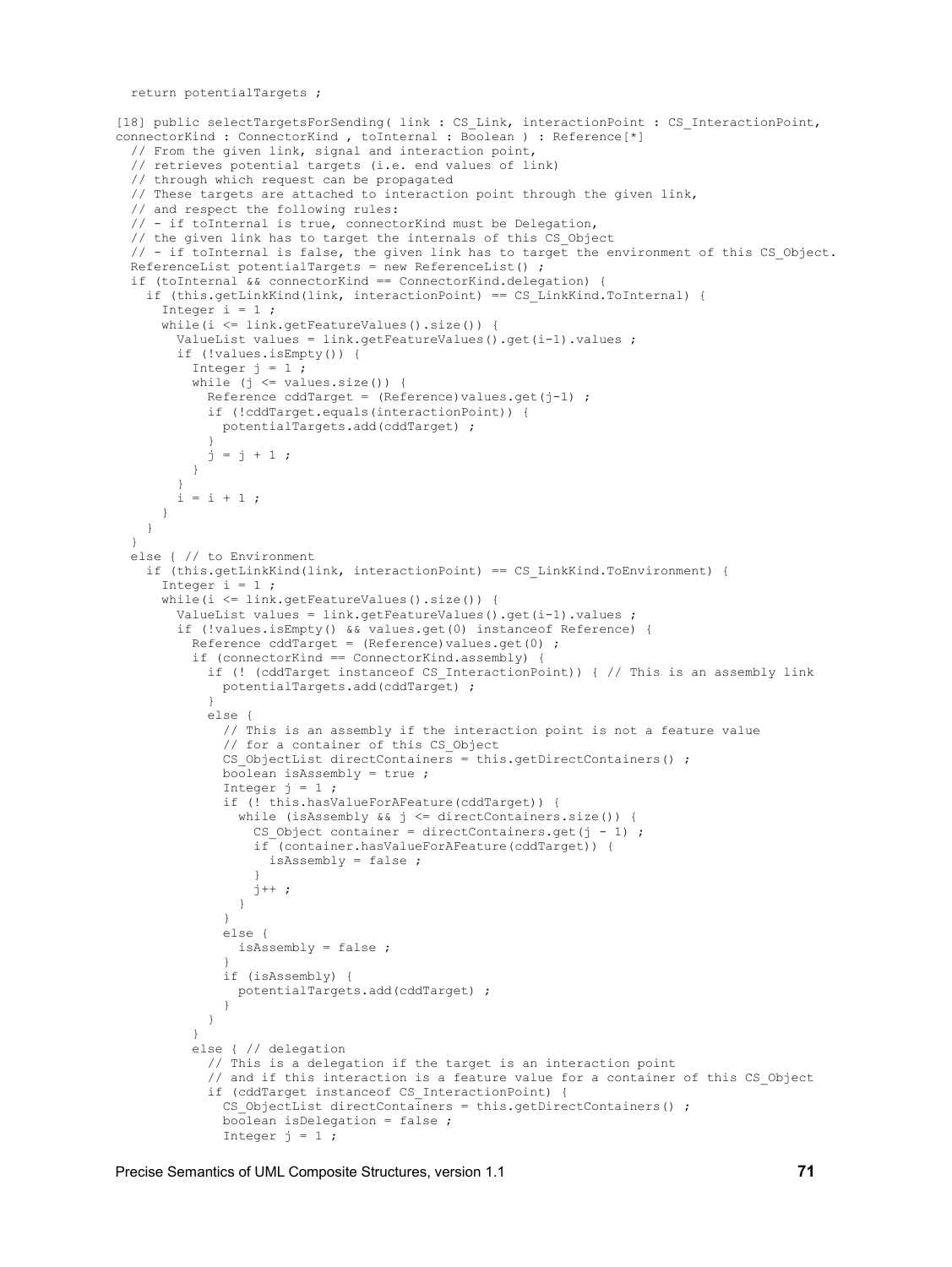```
while (!isDelegation & 4 \leq directContainers.size()) {
                CS Object container = directContainers.get(j - 1) ;
                 if (container.hasValueForAFeature(cddTarget)) {
                   isDelegation = true ;
 }
                 j++ ;
 }
               if (isDelegation) {
              potentialTargets.add(cddTarget) ;
 }
 }
           }
 }
        i = i + 1; }
    }
   }
   return potentialTargets ;
[19] public sendIn ( eventOccurrence : EventOccurrence, interactionPoint : 
CS_InteractionPoint)
  \frac{7}{1} 1] If the interaction is a behavior port,<br>\frac{7}{1} then sends the event occurrence to the
      then sends the event occurrence to the target object using operation send
 // 2] If this is not a behavior port,<br>// select appropriate delegation t
        select appropriate delegation targets from interactionPoint
   // and propagates the event occurrence to these targets
   if (interactionPoint.definingPort.isBehavior) {
     this.send(eventOccurrence) ;
 }
   else {
     boolean receptionIsProvided = true ;
     ReferenceList potentialTargets = new ReferenceList() ;
    CS LinkList cddLinks = this.getLinks(interactionPoint) ;
     Integer linkIndex = 1 ;
     while (linkIndex <= cddLinks.size()) {
       ReferenceList validTargets = this.selectTargetsForSending(
                                        cddLinks.getValue(linkIndex - 1), 
                                        interactionPoint, 
                                        ConnectorKind.delegation, 
                                        receptionIsProvided);
       Integer targetIndex = 1 ;
      while(targetIndex <= validTargets.size()) {
         potentialTargets.add(validTargets.getValue(targetIndex-1)) ;
         targetIndex = targetIndex + 1 ;
 }
       linkIndex = linkIndex + 1 ;
     }
     // If potential targets is empty, no delegation target has been found, 
     // and the event occurrence is lost
     // Otherwise, do the following concurrently
    for (int i = 0 ; i < potentialTargets.size() ; i++) {
     Reference target = potentialTargets.getValue(i) ;
       target.send(eventOccurrence) ;
      }
   }
[20] public sendIn (eventOccurrence:EventOccurrence, onPort:Port)
       // Select a Reference value playing onPort,
       // and send the event occurrence to this interaction point
       FeatureValue featureValue = this.getFeatureValue(onPort) ;
       ValueList values = featureValue.values ;
       ReferenceList potentialTargets = new ReferenceList() ;
       for (int i = 0 ; i < values.size() ; i++) {
               potentialTargets.addValue((Reference)values.getValue(i)) ;
        }
       CS RequestPropagationStrategy strategy =
        (CS_RequestPropagationStrategy)this.locus.factory.getStrategy("requestPropagation") ;
       ReferenceList targets = strategy.select(potentialTargets, new 
SendSignalActionActivation()) ;
```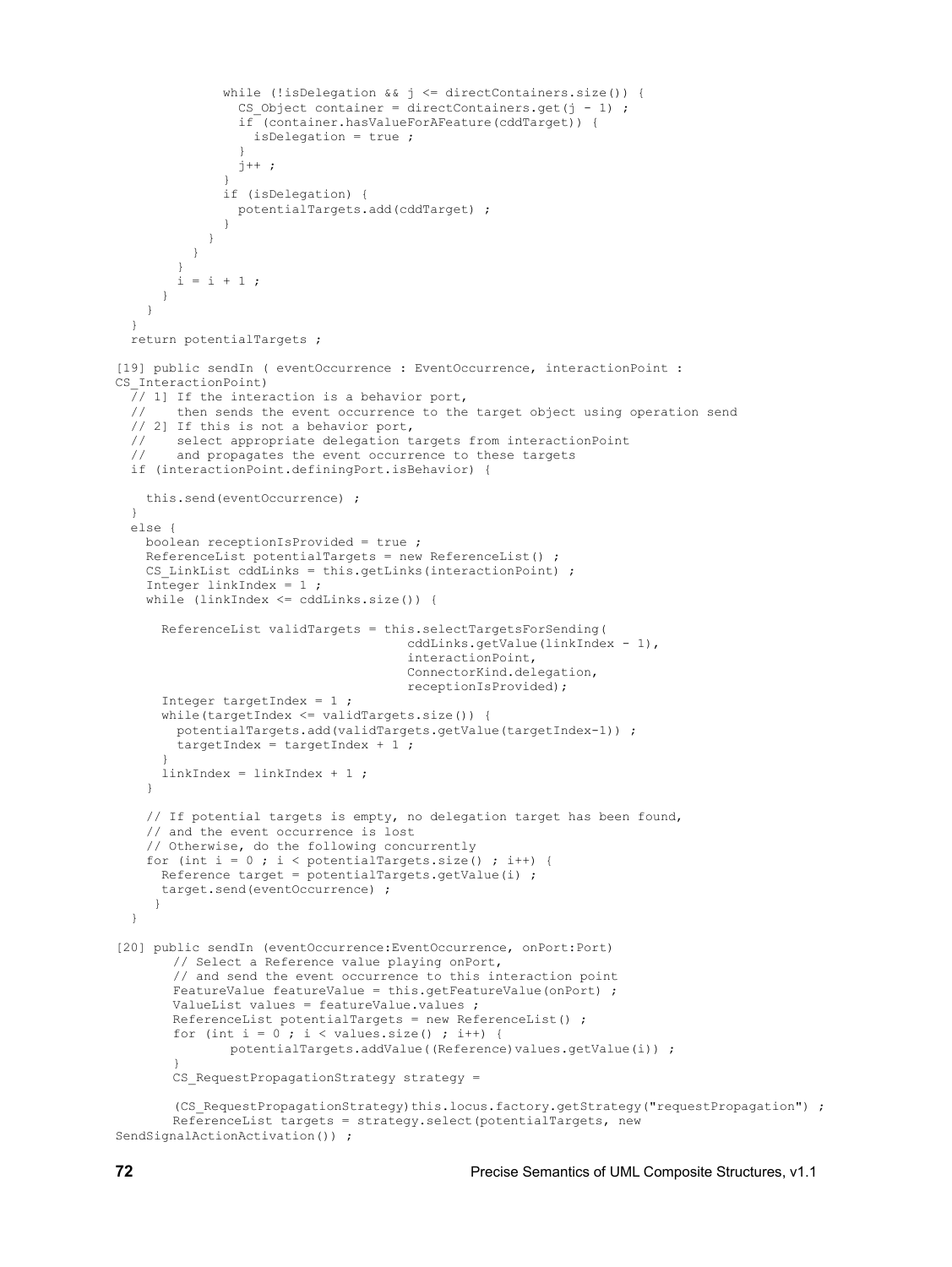```
for (int i = 0; i < targets.size(); i++) {
               Reference target = targets.getValue(i) ;
               target.send(eventOccurrence) ;
       }
[21] public sendOut(eventOccurrence:EventOccurrence, interactionPoint:CS InteractionPoint)
   // Select appropriate delegation links from interactionPoint, 
   // and propagates the event occurrence through these links
   // Appropriate links are links which target elements
   // in the environment of this CS_Object.
 // These can be delegation links (i.e, the targeted elements must
 // require a reception for the signal) or assembly links (i.e., the target elements
   // must provide a reception for the signal)
  boolean receptionIsNotProvided = false ; // i.e. it is required
   ReferenceList allPotentialTargets = new ReferenceList() ;
  ReferenceList targetsForSendingIn = new ReferenceList() ;
 ReferenceList targetsForSendingOut = new ReferenceList() ;
  CS LinkList cddLinks = this.getLinks(interactionPoint) ;
  Integer linkIndex = 1 ;
   while (linkIndex <= cddLinks.size()) {
    ReferenceList validAssemblyTargets = this.selectTargetsForSending(
                                            cddLinks.getValue(linkIndex - 1), 
                                             interactionPoint, 
                                            ConnectorKind.assembly, 
                                            receptionIsNotProvided) ;
    Integer targetIndex = 1;
     while(targetIndex <= validAssemblyTargets.size()) {
      allPotentialTargets.addValue(validAssemblyTargets.getValue(targetIndex-1)) ;
      targetsForSendingIn.addValue(validAssemblyTargets.getValue(targetIndex-1)) ;
      targetIndex = targetIndex + 1 ;
 }
ReferenceList validDelegationTargets = this.selectTargetsForSending( 
                                              cddLinks.getValue(linkIndex - 1), 
                                              interactionPoint, 
                                              ConnectorKind.delegation,
                                              receptionIsNotProvided) 
    targetIndex = 1;
     while(targetIndex <= validDelegationTargets.size()) {
      allPotentialTargets.addValue(validDelegationTargets.getValue(targetIndex-1)) ;
       targetsForSendingOut.addValue(validDelegationTargets.getValue(targetIndex-1)) ;
      targetIndex = targetIndex + 1 ;
 }
     linkIndex = linkIndex + 1 ;
   }
  CS RequestPropagationStrategy strategy =
       (CS_RequestPropagationStrategy)this.locus.factory.getStrategy("requestPropagation") ;
   ReferenceList selectedTargets = strategy.select(allPotentialTargets,
                                             new SendSignalActionActivation()) ;
  for (int j = 0; j < selectedTargets.size(); j++) {
    Reference target = selectedTargets.getValue(j) ;
    for (int k = 0; k < targetsForSendingIn.size(); k++) {
       Reference cddTarget = targetsForSendingIn.getValue(k) ;
      if (cddTarget == target) {
target.send(eventOccurrence) ;
      }
 }
    for (int k = 0; k < targetsForSendingOut.size(); k++) {
       // The target must be an interaction point
       // i.e. a delegation connector for a required reception can only target a port
     CS InteractionPoint cddTarget = (CS_InteractionPoint)targetsForSendingOut.getValue(k) ;
       if (cddTarget == target) {
       CS Reference owner = cddTarget.owner ;
        owner.sendOut(eventOccurrence, cddTarget) ;
      }
    }
   }
```
[22] public sendOut(eventOccurrence: EventOccurrence, onPort:Port)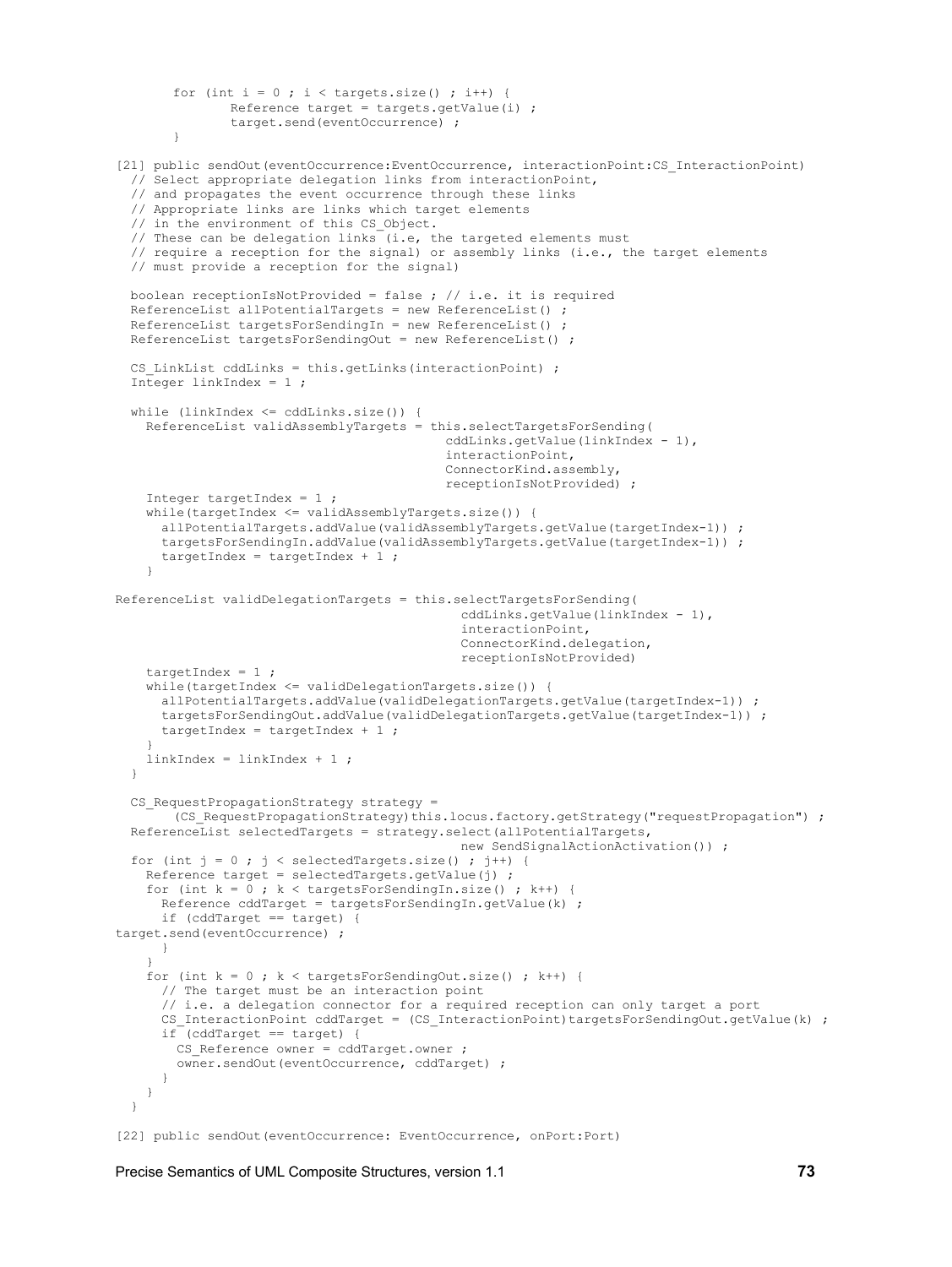```
 // Select a CS_InteractionPoint value playing onPort,
   // and send the event occurrence to this interaction point
  FeatureValue featureValue = this.getFeatureValue(onPort) ;
  ValueList values = featureValue.values ;
   ReferenceList potentialTargets = new ReferenceList() ;
  for (int i = 0; i < values.size(); i++) {
   potentialTargets.addValue((Reference)values.getValue(i)) ;
 }
  CS_RequestPropagationStrategy strategy =
       (CS_RequestPropagationStrategy)this.locus.factory.getStrategy("requestPropagation") ;
  ReferenceList targets = strategy.select(potentialTargets, new
SendSignalActionActivation()) ;
  for (int i = 0; i < targets.size(); i++) {
    CS InteractionPoint target = (CS InteractionPoint)targets.getValue(i) ;
     this.sendOut(eventOccurrence, target) ;
   }
[23] public setFeatureValue(feature:StructuralFeature, values:Value[*], position:Integer)
   // In the case where the feature belongs to an Interface,
   // fUML semantics is extended in the sense that writing is 
   // delegated to a CS_StructuralFeatureOfInterfaceAccessStrategy
   if (feature.namespace instanceof Interface) {
   CS StructuralFeatureOfInterfaceAccessStrategy writeStrategy =
(CS_StructuralFeatureOfInterfaceAccessStrategy)this.locus.factory.getStrategy("structuralFeatu
re");
    writeStrategy.write(this, feature, values, position) ;
 }
   else {
     super.setFeatureValue(feature, values, position);
 }
```
### **8.5.2.2.5 CS\_Reference**

CS Reference extends fUML Reference to account for new capabilities introduced by CS Object (i.e., variants of send and dispatch operations introduced to deal with sending and dispatching inside or outside of a composite structure instance, through a port). CS\_Reference is a reference to a CS\_Object (property compositeReferent, which subsets inherited property Object::referent). All operations of CS\_Reference are realized by delegation to its referent CS\_Object.

### **Generalizations**

• Reference (from fUML::Semantics::Classes::Kernel)

### **Attributes**

None

### **Associations**

 compositeReferent : CS\_Object[1], The composite object referenced by this CS\_Reference. This property subsets Reference::referent.

### **Operations**

```
[1] public copy() : Value
// Create a new reference with the same referent and composite referent 
// as this reference.
CS Reference newValue = new CS Reference();
newValue.referent = this.referent;
newValue.compositeReferent = this.compositeReferent;
return newValue;
[2] public dispatchIn(operation:Operation, interactionPoint:CS_InteractionPoint) : Execution
       //Delegates dispatching to composite referent
       return this.compositeReferent.dispatchIn(operation, interactionPoint) ;
```

```
[3] public dispatchIn(operation:Operation, onPort:Port) : Execution
```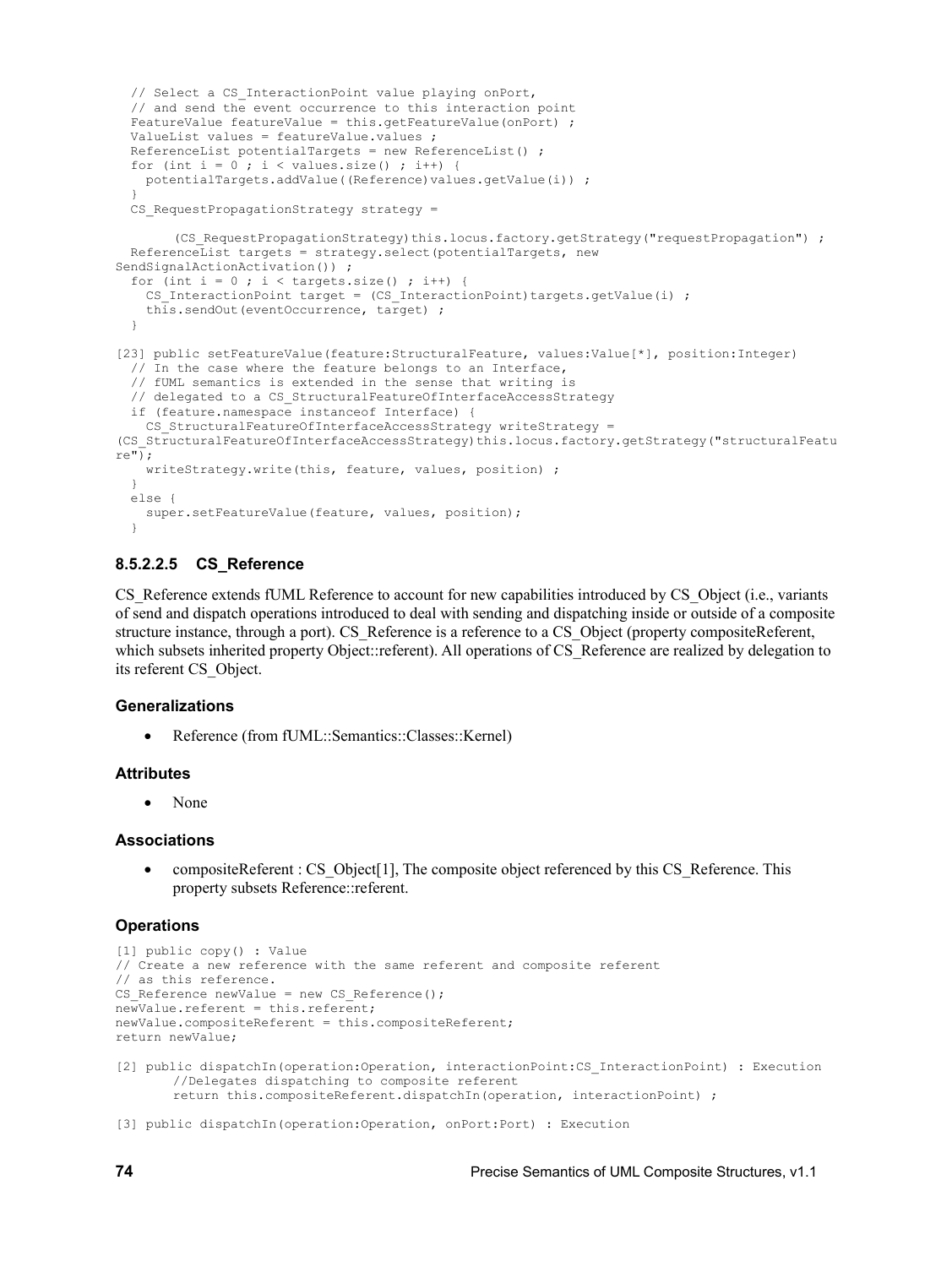// delegates dispatching to composite referent return this.compositeReferent.dispatchIn(operation, onPort) ;

- [4] public dispatchOut(operation:Operation, onPort:Port) : Execution // delegates dispatching to composite referent return this.compositeReferent.dispatchOut(operation, onPort) ;
- [5] public dispatchOut(operation:Operation, interactionPoint:CS\_InteractionPoint) : Execution // Delegates dispatching (through the interaction point, to the environment) // to compositeReferent return this.compositeReferent.dispatchOut(operation, interactionPoint) ;
- [6] public sendIn ( eventOccurrence:EventOccurrence, interactionPoint:CS InteractionPoint) // delegates sending to composite referent this.compositeReferent.sendIn(eventOccurrence, interactionPoint);
- [7] public sendIn ( eventOccurrence:EventOccurrence, onPort:Port) // delegates sending to composite referent this.compositeReferent.sendIn(eventOccurrence, onPort);
- [8] public sendOut ( eventOccurrence:EventOccurrence, onPort:Port) // delegates sending to composite referent this.compositeReferent.sendOut(eventOccurrence, onPort);
- [9] public sendOut ( eventOccurrence:EventOccurrence, interactionPoint:CS\_InteractionPoint) // Delegates sending (through the interaction point, to the environment) // to compositeReferent this.compositeReferent.sendOut(eventOccurrence, interactionPoint);

# **8.6 Loci**

# **8.6.1 LociL3**

### **8.6.1.1 Overview**

The LociL3 package includes extensions to fUML Locus, ExecutionFactor and Executor, in order to account for new semantic visitors introduced by this specification. These extensions are depicted in [Figure 8.12.](#page-86-0)



<span id="page-86-0"></span>

### **8.6.1.2 Class descriptions**

### **8.6.1.2.1 CS\_ExecutionFactory**

CS ExecutionFactory extends fUML ExecutionFactoryL3 to account for new semantic visitors introduced by this specification. It also include mechanisms to deal with Profiles and Stereotype applications (property

Precise Semantics of UML Composite Structures, version 1.1 **75**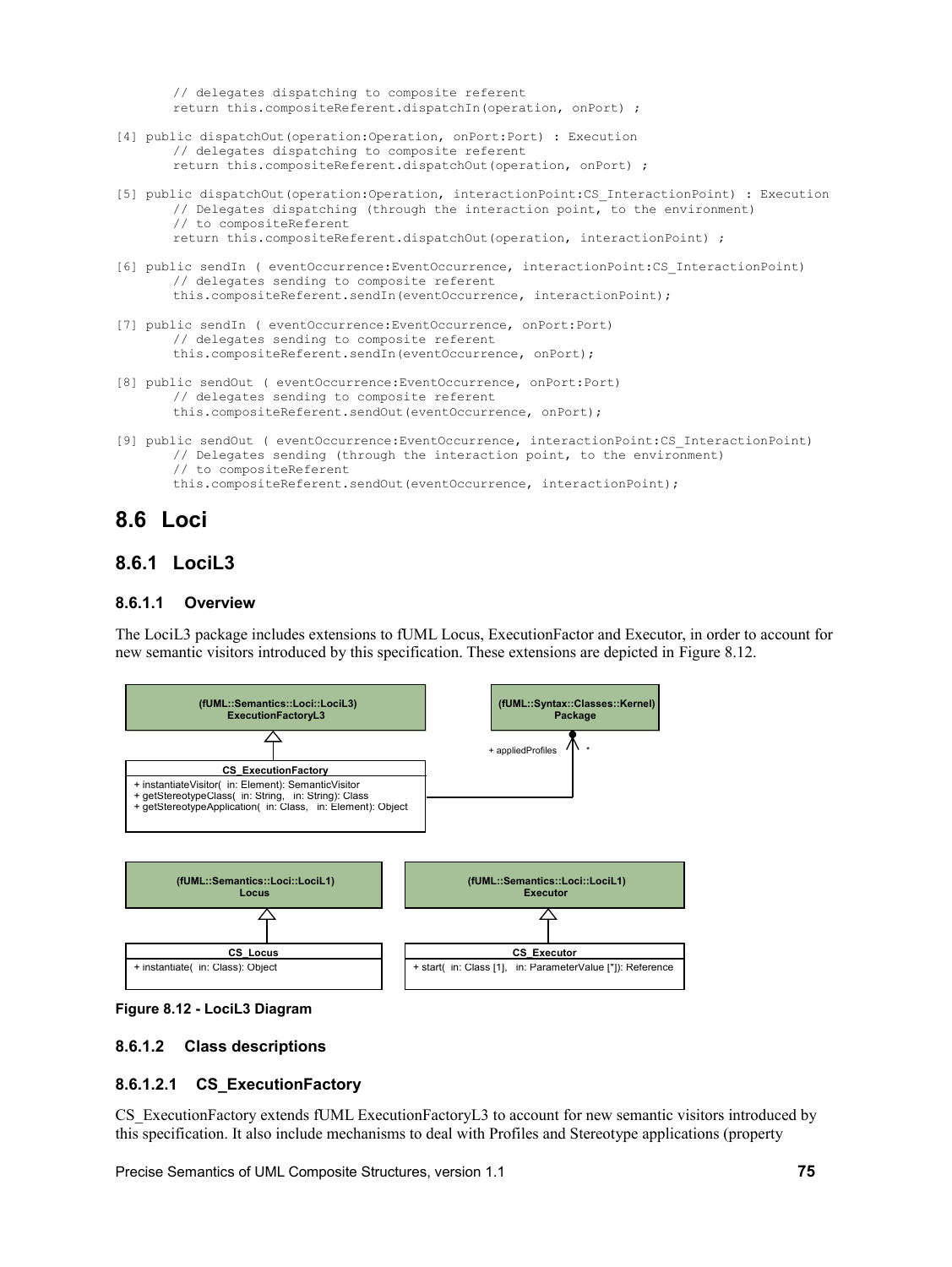appliedProfiles, and operations getStereotypeClass and getStereotypeApplication). The principles underlying these mechanisms are described in [8.1,](#page-34-0) Dealing with Profiles and Stereotypes.

### **Generalizations**

ExecutionFactoryL3 (from fUML::Semantics::Loci::LociL3)

### **Attributes**

None

### **Associations**

 appliedProfiles : Package [\*], profiles containing any stereotype applied on elements being executed. Implementations shall initialize this collection before starting any execution.

### **Operations**

```
[1] public getStereotypeClass(profileName:String, stereotypeName:String) : Classifier
[2] public getStereotypeApplication(stereotype:Class, element:Element) : Object
  ExtensionalValueList extent = locus.getExtent(stereotype);
  Object extensionObject = null;
 int i = 1;
  while (i <= extent.size() && extensionObject == null) {
   ExtensionalValue object = extent.getValue(i - 1);
    if(object.getFeatureValue(baseEnd).values.getValue(0).equals(element)) {
     extensionObject = (Object)object;
 }
   i = i + 1; }
  return extensionObject ;
[3] public instantiateVisitor(element:Element) : SemanticVisitor
       // Extends fUML semantics in the sense that newly introduced
       // semantic visitors are instantiated instead of fUML visitors
       SemanticVisitor visitor = null ;
       if (element instanceof ReadExtentAction) {
               visitor =new CS_ReadExtentActionActivation() ;
       }
       else if (element instanceof AddStructuralFeatureValueAction) {
               visitor = new CS AddStructuralFeatureValueActionActivation() ;
       }
       else if (element instanceof ClearStructuralFeatureAction) {
               visitor = new CS ClearStructuralFeatureValueActionActivation() ;
       }
       else if (element instanceof CreateLinkAction) {
               visitor = new CS CreateLinkActionActivation() ;
       }
       else if (element instanceof CreateObjectAction) {
               visitor = new CS CreateObjectActionActivation() ;
       }
       else if (element instanceof ReadSelfAction) {
               visitor = new CS ReadSelfActionActivation() ;
       }
       else if (element instanceof AcceptCallAction) {
               visitor = new CS AcceptCallActionActivation();
}
       else if (element instanceof InstanceValue) {
               visitor = new CS InstanceValueEvaluation() ;
       }
       else if (element instanceof AcceptEventAction) {
               visitor = new CS AcceptEventActionActivation() ;
       }
       else if (element instanceof CallOperationAction) {
               visitor = new CS CallOperationActionActivation() ;
       }
       else if (element instanceof SendSignalAction) {
               visitor = new CS SendSignalActionActivation() ;
       \lambda
```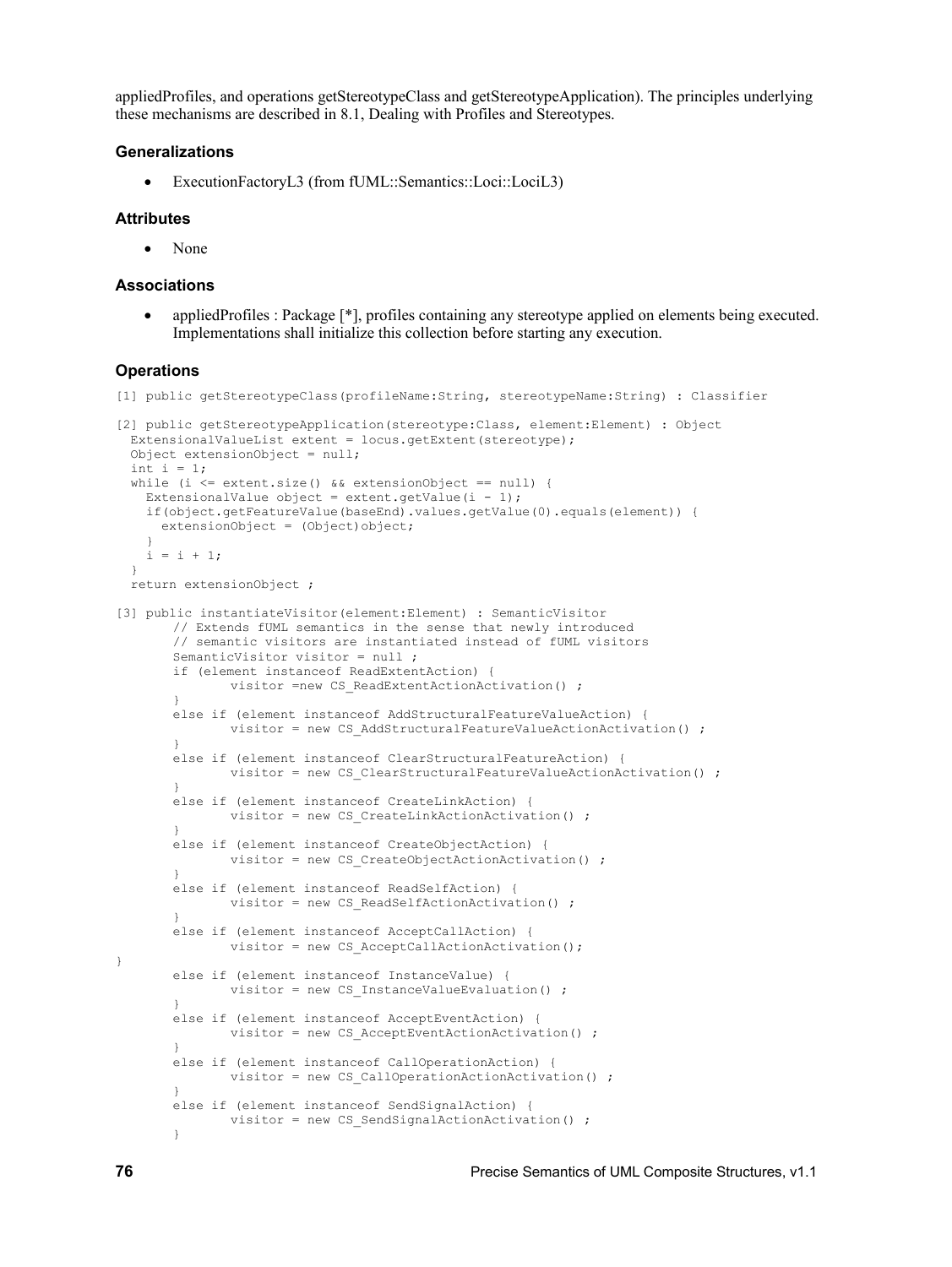```
else if (element instanceof OpaqueExpression) {
       visitor = new CS OpaqueExpressionEvaluation() ;
}
else if (element instanceof RemoveStructuralFeatureValueAction) {
       visitor = new CS_RemoveStructuralFeatureValueActionActivation();
}
else if (element instanceof CallEventBehavior) {
       visitor = new CS CallEventExecution();
}
else {
       visitor = super.instantiateVisitor(element) ;
}
return visitor ;
```
### **8.6.1.2.2 CS\_Executor**

FUML semantics are extended so that, when the start operation produces a CS\_Object, a CS\_Reference is returned instead of a fUML Reference.

### **Generalizations**

Executor (from fUML::Semantics::Loci::LociL1)

### **Attributes**

• None

### **Associations**

• None

### **Operations**

```
[1] public start(type:Class, inputs:ParameterValue[*]) : Reference
       // Instantiate the given class and start any behavior of the resulting
       // object.
       // (The behavior of an object includes any classifier behaviors for an
       // active object or the class of the object itself, if that is a
       // behavior.)
       // fUML semantics is extended in the sense that when the instantiated object
       // is a CS Object, a CS Reference is returned (instead of a Reference)
       Debug.println("[start] Starting " + type.name + "...");
       Object object = this.locus.instantiate(type);
       Debug.println("[start] Object = " + object);
       object.startBehavior(type, inputs);
       Reference reference ;
       if (object instanceof CS_Object) {
              reference = new CS_Reference();
               ((CS Reference) reference).compositeReferent = (CS Object)object ;
       }
       else {
              reference = new Reference() ;
       }
       reference.referent = object;
       return reference;
```
### **8.6.1.2.3 CS\_Locus**

FUML semantics are extended so that the instantiate operation produces a CS\_Object instead of an Object, in the case where the Class to be instantiated is not a Behavior.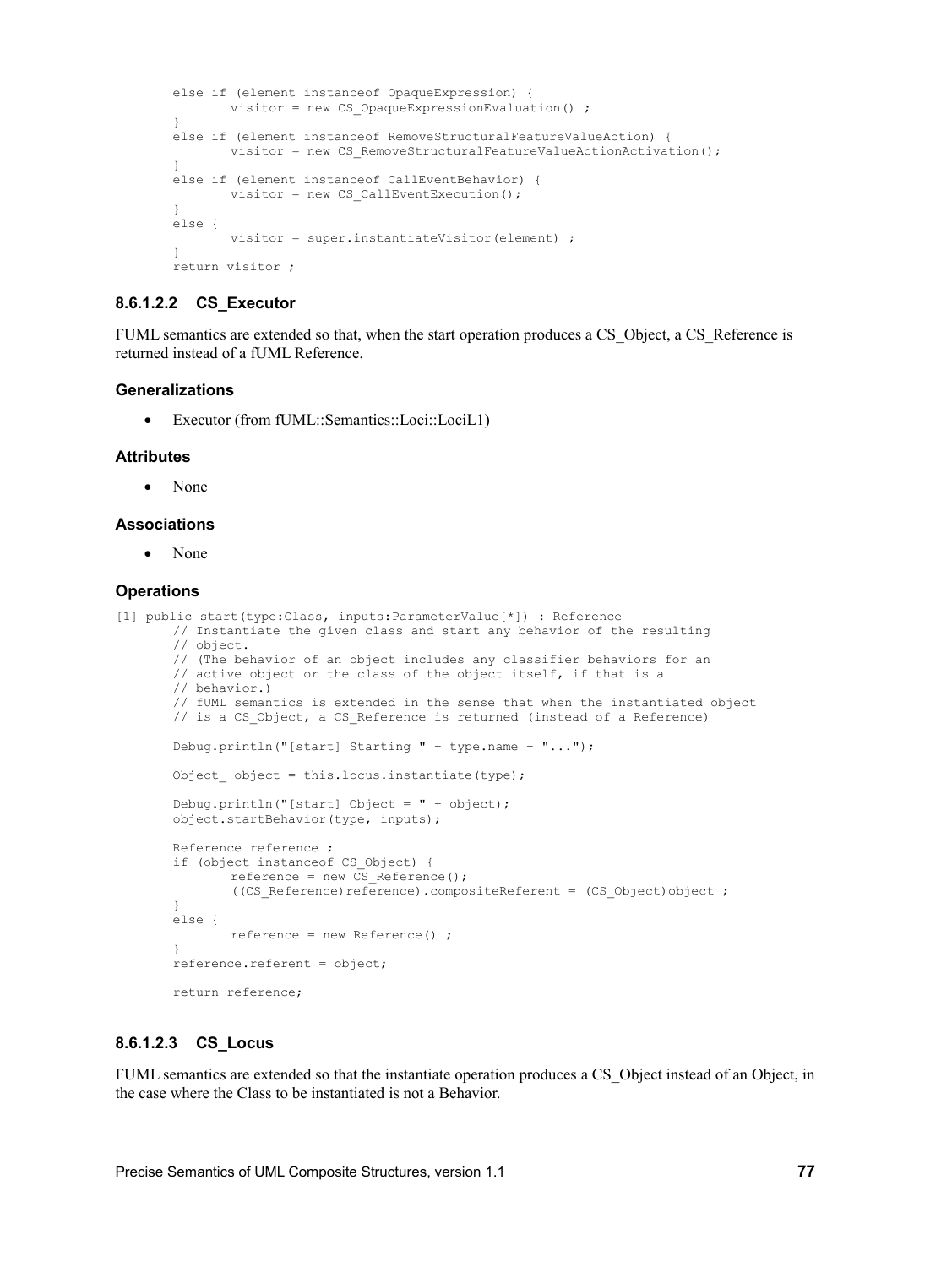### **Generalizations**

• Locus (from fUML::Semantics::Loci::LociL1)

### **Attributes**

• None

### **Associations**

• None

### **Operations**

```
[1] public instantiate(type:Class) : Object
       // Extends fUML semantics by instantiating a CS_Object
       // in the case where type is not a Behavior.
       // Otherwise behaves like in fUML
       Object_ object = null;if (type instanceof Behavior) {
              object = super.instantiate(type);
       } else {
              object = new CS\_Object() ;
              object.types.addValue(type);
              object.createFeatureValues();
              this.add(object);
       }
       return object;
```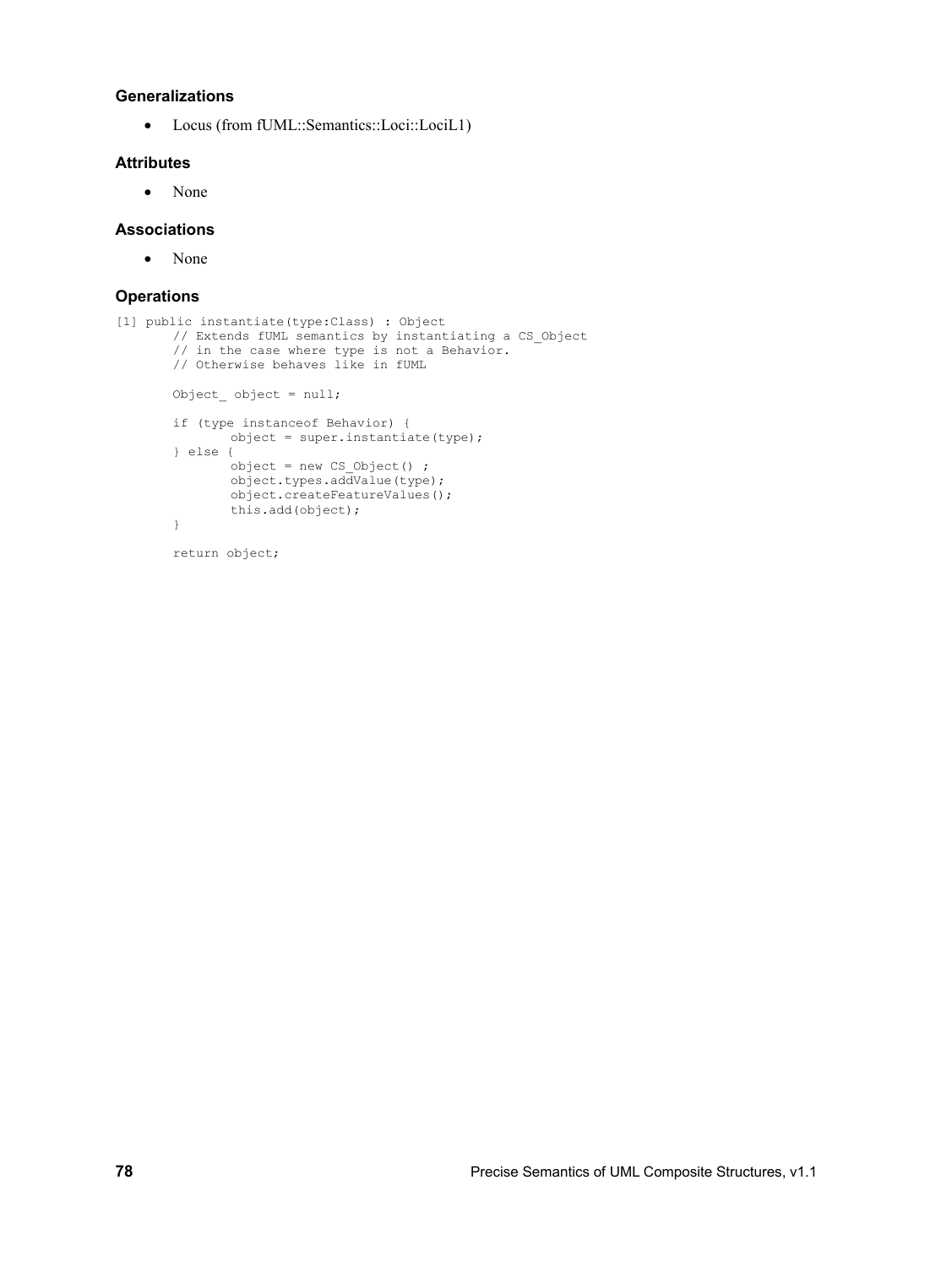# **9 Test Suites**

# **9.1 Overview**

This clause describes suites of test cases that can be used to demonstrate conformance to this specification. All test cases are included in a single UML model, complying with syntax defined in Clause [7](#page-16-0) of this specification. This clause is decomposed into four test suites, each one focusing on a specific aspect of UML composite structures semantics.

Test Suite 1 focuses on semantics of instantiation, and validates topologies resulting from the instantiation of composite structures, as well as management of default values for properties. Test Suite 2 focuses on communication aspects, such as propagation of requests across ports, through connectors. Test Suite 3 also focuses on communication aspects, in the specific cases where property onPort of InvocationAction is used, and when reactions may occur only if a message was received on a specific port. Test Suite 4 finally focuses on destruction semantics of UML Composite Structures, such as the recursive destruction of parts and ports, and automatic deletion of links (representing connector instances) where connected roles are removed.

Test cases consist in combinations of structural and behavioral elements, whose executions shall verify some assertions. Assertions are specified using basic functions specified in a library, which is itself an executable UML model complying syntax defined in Clause [7](#page-16-0) of this specification. A tool may demonstrate compliance with this specification if no assertion fails when executing the test cases. In the following subclauses, structural aspects are depicted with appropriate diagrams, while behavioral aspects are usually depicted in Alf. Exceptions include cases where extensions to Alf would be required to specify behavioral aspects (such as in Test Suite 3). In these cases, Activity diagrams are used to specify behaviors.

The architecture of the Test Suite is depicted in [Figure 9.1.](#page-91-0) Subclause [9.2](#page-91-1) describes the assertion library used across all test cases (package AssertionLibrary in the upper part of [Figure 9.1\)](#page-91-0). Subclauses [9.3,](#page-92-0) [9.4,](#page-101-0) [9.5](#page-115-0) and [9.6](#page-122-0) describe the various test suites (packages Test Suite 1, Test Suite 2, Test Suite 3, and Test Suite 4, on the left part of [Figure 9.1\)](#page-91-0), as well as variants of these Test Suites (all packages with suffix bis, ter, and quater, in [Figure](#page-91-0)  [9.1\)](#page-91-0).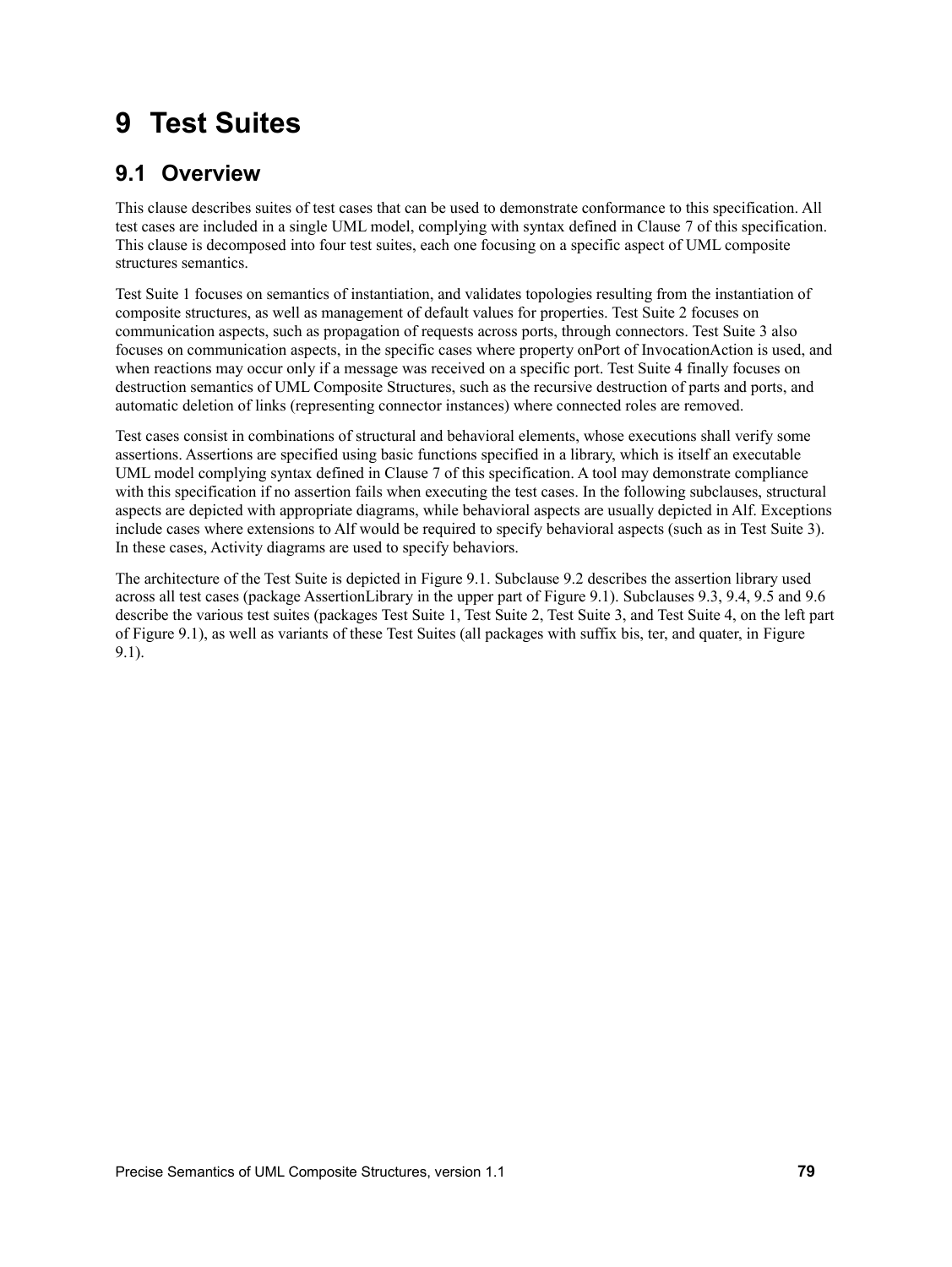

<span id="page-91-0"></span>**Figure 9.1 - Test Suites Architecture Diagram**

# <span id="page-91-1"></span>**9.2 Assertion library**

The assertion library includes five activities, specified in Alf as follows. These activities are the basis for all test cases included in this specification.

```
[1] activity Write(in value: any) {
   // Writes value on the standard output channel
   // StandardOutputChannel is part of the foundational
   // model library, which is part of the fUML specification
  StandardOutputChannel.allInstances()[1].write(value);
}
[2] activity AssertTrue(in label: String, in condition: Boolean) {
   // Asserts that the given condition is true
  WriteLine(label + ": " + ToString(condition));
}
[3] activity AssertFalse(in label: String, in condition: Boolean) {
   // Asserts that the given condition is false
  WriteLine("! " + label + ": " + ToString(!condition));
}
[4] activity AssertEqual(in label: String, in value1: any, in value2: any) {
   // Asserts equality between value1 and value2
  Write(label + "==");
  Write(value2 instanceof String? "\"" + (String)value2 + "\"": value2);
 AssertTrue("", value1==value2);
}
[5] activity AssertList(in label: String, in list: any[*] sequence, in expected: any[*]
sequence) {
   // Asserts that lists list and expected are equals
   // (i.e., same size, and same content)
   AssertEquals(label + "->size()", list->size(), expected->size());
  for (i in 1..IntegerFunctions::Min(list->size(),expected->size())) {
     AssertEquals(label + "[" + IntegerFunctions::ToString(i) + "]", list[i], expected[i]);
```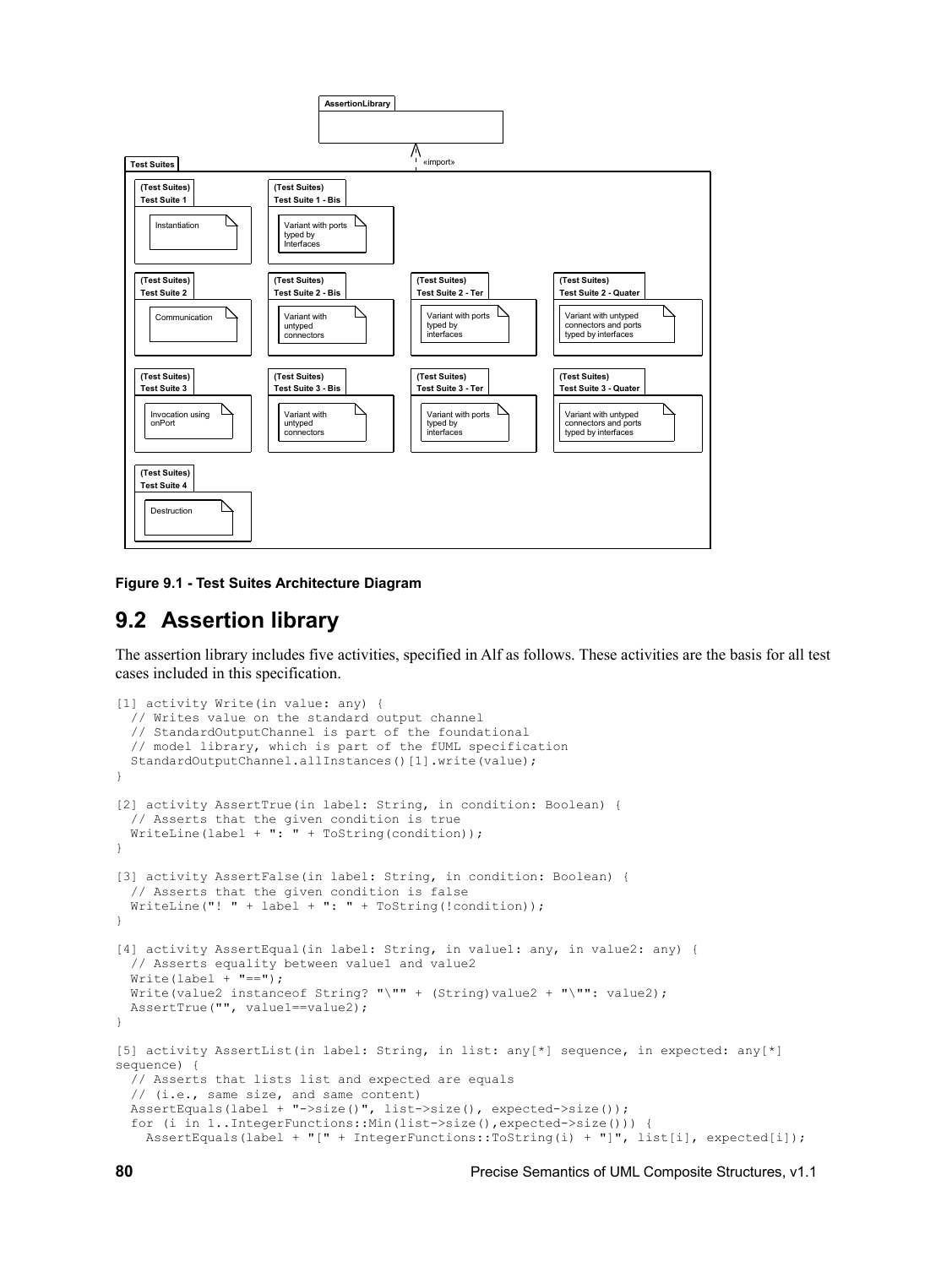# <span id="page-92-0"></span>**9.3 Test Suite 1: Instantiation**

This test suite focuses on instantiation semantics of UML Composite Structures. It validates topologies resulting from the instantiation of composite structures, as well as management of default values for properties. Subclause [9.3.1](#page-92-1) describes a utility class and a couple of utility activities used by test cases defined in this subclause. Subclauses [9.3.2,](#page-93-0) [9.3.3](#page-94-0) and [9.3.4](#page-95-0) include test cases implying assembly connectors. Subclauses [9.3.5](#page-97-1) and [9.3.6](#page-97-0) deal with management of default values. Subclauses [9.3.7](#page-98-0) and [9.3.8](#page-99-0) include test cases implying delegation connectors. Subclause [9.3.9](#page-100-0) finally deals with instantiation of a structure with multiple hierarchy levels. Subclause [9.3.10](#page-101-1) describes a variant of Test Suite 1 with ports typed by interfaces.

# <span id="page-92-1"></span>**9.3.1 Utilities**

 } }

Utilities includes four assertion activities, each one corresponding to a topology supported by construction strategy CS\_DefaultConstructStrategy, specified in [8.5.1.2.5.](#page-61-0) The Alf specification for these activities is as follows:

```
[1] activity AssertEmptyPattern(in ends1 : any[], in ends2 : any[]) {
  // Asserts empty topology
  // ends1 and ends2 shall be empty
 AssertEquals("EmptyPattern - ends1->size()", ends1->size(), 0) ;
  AssertEquals("EmptyPattern - ends2->size()", ends2->size(), 0) ;
}
[2] activity AssertUnconnectedPattern(in ends1 : any[], in ends2 : any[],
                                     in n1 : Integer, in n2 : Integer,
                                      in helper : AbstractAssertCompositeHelper) {
   // Asserts unconnected topology
  // Check cardinalities
  // Size of ends1 must be equal to expected size n1
  // Size of ends2 must be equal to expected size n2
  AssertEquals("UnconnectedPattern - ends1->size()", ends1->size(), n1) ;
  AssertEquals("UnconnectedPattern - ends2->size()", ends2->size(), n2) ;
  // Checks connections
   // There shall not be any connection between elements of ends1 and elements of ends2
  for (i in 1..ends1->size()) {
    for (j in 1..ends2->size() {
      helper.assertNotConnected("UnconnectedPattern - ends1["
                                 + ToString(i)
                                 + "] is not connected to ends2["
                                 + ToString(j) + "]",
                                ends1[i], ends2[j]) ;
     }
  }
}
[3] activity AssertArrayPattern(in ends1 : any[], in ends2 : any[], in n : Integer,
                                 in helper : AbstractAssertCompositeHelper) {
   // Asserts array topology
  // Check cardinalities
  // Size of ends1 must be equal to expected size n
  // Size of ends2 must be equal to expected size n
 AssertEquals("ArrayPattern - ends1->size()", ends1->size(), n) ;
  AssertEquals("ArrayPattern - ends2->size()", ends2->size(), n) ;
  upper = Min(ends1->size(), ends2->size()) ;
  // Check connections
  // Each element of ends1 must be connected to one and only
   // one element of ends2, with same index.
  for (i in 1..upper) {
     for (j in 1..upper) {
     if (i == j) {
       helper.assertConnected("ArrayPattern - ends1["
                                + ToString(i)
                                + "] is connected to ends2["
                                + ToString(j) + "]",
                               ends1[i], ends2[j]) ;
       }
```
Precise Semantics of UML Composite Structures, version 1.1 **81**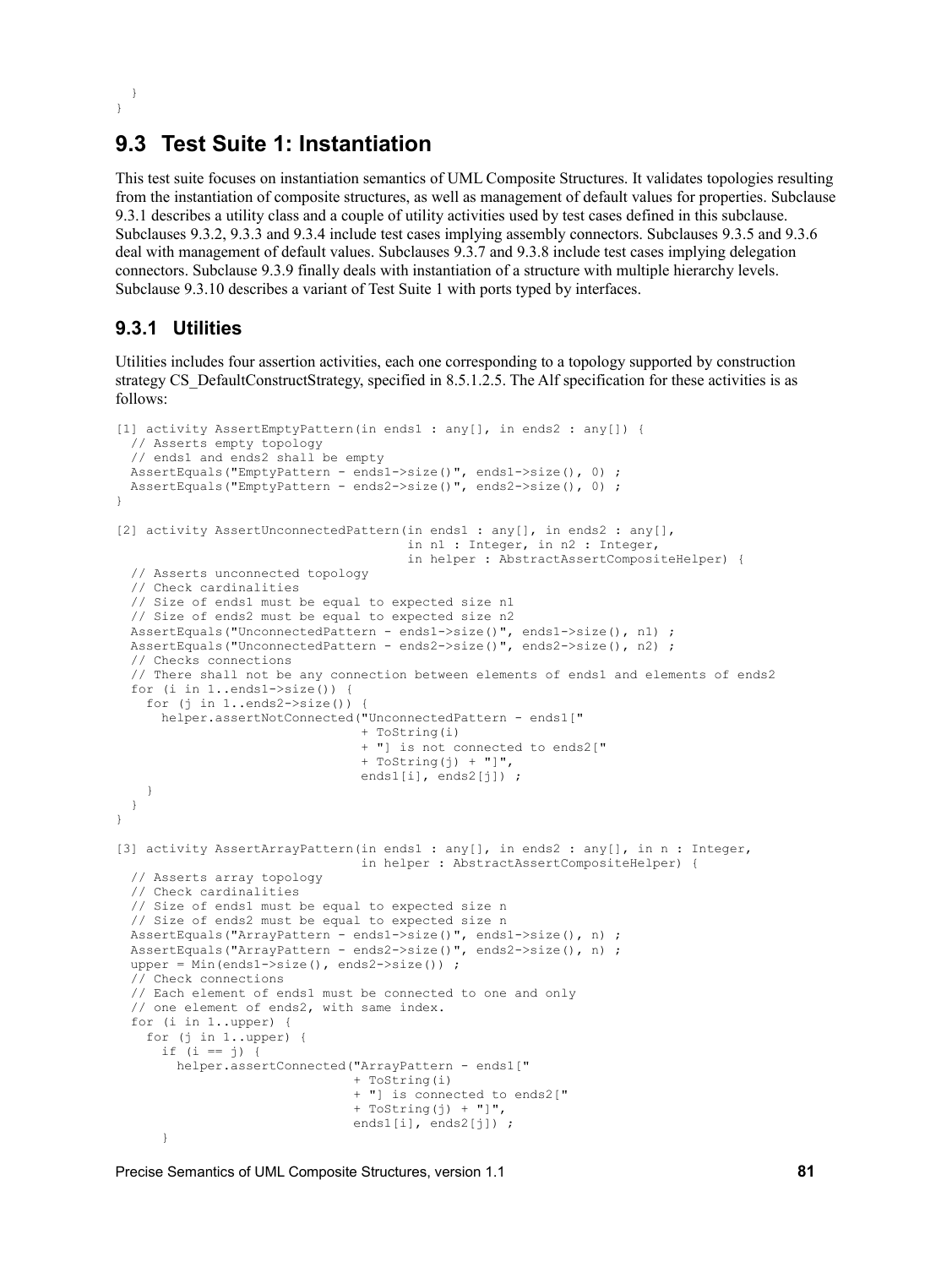```
 else {
        helper.assertNotConnected("ArrayPattern - ends1["
                                    + ToString(i)
                                    + "] is not connected to ends2["
                                    + ToString(j) + "]",
                                   ends1[i], ends2[j]) ;
      }
    }
  }
}
[4]activity AssertStarPattern(in ends1 : any[], in ends2 : any[],
                               in n1 : Integer, in n2 : Integer,
                                in helper : AbstractAssertCompositeHelper) {
  // Asserts star topology
  // Check cardinalities
  // Size of ends1 must be equal to expected size n1
  // Size of ends2 must be equal to expected size n2
 AssertEquals("StarPattern - ends1->size()", ends1->size(), n1) ;
 AssertEquals("StarPattern - ends2->size()", ends2->size(), n2) ;
  // Checks connections
  // Each element of ends1 must be connected to
  // all elements of ends2, and vice-versa.
 for (i in 1..ends1->size()) {
    for (j in 1..ends2->size()) {
      helper.assertConnected("StarPattern - ends1["
                              + ToString(i)
                              + "] is connected to ends2["
                              + ToString(j) + "]",
                              ends1[i], ends2[j]) ;
    }
  }
}
```
All these activities have an input parameter typed by the abstract class AbstractAssertCompositeHelper. This abstract class is extended in following subclauses, to determine if connections exist between two elements. These specific realizations imply Associations defined in corresponding test cases. [Figure 9.2](#page-93-2) illustrates the specification of this class where, for both operations assertConnected and assertNotConnected, parameter message is typed by String, and parameters end1 and end2 are not typed.



### <span id="page-93-2"></span>**Figure 9.2 - AbstractAssertCompositeHelper**

### <span id="page-93-0"></span>**9.3.2 Assembly connector between parts**

This test case addresses instantiation semantics in the case of assembly connectors between parts. Structural aspects of this test case are depicted in [Figure 9.3](#page-93-1) and [Figure 9.4.](#page-94-1)



<span id="page-93-1"></span>**82 Precise Semantics of UML Composite Structures, v1.1 Figure 9.3 - Assembly Connector between parts – Classes**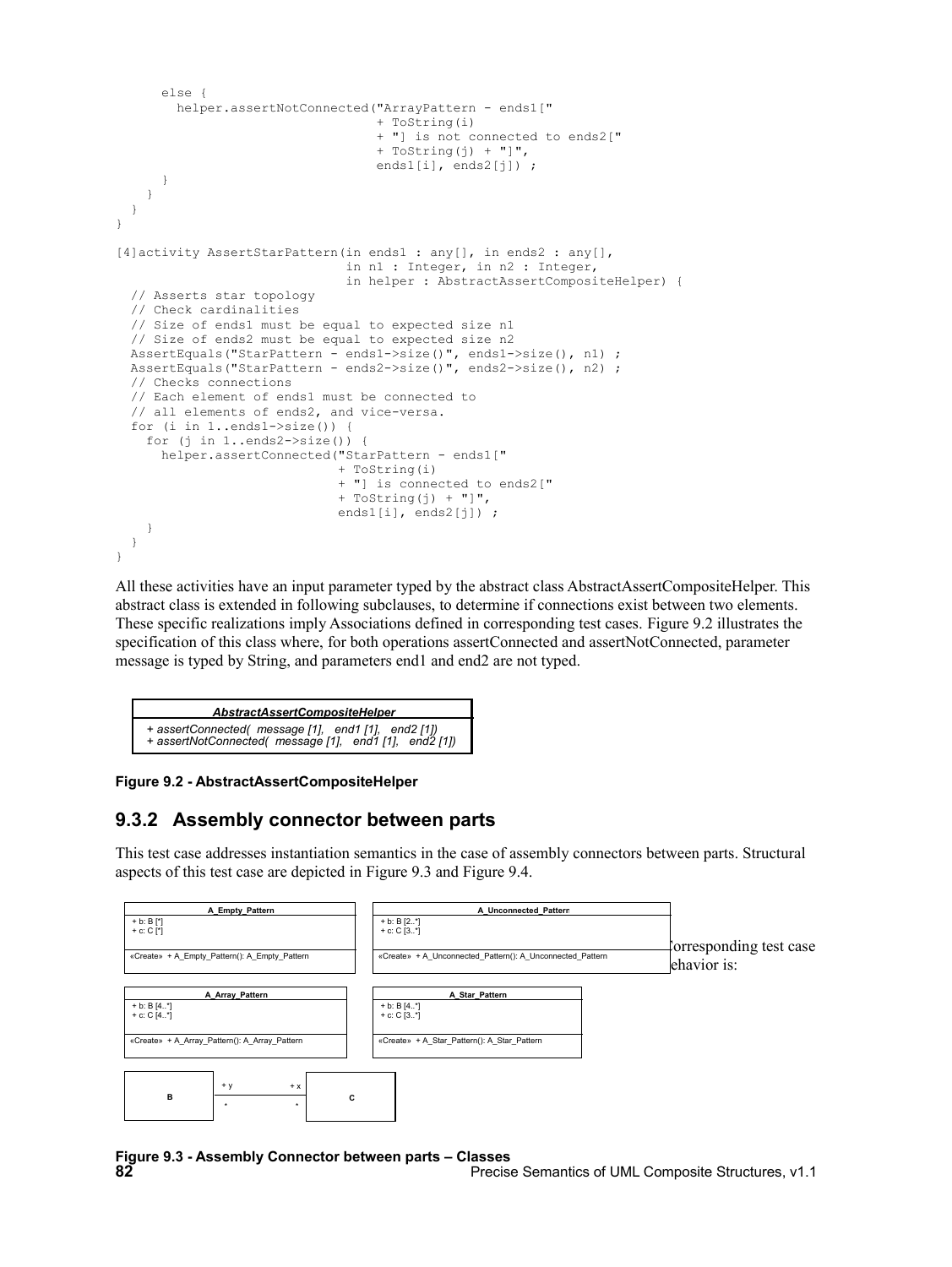```
activity TestCase_Assembly_P_P() {
 helper = new AssertCompositeHelper() ;
  WriteLine("-- Running test case: Assembly connector between two parts --") ;
   // Testing instantiation of A_Empty_Pattern
  WriteLine("") ;
 WriteLine("- Testing instantiation of A Empty Pattern -") ;
  a empty = new A Empty Pattern();
 AssertEmptyPattern(a empty.b, a empty.c) ;
   // Testing instantiation of A_Unconnected_Pattern
   WriteLine("") ;
 WriteLine("- Testing instantiation of A_Unconnected_Pattern -") ;
   a_unconnected = new A_Unconnected_Pattern();
 AssertUnconnectedPattern(a unconnected.b, a unconnected.c, 2, 3, helper) ;
   // Testing instantiation of A_Array_Pattern
   WriteLine("") ;
   WriteLine("- Testing instantiation of A_Array_Pattern") ;
  a array = new A Array Pattern();
 AssertArrayPattern(a array.b, a array.c, 4, helper) ;
  // Testing instantiation of A_Star_Pattern
  WriteLine("") ;
  WriteLine("- Testing instantiation of A_Star_Pattern") ;
  a star = new A Star Pattern();
 AssertStarPattern(a_star.b, a_star.c, 4, 3, helper) ;
 WriteLine("-- End of test case --") ;
}
```
## <span id="page-94-0"></span>**9.3.3 Assembly connector between a part with port and a part**

This test case addresses instantiation semantics in the case of an assembly connector between a part with port and a part. Structural aspects of this test case are depicted in [Figure 9.5](#page-94-2) and [Figure 9.6.](#page-95-1)



<span id="page-94-2"></span>**Figure 9.5 - Assembly Connector between part with port and part – Classes**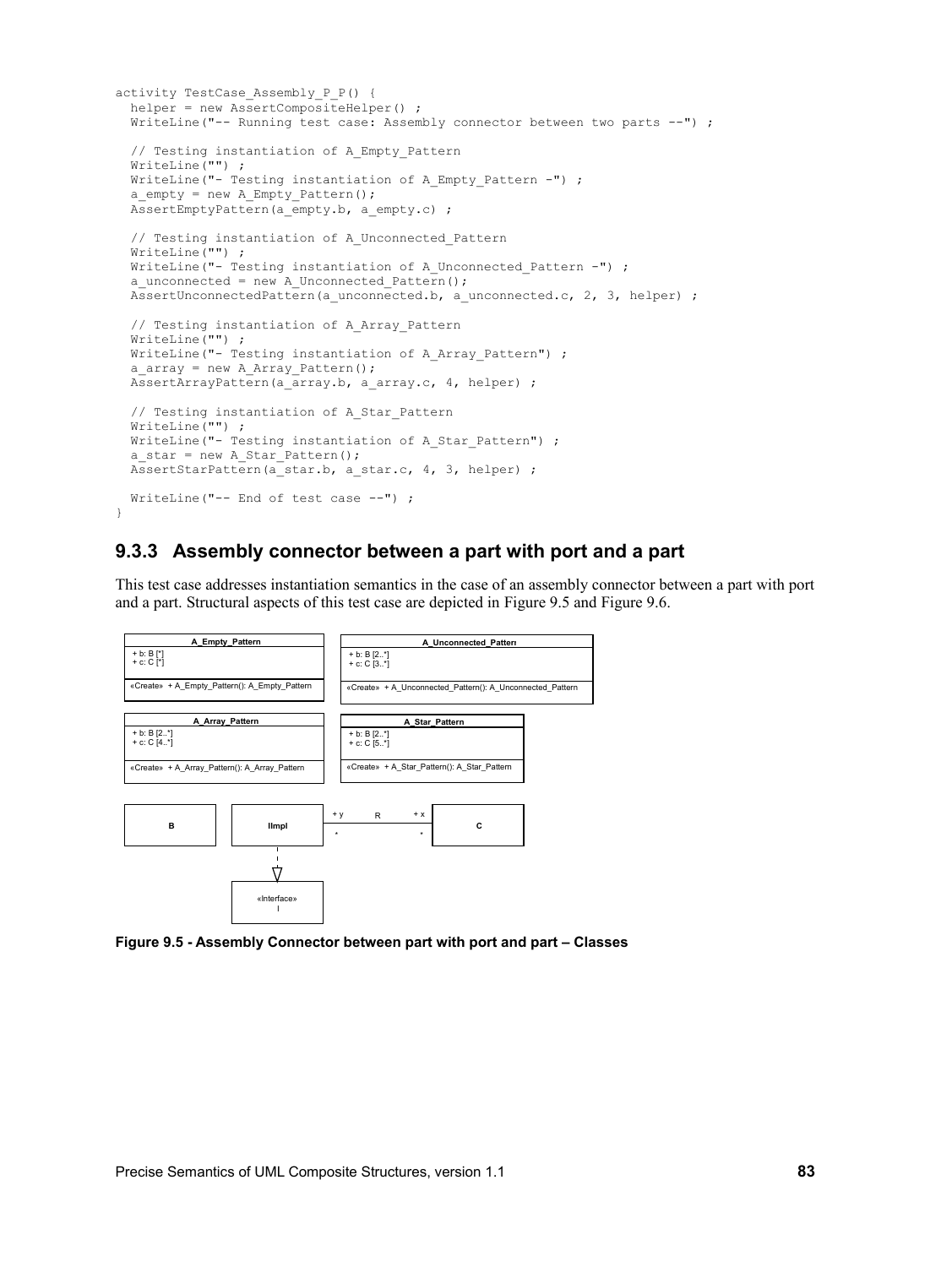

<span id="page-95-1"></span>**Figure 9.6 - Assembly Connector between part with port and part – Internal structures**

Corresponding test case behavior is:

```
activity TestCase_Assembly_PWP_P() {
 helper = new AssertCompositeHelper() ;
  WriteLine("-- Running test case: Assembly connector between a part with port and a part --")
;
   // Testing instantiation of A_Empty_Pattern
  WriteLine("");
 WriteLine("- Testing instantiation of A Empty Pattern -") ;
  a empty = new A Empty Pattern() ;
  AssertEmptyPattern(a_empty.b, a_empty.c) ;
   // Testing instantiation of A_Unconnected_Pattern
   WriteLine("") ;
  WriteLine("- Testing instantiation of A Unconnected Pattern -") ;
  a unconnected = new A Unconnected Pattern();
  AssertUnconnectedPattern(a unconnected.b.p, a unconnected.c, 4, 3, helper) ;
   // Testing instantiation of A_Array_Pattern
  WriteLine("") ;
 WriteLine("- Testing instantiation of A Array Pattern -") ;
  a array = new A Array Pattern();
  AssertArrayPattern(a_array.b.p, a_array.c, 4, helper) ;
   // Testing instantiation of A_Star_Pattern
  WriteLine("") ;
 WriteLine("- Testing instantiation of A Star Pattern -") ;
   a_star = new A_Star_Pattern();
 AssertStarPattern(a star.b.p, a star.c, 4, 5, helper) ;
}
```
# <span id="page-95-0"></span>**9.3.4 Assembly connector between a part with port and a part with port**

This test case addresses instantiation semantics in the case of an assembly connector between a part with port and a part with port. Structural aspects of this test case are depicted in [Figure 9.7](#page-96-1) and [Figure 9.8.](#page-96-0)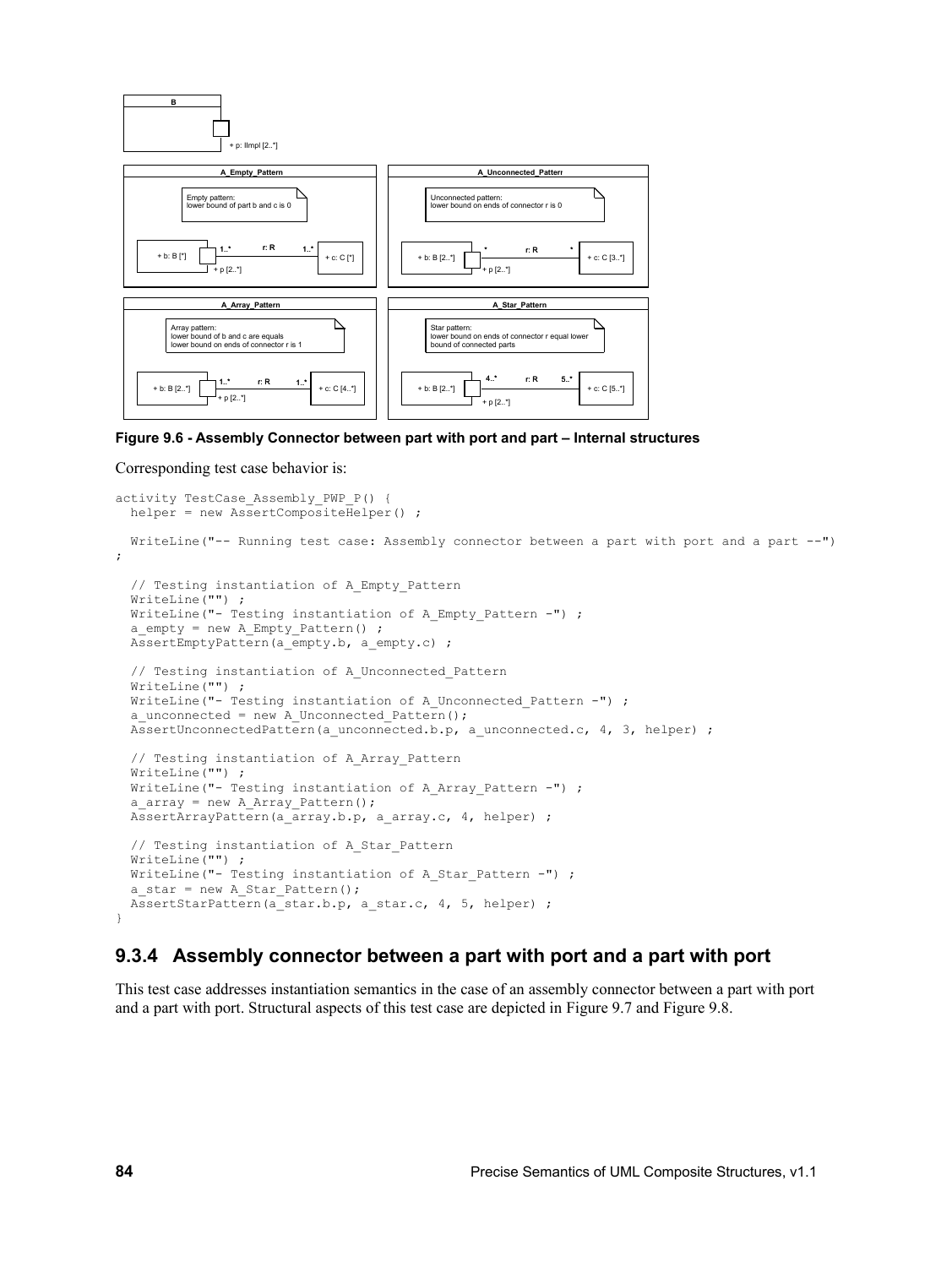

### <span id="page-96-1"></span>**Figure 9.7 - Assembly Connector between part with port and part with port – Classes**



### <span id="page-96-0"></span>**Figure 9.8 - Assembly Connector between part with port and part with port – Internal structures**

Corresponding test case behavior is:

```
activity TestCase_Assembly_PWP_PWP () {
 helper = new AssertCompositeHelper() ;
   WriteLine("-- Running test case: Assembly connector between a part with port
             and a part with port --") ;
   // Testing instantiation of A_Empty_Pattern
   WriteLine("") ;
  WriteLine("- Testing instantiation of A Empty Pattern -") ;
  a empty = new A Empty Pattern() ;
  AssertEmptyPattern(a_empty.b, a_empty.c) ;
   // Testing instantiation of A_Unconnected_Pattern
   WriteLine("") ;
  WriteLine("- Testing instantiation of A Unconnected Pattern -") ;
  a unconnected = new A Unconnected Pattern();
  AssertUnconnectedPattern(a unconnected.b.p, a unconnected.c.q, 4, 3, helper) ;
   // Testing instantiation of A_Array_Pattern
   WriteLine("") ;
```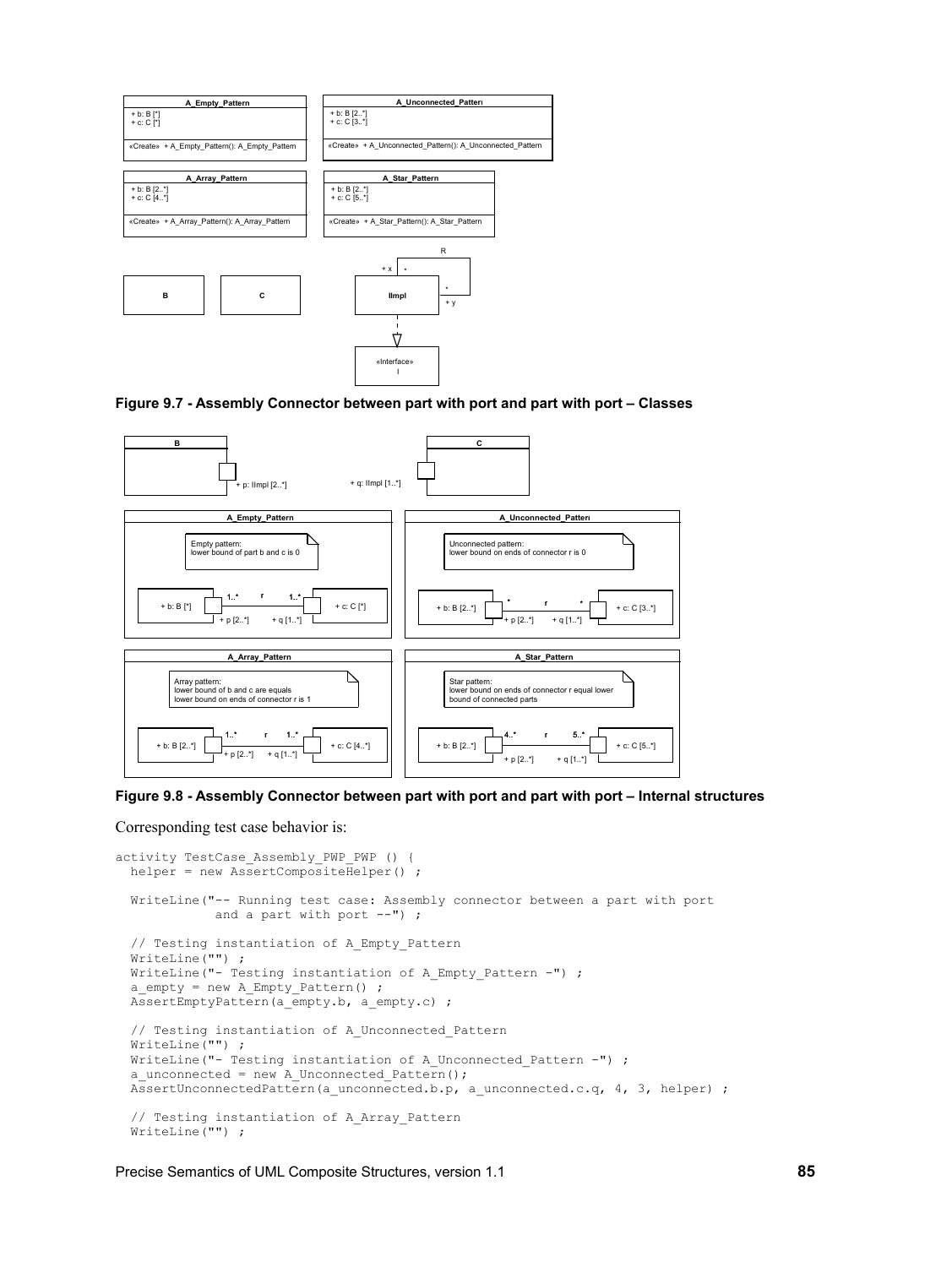```
WriteLine("- Testing instantiation of A Array Pattern -") ;
 a array = new A Array Pattern();
 AssertArrayPattern(a array.b.p, a array.c.q, 4, helper) ;
  // Testing instantiation of A Star Pattern
  WriteLine("") ;
 WriteLine("- Testing instantiation of A Star Pattern -") ;
 a star = new A Star Pattern();
 AssertStarPattern(a star.b.p, a star.c.q, 4, 5, helper) ;
}
```
# <span id="page-97-1"></span>**9.3.5 Default values for basic types**

This test case addresses instantiation of default values for properties typed by primitive types and enumerations. Structural aspects of this test case are depicted in [Figure 9.9.](#page-97-3)



<span id="page-97-3"></span>**Figure 9.9 - Default values for basic types**

Corresponding test case behavior is:

```
activity 'Test Case - Default Values'() {
 WriteLine("-- Running test case - Instantiation of Default values - basic types --") ;
  a = new A();
   AssertEquals("Default value of a.pInteger", a.pInteger, 4) ;
  AssertEquals("Default value of a.pString", a.pString, "Hello") ;
  AssertEquals("Default value of a.pBoolean", a.pBoolean, true) ;
   AssertEquals("Default value of a.pUnlimitedNatural", a.pUnlimitedNatural, *) ;
  AssertEquals("Default value of a.pEnum", a.pEnum, E::e2) ;
   WriteLine("-- End of test case --") ;
}
```
# <span id="page-97-0"></span>**9.3.6 Default values for structures**

This test case addresses instantiation of default values for properties typed by composite structures. Structural aspects of this test case are depicted in [Figure 9.10.](#page-97-2)



### <span id="page-97-2"></span>**Figure 9.10 - Default values for structures**

Detailed behavior of Activity bDefaultValues is:

```
activity bDefaultValues() : B[]{
       b1 = new B(); b1.p = 1;
       b2 = new B(); b2.p = 2;b3 = new B(); b3.p = 3;
       b4 = new B(); b4.p = 4;
       return new B[]{b1, b2, b3, b4} ;
}
```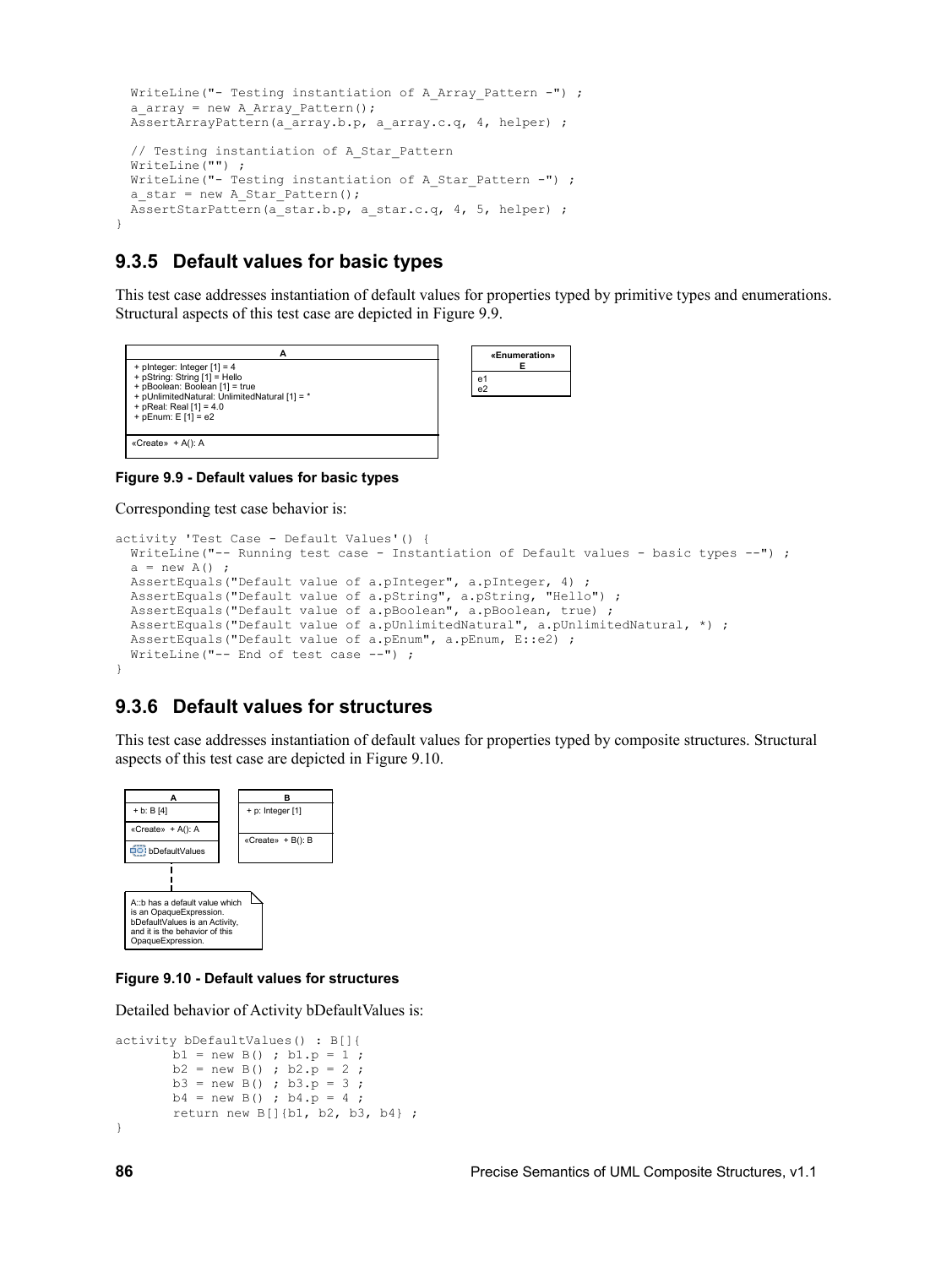Corresponding test case behavior is:

```
activity 'Test Case - Default Values - Structures'() {
 WriteLine("-- Running test case - Instantiation of Default values - Structures --") ;
  a = new A();
   AssertEquals("Default value of a.b[1].p", a.b[1].p, 1) ;
 AssertEquals("Default value of a.b[2].p", a.b[2].p, 2) ;
 AssertEquals("Default value of a.b[3].p", a.b[3].p, 3) ;
  AssertEquals("Default value of a.b[4].p", a.b[4].p, 4) ;
  WriteLine("-- End of test case --") ;
}
```
## <span id="page-98-0"></span>**9.3.7 Delegation between a port and a part**

This test case addresses instantiation semantics in the case of a delegation connector between a port and a part. Structural aspects of this test case are depicted in [Figure 9.11](#page-98-2) and [Figure 9.12.](#page-98-1)



<span id="page-98-2"></span>**Figure 9.11 - Delegation between port and part – Classes**



<span id="page-98-1"></span>**Figure 9.12 - Delegation between port and part – Internal structures**

Corresponding test case behavior is:

```
activity TestCase_Delegation_Port_P() {
 helper = new AssertCompositeHelper() ;
  WriteLine("-- Running test case: Delegation connector between a port and a part --") ;
   a = new A_Array_Pattern() ;
   // Testing instantiation of A_Empty_Pattern
   WriteLine("") ;
  WriteLine("- Testing instantiation of A Empty Pattern -") ;
```
Precise Semantics of UML Composite Structures, version 1.1 **87**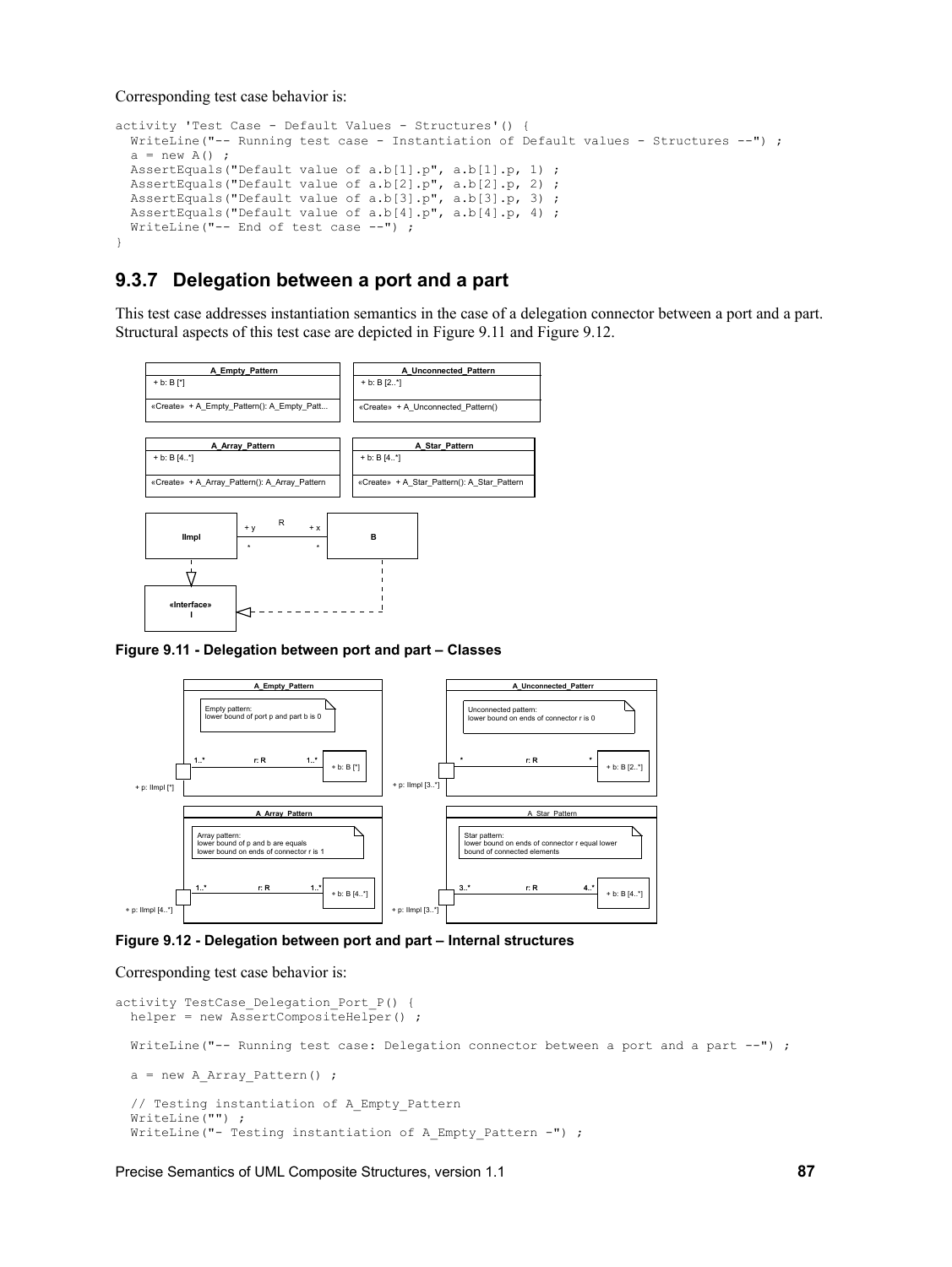```
a empty = new A Empty Pattern();
AssertEmptyPattern(a empty.p, a empty.b) ;
 // Testing instantiation of A_Unconnected_Pattern
 WriteLine("") ;
 WriteLine("- Testing instantiation of A_Unconnected_Pattern -") ;
a unconnected = new A Unconnected Pattern();
AssertUnconnectedPattern(a unconnected.p, a unconnected.b, 3, 2, helper) ;
 // Testing instantiation of A_Array_Pattern
 WriteLine("") ;
WriteLine("- Testing instantiation of A Array Pattern") ;
 a_array = new A_Array_Pattern();
 AssertArrayPattern(a_array.p, a_array.b, 4, helper) ;
 // Testing instantiation of A_Star_Pattern
 WriteLine("") ;
WriteLine("- Testing instantiation of A_Star_Pattern") ;
a star = new A Star Pattern();
 AssertStarPattern(a_star.p, a_star.b, 3, 4, helper) ;
```
# <span id="page-99-0"></span>**9.3.8 Delegation between a port and a part with port**

This test case addresses instantiation semantics in the case of a delegation connector between a port and a part with port. Structural aspects of this test case are depicted in [Figure 9.13](#page-99-2) and [Figure 9.14.](#page-99-1)



<span id="page-99-2"></span>



<span id="page-99-1"></span>**Figure 9.14 - Delegation between a port and part with port – Internal structures**

}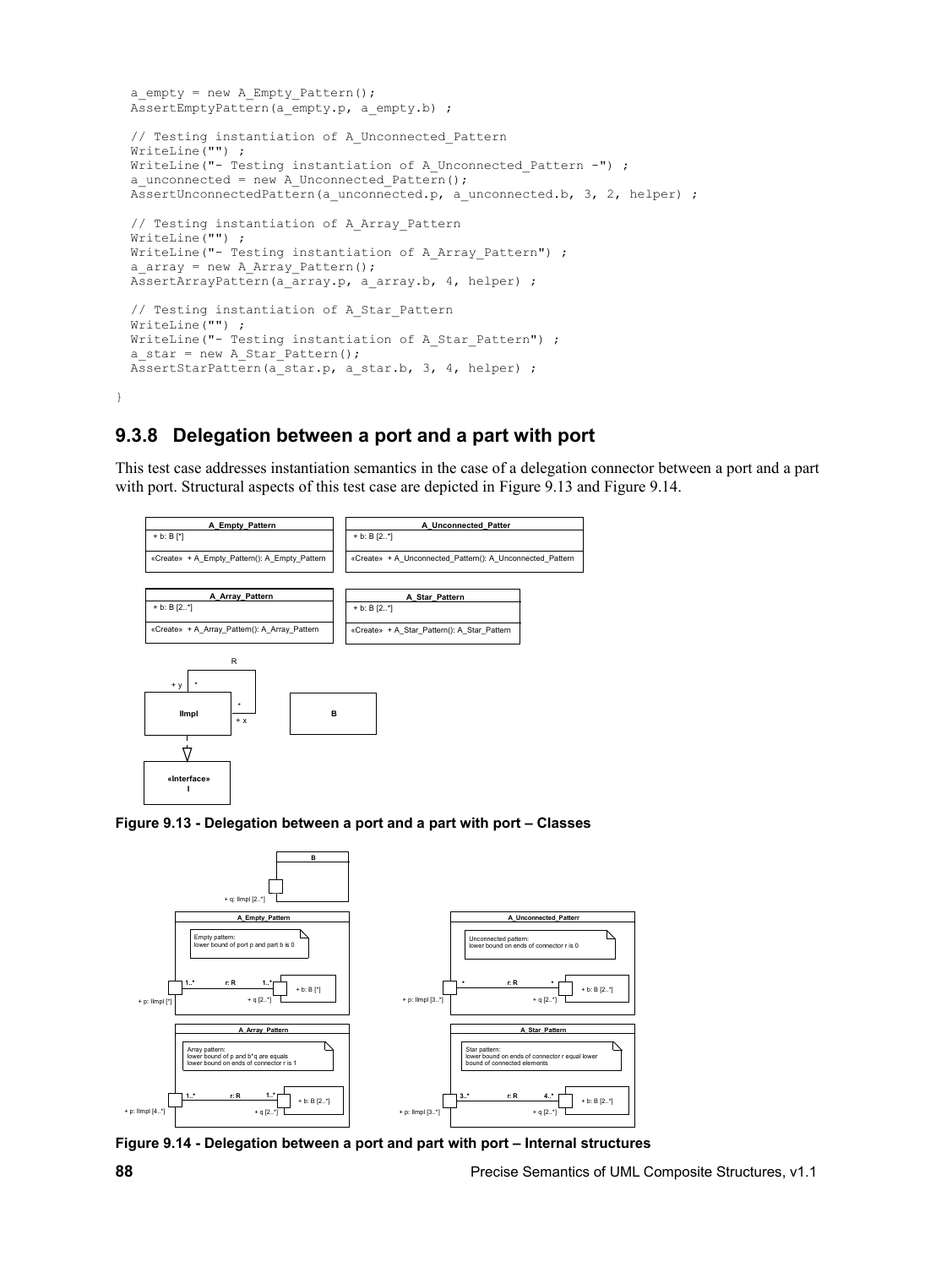Corresponding test case behavior is:

```
activity TestCase_Assembly_Port_PWP() {
 helper = new AssertCompositeHelper() ;
  WriteLine("-- Running test case: Delegation connector between a port and a part with port 
---");
   // Testing instantiation of A_Empty_Pattern
   WriteLine("") ;
 WriteLine("- Testing instantiation of A Empty Pattern -") ;
   a_empty = new A_Empty_Pattern();
  AssertEmptyPattern(a_empty.p, a_empty.b) ;
   // Testing instantiation of A_Unconnected_Pattern
   WriteLine("") ;
 WriteLine("- Testing instantiation of A_Unconnected_Pattern -") ;
  a unconnected = new A Unconnected Pattern();
 AssertUnconnectedPattern(a unconnected.p, a unconnected.b.q, 3, 4, helper) ;
   // Testing instantiation of A_Array_Pattern
  WriteLine("") ;
 WriteLine("- Testing instantiation of A Array Pattern -") ;
  a array = new A Array Pattern();
  AssertArrayPattern(a_array.p, a_array.b.q, 4, helper) ;
   // Testing instantiation of A_Star_Pattern
 WriteLine("") ;
 WriteLine("- Testing instantiation of A Star Pattern -") ;
 a star = new A_Kstar_PPattern();
 AssertStarPattern(a star.p, a star.b.q, 3, 4, helper) ;
}
```
## <span id="page-100-0"></span>**9.3.9 Hierarchy**

This test case addresses instantiation a composite structure with multiple hierarchy levels. Structural aspects of this test case are depicted in [Figure 9.15.](#page-100-1)



### <span id="page-100-1"></span>**Figure 9.15 - Hierarchy**

### Corresponding test case behavior is:

```
activity TestCase_Hierarchy() {
 WriteLine("-- \overline{\text{Running}} test case: Hierarchical instantiation --");
  a = new A();
  // a.b is not empty
 WriteLine("") ;
 AssertTrue("a.b is not empty", ListSize(a.b) > 0) ;
   // a.b.c is not empty
 AssertTrue("a.b.c is not empty", ListSize(a.b.c) > 0) ;
   // a.b.c.d is not empty
 AssertTrue("a.b.c.d is not empty", ListSize(a.b.c.d) > 0) ;
  // a.b.c.d.e is empty (e is shared, not composite)
  AssertTrue("a.b.c.d.e is empty", ListSize(a.b.c.d.e) == 0) ;
}
```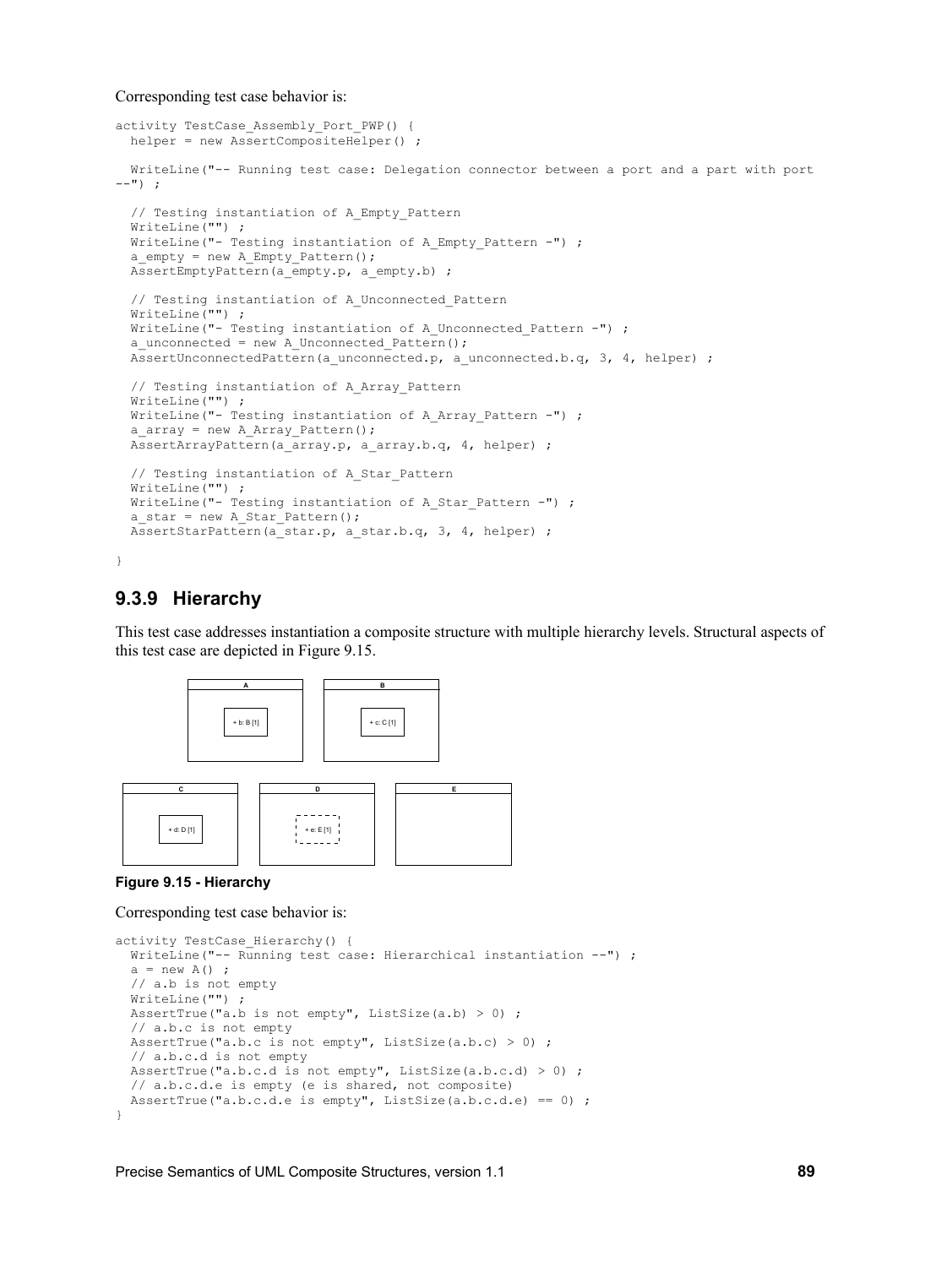# <span id="page-101-1"></span>**9.3.10 Variants of Test Suite 1**

The normative Test Suite model contains a variant of Test Suite 1 (package Test Suite 1 – Bis, depicted in [Figure](#page-91-0) [9.1\)](#page-91-0), which contains variants of test cases [9.3.3,](#page-94-0) [9.3.4,](#page-95-0) [9.3.7,](#page-98-0) and [9.3.8.](#page-99-0) In these variants, ports are typed by Interfaces.

# <span id="page-101-0"></span>**9.4 Test Suite 2: Communication**

This test suite focuses on communication semantics of UML Composite Structures. Subclause [9.4.1](#page-101-4) addresses reception of signals on behavior ports. Subclause [9.4.3](#page-103-0) addresses loss of messages in case of operation calls received on a non-behavior port without delegation connectors. Subclauses [9.4.4,](#page-104-0) [9.4.5,](#page-105-0) [9.4.6,](#page-106-0) and [9.4.7](#page-107-0) address forwarding of messages in case of a single delegation link. Subclauses [9.4.8,](#page-108-1) [9.4.9,](#page-108-0) [9.4.10,](#page-109-0) and [9.4.11](#page-110-1) address forwarding of messages across multiple links, corresponding to a single connector. Finally, subclauses [9.4.12,](#page-110-0) [9.4.13,](#page-111-0) [9.4.14,](#page-113-1) and [9.4.15](#page-113-0) address forwarding of messages across multiple links, each link corresponding to a particular connector. Subclause [9.4.16](#page-114-0) describes variants of Test Suite 2 where connectors are not typed and/or ports are typed by interfaces.

# <span id="page-101-4"></span>**9.4.1 BehaviorPort – Signal**

This test case addresses reception of a signal on a behavior port. If the signal is correctly dispatched to the classifier behavior of the receiving object, some assertions can be validated. Structural aspects of this test case are depicted in [Figure 9.16](#page-101-3) and [Figure 9.17.](#page-101-2)



<span id="page-101-3"></span>**Figure 9.16 - Behavior port Signal – Classes, Signals and Interfaces**



### <span id="page-101-2"></span>**Figure 9.17 - Behavior port Signal – Internal structures**

Corresponding test case behavior is:

```
activity 'Test case - BehaviorPort - Signal'() {
   // Instantiate Tester
  t = new Tester();
   t.Start() ;
}
```
Classifier behavior of Tester is:

```
activity TesterClassifierBehavior() {
   accept(Start) ;
   this.a.q.S(4, this) ;
   accept(Continue) ;
   this.test() ;
}
```
Method of Tester::test is: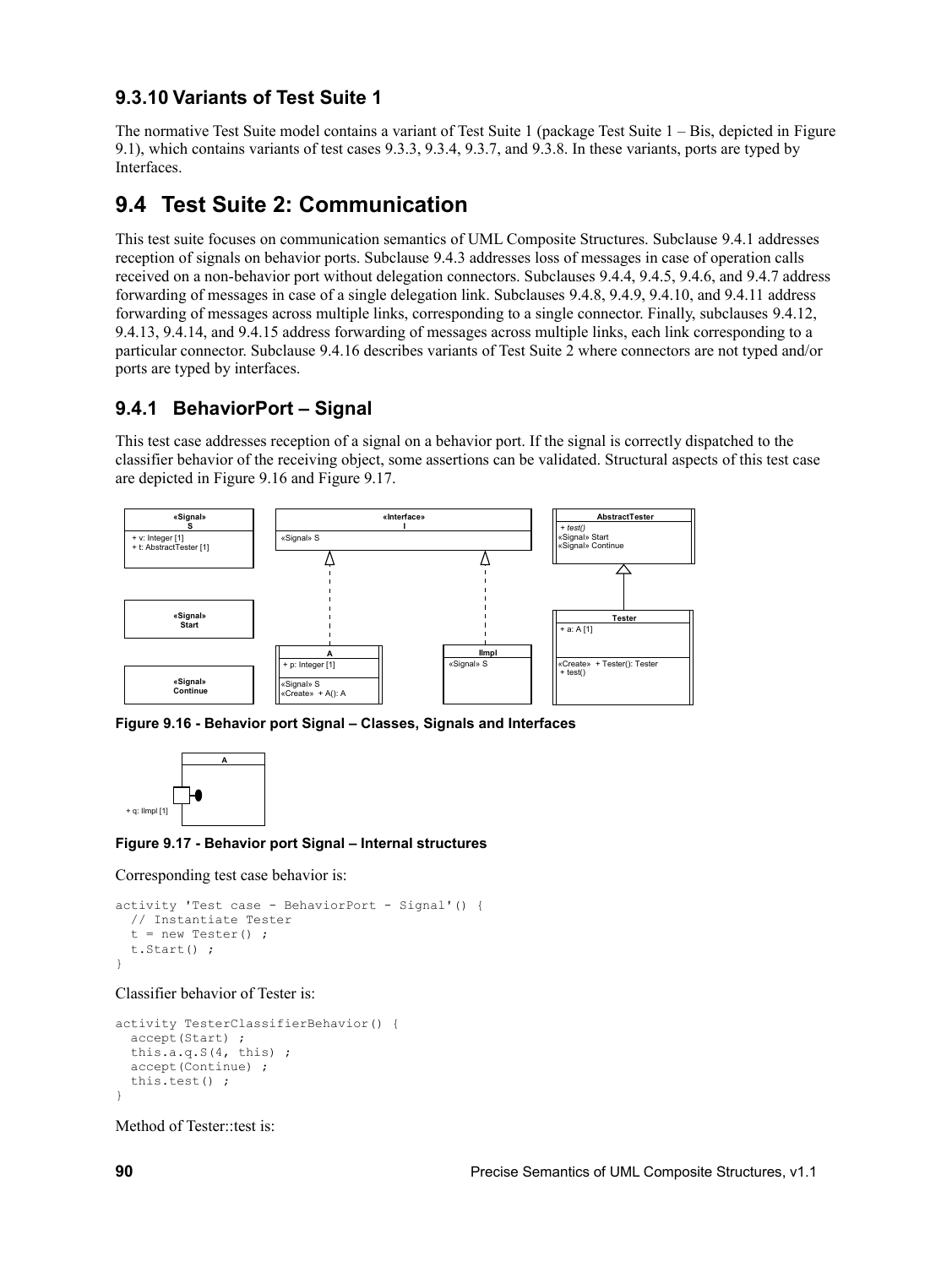```
activity test() {
 WriteLine("-- Running test case: Reception of a Signal on a behavior port --") ;
  AssertTrue("Signal delegated to classifier behavior", this.a.p == 4) ;
  WriteLine("-- End of test case --") ;
}
```
Classifier behavior of A is:

```
activity AClassifierBehavior() {
   accept (s : S) {
    this.p = s.v;
     s.t.Continue() ;
   }
}
```
# **9.4.2 BehaviorPort – Operation**

This test case addresses the reception of an operation call on a behavior port. If the operation call is correctly dispatched and the operation that is called has no implementation a call event occurrence is placed in the event pool of the active object which owns the behavior port. The caller is suspended until the receiver replies to the call. The receiver reply is the only possibility of the caller to return from the call.

[Figure 9.18](#page-102-1) shows the classes involved in the case.



<span id="page-102-1"></span> $\overline{\text{wCreate} + S}$ (): S

### **Figure 9.18 - Classes involved in test case BehaviorPort – Operation**

[Figure 9.19](#page-102-0) shows the internal structure of class S.



### <span id="page-102-0"></span>**Figure 9.19 - Internal structure of Class S**

[Figure 9.20](#page-103-1) shows the classifier behavior of class P.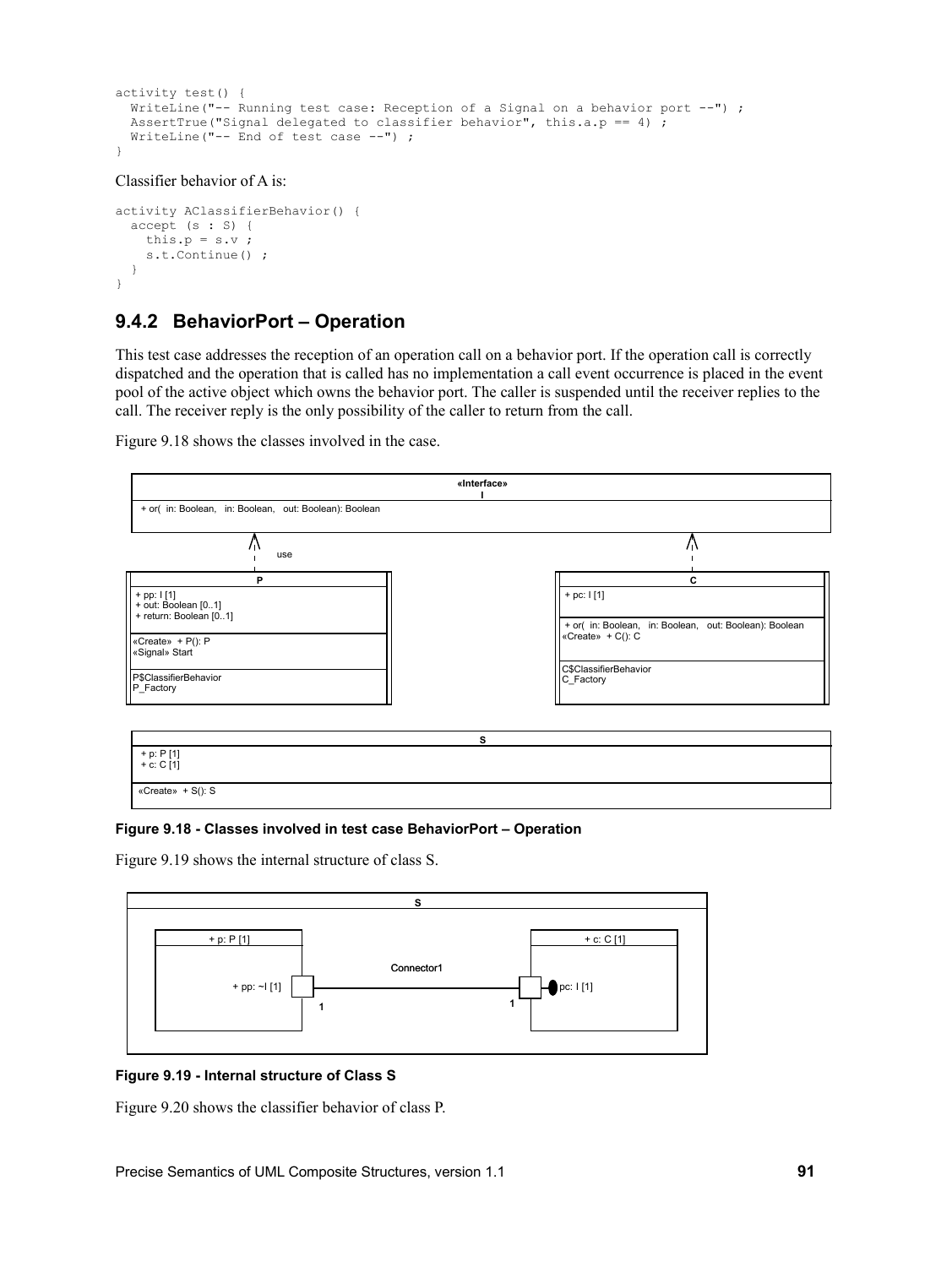

<span id="page-103-1"></span>**Figure 9.20 - Classifier behavior of Class P**

The principle of the test case is the following: S is instantiated which implies that both P and C are also instantiated and their classifier behaviors are started. At this point P and C are respectively waiting for a Start event occurrence and a call event occurrence for the operation or. When then Start event occurrence is accepted by P, an operation or is called in synchronous manner through the port pp. When the operation call is dispatched through the behavior port pc, it results in call event occurrence for or operation to be added in C event pool. At this point P is suspended until the receiver returns from the call. When C accepts the call event occurrence for or it executes the behavior corresponding to the xor operation and replies to the caller using reply action. This enables the caller to continue its execution and to assign attributes out and return with the values produced by the operation call. If both attribute have the value false after the assignment then the test succeeds.

This test case is captured by the following specification:

```
activity 'Test case - Behavior Port - Operation'() {
       WriteLine("-- Running Test Case: Behavior Port - Operation --") ;
       S s = new S();
       s.p.Start();
       AssertTrue("sp.out == false", s.p.'out' == false);
       AssertTrue("sp.return == false", s.p.'return' == false);
       WriteLine("-- End of test case --") ;
}
```
# <span id="page-103-0"></span>**9.4.3 Loss of Messages – Operation**

This test case addresses loss of an operation call on non-behavior port with no delegation connector. If the operation call is not forwarded, some assertions can be validated. Structural aspects of this test case are depicted in [Figure 9.21](#page-104-2) and [Figure 9.22.](#page-104-1)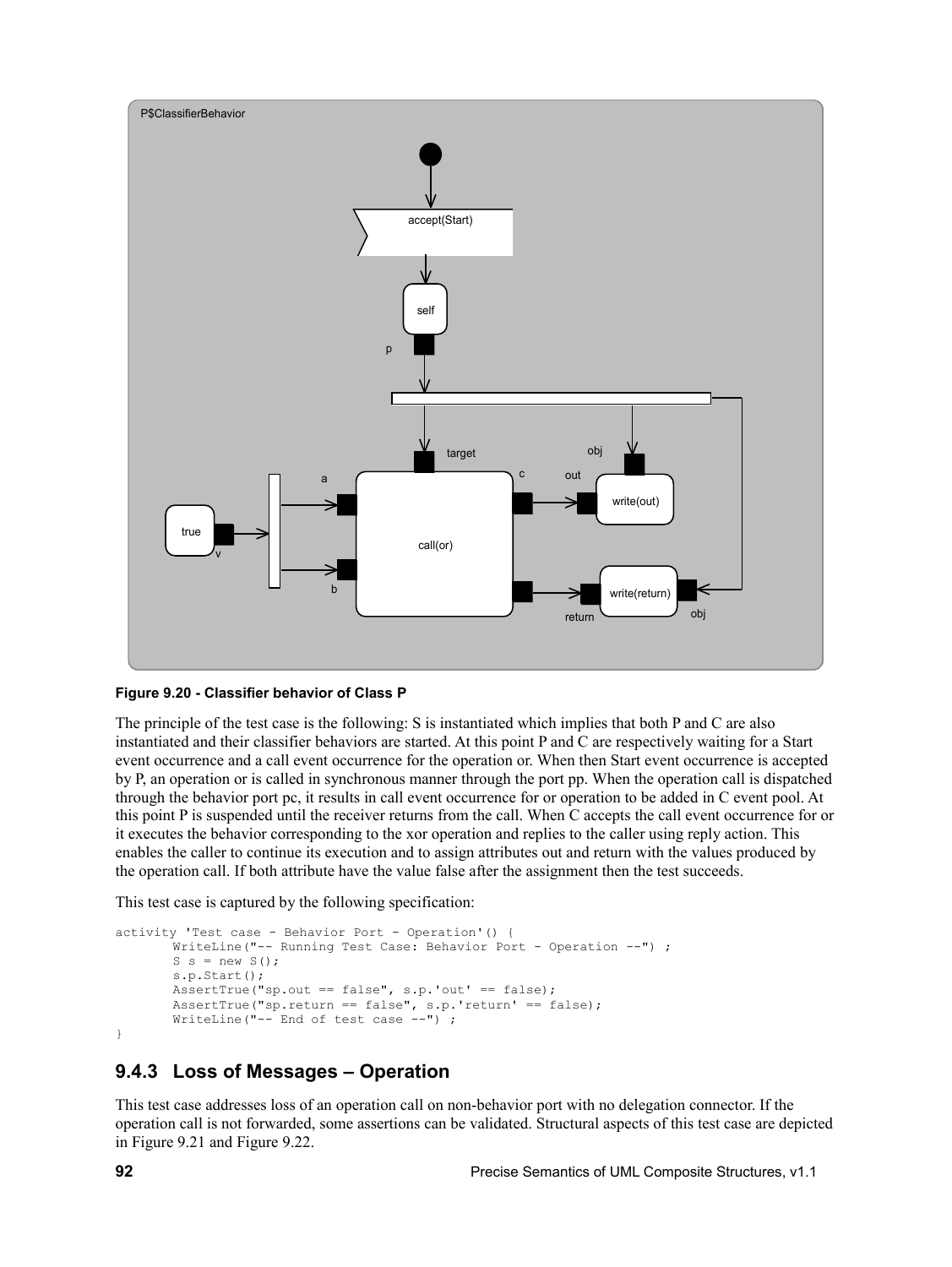

<span id="page-104-2"></span>**Figure 9.21 - Loss of messages – Classes and Interfaces**



<span id="page-104-1"></span>**Figure 9.22 - Loss of messages – Internal structures**

Corresponding test case behavior is:

```
activity 'Test case - Loss of Messages - Operation'() {
  WriteLine("-- Running test case: Loss of Operation call on
             non-behavior ports with no delegation connector --") ;
  a = new A();
   a.q.setP(4) ;
  AssertFalse("Operation call received", a.p == 4) ;
  WriteLine("-- End of test case --") ;
}
```
### Method of A::setP is:

```
activity setP(in v : Integer) {
       this.p = v ;
}
```
# <span id="page-104-0"></span>**9.4.4 Single Delegation – PortToPart – Operation**

This test case addresses forwarding of an operation through a single delegation link, corresponding to a single connector. If the operation call is forwarded, some assertions can be validated. Structural aspects of this test case are depicted in [Figure 9.23](#page-104-3) and [Figure 9.24.](#page-105-1)



<span id="page-104-3"></span>**Figure 9.23 - Single Delegation from Port to Part (Operation) – Classes and Interfaces**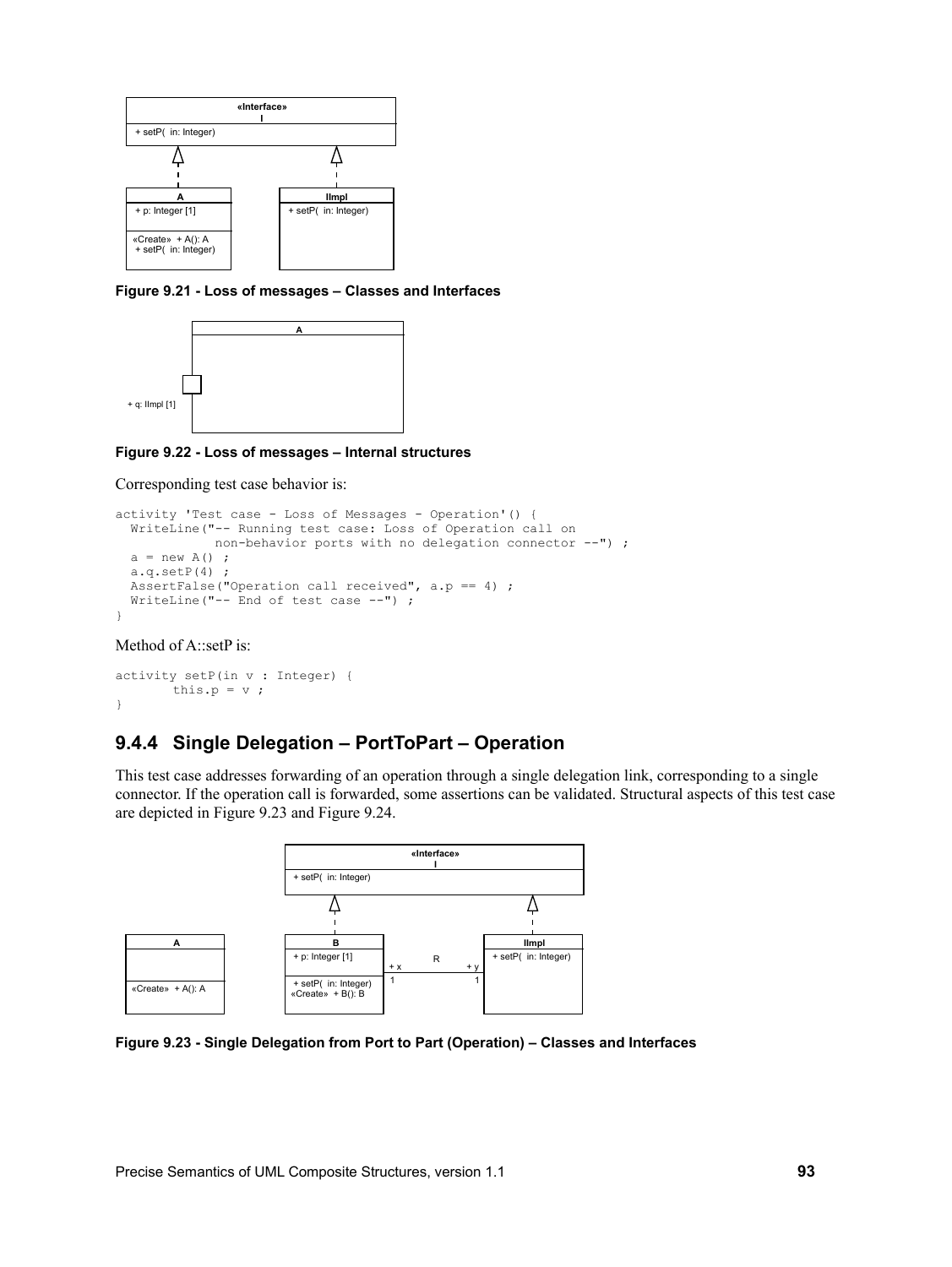

<span id="page-105-1"></span>**Figure 9.24 - Single Delegation from Port to Part (Operation) – Internal structures**

Corresponding test case behavior is:

```
activity 'Test case - SingleDelegation - PortToPart - Operation'() {
   WriteLine("-- Running test case: Single delegation connector -
              Operation delegated from port to part --") ;
  a = new A();
  a.q.setP(4);
  AssertTrue("Operation call delegated", a.b.p == 4) ;
  WriteLine("-- End of test case --") ;
}
```
Method of B::setP is:

```
activity setP(in v : Integer) {
   this.p = v ;
}
```
# <span id="page-105-0"></span>**9.4.5 Single Delegation – PortToPart – Signal**

This test case addresses forwarding of a signal through a single delegation link, corresponding to a single connector. If the signal is correctly forwarded, some assertions can be validated. Structural aspects of this test case are depicted in [Figure 9.25](#page-105-3) and [Figure 9.26.](#page-105-2)



<span id="page-105-3"></span>**Figure 9.25 - Single Delegation from Port to Part (Signal) – Classes, Signals and Interfaces**



<span id="page-105-2"></span>

Corresponding test case behavior is:

```
activity 'Test case - BehaviorPort - Signal'() {
   // Instantiate Tester
  t = new Tester();
   t.Start() ;
}
```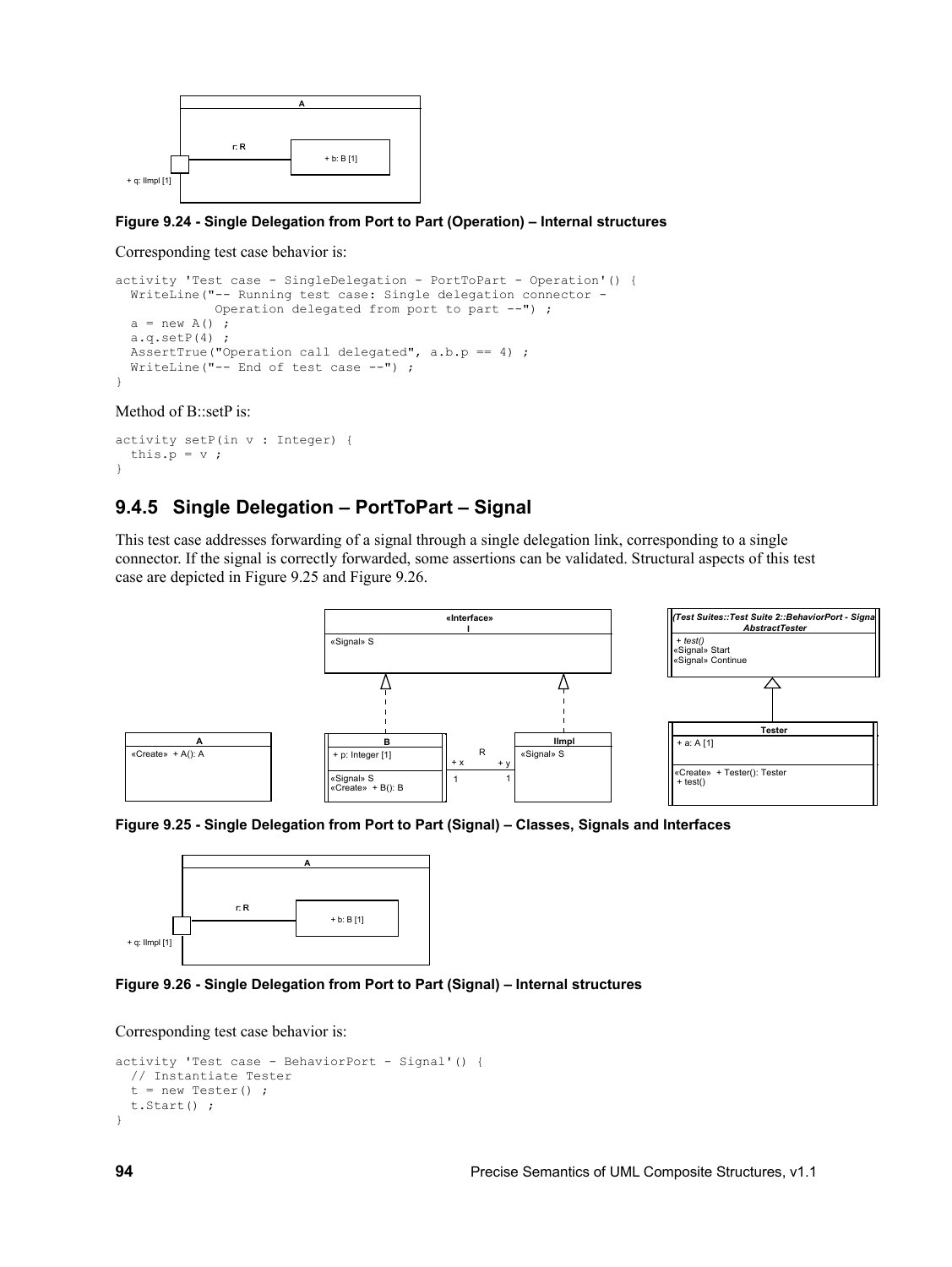Classifier behavior of Tester is:

```
activity TesterClassifierBehavior() {
   accept(Start) ;
   this.a.q.S(4, this) ;
   accept(Continue) ;
   this.test() ;
}
```
Method of Tester::test is:

```
activity test() {
   WriteLine("-- Running test case: Single delegation connector -
              Signal delegated from port to part --") ;
  AssertTrue("Signal delegated to classifier behavior", this.a.b.p == 4) ;
  WriteLine("-- End of test case --") ;
}
```
### Classifier behavior of B is:

```
activity BClassifierBehavior() {
   accept (s : S) {
   this.p = s.v;
     s.t.Continue() ;
   }
}
```
## <span id="page-106-0"></span>**9.4.6 Single Delegation – PortToPartWithPort – Operation**

This test case addresses forwarding of an operation call through a single delegation link, corresponding to a single connector, expressed between a port and a part with port. If the operation call is forwarded, some assertions can be validated. Structural aspects of this test case are depicted in [Figure 9.27](#page-106-2) and [Figure 9.28.](#page-106-1) Note that classes A and B are reused from [9.4.4.](#page-104-0)



<span id="page-106-2"></span>**Figure 9.27 - Single Delegation from Port to Part with Port (Operation) – Classes and Interfaces**



<span id="page-106-1"></span>

Corresponding test case behavior is:

activity 'Test case - SingleDelegation - PortToPWP - Operation'() {

Precise Semantics of UML Composite Structures, version 1.1 **95**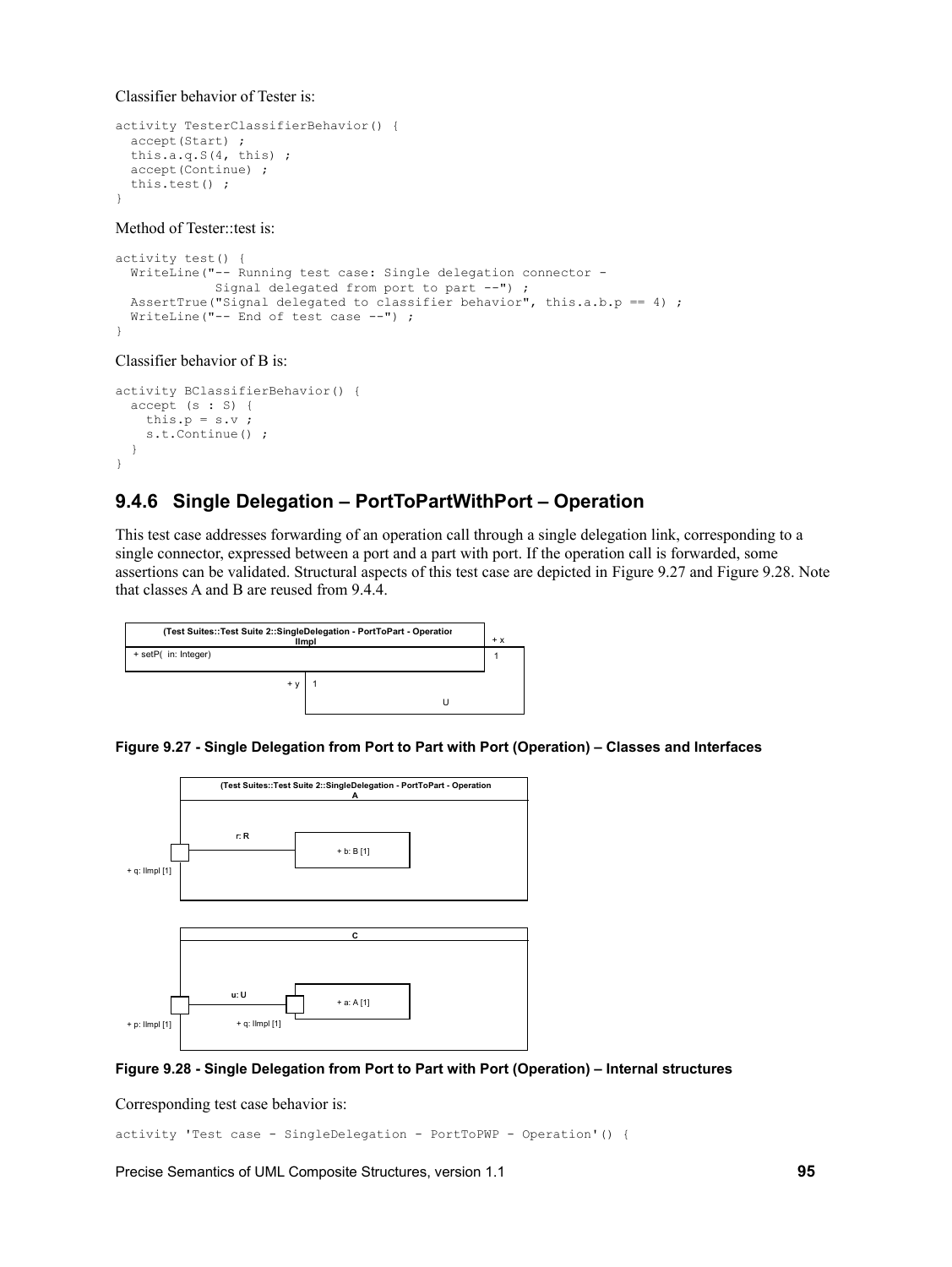```
 WriteLine("-- Running test case: Single delegation connector -
           Operation delegated from port to part with port --") ;
 c = new C();
 c.p.setP(4) ;
  AssertTrue("Operation call delegated", c.a.b.p == 4) ;
 WriteLine("-- End of test case --") ;
}
```
# <span id="page-107-0"></span>**9.4.7 Single Delegation – PortToPartWithPort – Signal**

This test case addresses forwarding of a signal through a single delegation link, corresponding to a single connector, expressed between a port and a part with port. If the signal is correctly forwarded, some assertions can be validated. Structural aspects of this test case are depicted in [Figure 9.29](#page-107-2) and [Figure 9.30.](#page-107-1) Note that classes A and B are reused from [9.4.5.](#page-105-0)



<span id="page-107-2"></span>**Figure 9.29 - Single Delegation from Port to Part with Port (Signal) – Classes, Signals and Interfaces**



<span id="page-107-1"></span>

Corresponding test case behavior is:

```
activity 'Test case - SingleDelegation - PortToPWP - Signal'() {
  t = new Tester();
   t.Start() ;
}
```
Classifier behavior of Tester is:

```
activity TesterClassifierBehavior() {
  accept(Start) ;
   this.c.p.S(4, this) ;
   accept(Continue) ;
   this.test() ;
}
```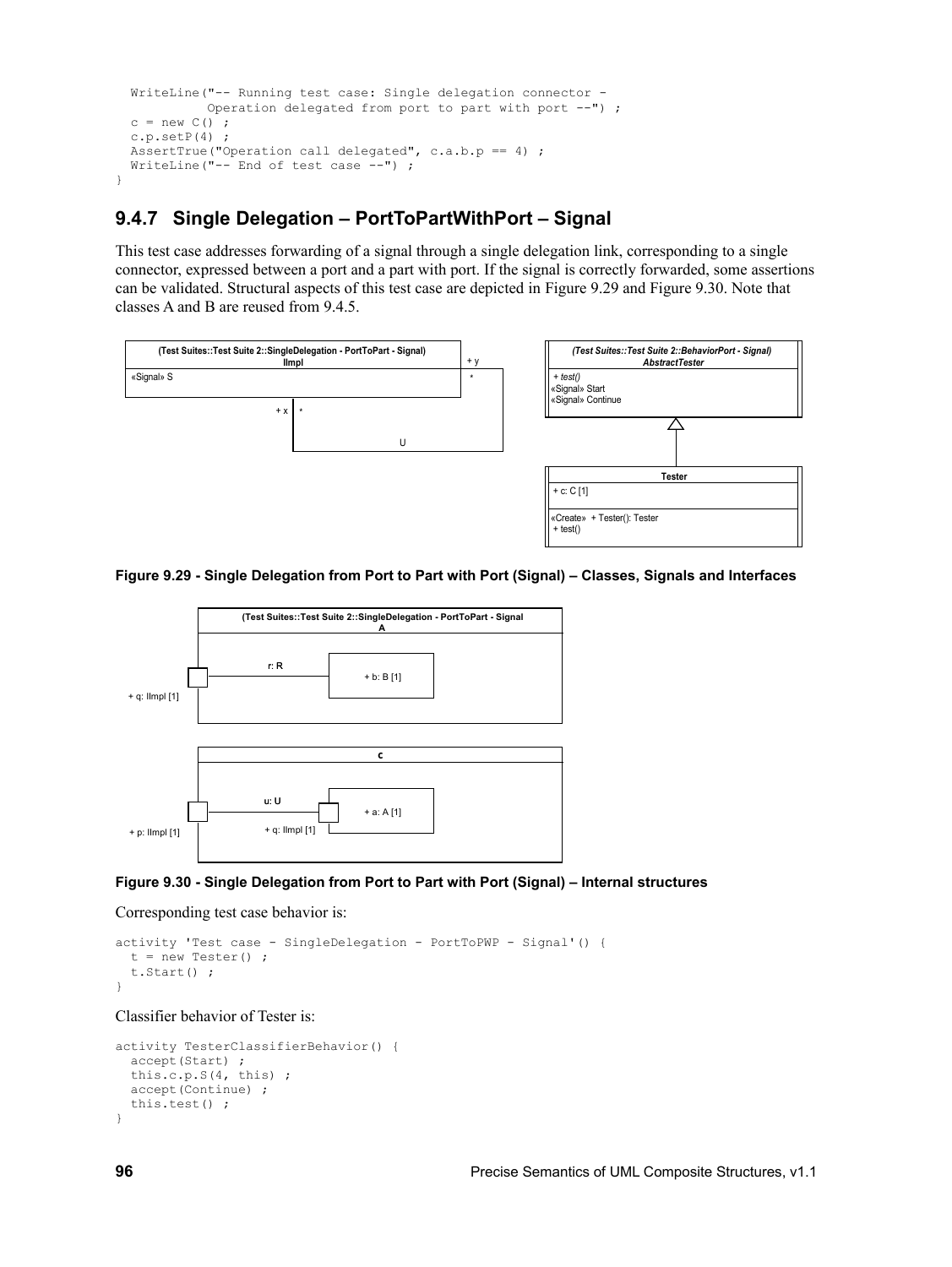Method of Tester::test is:

```
activity test() {
  WriteLine("-- Running test case: Single delegation connector -
              Signal delegated from port to part with port --") ;
  AssertTrue("Signal delegated", this.c.a.b.p == 4) ;
   WriteLine("-- End of test case --") ;
}
```
## **9.4.8 Multiple Delegation – SameConnector – PortToPart – Operation**

This test case addresses forwarding of an operation call in presence of multiple delegation links, corresponding to a single connector, expressed between a port and a part. If the operation call is forwarded, some assertions can be validated. Structural aspects of this test case are depicted in [Figure 9.31.](#page-108-1) Note that classes B and IImpl are reused from [9.4.4.](#page-104-0)



<span id="page-108-1"></span>**Figure 9.31 - Multiple Delegation with Single Connector from Port to Part (Operation) – Internal structures**

Corresponding test case behavior is:

```
activity 'Test case - MultipleDelegation - SameConnector - PortToPart - Operation'() {
   WriteLine("-- Running test case: Single delegation connector -
              Multiple links - Operation delegated from port to part --") ;
  c = new C();
  c.p.setP(4) ;
  AssertTrue("Operation call delegated", c.b[1].p == 4 || c.b[2].p == 4
                                            | \cdot | \cdot c.b[3], p == 4 | \cdot | \cdot c.b[4], p == 4);
   WriteLine("-- End of test case --") ;
}
```
## **9.4.9 Multiple Delegation – SameConnector – PortToPart – Signal**

This test case addresses forwarding of a signal through multiple delegation links, corresponding to a single connector, expressed between a port and a part. If the signal is correctly forwarded, some assertions can be validated. Structural aspects of this test case are depicted in [Figure 9.32](#page-108-0) and [Figure 9.33.](#page-109-0) Note that classes A and B are reused from [9.4.5.](#page-105-0)



<span id="page-108-0"></span>**Figure 9.32 - Multiple Delegations with Single Connector from Port to Part (Signal) – Classes, Signals and Interfaces**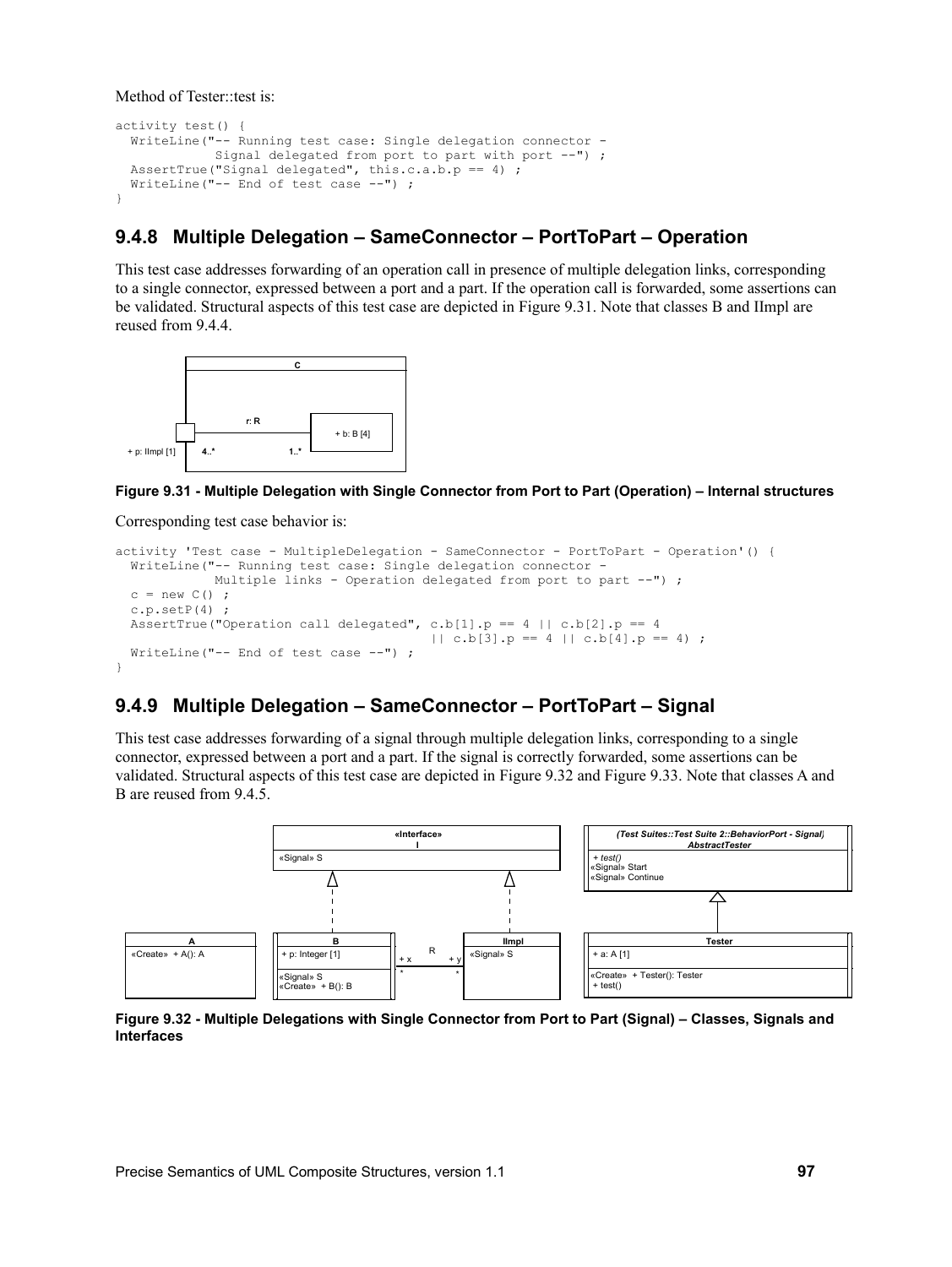

<span id="page-109-0"></span>

```
activity 'Test case - MultipleDelegation - SameConnector - PortToPart - Signal'() { 
  t = new Tester();
   t.Start() ;
}
```
Classifier behavior of Tester is:

```
activity TesterClassifierBehavior() {
   accept(Start) ;
   this.a.q.S(4, this) ;
   accept(Continue) ;
   accept(Continue) ;
   accept(Continue) ;
   accept(Continue) ;
   this.test() ;
}
```
Method of Tester::test is:

```
activity test() {
   WriteLine("-- Running test case: Single delegation connector -
            Multiple links - Signal delegated from port to part --") ;
  AssertTrue("Signal delegated on all links (shall be true for default strategy)",
             this.a.b[1].p == 4 && this.a.b[2].p == 4
          &\& this.a.b[3].p == 4 && this.a.b[4].p == 4) ;
   WriteLine("-- End of test case --") ;
}
```
#### **9.4.10 Multiple Delegation – SameConnector – PortToPartWithPort – Operation**

This test case addresses forwarding of an operation call in presence of multiple delegation links, corresponding to a single connector, expressed between a port and a part with port. If the operation call is forwarded, some assertions can be validated. Structural aspects of this test case are depicted in [Figure 9.34.](#page-109-1) Note that classes A and IImpl are reused from [9.4.4.](#page-104-0)



<span id="page-109-1"></span>**Figure 9.34 - Multiple Delegation with Single Connector from Port to Part with Port (Operation) – Internal structures**

Corresponding test case behavior is:

```
activity 'Test case - MultipleDelegation - SameConnector - PortToPWP - Operation'() {
 WriteLine("-- Running test case: Single delegation connector -
              Multiple links - Operation delegated from port to part with port--") ;
  c = new C();
   c.p.setP(4) ;
 AssertTrue("Operation call delegated", c.a[1], b.p == 4 \mid | c.a[2], b.p == 4| \cdot | c.a[3].b.p = 4 || c.a[4].b.p = 4) ;
  WriteLine("-- End of test case --") ;
}
```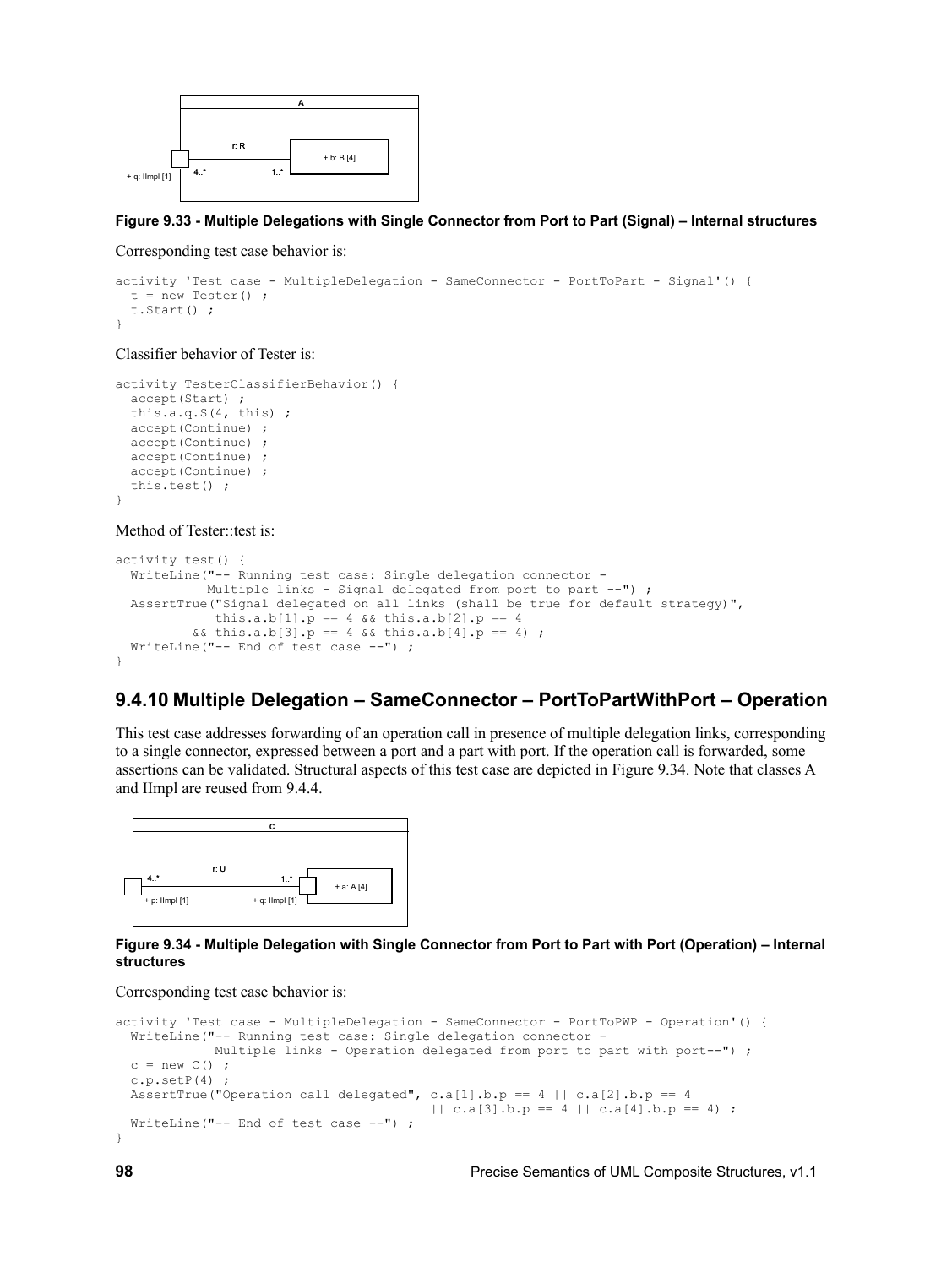## **9.4.11 Multiple Delegation – SameConnector – PortToPartWithPort – Signal**

This test case addresses forwarding of a signal through multiple delegation links, corresponding to a single connector, expressed between a port and a part with port. If the signal is correctly forwarded, some assertions can be validated. Structural aspects of this test case are depicted in [Figure 9.35](#page-110-1) and [Figure 9.36.](#page-110-0) Note that classes A and IImpl are reused from [9.4.5.](#page-105-0)



<span id="page-110-1"></span>



#### <span id="page-110-0"></span>**Figure 9.36 - Multiple Delegations with Single Connector from Port to Part with Port (Signal) – Internal structures**

Corresponding test case behavior is:

```
activity 'Test case - MultipleDelegation - SameConnector - PortToPWP - Signal'() {
  t = new Tester();
   t.Start() ;
}
```
Classifier behavior of Tester is:

```
activity TesterClassifierBehavior() {
  accept(Start) ;
   this.c.p.S(4, this) ;
   accept(Continue) ;
   accept(Continue) ;
   accept(Continue) ;
   accept(Continue) ;
   this.test() ;
}
```
Method of Tester::test is:

```
activity test() {
   WriteLine("-- Running test case: Single delegation connector -
               Multiple links - Signal delegated from port to part with port --") ;
   AssertTrue("Signal delegated on all links (shall be true for default strategy)",
              this.c.a[1].b.p == 4 &\& this.c.a[2].b.p == 4
           & \text{this.c.a[3].b.p} = 4 & & \text{with } \text{this.c.a[4].b.p} = 4 \text{;}WriteLine("-- End of test case --") ;
}
```
## **9.4.12 Multiple Delegation – MultipleConnector – PortToPart – Operation**

This test case addresses forwarding of an operation call in presence of multiple delegation links, each link corresponding to a particular connector, expressed between a port and a part. If the operation call is forwarded,

Precise Semantics of UML Composite Structures, version 1.1 **99**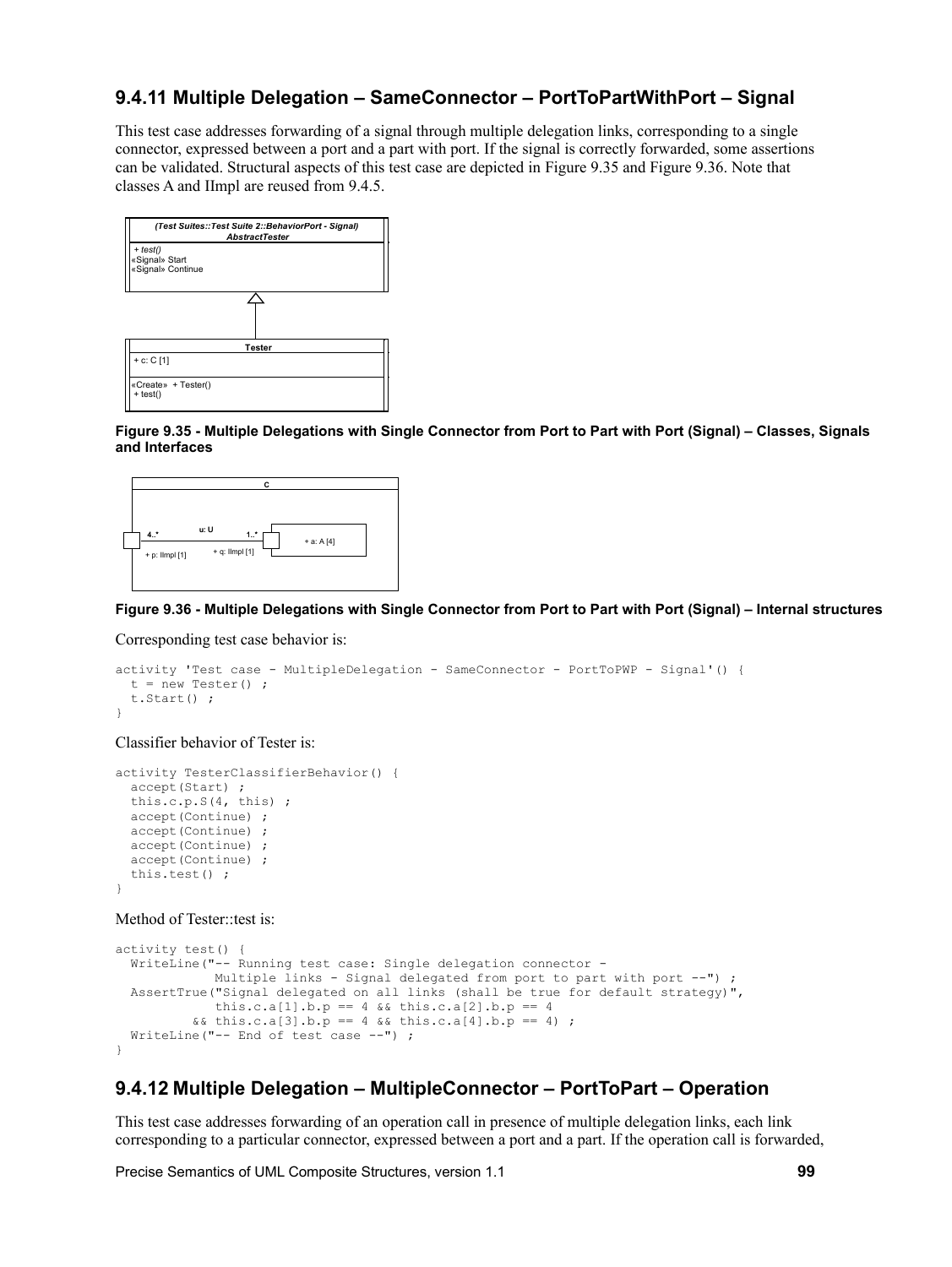some assertions can be validated. Structural aspects of this test case are depicted in [Figure 9.37](#page-111-1) and [Figure 9.38.](#page-111-0) Note that classes B and IImpl are reused from [9.4.4.](#page-104-0)



<span id="page-111-1"></span>**Figure 9.37 - Multiple Delegations with Multiple Connectors from Port to Part (Operation) – Classes**



#### <span id="page-111-0"></span>**Figure 9.38 - Multiple Delegations with Multiple Connectors from Port to Part (Operation) – Internal structures**

Corresponding test case behavior is:

```
activity 'Test case - MultipleDelegation - MultipleConnectors - PortToPart - Operation'() {
  WriteLine("-- Running test case: Multiple delegation connectors -
             Multiple links - Operation delegated from port to part --") ;
  c = new C();
 c.p.setP(4) ;
 AssertTrue("Operation call delegated", c.b1.p == 4 || c.b2.p == 4 || c.b3.p == 4 || c.b4.p
= 4);
   WriteLine("-- End of test case --") ;
}
```
## **9.4.13 Multiple Delegation – MultipleConnector – PortToPart – Signal**

This test case addresses forwarding of a signal through multiple delegation links, each link corresponding to a particular connector, expressed between a port and a part. If the signal is correctly forwarded, some assertions can be validated. Structural aspects of this test case are depicted in [Figure 9.39](#page-112-1) and [Figure 9.40.](#page-112-0) Note that classes A and B are reused from [9.4.5.](#page-105-0)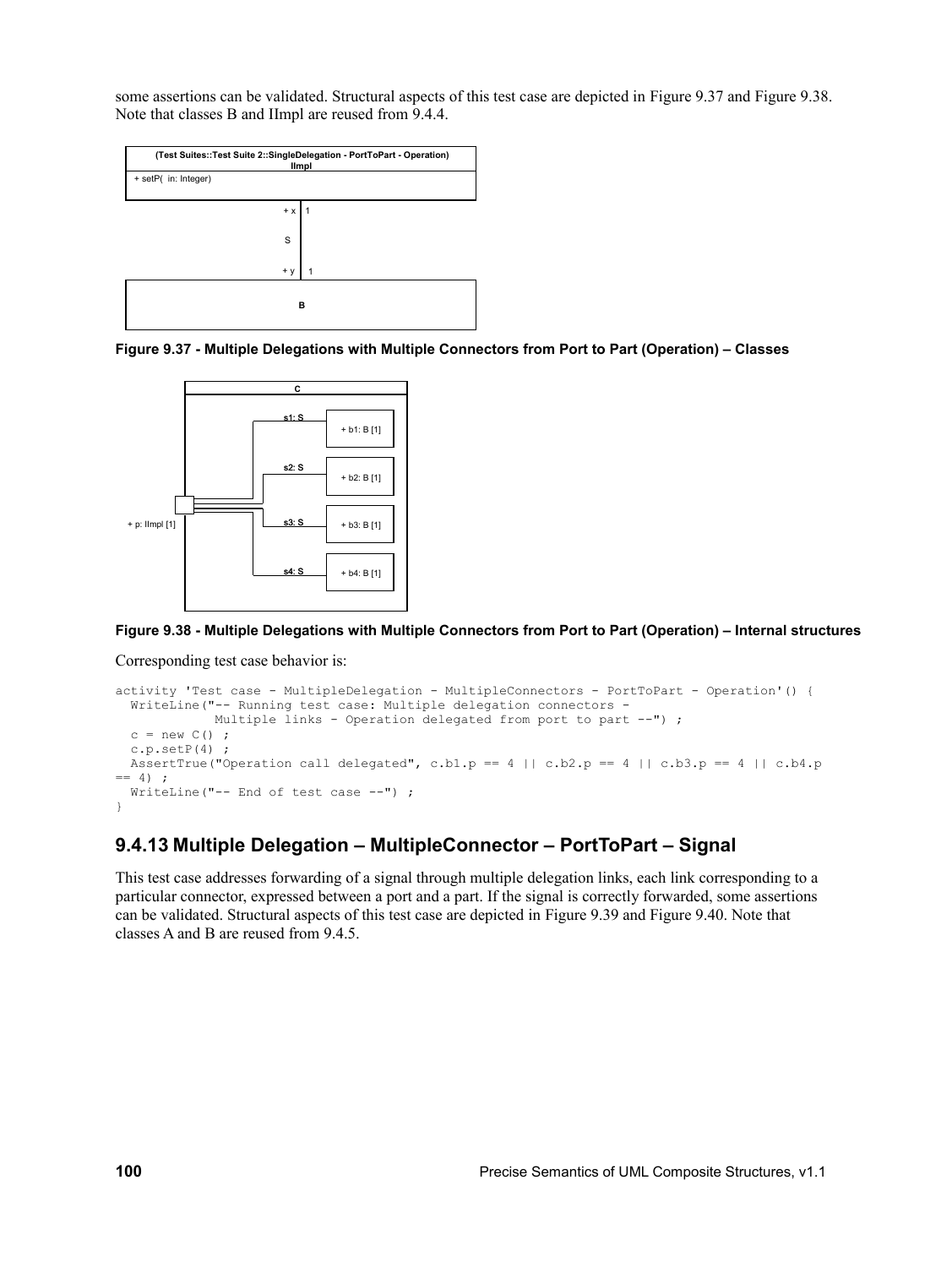

<span id="page-112-1"></span>**Figure 9.39 - Multiple Delegations with Multiple Connectors from Port to Part (Signal) – Classes, Signals and Interfaces**



#### <span id="page-112-0"></span>**Figure 9.40 - Multiple Delegations with Multiple Connectors from Port to Part (Signal) – Internal structures**

Corresponding test case behavior is:

```
activity 'Test case - MultipleDelegation - MultipleConnectors - PortToPart - Signal'() {
   t = new Tester() ;
   t.Start() ;
}
```
Classifier behavior of Tester is:

```
activity TesterClassifierBehavior() {
 accept(Start) ;
   this.a.q.S(4, this) ;
  accept(Continue) ;
   accept(Continue) ;
   accept(Continue) ;
   accept(Continue) ;
   this.test() ;
}
```
#### Method of Tester::test is:

```
activity test() {
  WriteLine("-- Running test case: Multiple delegation connectors -
             Multiple links - Signal delegated from port to part --") ;
  AssertTrue("Signal delegated on all links (shall be true for default strategy)",
this.a.b1.p == 4 \& this.a.b2.p == 4&\&\text{ this.a.b3.p} = 4 &\&\text{ this.a.b4.p} = 4; WriteLine("-- End of test case --") ;
}
```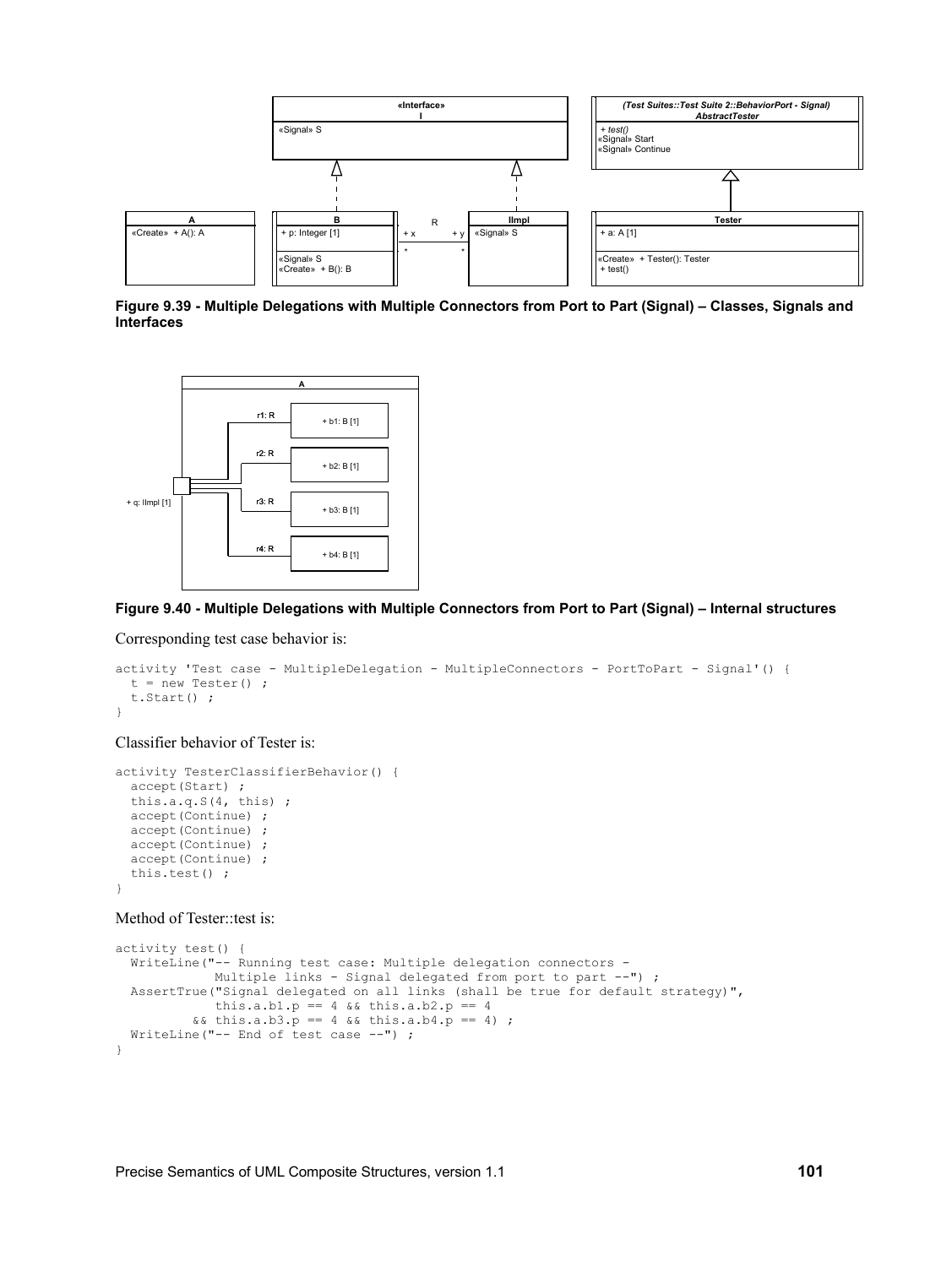## **9.4.14 Multiple Delegation – MultipleConnector – PortToPartWithPort – Operation**

This test case addresses forwarding of an operation call in presence of multiple delegation links, each link corresponding to a particular connector, expressed between a port and a part with port. If the operation call is forwarded, some assertions can be validated. Structural aspects of this test case are depicted in [Figure 9.41.](#page-113-1) Note that classes A and IImpl are reused from [9.4.4.](#page-104-0)



<span id="page-113-1"></span>**Figure 9.41 - Multiple Delegation with Multiple Connectors from Port to Part with Port (Operation) – Internal structures**

Corresponding test case behavior is:

```
activity 'Test case - MultipleDelegation - MultipleConnectors - PortToPWP - Operation'() {
  WriteLine("-- Running test case: Multiple delegation connectors -
            Multiple links - Operation delegated from port to part with port --") ;
  c = new C();
  c.p.setP(4);
  AssertTrue("Operation call delegated", c.al.b.p == 4 || c.a2.b.p == 4
                                     | \cdot | c.a3.b.p == 4 || c.a4.b.p == 4) ;
  WriteLine("-- End of test case --") ;
}
```
## **9.4.15 Multiple Delegation – MultipleConnector – PortToPartWithPort – Signal**

This test case addresses forwarding of a signal through multiple delegation links, each link corresponding to a particular connector, expressed between a port and a part with port. If the signal is correctly forwarded, some assertions can be validated. Structural aspects of this test case are depicted in [Figure 9.42](#page-113-0) and [Figure 9.43.](#page-114-0) Note that classes A and IImpl are reused from [9.4.5.](#page-105-0)



<span id="page-113-0"></span>**Figure 9.42 - Multiple Delegations with Multiple Connectors from Port to Part with Port (Signal) – Classes**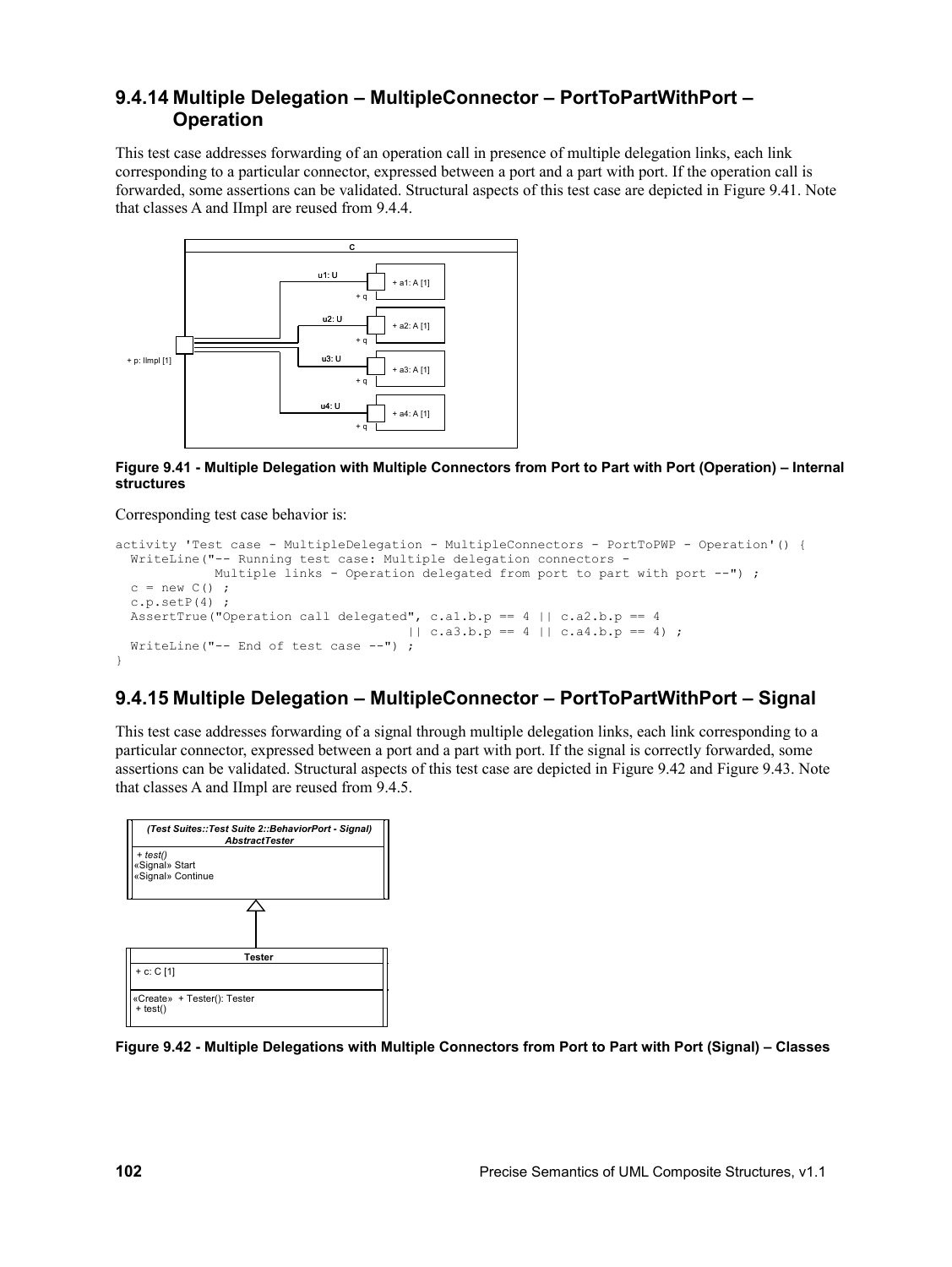

<span id="page-114-0"></span>**Figure 9.43 - Multiple Delegations with Multiple Connectors from Port to Part with Port (Signal) – Internal structures**

```
activity 'Test case - MultipleDelegation - MultipleConnectors - PortToPWP - Signal'() {
  t = new Tester();
   t.Start() ;
}
```
Classifier behavior of Tester is:

```
activity TesterClassifierBehavior() {
   accept(Start) ;
   this.c.p.S(4, this) ;
   accept(Continue) ;
   accept(Continue) ;
   accept(Continue) ;
   accept(Continue) ;
   this.test() ;
}
```
Method of Tester::test is:

```
activity test() {
       WriteLine("-- Running test case: Multiple delegation connectors -
                   Multiple links - Signal delegated from port to part with port --") ;
  AssertTrue("Signal delegated on all links (shall be true for default strategy)",
              this.c.a1.b.p == 4 \& k this.c.a2.b.p == 4&\& this.c.a3.b.p == 4 && this.c.a4.b.p == 4) ;
  WriteLine("-- End of test case --") ;
}
```
## **9.4.16 Variants of Test Suite 2**

The normative Test Suite model contains 3 variants of Test Suite 2 (packages Tests Suite 2 - Bis, - Ter, - Quater, depicted in [Figure 9.1\)](#page-91-0), which contain variants of all Test Suite 2 test cases. Test Suite 2 - Bis contains variants where connectors are not typed. Test Suite 2 - Ter contains variants where ports are typed by interfaces. Test Suite 2 - Quater contains variants where connectors are not typed and ports are typed by interfaces.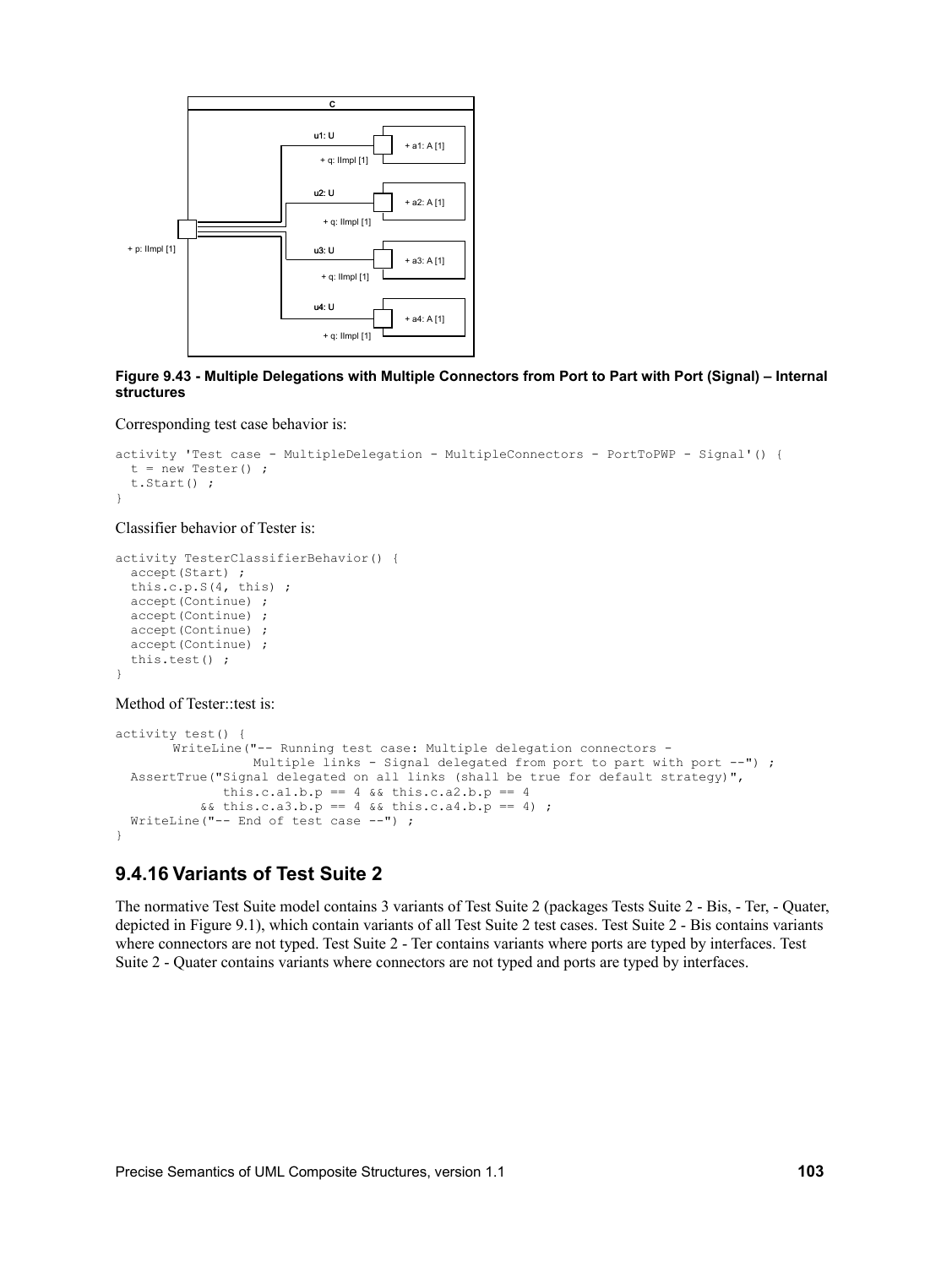## **9.5 Test Suite 3: Communication (onPort)**

This test suite focuses on communication semantics of UML Composite Structures, in the cases where property onPort of InvocationAction is used. Subclause [9.5.1](#page-115-3) introduces Classes, Interfaces and Associations which are shared amongst the various test cases involving operation calls. The test cases are described in subclauses [9.5.2,](#page-115-2) [9.5.3,](#page-116-1) [9.5.4,](#page-117-0) and [9.5.5.](#page-118-0) Subclause [9.5.6](#page-119-0) introduces Classes, Signals, Interfaces and Associations which are shared amongst the various test cases involving signals. These test cases are described in subclauses [9.5.7](#page-120-0) and [9.5.8.](#page-121-0) Subclause [9.5.9](#page-122-0) describes variants of Test Suite 3 where connectors are not typed and/or ports are typed by interfaces.

## <span id="page-115-3"></span>**9.5.1 Operation common**

Classes, Interfaces and Associations shared among test cases of Test Suite 3 involving operation calls are depicted in [Figure 9.44.](#page-115-1)



<span id="page-115-1"></span>**Figure 9.44 - Classes, Interfaces and Associations shared among test cases of Test Suite 3 involving operation calls**

Method of B::setP is:

```
activity setP(in v : Integer) {
   this.p = v ;
}
```
## <span id="page-115-2"></span>**9.5.2 Operation on Provided Interface**

This test case addresses invocation of an Operation on a provided interface of a Port. If the operation call is forwarded into the port's owner, some assertions can be validated. Structural aspects of this test case are depicted in [Figure 9.45](#page-115-0) and [Figure 9.46.](#page-116-0)

| $+ b: B[1]$                               |
|-------------------------------------------|
| «Create» + A(): A<br>+ setP( in: Integer) |

<span id="page-115-0"></span>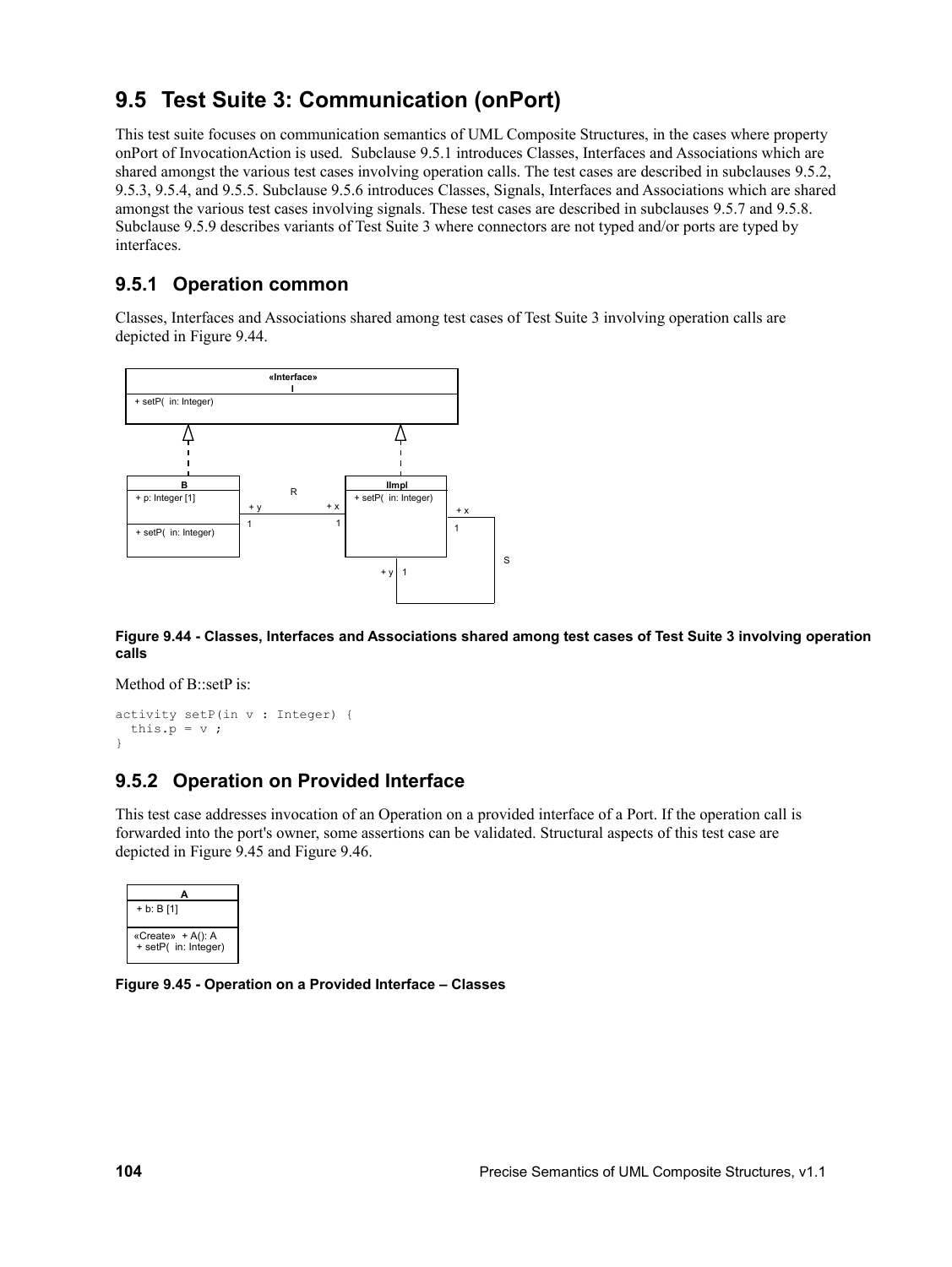

<span id="page-116-0"></span>

```
activity 'Test case - Feature on Provided Interface'() {
  WriteLine("-- Running test case: Feature on Provided Interface --") ;
  a = new A();
  a.setP(4) ;
  AssertTrue("Invocation made into a through q'', a.b.p == 4) ;
  WriteLine("-- End of test case --") ;
}
```
Method of A::setP is depicted in the Activity diagram of [Figure 9.47.](#page-116-3)



<span id="page-116-3"></span>**Figure 9.47 - Method of A::setP**

## <span id="page-116-1"></span>**9.5.3 Operation on Required Interface**

This test case addresses invocation of an Operation on a required interface of a Port. If the operation call is forwarded outside of the port's owner, some assertions can be validated. Structural aspects of this test case are depicted in [Figure 9.48](#page-116-2) and [Figure 9.49.](#page-117-1) Note that class A is reused from [9.5.2.](#page-115-2)



<span id="page-116-2"></span>**Figure 9.48 - Operation on a Required Interface – Classes**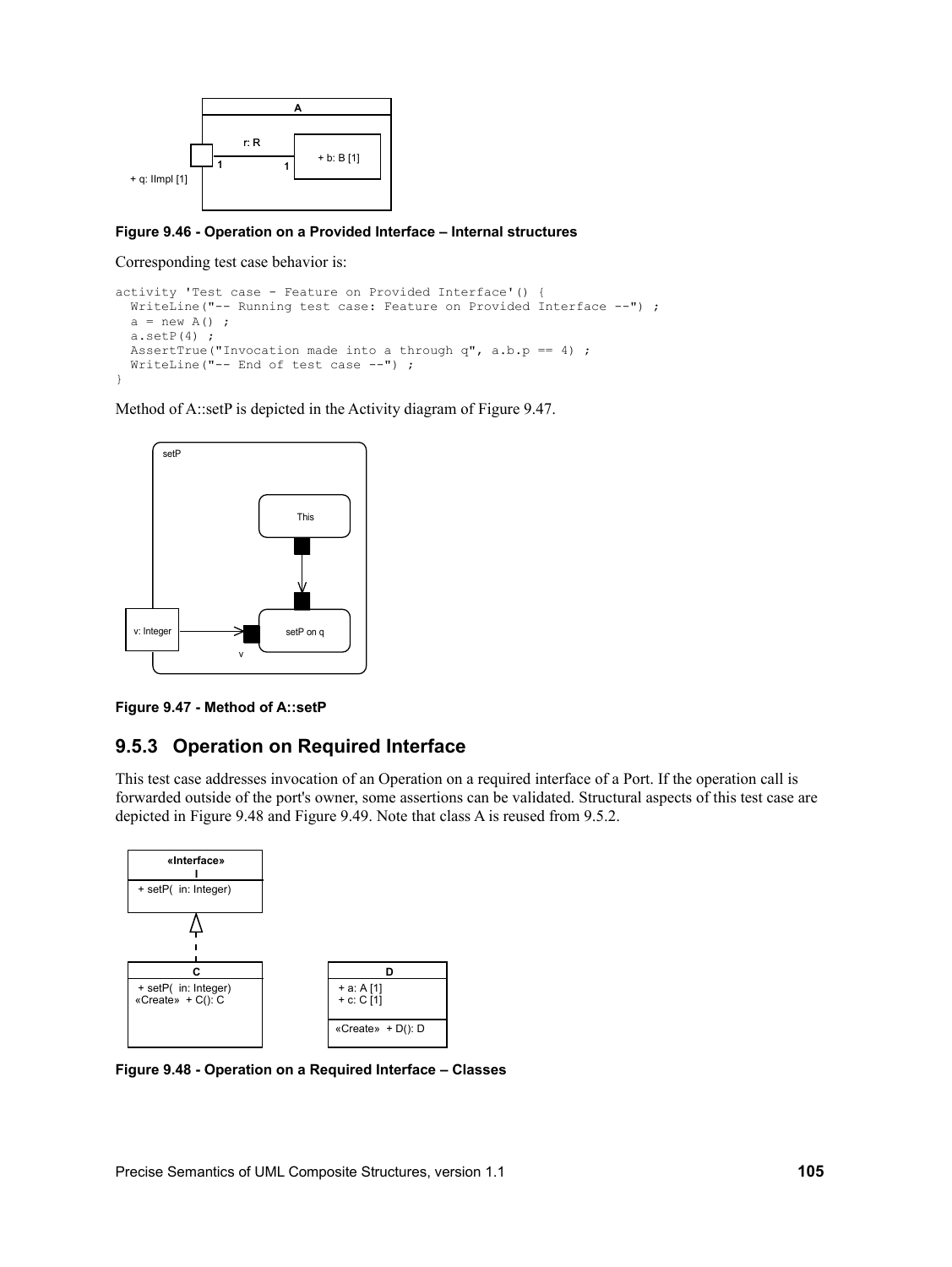



<span id="page-117-1"></span>

```
activity 'Test case - Feature on Required Interface'() {
  WriteLine("-- Running test case: Feature on Required Interface --") ;
  d = new D();
  d.c.setP(4) ;
  AssertTrue("Invocation forwarded out of c through q", d.a.b.p == 4) ;
  WriteLine("-- End of test case --") ;
}
```
Method of C::setP is depicted in the Activity diagram of [Figure 9.50.](#page-117-2)



<span id="page-117-2"></span>

## <span id="page-117-0"></span>**9.5.4 Operation on Both Provided and Required Interface**

This test case addresses invocation of an Operation which is both on a provided and a required interface of a Port. If the operation call is forwarded outside of the port's owner (i.e., in the test case, the invocation is made inside of the port's owner), some assertions can be validated. Structural aspects of this test case are depicted i[n](#page-118-2) [Figure 9.51](#page-118-2) and [Figure 9.52.](#page-118-1) Note that classes A and C is reused from [9.5.3.](#page-116-1)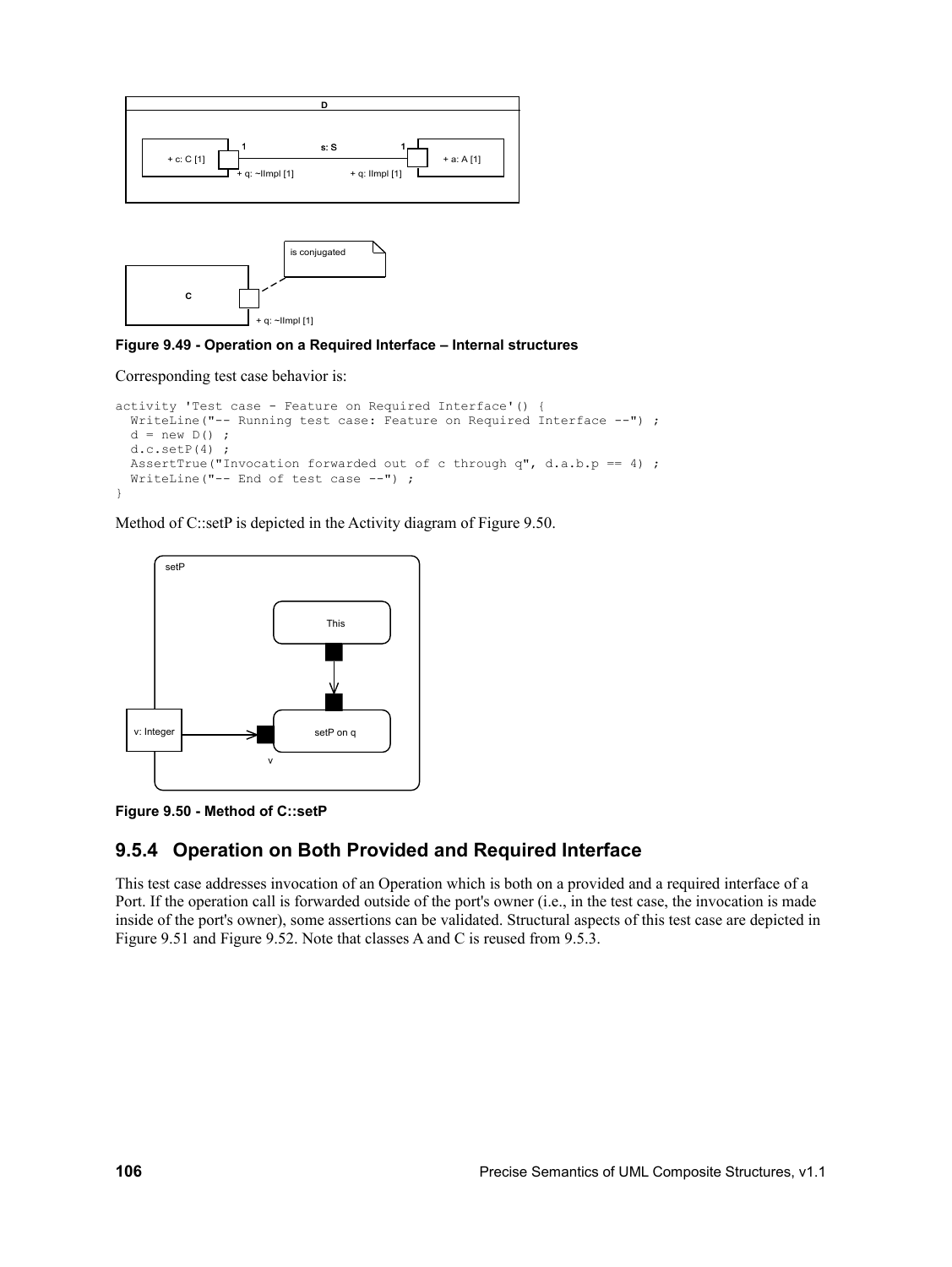

<span id="page-118-2"></span>**Figure 9.51 - Operation on both Provided and Required Interface – Classes**



<span id="page-118-1"></span>**Figure 9.52 - Operation on Both Provided and Required Interface – Internal structures**

```
activity 'Test case - Feature on both Required and Provided Interface'() {
 WriteLine("-- Running test case: Feature on both Required and Provided Interface --");
   d = new D() ;
  d.e.c.setP(4) ;
  AssertTrue("Invocation forwarded out of e through q", d.a.b.p == 4) ;
  WriteLine("-- End of test case --") ;
}
```
### <span id="page-118-0"></span>**9.5.5 Operation on Required Interface with Delegation Chain**

This test case addresses invocation of an Operation on a required interface of a Port, with a chain of delegation and assembly connectors. If the operation call is forwarded outside of the port's owner following appropriate connectors, some assertions can be validated. Structural aspects of this test case are depicted in [Figure 9.53](#page-119-2) an[d](#page-119-1) [Figure 9.54.](#page-119-1) Note that classes A and C is reused from [9.5.3.](#page-116-1)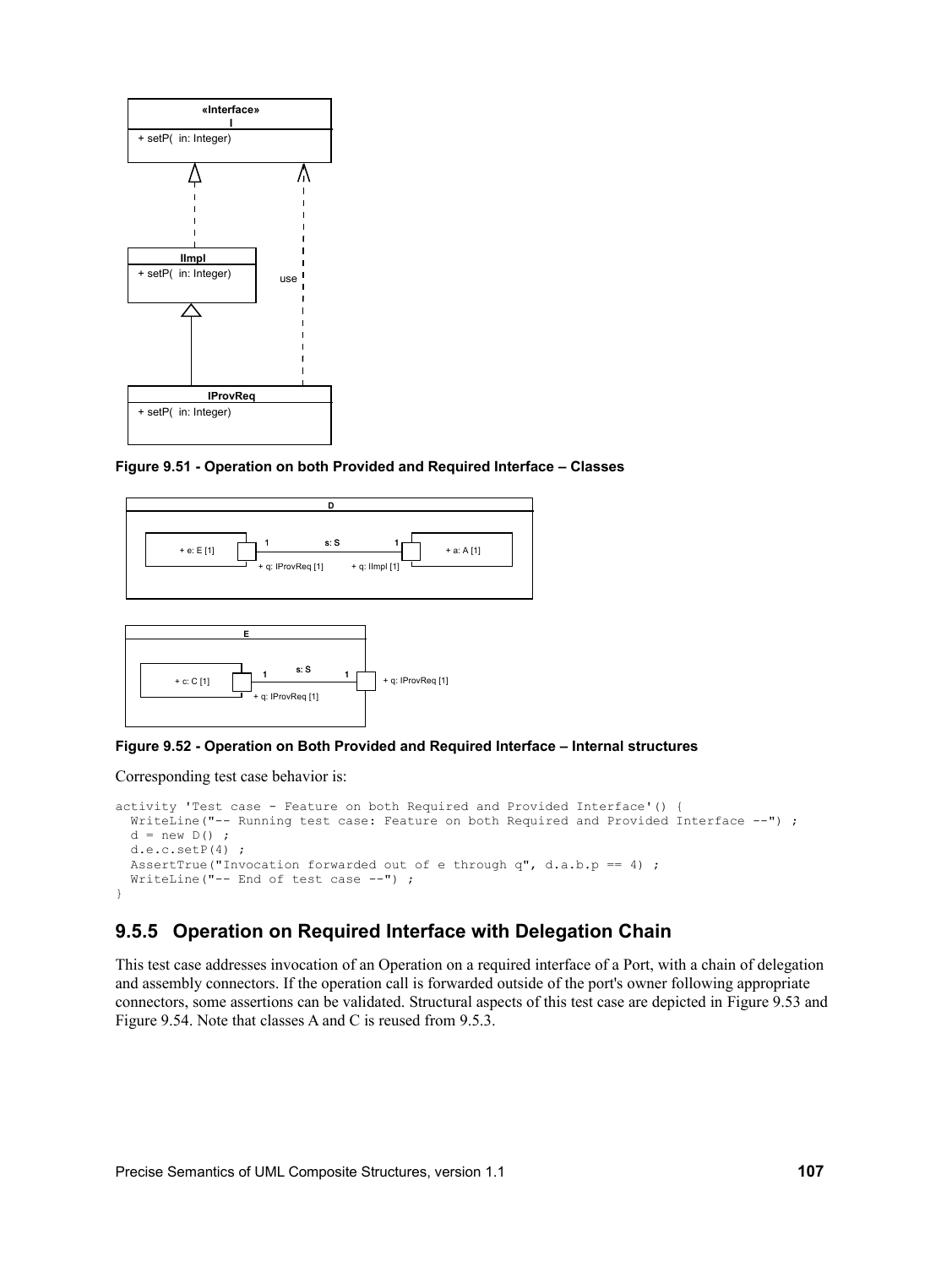| Е                |
|------------------|
| $+ c: C [1]$     |
| «Create» $+ E()$ |

<span id="page-119-2"></span>**Figure 9.53 - Operation on a Required Interface with Delegation Chain – Classes**





<span id="page-119-1"></span>**Figure 9.54 - Operation on a Required Interface with Delegation Chain – Internal structures**

```
activity 'Test case - Feature on Required Interface with Delegation Chain'() {
  WriteLine("-- Running test case: Feature on Required Interface with Delegation Chain--") ;
  d = new D();
  d.e.c.setP(4) ;
  AssertTrue("Invocation forwarded out of e through q'', d.a.b.p == 4) ;
  WriteLine("-- End of test case --") ;
\overline{1}
```
## <span id="page-119-0"></span>**9.5.6 Signal common**

Classes, Signals, Interfaces and Associations shared amongst test cases of Test Suite 3 involving signals are depicted in [Figure 9.55](#page-119-3) and [Figure 9.56.](#page-120-1)



<span id="page-119-3"></span>**Figure 9.55 - Classes, Interfaces and Associations shared among test cases of Test Suite 3 involving signals**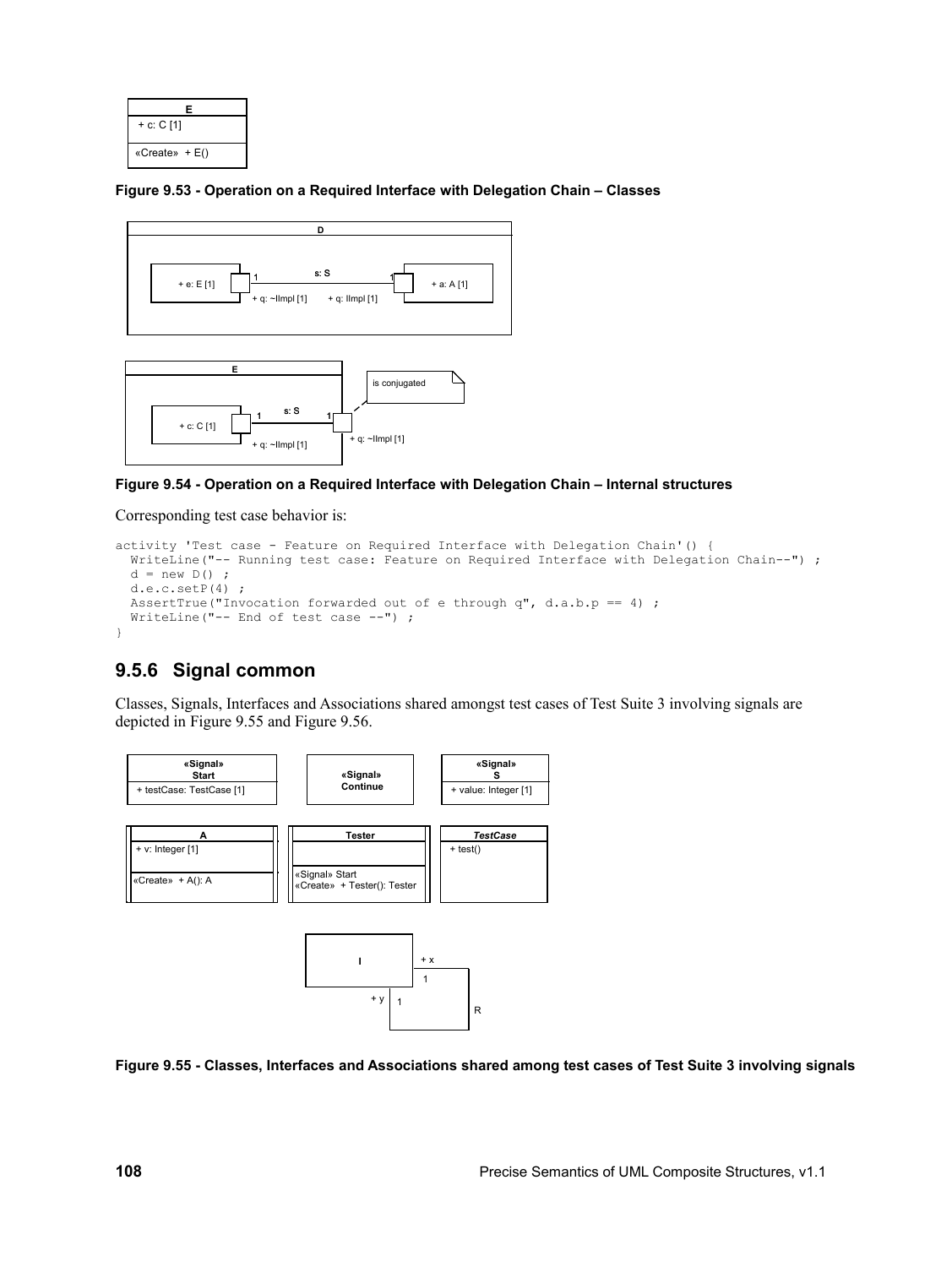

<span id="page-120-1"></span>**Figure 9.56 - Composite structures shared among test cases of Test Suite 3 involving signals**

Classifier behaviors of A and Tester are depicted in activity diagrams of [Figure 9.57](#page-120-3) and [Figure 9.58](#page-120-2) respectively.



<span id="page-120-3"></span>**Figure 9.57 - Classifier behavior of A**



<span id="page-120-2"></span>**Figure 9.58 - Classifier behavior of Tester**

## <span id="page-120-0"></span>**9.5.7 Assembly**

This test case addresses sending of a signal on a Port. If the signal is forwarded outside of the port's owner, some assertions can be validated. Structural aspects of this test case are depicted in [Figure 9.59](#page-121-2) and [Figure 9.60.](#page-121-1)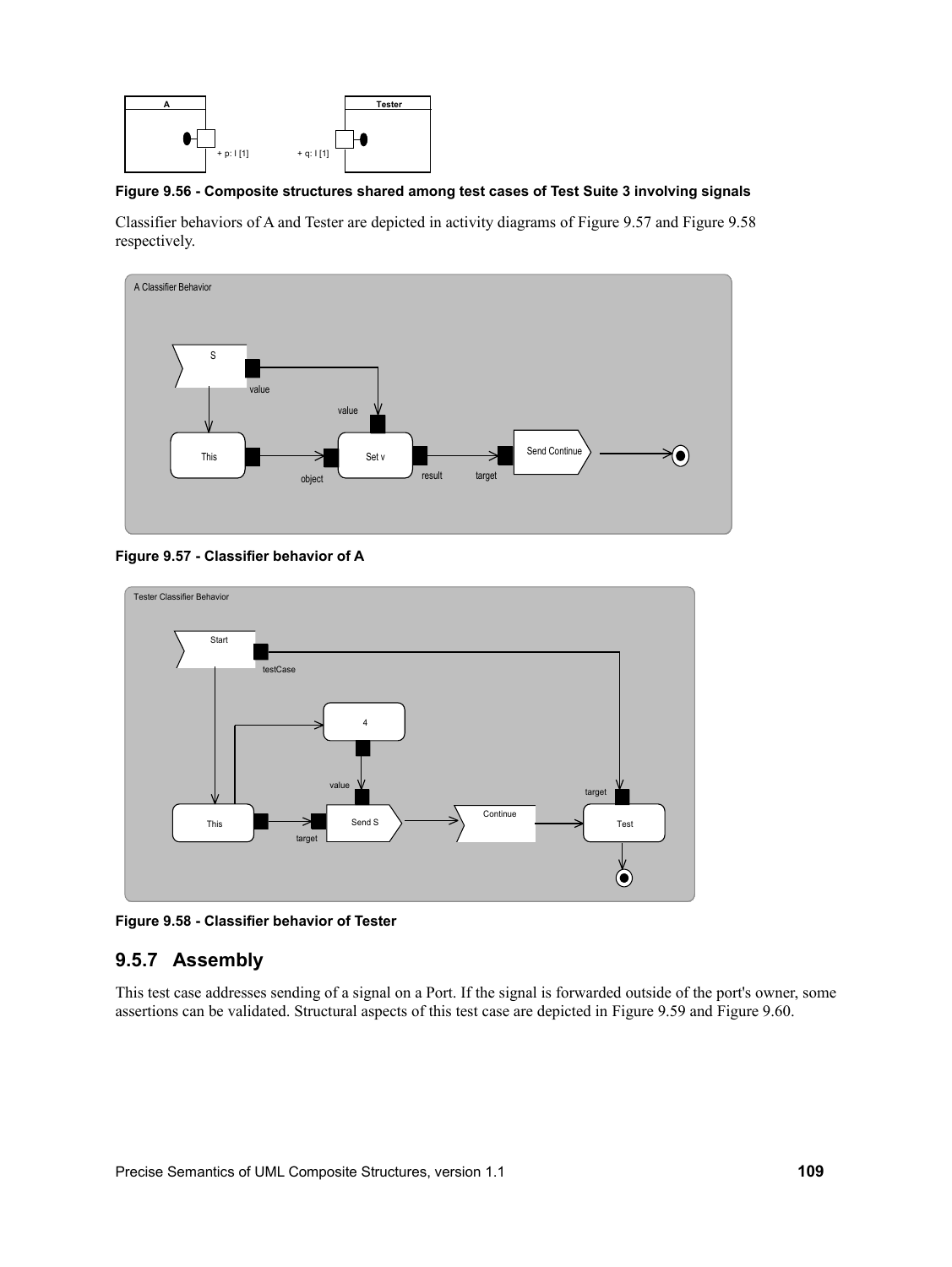

<span id="page-121-2"></span>**Figure 9.59 - Assembly – Classes**



<span id="page-121-1"></span>**Figure 9.60 - Assembly – Internal structures**

```
activity TestCaseBehavior() {
   WriteLine("-- Running test case - SendSignalAction using onPort -
             Single assembly connector --") ;
   testCase = new TestCaseAssembly() ;
   testCase.tester.Start(testCase) ;
}
```
Method of TestCaseAssembly::test is:

```
activity test() {
 AssertTrue("Signal correctly sent and received", this.a.v == 4) ;
  WriteLine("-- End of test case --") ;
}
```
## <span id="page-121-0"></span>**9.5.8 Assembly and Delegation**

This test case addresses sending of a signal on a Port. As compared to test case of [9.5.7,](#page-120-0) this test case implies a chain of delegation and assembly connectors. If the signal is forwarded outside of the port's owner, some assertions can be validated. Structural aspects of this test case are depicted in [Figure 9.61](#page-121-3) and [Figure 9.62.](#page-122-1)

| <b>TestCaseAssemblyAndDelegation</b>                                                    |
|-----------------------------------------------------------------------------------------|
| $+ b: B[1]$<br>$+ c: C[1]$                                                              |
| «Create» + TestCaseAssemblyAndDelegation(): TestCaseAssemblyAndDelegation<br>$+ test()$ |



<span id="page-121-3"></span>**Figure 9.61 - Assembly and Delegation – Classes**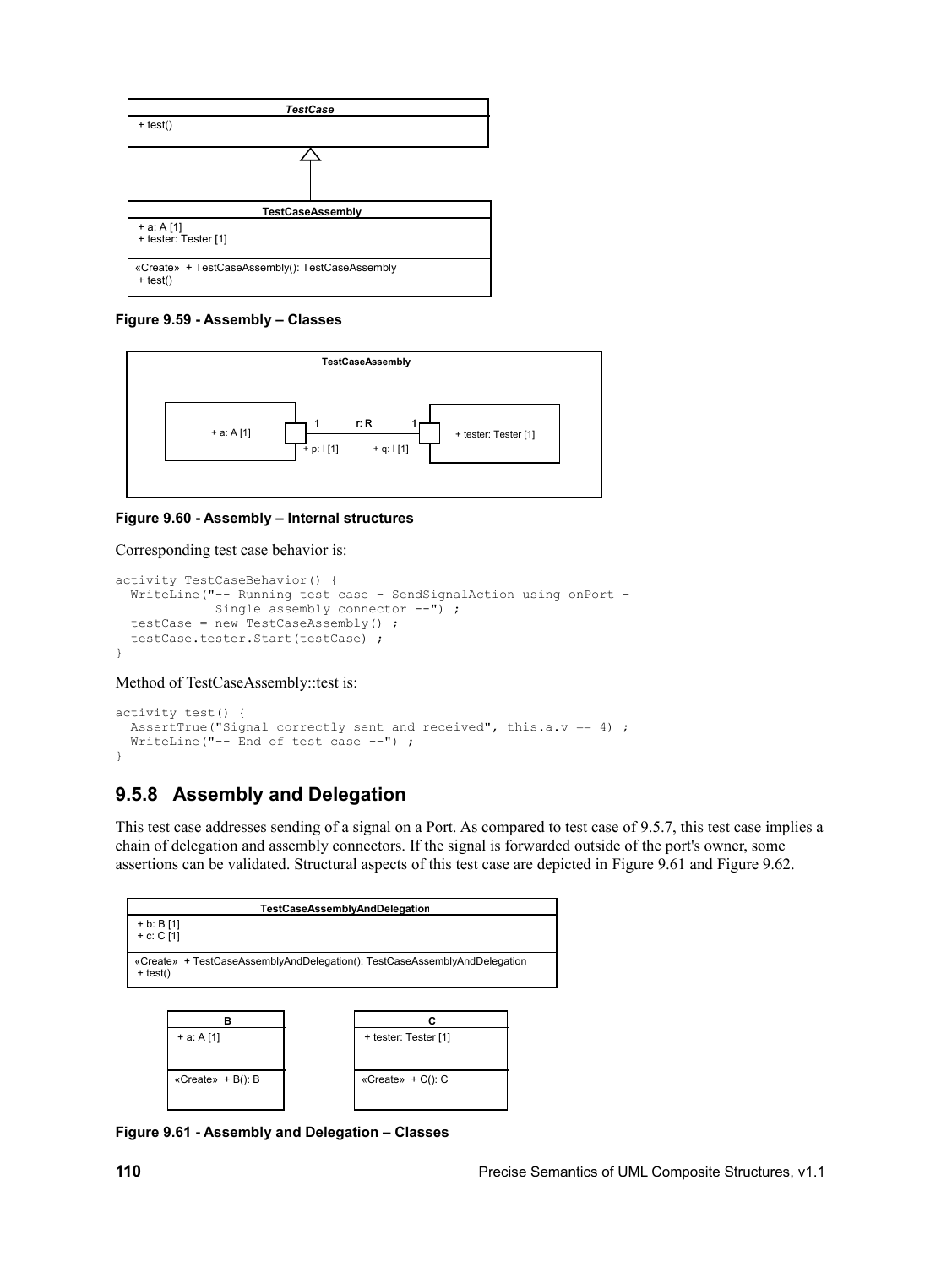



#### <span id="page-122-1"></span>**Figure 9.62 - Assembly and Delegation – Internal structures**

Corresponding test case behavior is:

```
activity TestCaseBehavior() {
 WriteLine("-- Running test case - SendSignalAction using onPort -
              Delegation/Assembly connector chain--") ;
   testCase = new TestCaseAssemblyAndDelegation() ;
   testCase.c.tester.Start(testCase) ;
}
```
Method of TestCaseAssemblyAndDelegation::test is:

```
activity test() {
 AssertTrue("Signal correctly sent and received", this.b.a.v == 4) ;
  WriteLine("-- End of test case --") ;
}
```
## <span id="page-122-0"></span>**9.5.9 Variants of Test Suite 3**

The normative Test Suite model contains 3 variants of Test Suite 3 (packages Tests Suite 3 - Bis, - Ter, - Quater, depicted in [Figure 9.1\)](#page-91-0), which contain variants of all Test Suite 3 test cases. Test Suite 3 - Bis contains variants where connectors are not typed. Test Suite 3 - Ter contains variants where ports are typed by interfaces. Test Suite 3 - Quater contains variants where connectors are not typed and ports are typed by interfaces.

## **9.6 Test Suite 4: Destruction**

This test suite focuses on destruction semantics of UML Composite Structures. Subclause [9.6.1](#page-122-2) concerns recursive destruction of parts and ports, when a composite object is destroyed. Subclauses [9.6.2](#page-123-2) and [9.6.3](#page-123-1) deal with situations in which structural features are cleared (via the usage of a ClearStructuralFeatureValueAction). These situations imply that links in which cleared values are involved shall be destroyed. Subclause [9.6.4](#page-123-0) deals with situations in which an identified value is removed from a structural feature (via the usage of RemoveStructuralFeatureValueAction). These situations imply that links in which the removed value is involved shall be destroyed.

## <span id="page-122-2"></span>**9.6.1 Recursive destruction of parts and ports**

This test case validates recursive destruction of parts and ports in the case where a composite object is destroyed. Note that all classes are reused from [9.3.4.](#page-95-0) Corresponding test case behavior is:

```
activity TestCaseBehavior() {
  a = new A Star Pattern();
  WriteLine<sup>("--</sup> Running Test Case: Recursive destruction of parts and ports --") ;
  Write("# Instances of B: ") ; Write(B.allInstances()->size()) ; WriteLine("");
  Write("# Instances of C: ") ; Write(C.allInstances()->size()) ; WriteLine("") ;
```
Precise Semantics of UML Composite Structures, version 1.1 **111**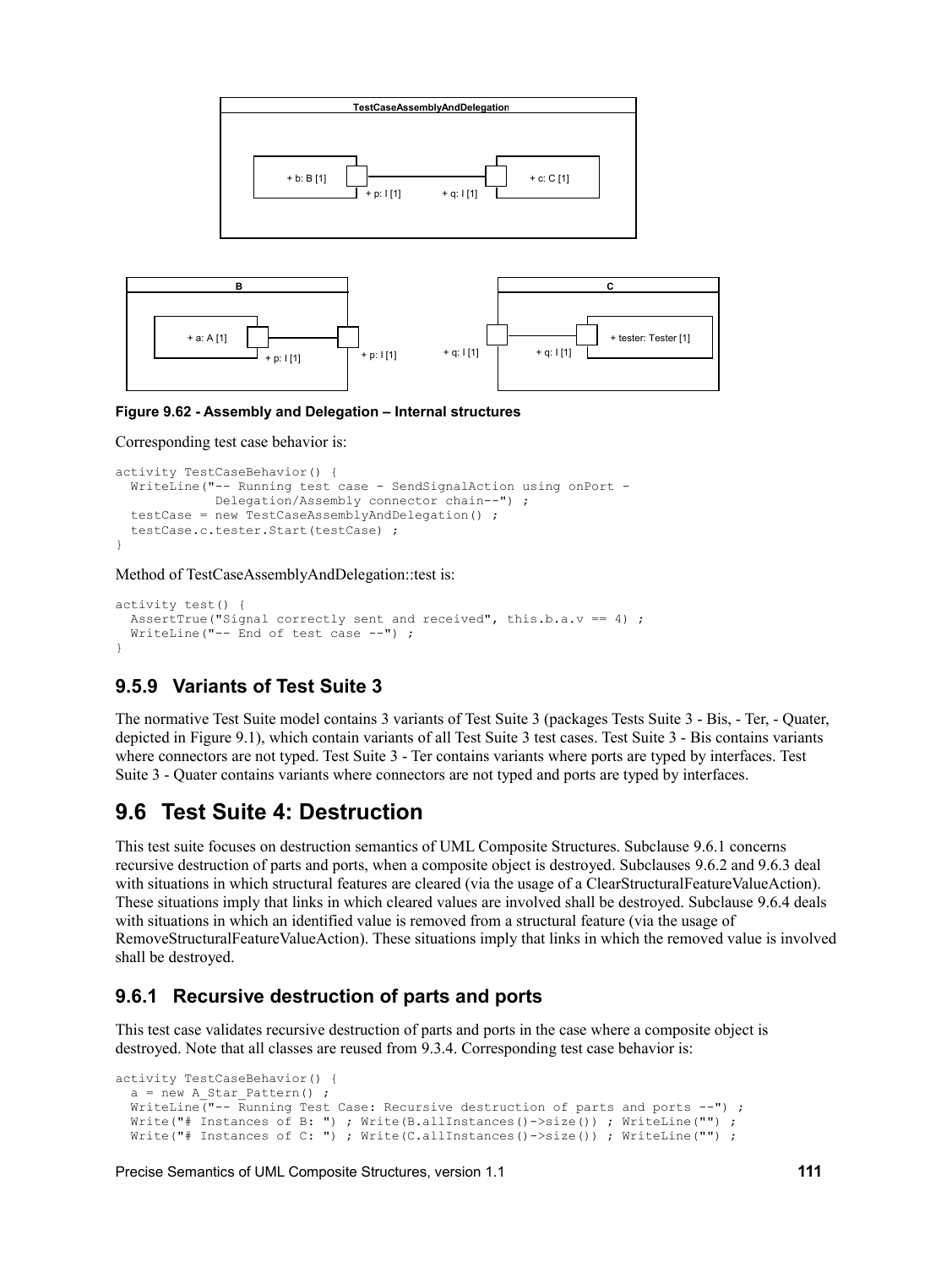```
Write("# Instances of IImpl: ") ; Write(IImpl.allInstances()->size()) ; WriteLine("") ;
 WriteLine("... Destruction of a ...") ;
   a.destroy() ;
AssertTrue("All instances of B recursively destroyed", B.allInstances()->size() == 0);
AssertTrue("All instances of C recursively destroyed", C.allInstances()->size() == 0);
  AssertTrue("All instances of IImpl recursively destroyed", IImpl.allInstances()->size() == 
0);
  WriteLine("-- End of Test Case --") ;
\lambda
```
## <span id="page-123-2"></span>**9.6.2 Removing instance from part**

This test case validates that the removal of an instance from a part implies destruction of related links. Note that all classes and associations are reused from [9.4.4.](#page-104-0) Corresponding test case behavior is:

```
activity 'Removing instance from part'() {
 WriteLine("-- Running test case: Removing instance from a part
             implies destruction of related links --") ;
 a = new A();
 b = a.b;
 q = a.q;a.b = null;AssertTrue("Link has been destroyed", R.x(y => q)->size() == 0 && R.y(x => b)->size() ==
0) ;
   WriteLine("-- End of test case --") ;
}
```
## <span id="page-123-1"></span>**9.6.3 Removing instance from port**

This test case validates that the removal of an instance from a port implies destruction of related links. Note that all classes and associations are reused from [9.4.4.](#page-104-0) Corresponding test case behavior is:

```
activity 'Removing instance from port'() {
  WriteLine("-- Running test case: Removing instance from a port
             implies destruction of related links --") ;
  a = new A();
 b = a.b;q = a.q;
 a.q = null;AssertTrue("Link has been destroyed", R.x(y => q)->size() == 0 && R.y(x => b)->size() ==
0);
  WriteLine("-- End of test case --") ;
}
```
## <span id="page-123-0"></span>**9.6.4 Removing specific instances from part and port**

Test cases included in this subclause validate that if a value is removed from a part or a port, then the links in which the removed value was involved are destroyed.

[Figure 9.63](#page-124-0) shows the internal structure of a class S.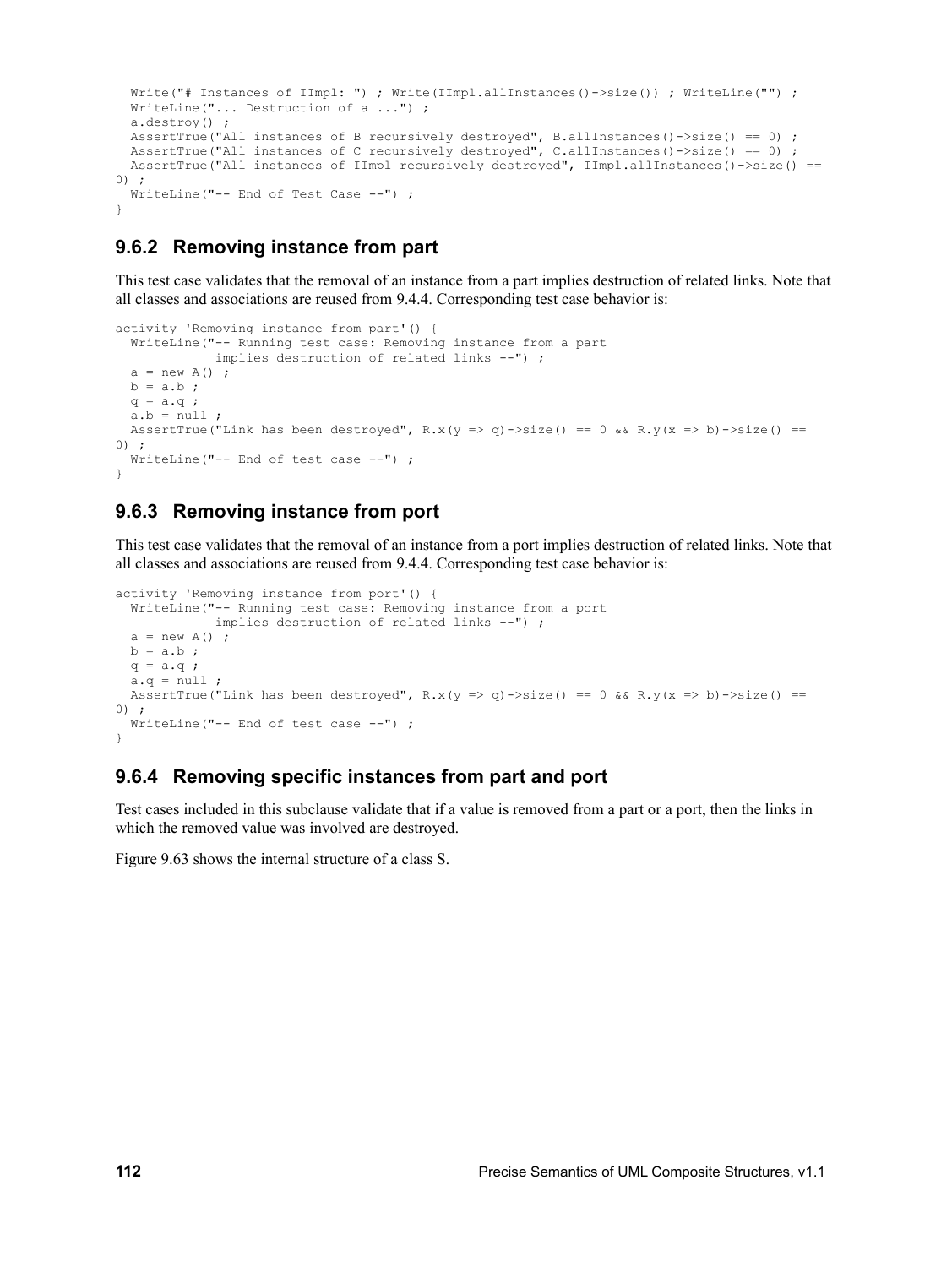

#### <span id="page-124-0"></span>**Figure 9.63 - Internal Structure of Class S**

When this composite structure is instantiated, objects and links depicted in [Figure 9.64](#page-125-0) are created.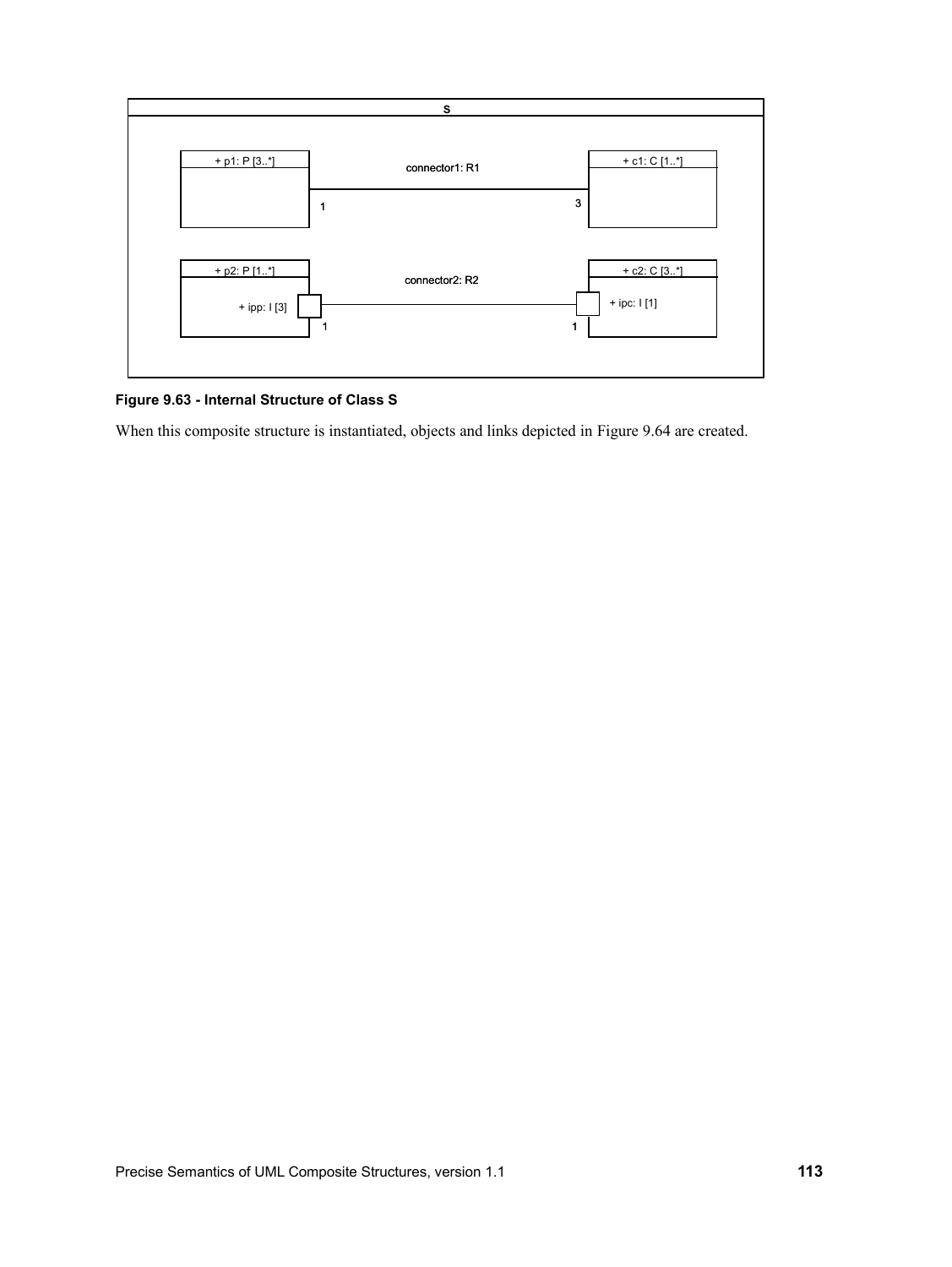

<span id="page-125-0"></span>**Figure 9.64 - Objects and Links Resulting from the Instantiation of S**

If a RemoveStructuralFeatureValueAction is used to remove the second interaction point (i.e., p2[1].ipp[2] in Figure 9.61) from the list of values for the structural feature ipp of object p2[1], then it implies that:

1. p2[1].ipp[2] interaction point is removed from the list of values for ipp structural feature owned by p2[1].

2. The link in which p2[1].ipp[2] is involved is destroyed (see outgoing link of p2[1].ipp[2] in [Figure 9.64\)](#page-125-0).

Such behavior is validated by the test case specified below:

```
activity 'Remove instance P from S.p1 part - Test Case'() {
  WriteLine("-- Running Test Case: Remove instance P from S.p1 part --") ;
  S s = new S();
   P p = s.p1->at(2);
  removeP(s, p, 2);
 AssertTrue("Link involving s.p1[2] and s.c1[1] was not deleted", R1.c(p=>p)->size() == 0);
  AssertTrue("Links s.p1[1]-s.c1[1] and s.p1[3]-s.c1[1]", R1.p(c=>s.c1->at(1))->size() == 2);WriteLine("-- End of test case --") ;
}
```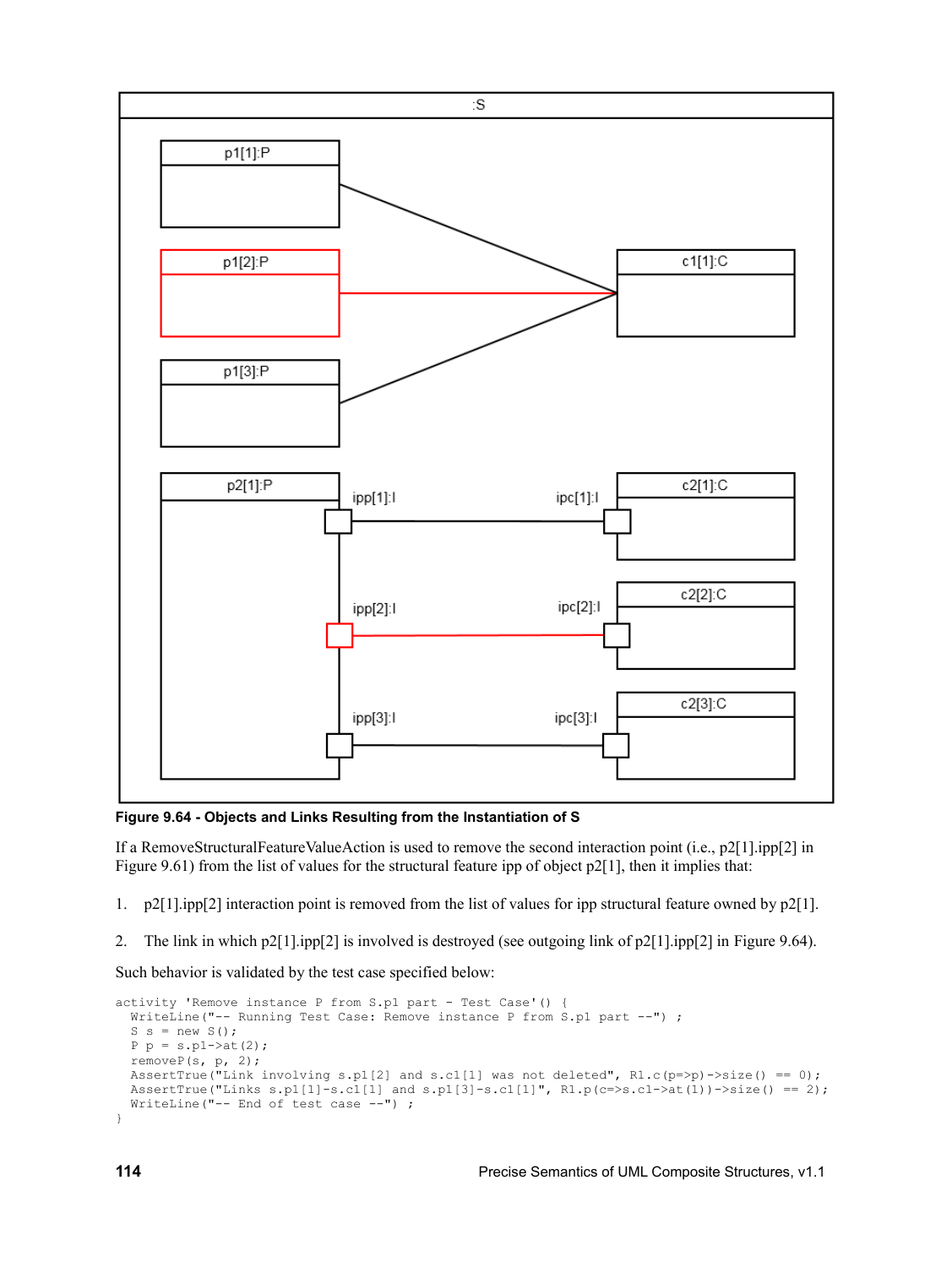If a RemoveStructuralFeatureValueAction is used to remove the second interaction point (i.e., p2[1].ipp[2] in Figure 9.61) from the list of values for the structural feature ipp of object p2[1], then it implies that:

- 1. p2[1].ipp[2] interaction point is removed from the list of values for ipp structural feature owned by p2[1].
- 2. The link in which p2[1].ipp[2] is involved is destroyed (see outgoing link of p2[1].ipp[2] in [Figure 9.64\)](#page-125-0).

Such behavior is validated by the test case specified below:

```
activity 'Remove port instance I from S.p2.ipp - Test Case'() {
  WriteLine("-- Running Test Case: Remove port instance I from S.p2.ipp --") ;
  S s = new S();
  P p = s.p2->at(1);I = p. ipp->at(2);
   removeIpp(p, i, 2);
  AssertTrue("Link involving s.p2[1].ipp[2] and s.c2[2].ipc[1] was destroyed", R2.x(y=>i)-
>>size() == 0); AssertTrue("Link s.p2[1].ipp[1]-s.c2[1].ipc[1] remains in the locus", R2.y(x=>s.c2-
>\atop{\text{at}(1).ipc->}at(1))->size() == 1; AssertTrue("Link s.p2[1].ipp[3]-s.c2[3].ipc[1] remains in the locus", R2.y(x=>s.c2-
\text{Cat}(3) \text{.} \text{ipc-} > \text{at}(1)) -\text{isize}() == 1;
   WriteLine("-- End of test case --") ;
}
```
[Figure 9.65](#page-126-0) shows the internal structure of class T.



#### <span id="page-126-0"></span>**Figure 9.65 - Internal Structure of Class T**

When the composite structure is instantiated, objects and links depicted in [Figure 9.66](#page-127-0) are created.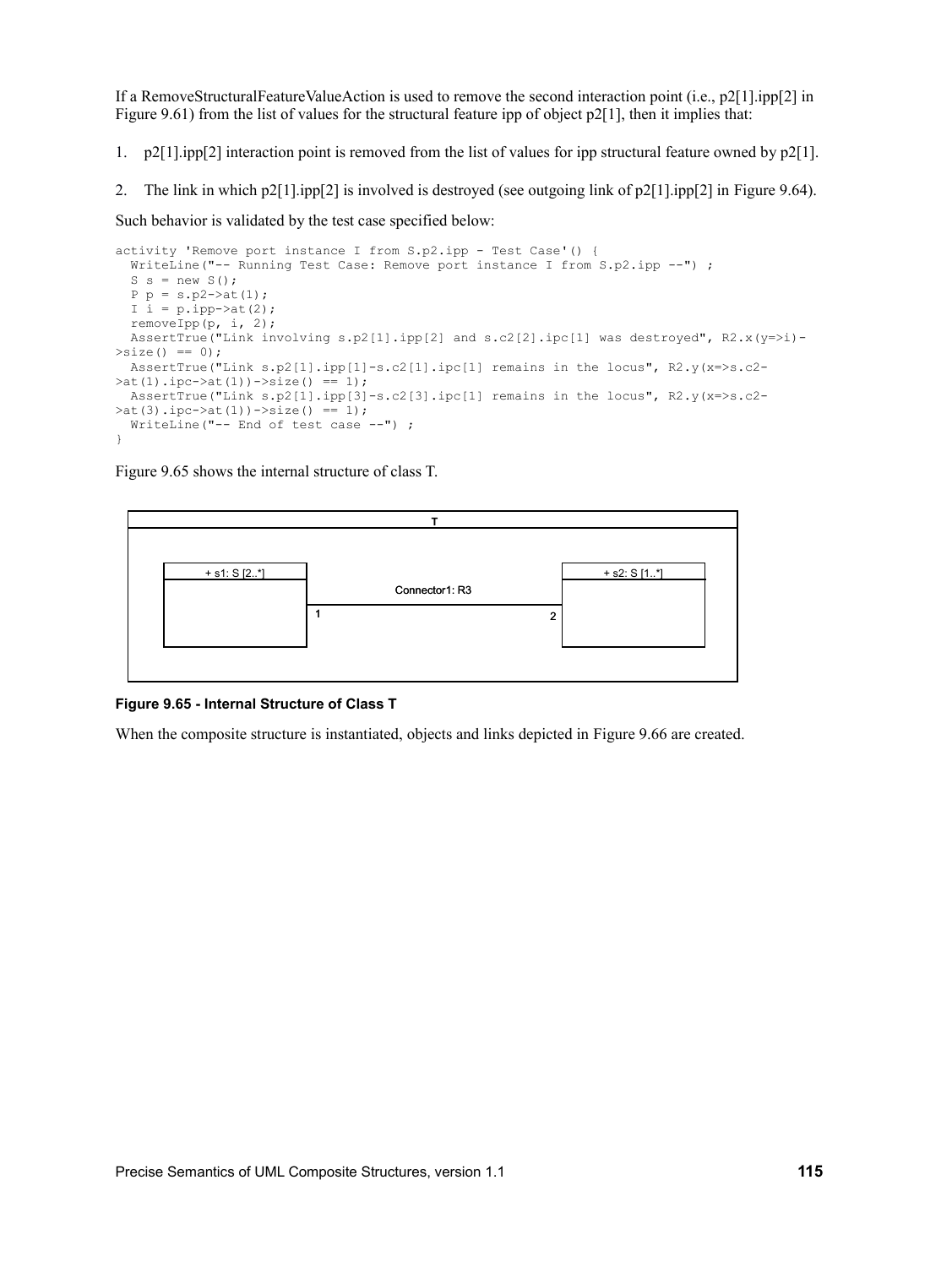

<span id="page-127-0"></span>**Figure 9.66 - Objects and Links Resulting from the Instantiation of T**

If a RemoveStructuralFeatureValueAction is used to remove the second instance of S (see s1[2] in [Figure 9.66\)](#page-127-0) referenced the s1 the feature value of object T, then it implies that:

- 1. s1[2] object is removed from s1 feature value of object T.
- 2. The link in which s1[2] object is involved is destroyed.

Note: All links in which values that are referenced in feature values of the removed S object *are not required* to be destroyed. Hence after the execution of the RemoveStructuralFeatureValueAction the following links still exists at the current locus:

- 1. s1[2].p1[1] to s1[2].c1[1]
- 2. s1[2].p1[2] to s1[2].c1[1]
- 3. s1[2].p1[3] to s1[2].c1[1]
- 4. s1[2].p2[1].ipp[1] to s1[2].c1[1].ipc[1]
- 5. s1[2].p2[1].ipp[2] to s1[2].c1[2].ipc[1]
- 1. s1[2].p2[1].ipp[3] to s1[2].c1[3].ipc[1]

Such a behavior is validated by the test case specified below:

```
activity 'Remove instance S from T.s1 part - Test Case'() {
  WriteLine("-- Running Test Case: Remove instance S from T.s1 part --") ;
```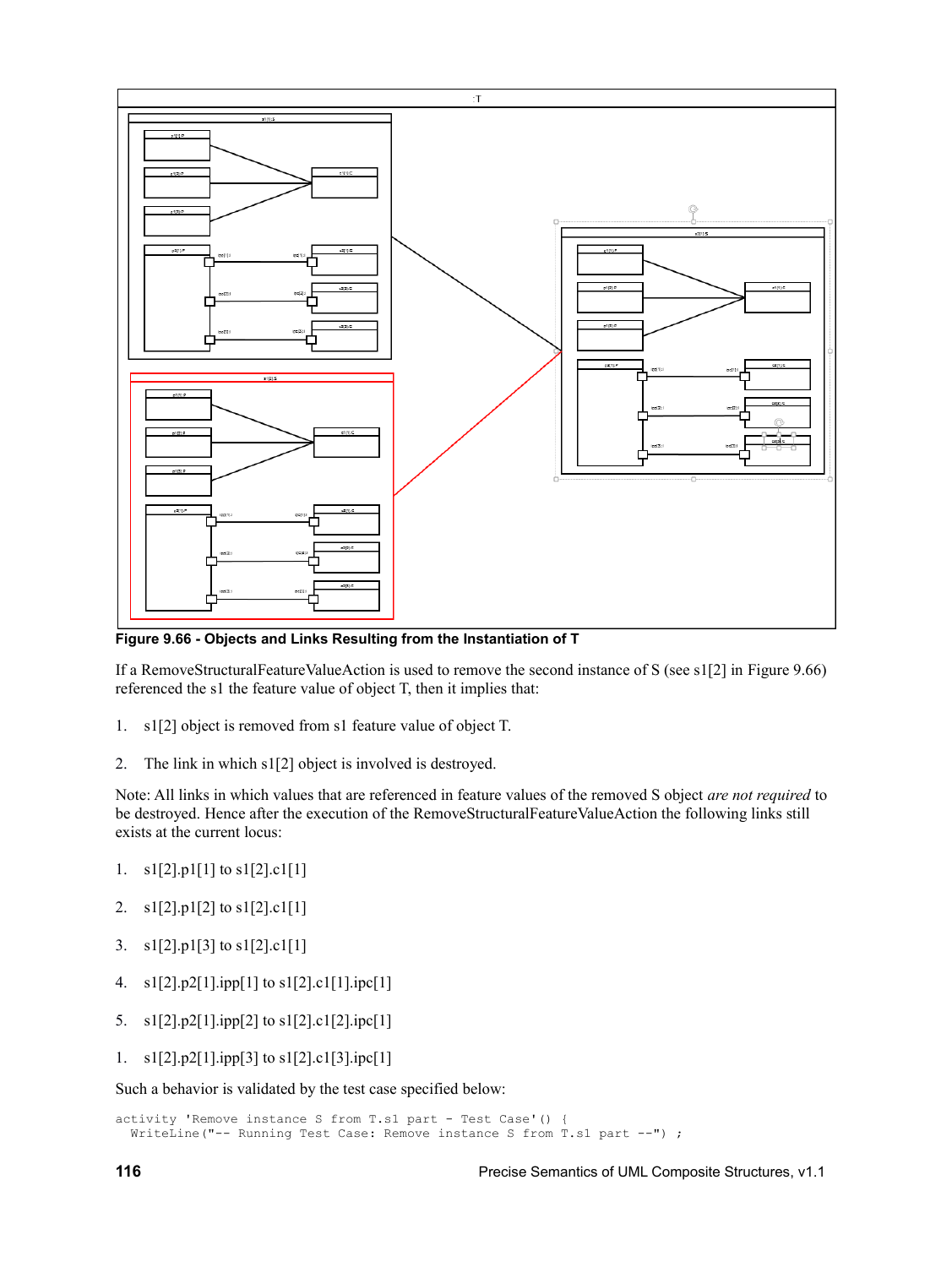```
T t = new T();
  S s = t.s1->at(1); removeS(t, s, 2);
 AssertTrue("Link involving t.s1[2] and t.s2[1] was destroyed", R3.x(y=>s)->size() == 0); AssertTrue("Link t.s2[2].p1[1]-t.s2.c1[1] remains in the locus", R1.c(p=>s.p1->at(1))-
>size() == 1);AssertTrue("Link t.s2[2].p1[2]-t.s2.c1[1] remains in the locus", R1.c(p=>s.p1->at(2))-
>size() == 1); AssertTrue("Link t.s2[2].p1[3]-t.s2.c1[1] remains in the locus", R1.c(p=>s.p1->at(3))-
>size() == 1); AssertTrue("Link t.s2[2].p2[1].ipp[1]-t.s2[2].c2[1].ipc[1] remains in the locus", 
R2.y(x=>s.c2->at(1).ipc->at(1))->size() == 1); AssertTrue("Link t.s2[2].p2[1].ipp[2]-t.s2[2].c2[2].ipc[1] remains in the locus", 
R2.y(x=>s.c2->at(2).ipc->at(1))->size() == 1); AssertTrue("Link t.s2[2].p2[1].ipp[3]-t.s2[2].c2[3].ipc[1] remains in the locus", 
R2.y(x=>s.c2->at(3).ipc->at(1))->size() == 1);WriteLine("-- End of test case --") ;
}
```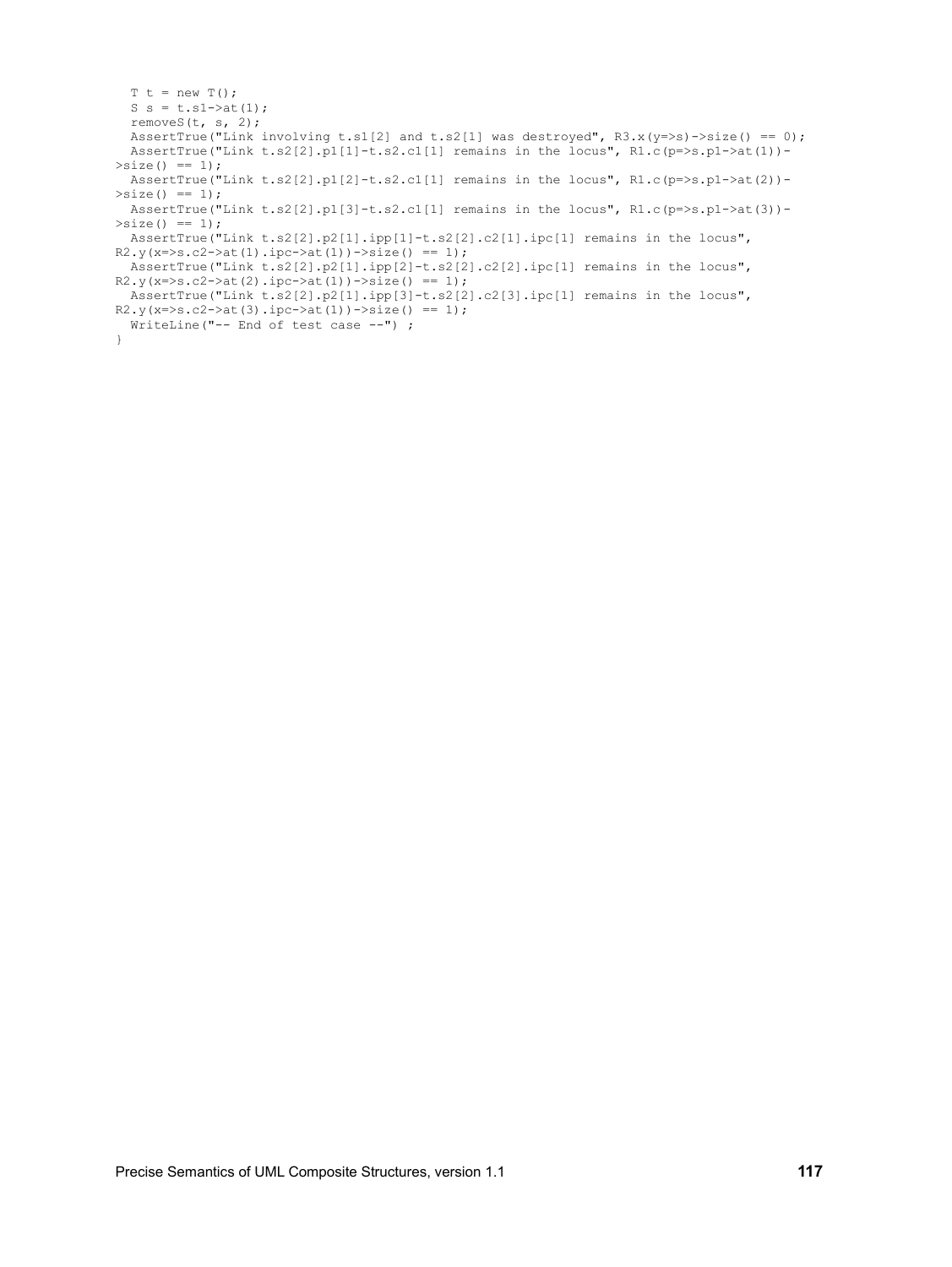This page intentionally left blank.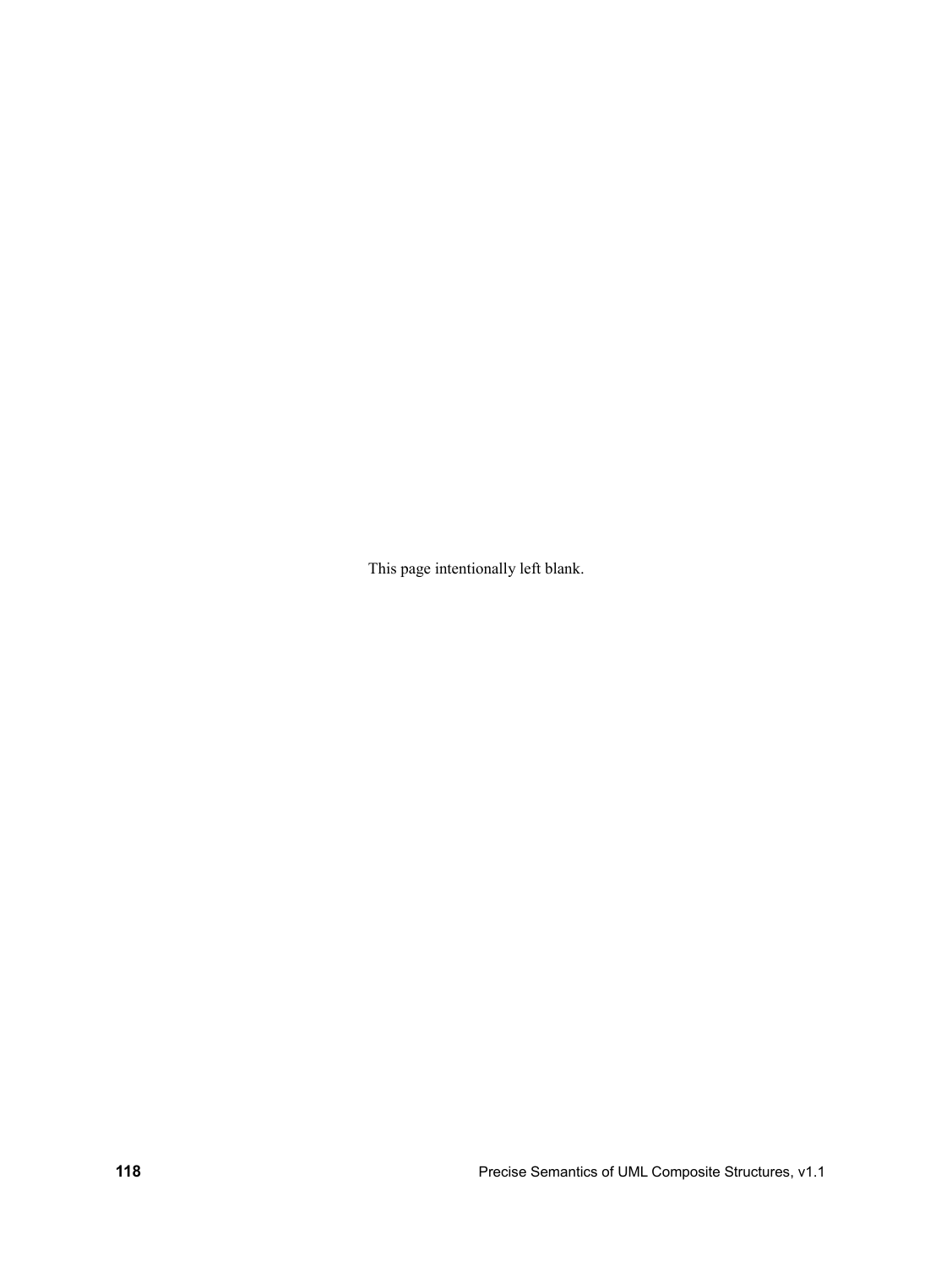# **Annex A Semantics of MARTE PpUnits (informative)**

## **A.1 Introduction**

The broad field of embedded systems, to which MARTE is dedicated, relies directly in the capacity of specifying, predicting, and/or assessing the usage that the system does of the available resources. For real-time systems this is strongly related to the scheduling of the platform execution capacity and the arbitration protocols needed in the mutually exclusive accesses to shared resources. For this reason models of Composite Structures subject to real-time constraints, or targeted to embedded platforms, need the semantics of the MARTE elements used on them to be clearly described. This should be done in such a way that restricts the "Genericity of the Execution Model" claimed in section 2.3 of fUML specification. This implies directly the need to specify the semantics of time, concurrency, and inter-object communication mechanisms, which were explicitly left open in fUML.

Considering the large amount of potential modeling intents for which MARTE is able to be applied, the adequate strategy to describe semantics here should follow an approach similar to the one used in MARTE section 2.4 (Conformance with MARTE). According to that approach potential usages of the specification (and consequently the tools provided by tool vendors for them) are categorized in a series of "compliance cases".

The description of the corresponding "Semantics Variation Cases" would encompass aspects like: the modeling elements in play (stereotypes, base UML elements, and concrete values for the attributes that condition the desired semantics), the additional rules for their usage (expressed either with OCL or by means of textually described constraints), and the transformations or equivalent models in the target sub-domains or languages.

But an exhaustive search for all coherent sets of semantics of all elements in MARTE for all those potential users and compliance cases is an overwhelming effort not targeted in this specification. Instead, this annex fixes the semantics of a concrete set of elements and modeling patterns. The actors to whom this semantics is address are those named as "Software Architect" in MARTE subclause 6.2.3 (How to use this specification), in particular those who design real-time systems with the additional need of having their final artifacts suitable to be validated by means of schedulability analysis.

Then, according to this modeling intent, the semantics of the combination of specific MARTE elements in its Generic Resource Modeling (GRM) and High-Level Application Modeling (HLAM) sections need to be provided. The two basic structural elements in MARTE for which the formalization of semantics is needed are the Real-time Unit (RtUnit), and the Passive Protected Unit (PpUnit). These concepts are described in the HLAM sub-profile of MARTE, and are the fundamental building blocks for programming real-time applications with high level languages from the analytical point of view [1] [2] [3]. The construction of analysis models to validate these design intent models is possible [4] under the assumption of a generic execution platform and a behavioral semantics that respects best practices and widely known models of interaction taken from the realtime systems community [2] [5].

An initial set of modeling rules for the semantics of RtUnits, which included those for describing the platform, was proposed in [4] as a set of rules for the modeling of tasks that may be (a) Independent, (b) Related by means of shared resources, or (c) by control flow dependencies. This annex expresses the semantics for PpUnits as stated in clause 1 (Scope) of this specification, namely by defining semantic visitors that specify the needed semantics as extension of the PSCS execution model.

The basis for modeling with schedulability analysis in mind is the specification of three basic models, the platform, the logic of the application and the stimuli workload the system is expected to support. Over the initial set of modeling rules, proposed in [4], here we enhance and extend it to address also execution semantics of the PpUnits used in high level application models.

Then besides the semantics that is formalized in the next clause, when tasks share passive data the PpUnit modeling construct is used, and in this case these additional rules apply:

Precise Semantics of UML Composite Structures, version 1.1 **119**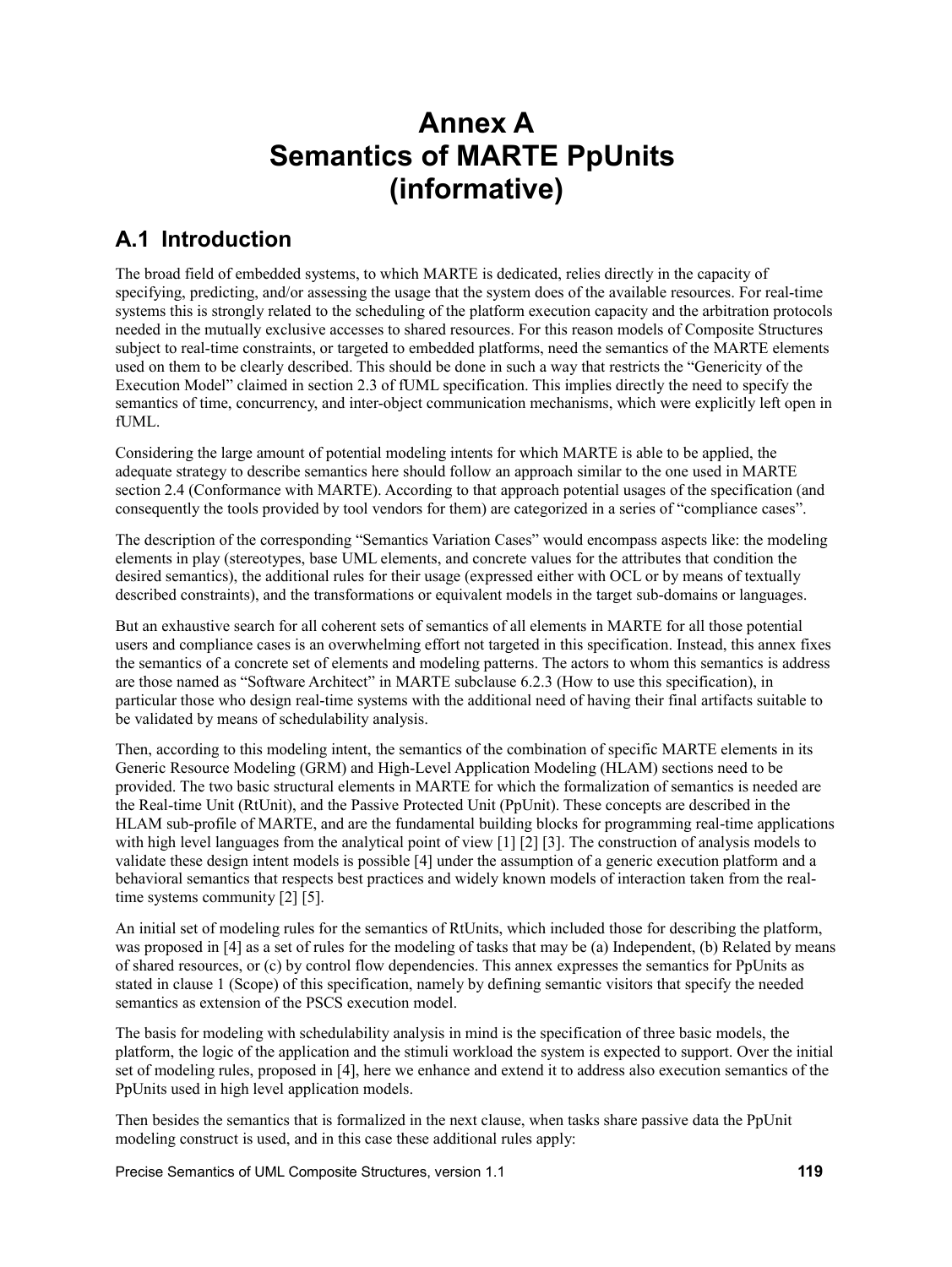- The ExecKind of PpUnit services is ImmediatRemote
- All services of the PpUnit use the same protection protocol: ImmediateCeiling or PriorityInheritance
- The ConcurrencyPolicy of PpUnit is Guarded.

The concurrencyPolicy of the kind Concurrent might be enabled in order to have the writer/reader ConcurrencyKind available, but this behavior requires additional capabilities from the analysis techniques to take really advantage of it, so in principle it is discouraged.

## **A.2 Semantics**

## **A.2.1 Overview**

Extensions to the normative composite structures execution model are depicted in [Figure A.1](#page-131-1) and [Figure A.2.](#page-131-0)



<span id="page-131-1"></span>**Figure A.1 - Locus extension diagram**



<span id="page-131-0"></span>**Figure A.2 - Object and Execution extension diagram**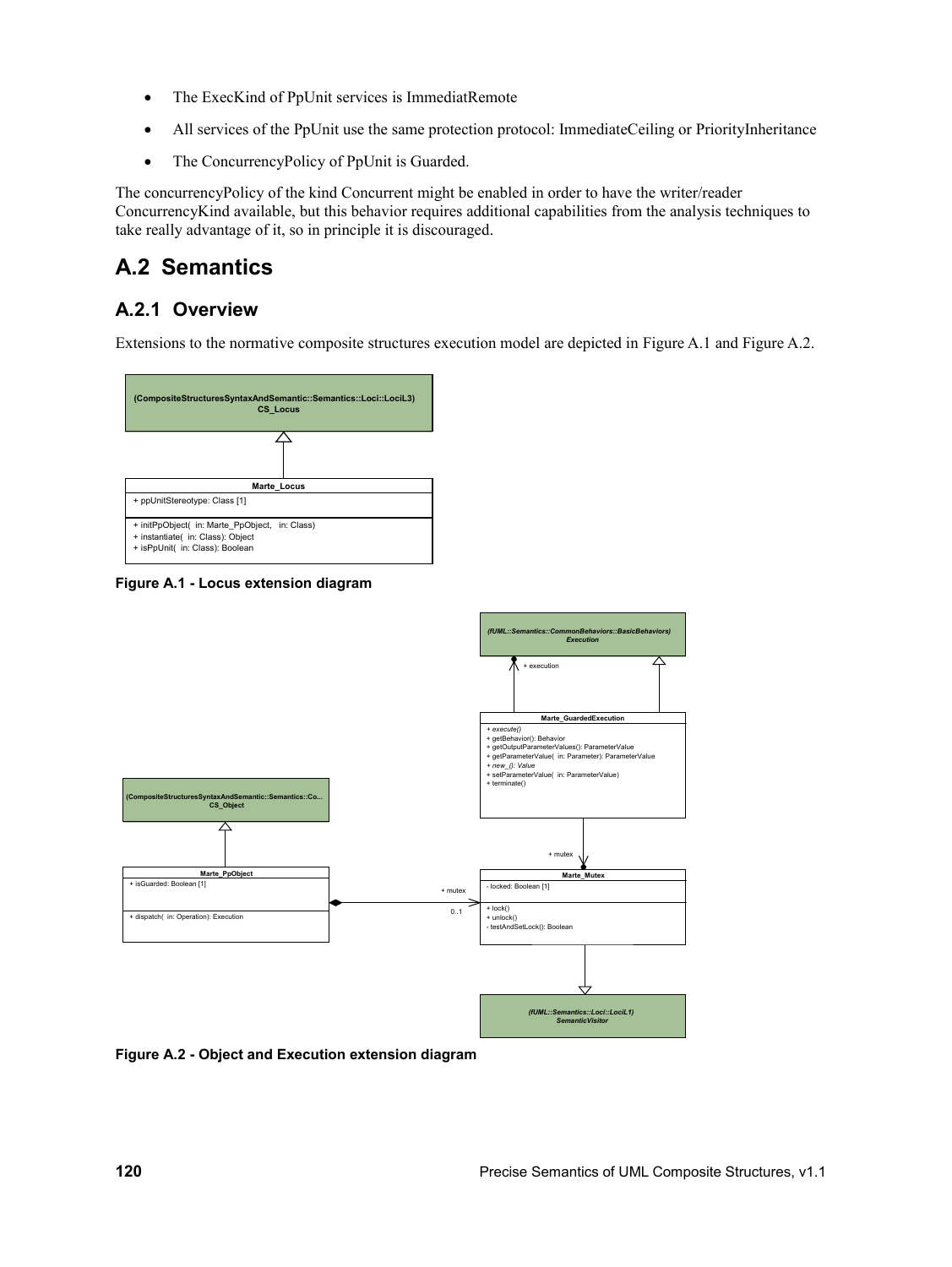## **A.2.2 Class descriptions**

#### <span id="page-132-0"></span>**A.2.2.1 Marte\_GuardedExecution**

Marte GuardedExecution extends fUML Execution so that only one execution issued by a Marte PpObject (i.e., an Object classified by a Marte PpUnit) can execute at a time. Mutual exclusion is guaranteed by the usage of [a](#page-133-0) Marte Mutex.

#### **Generalizations**

Execution (from fUML::Semantics::CommonBehaviors::BasicBehaviors)

#### **Attributes**

None

#### **Associations**

- execution : Execution, the actual encapsulated Execution, whose call to execute is guarded by the lock of a mutex (see operation execute below).
- mutex : [Marte\\_Mutex,](#page-133-0) a reference to the mutex that will be used to guard the execution of the encapsulated Execution. This mutex is owned by the [Marte\\_PpObject](#page-134-0) that produced this Marte GuardedExecution.

#### **Operations**

```
[1] public execute()
       // Ensures mutual exclusion of executions
       // issued by a same Marte_PpObject, due to a dispatch.
       // The execution of each encapsulated execution is protected
       // by locking mutex prior to execution.
       // This mutex belongs to a Marte PpObject,
       // and it is shared by all Marte_GuardedExecution
       // that has been issued by this Marte_PpObject.
       this.mutex.lock();
       this.execution.execute() ;
       this.mutex.unlock();
[2] public getBehavior() : Behavior
       // delegates to the encapsulated execution
       return this.execution.getBehavior();
[3] public getOutputParameterValues() : ParameterValue [*]
       // delegates to the encapsulated execution
       return this.execution.getOutputParameterValues();
```
- [4] public getParameterValue(parameter:Parameter) : ParameterValue // delegates to the encapsulated execution return this.execution.getParameterValue(parameter);
- [5] public new () : Value return new Marte GuardedExecution();
- [6] public setParameterValue(parameterValue:ParameterValue) // delegates to the encapsulated execution this.execution.setParameterValue(parameterValue);

```
[7] public terminate()
       // delegates to the encapsulated execution
       this.execution.terminate();
```
#### **A.2.2.2 Marte\_Locus**

Marte\_Locus extends [CS\\_Locus](#page-88-0) so that, when a Class with stereotype PpUnit stereotype has to be instantiated, a [Marte\\_PpObject](#page-134-0) is returned instead of a [CS\\_Object.](#page-73-0)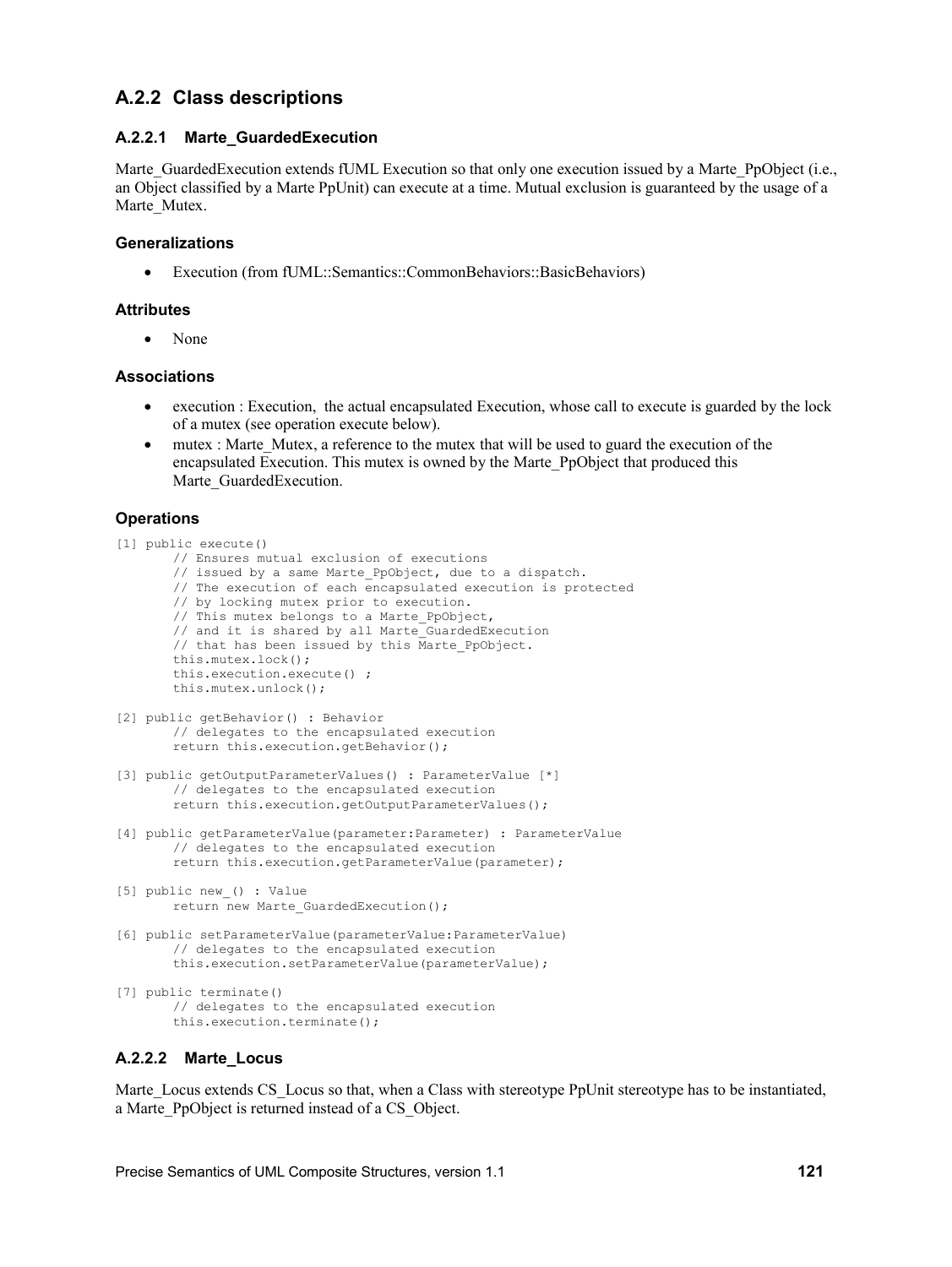#### **Generalizations**

• CS Locus

#### **Attributes**

ppUnitStereotype : Class, the Marte PpUnit stereotype

#### **Associations**

None

#### **Operations**

```
[1] public initPpObject(object:Marte_PpObject, stereotypedClass:Class)
       // Initializes properties of the given Marte_PpObject, according to the
       // given stereotypedType. This Class is a classifier of the given object,
       // and it has stereotype PpUnit applied. The property values associated
       // with the stereotype application are used to initialize properties of the
       // Marte_PpObject.
[2] public instantiate(class:Class) : Object
       // Extends CS_Locus so that, if the given type has
       // stereotype PpUnit applied, a Marte_PpObject is
       // instantiated instead of a CS_Object.
       // Otherwise, behaves like in CS_Locus.
       Object object ;
       if (this.isPpUnit(type)) {
              object = new Marte PpObject();
              object.types.add(type);
              object.createFeatureValues();
              this.add(object);
              this.initPpObjet((Marte_PpObject)object, type) ;
       }
       else {
              object = super.instantiate(type) ;
       }
       return object ;
[3] public isPpUnit(type:Class) : Boolean
       // Determines if the given type has stereotype PpUnit applied
```
#### <span id="page-133-0"></span>**A.2.2.3 Marte\_Mutex**

Mart[e](#page-132-0) Mutex is a new kind of SemanticVisitor, introduced to guarantee mutual exclusion of multiple Marte GuardedExecutions issued by a same Marte PpObject.

#### **Generalizations**

• Semantic Visitor (from fUML::Semantics::Loci::LociL1)

#### **Attributes**

locked : Boolean, indicates whether this Marte\_Mutex is locked

#### **Associations**

None

#### **Operations**

```
[1] public lock()
       // Loops until the calling object
       // has been able to lock this mutex
       while (this.testAndSetLock()) { }
[2] public unlock()
       // Unlocks the mutex
```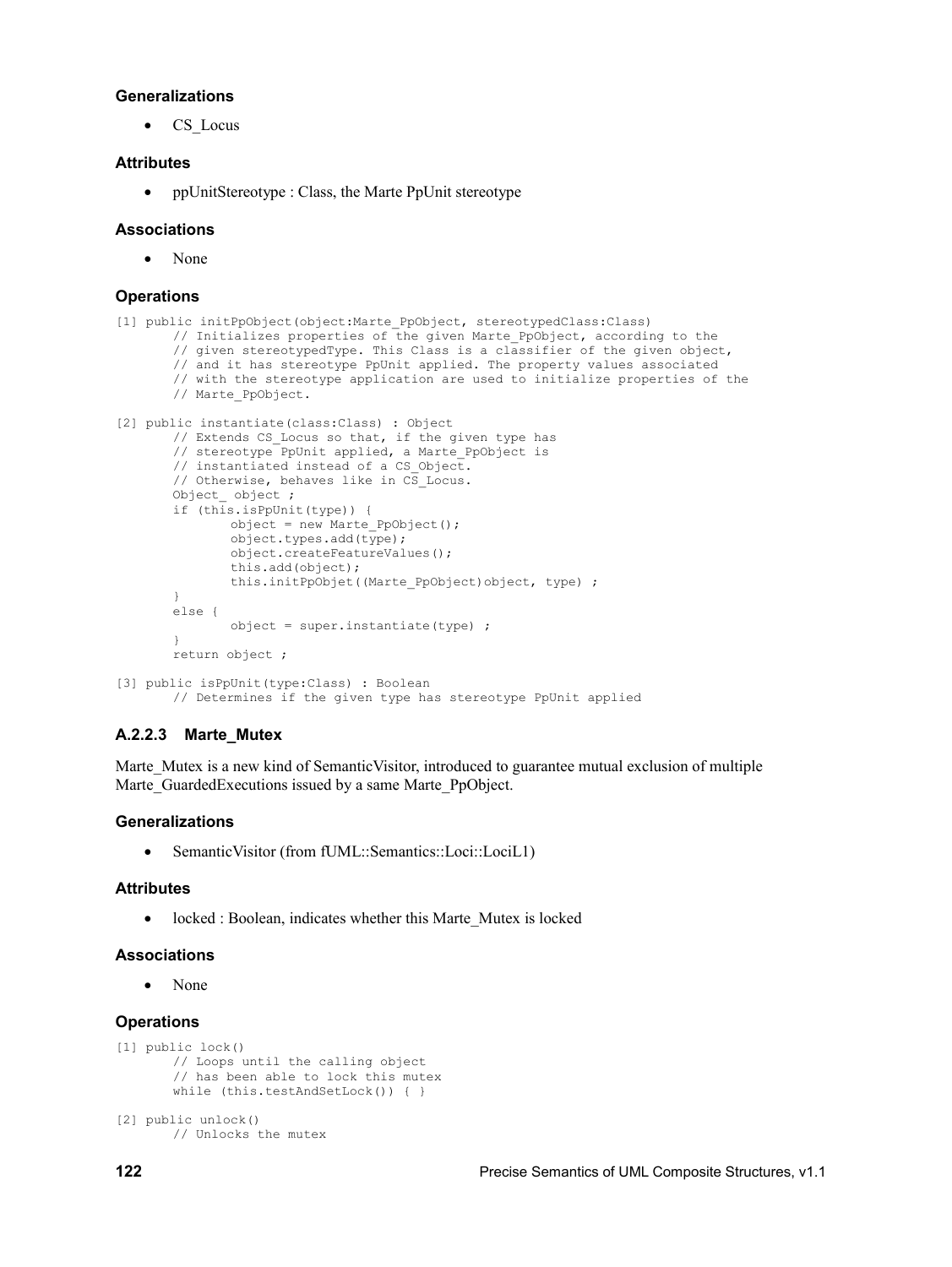```
_beginIsolation();
       \frac{1}{2}this.locked = false;
       endIsolation();
[3] public testAndSetLock() : Boolean
       // If the context mutex is not locked,
       // locks it and returns false.
       // Returns true otherwise
       boolean wait = true;
        _beginIsolation();
       if (!this.locked) {
               this.locked = true;
               wait = false;
       }
        endIsolation();
       return wait;
```
### <span id="page-134-0"></span>**A.2.2.4 Marte\_PpObject**

Marte\_PpObject extends [CS\\_Object](#page-73-0) so that, when operation dispatch is called, a [Marte\\_GuardedExecution](#page-132-0) is returned instead of a fUML Execution, if this Marte\_PpObject is guarded.

#### **Generalizations**

• CS Object

#### **Attributes**

• isGuarded : Boolean, determines whether this Marte PpObject is guarded. Its value is based on the value of property concPolicy of stereotype PpUnit, which is applied on a Class typing this object.

#### **Associations**

mutex : [Marte\\_Mutex,](#page-133-0) the mutex owned by this object. It is used to guarantee mutual exclusion of executions produced by this object.

#### **Operations**

```
[1] public dispatch(operation:Operation) : Execution
       // First construct an Execution for the given operation,
       // as specified by CS_Object.
       // If this Marte PpObject is guarded,
       // the constructed execution is encapsulated in a
       // Marte GuardedExecution, which is returned.
       // This execution keeps a reference to the mutex
       // owned by this Object.
       // Otherwise, simply returns the constructed execution
       Execution execution = super.dispatch(operation);
       if (this.isGuarded) {
              Marte GuardedExecution quarded = new Marte GuardedExecution() ;
              guarded.execution = execution ;
              guarded.mutex = this.mutex ;
              execution = guarded ;
       }
       return execution ;
```
## **A.3 PpUnit Test suite**

This test suite encompasses two test cases, described in [A.3.1](#page-134-1) and [A.3.2.](#page-136-0) Its purpose is to demonstrate that concurrent calls to operations of a guarded PpUnit are serialized.

## <span id="page-134-1"></span>**A.3.1 No Ports – Globally Guarded**

The structural aspects of this test case are depicted in [Figure A.3](#page-135-1) and [Figure A.4.](#page-135-0) Four active objects (classified by A) share a single PpUnit object (classified by B). The active objects concurrently call operation B::compute()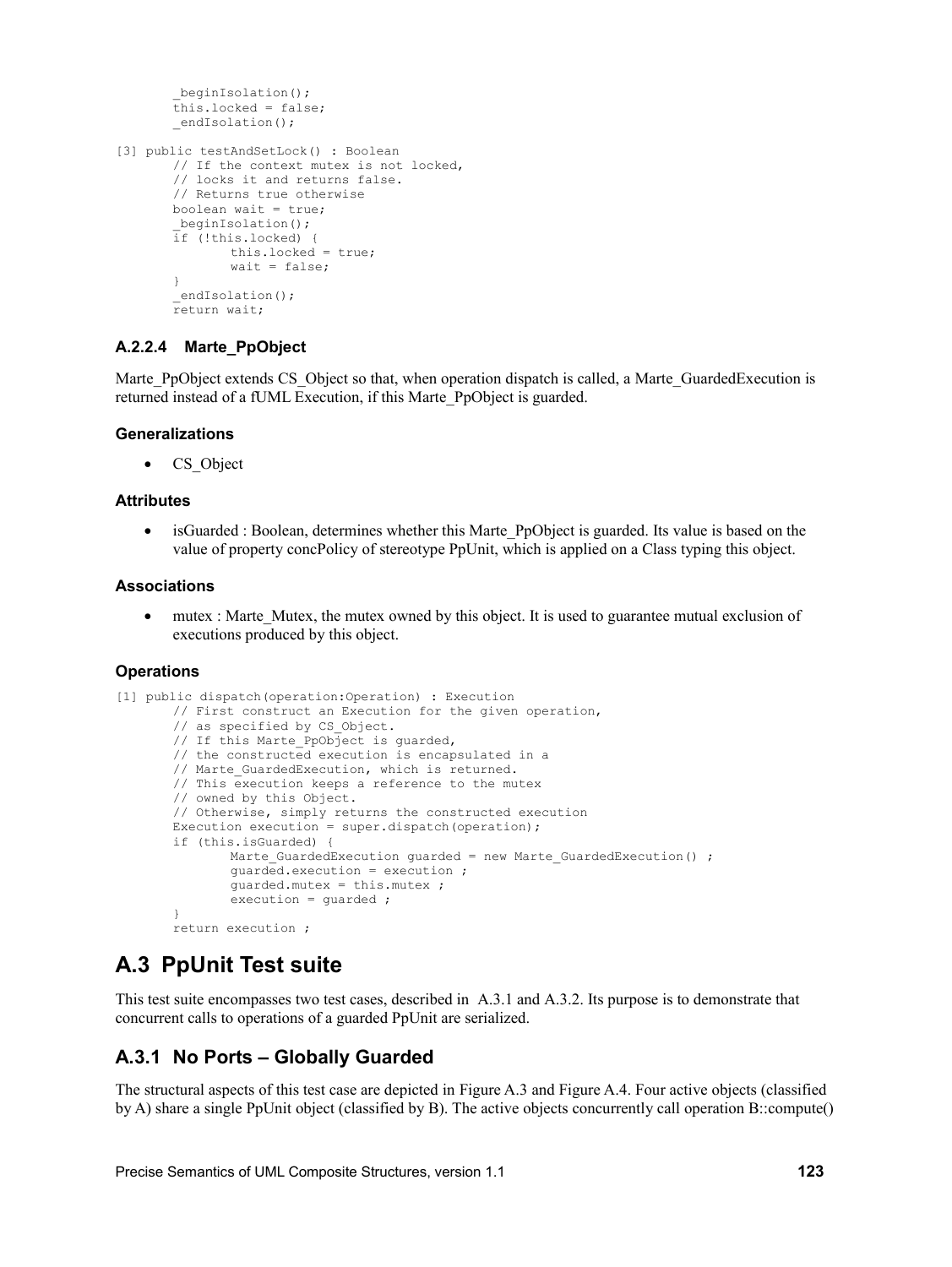on the shared object. Since PpUnit B is guarded (property concPolicy == guarded), these calls shall be serialized.



<span id="page-135-1"></span>



#### <span id="page-135-0"></span>**Figure A.4 - Composite structure diagram**

The classifier behavior of A is:

```
activity AClassifierBehavior() {
     accept(Start) ;
   b = R.b(this);
    b.compute() ;
}
```
The method of operation B::compute() is:

```
activity compute() {
     WriteLine("--------------------------------------") ;
     WriteLine("- Incrementing p:") ;
    this.p = this.p + 10 ;
    WriteLine(" - value of p: " + ToString(this.p)) ;
    WriteLine("- Decrementing p:") ;
    this.p = this.p - 10 ;<br>WriteLine(" - value
                   - value of p: " + ToString(this.p)) ;
     WriteLine("--------------------------------------") ;
    WriteLine("");
}
```
--------------------------------------

The corresponding test case behavior is:

```
activity TestCaseBehavior() {
    c = new C();
     for (a in c.a) {
         a.Start() ;
     }
}
```
In a valid execution trace, the various executions of B::compute() shall be serialized, so that no interleaving can be observed:

```
- Incrementing p:
      - value of p: 10
- Decrementing p:
```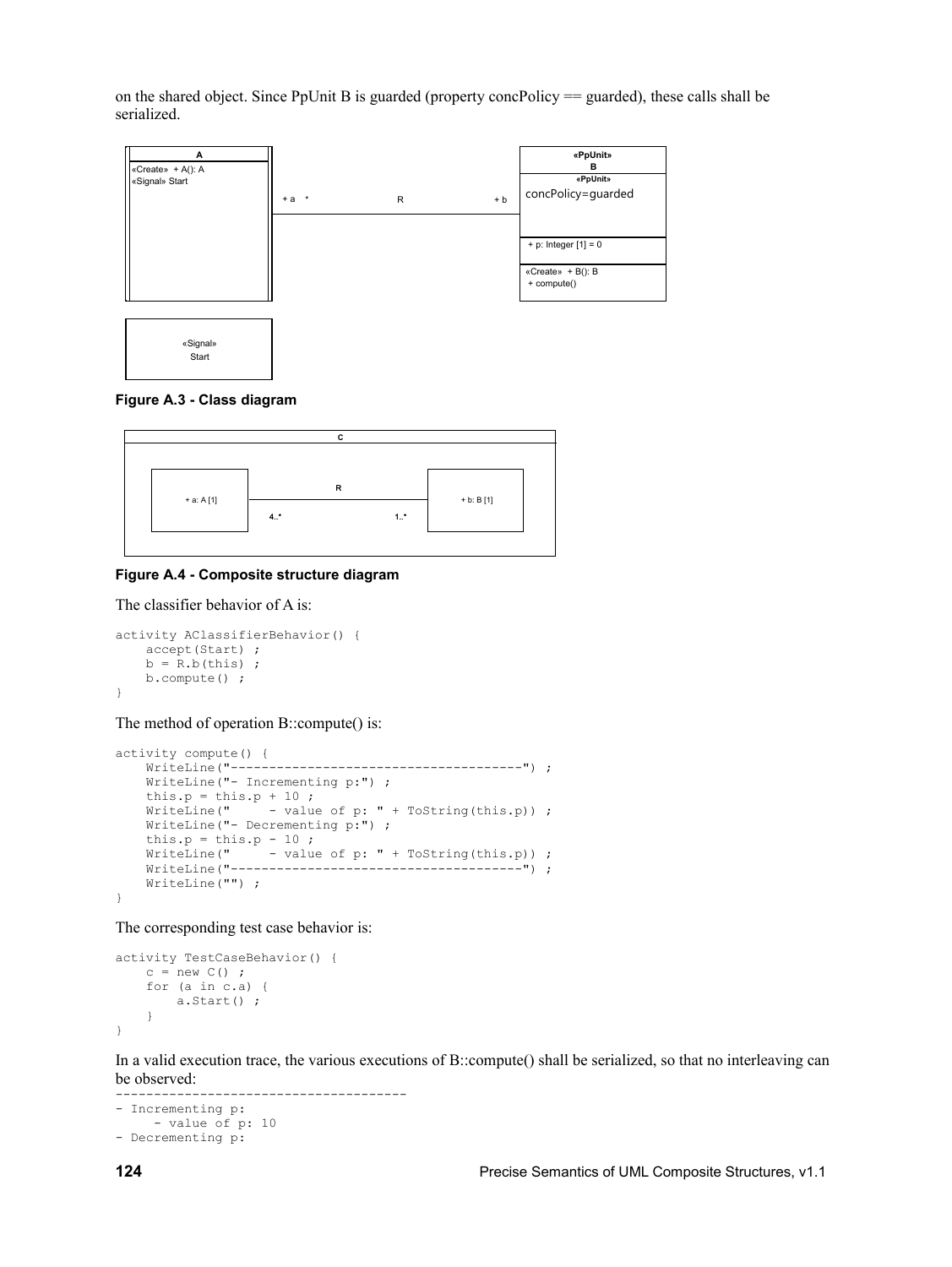```
 - value of p: 0
--------------------------------------
--------------------------------------
- Incrementing p:
     - value of p: 10
- Decrementing p:
     - value of p: 0
--------------------------------------
--------------------------------------
- Incrementing p:
     - value of p: 10
- Decrementing p:
     - value of p: 0
--------------------------------------
--------------------------------------
- Incrementing p:
     - value of p: 10
- Decrementing p:
     - value of p: 0
                       --------------------------------------
```
## <span id="page-136-0"></span>**A.3.2 Ports – Globally Guarded**

The structural aspects of this test case are depicted in [Figure A.5](#page-136-1) and [Figure A.6.](#page-137-0) This is a variant of the test case depicted in [A.3.1,](#page-134-1) where instances of A communicate with the shared instance of B through ports and connectors. The active objects concurrently call operation B::compute() on the shared object. Since PpUnit B is guarded (property concPolicy == guarded), these calls shall be serialized.



<span id="page-136-1"></span>**Figure A.5 - Class diagram**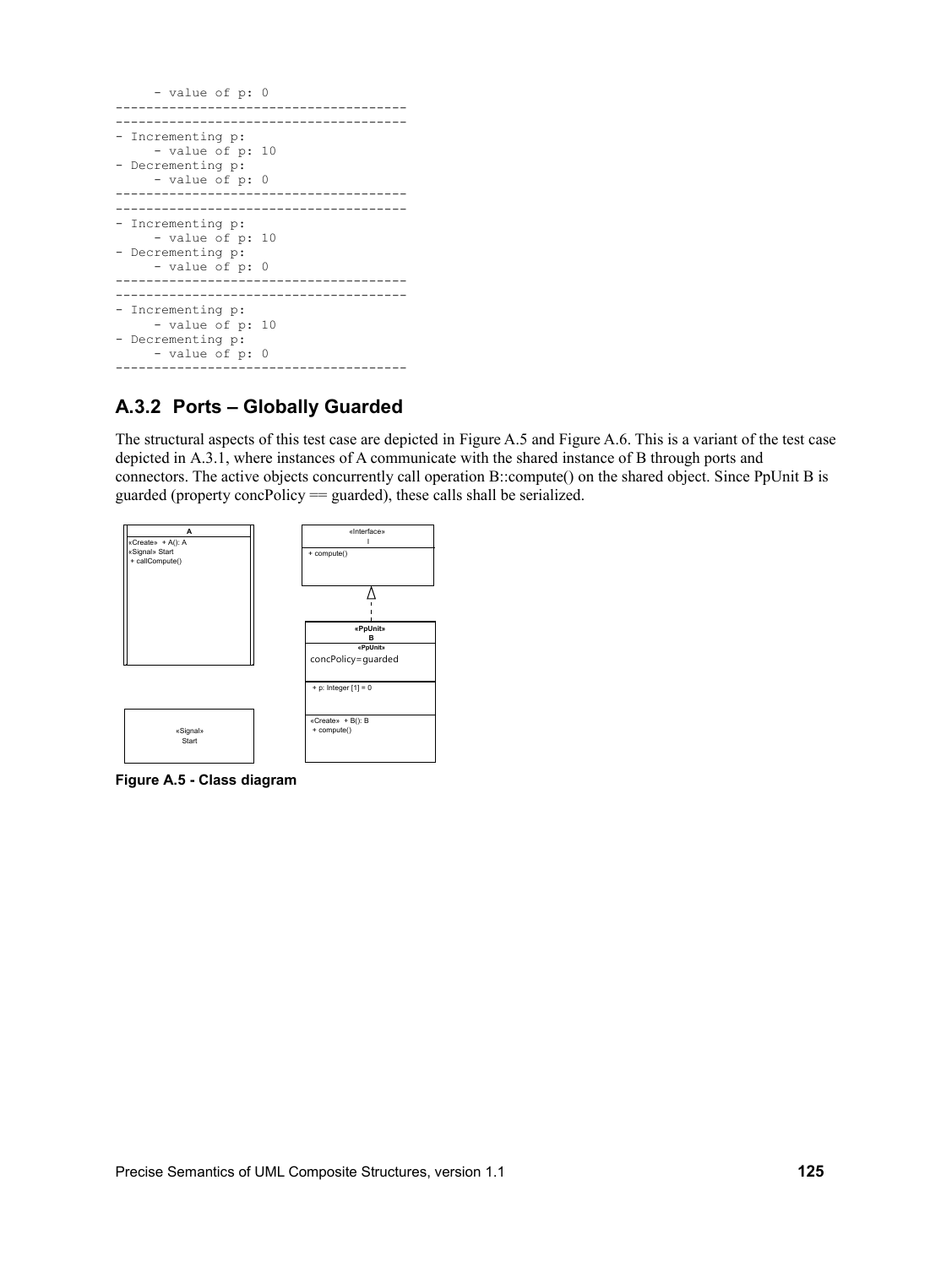

<span id="page-137-0"></span>**Figure A.6 - Composite structure diagram**

The classifier behavior of A is:

```
activity AClassifierBehavior() {
     accept(Start) ;
     this.callCompute() ;
}
```
The method of operation A::callCompute() is specified in the activity diagram of [Figure A.7.](#page-137-1) Action "This" is a ReadSelfAction, and "Call compute on port p" is a CallOperationAction for operation I::compute(), with property onPort set to A::p.



#### <span id="page-137-1"></span>**Figure A.7 - Activity diagram of A::callCompute() method**

The method of operation B::compute() is:

```
activity compute() {
     WriteLine("--------------------------------------") ;
    WriteLine("- Incrementing p:") ;
    this.p = this.p + 10 ;<br>WriteLine(" - value
                   - value of p: " + ToString(this.p)) ;
     WriteLine("- Decrementing p:") ;
    this.p = this.p - 10 ;<br>WriteLine (" - value
                     - value of p: " + Tostring(this.p) ;
     WriteLine("--------------------------------------") ;
    WriteLine("");
```
}

Activity C\_b\_default (which is the behavior associated with the OpaqueExpression default value of C::b) is:

```
activity C b default() : B {
    b = new \overline{B}(x);
    b.setf = b;
     // Default is a generic association,
     // specified in the non-normative library GenericAssociation
```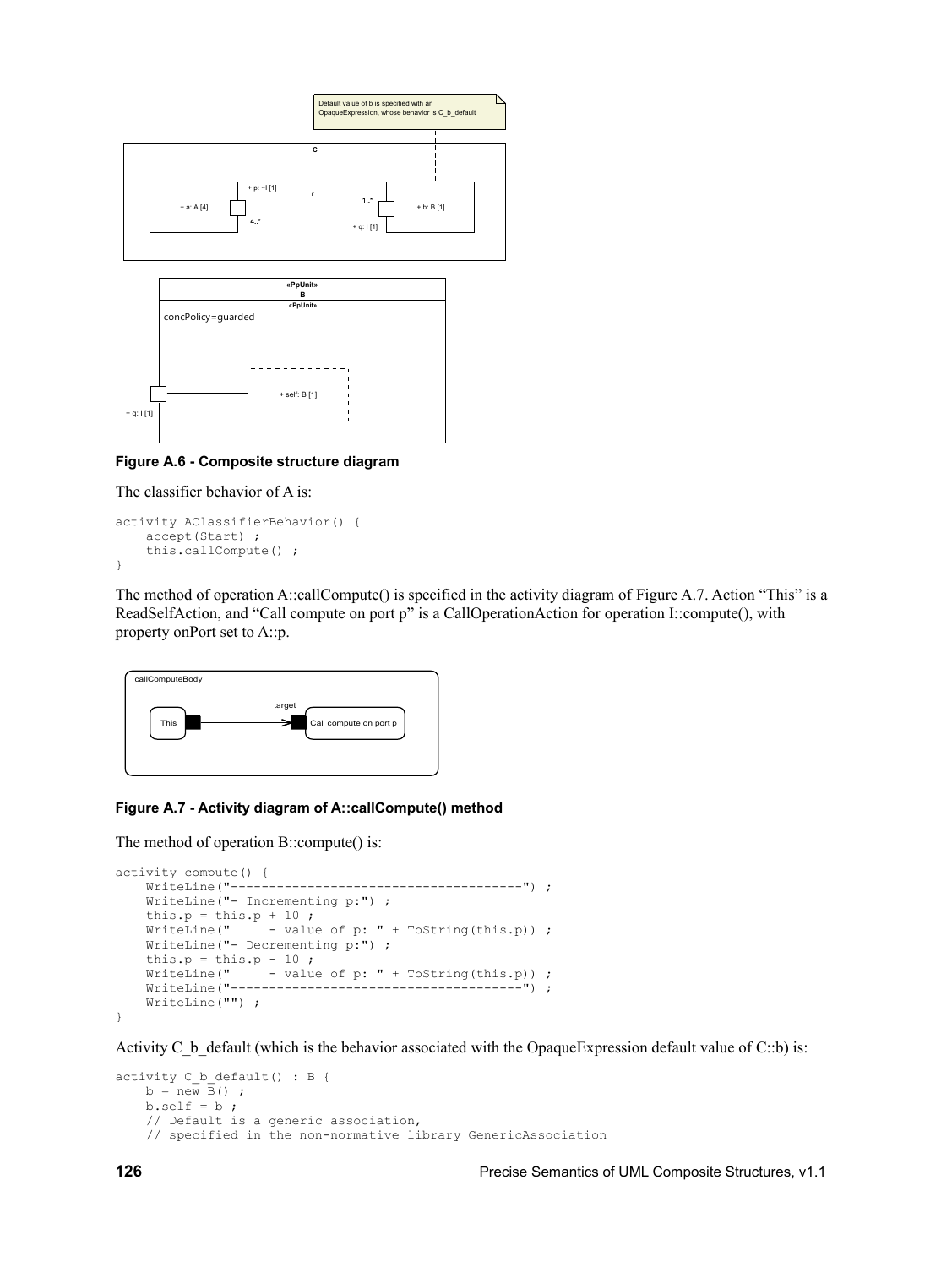```
 // Cf. clause Annex C
Default.createLink(x => b.q, y => b.self) ;
 return b ;
```

```
activity TestCaseBehavior() {
    c = new C();
     for (a in c.a) {
        a.Start() ;
     }
}
```
}

In a valid execution trace, the various executions of B::compute() shall be serialized, so that no interleaving can be observed:

```
--------------------------------------
- Incrementing p:
     - value of p: 10
- Decrementing p:
     - value of p: 0
    --------------------------------------
--------------------------------------
- Incrementing p:
      - value of p: 10
- Decrementing p:
      - value of p: 0
--------------------------------------
--------------------------------------
- Incrementing p:
     - value of p: 10
- Decrementing p:
    - value of p: 0
--------------------------------------
--------------------------------------
- Incrementing p:
      - value of p: 10
- Decrementing p:
     - value of p: 0
--------------------------------------
```
## **A.4 References**

- [1] A. Burns, B. Dobbing and T. Vardanega. Guide for the use of the Ada Ravenscar Profile in high integrity systems. University of York Technical Report YCS-2003-348 January 2003.
- [2] A. Burns and A. Wellings. HRT-HOOD: A Structured Design Method for Hard Real-Time Systems. Elsevier Science, Amsterdam, NL, 1995. ISBN 0-444-82164-3.
- [3] S. Mazzini, M. D'Alessandro, M. Di Natale, G. Lipari, and T. Vardanega. Issues in Mapping HRT- HOOD to UML. In G. Buttazzo, editor, Proceedings 15th Euromicro Conference on Real-Time Systems (ECRTS), pages 221-228. IEEE, July 2003.
- [4] J. Medina and Á. García Cuesta. Model-Based Analysis and Design of Real-Time Distributed Systems with Ada and the UML Profile for MARTE. 16th Int. Conf. On Reliable Software Technologies, Ada-Europe'2011, Edinburg (UK), in Lecture Notes in Computer Science, LNCS Vol. 6652, pp. 89-102, June 2011.
- [5] J. Medina and A. Pérez Ruiz. High Level Modeling for Real-Time Applications with UML & MARTE. Proceedings of the 25th Euromicro Conference on Real-Time Systems (ECRTS'13) WiP Session, pp. 13-16, July 2013.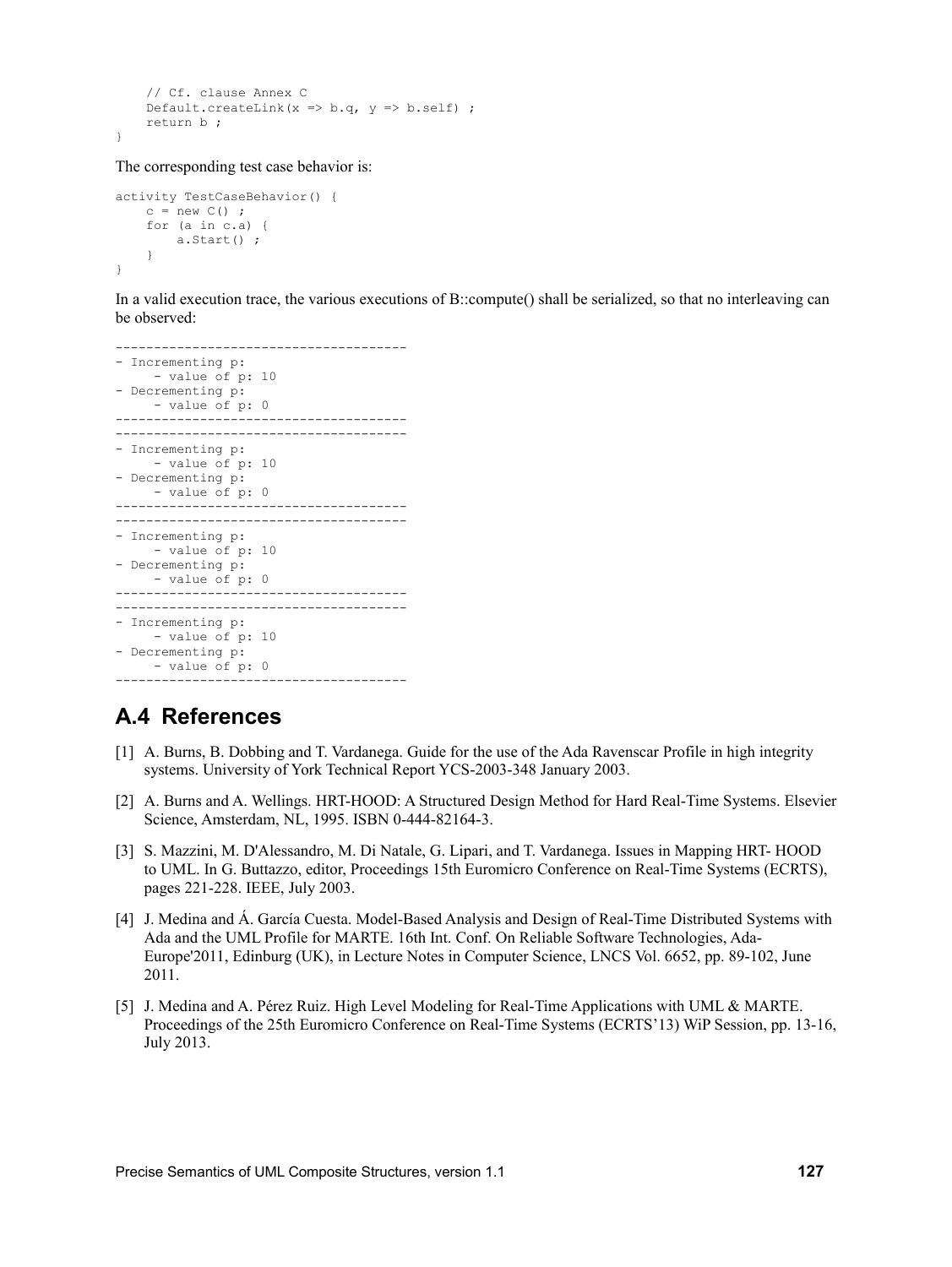This page intentionally left blank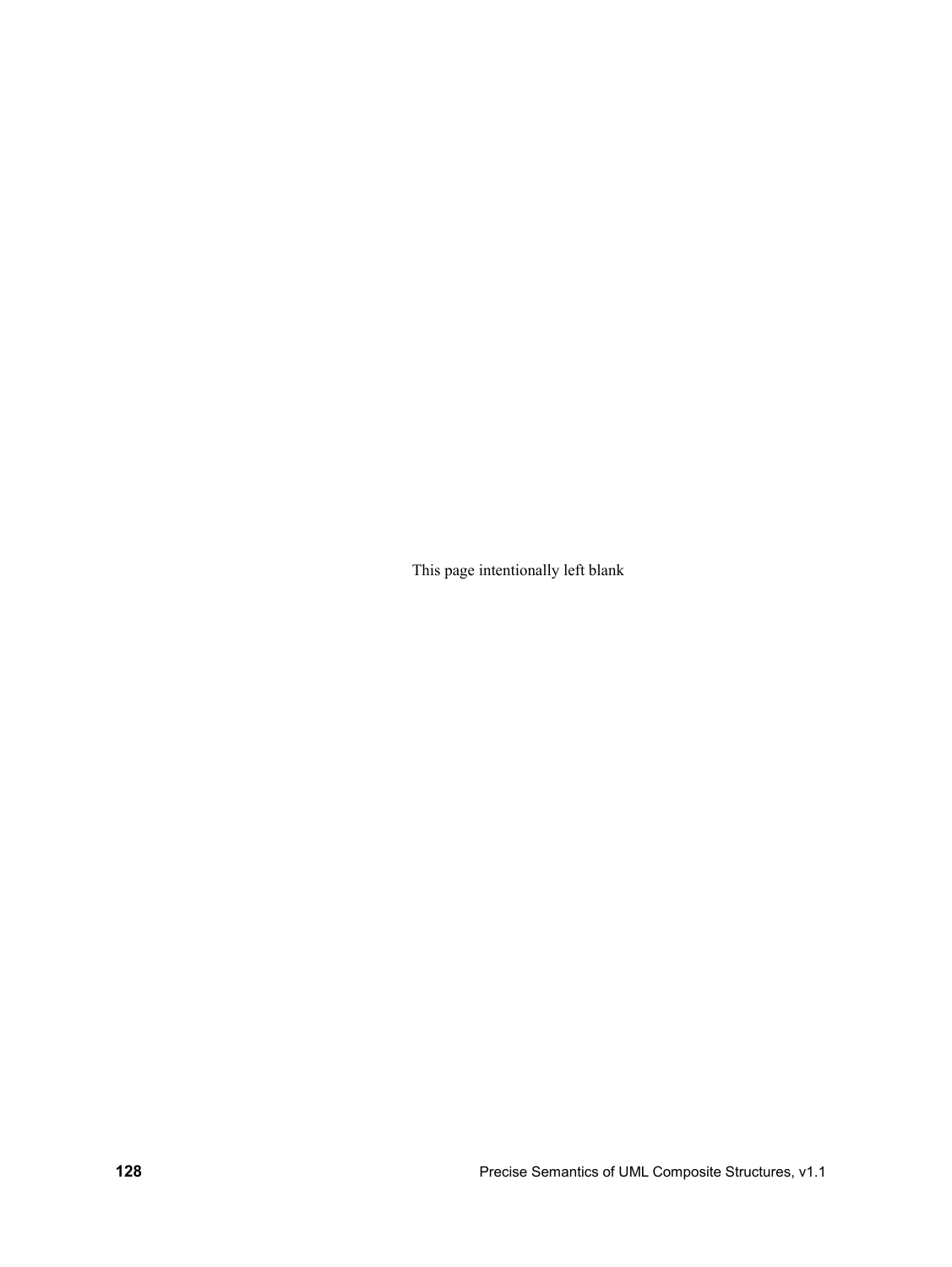# **Annex B Semantics of SysML Blocks, ProxyPorts, and FlowProperties (informative)**

## **B.1 Introduction**

SysML is a general purpose graphical modeling language that is used to describe systems in terms of their requirements, structure, behavior, and constraints. The core constructs used to model structure include blocks and their properties (e.g., value properties, part properties, constraint properties, and ports), associations, and connectors. These core structural constructs can be integrated with various behavioral constructs to describe how the system behaves.

SysML is intended to support many different types of behavior modeling paradigms. SysML, as with UML, includes activities, interactions and state machines for modeling behavior. Other forms of behavior, such as those described by differential equations, can be captured using SysML parametrics. The core structural elements can be integrated with other domain specific models and associated modeling paradigms to specify behavior in a way that is appropriate for the application.

The execution semantics for any particular type of behavior modeling approach must be specified in order to execute a model that is described in SysML. For example, parametrics can be executed by mapping them to various solvers such as Modelica, Mathematica, or Simulink, which each contain their own semantics.

The Semantics of a Foundational Subset for Executable UML (fUML) specifies the semantics for executing a subset of UML/SysML activities. The Precise Semantics of UML Composite Structures further extends these semantics to specify how the structural elements such as structured classes with ports impact the execution of activities. SysML requires further interpretation of these semantics for those areas of SysML that are different from UML.

Semantics specified in this clause only address a subset of SysML. This subset includes use cases where Blocks can have in or out FlowProperties (i.e., no inout). Blocks can also have ProxyPorts, typed by InterfaceBlocks with FlowProperties.

Subclause [B.2](#page-140-0) specifies the semantics for this subset. They describe how values written on out FlowProperties propagate through links existing between block instances, following links specified by connectors (either directly between parts, or between proxy ports on these parts). Subclause [B.3](#page-149-0) specifies a suite of test cases that can be used to demonstrate conformance to these semantics.

## <span id="page-140-0"></span>**B.2 Semantics**

## **B.2.1 Overview**

Extensions to the normative Composite Structure execution model are depicted in [Figure B.1,](#page-141-2) [Figure B.2,](#page-141-1) an[d](#page-141-0) [Figure B.3.](#page-141-0)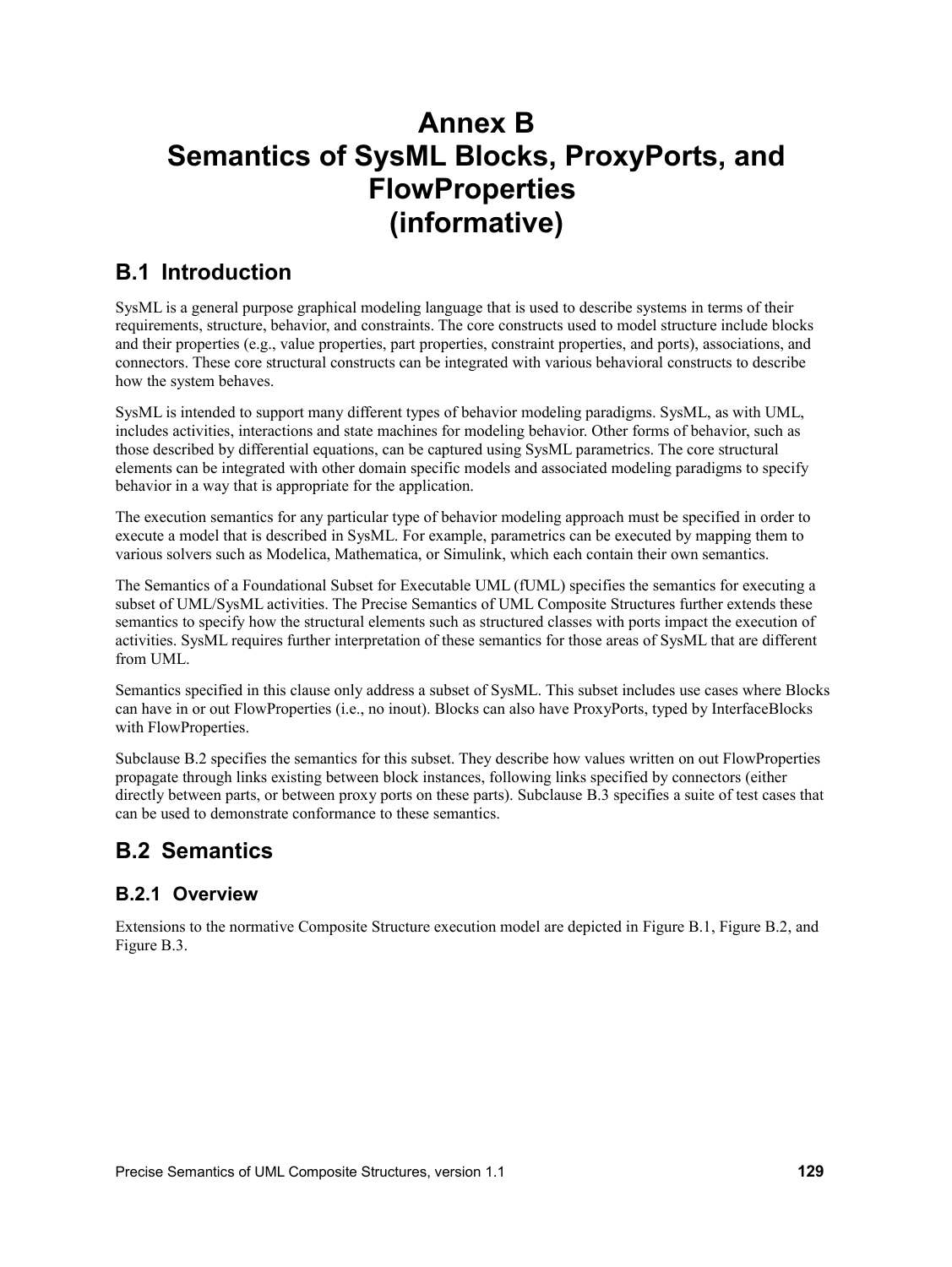

<span id="page-141-2"></span>**Figure B.1 - SysML Loci Extensions Diagram**





<span id="page-141-1"></span>**Figure B.2 - SysML Values Extensions Diagram**



<span id="page-141-0"></span>**Figure B.3 - SysML Actions Extensions Diagram**

## **B.2.2 Class descriptions**

## **B.2.2.1 SysML\_AddStructuralFeatureValueActionActivation**

SysML\_AddStructuralFeatureValueAction extends [CS\\_AddStructuralFeatureValueActionActivation](#page-37-0) to deal with Associations that do not own all their ends. In SysML, properties typed by Blocks are defined with an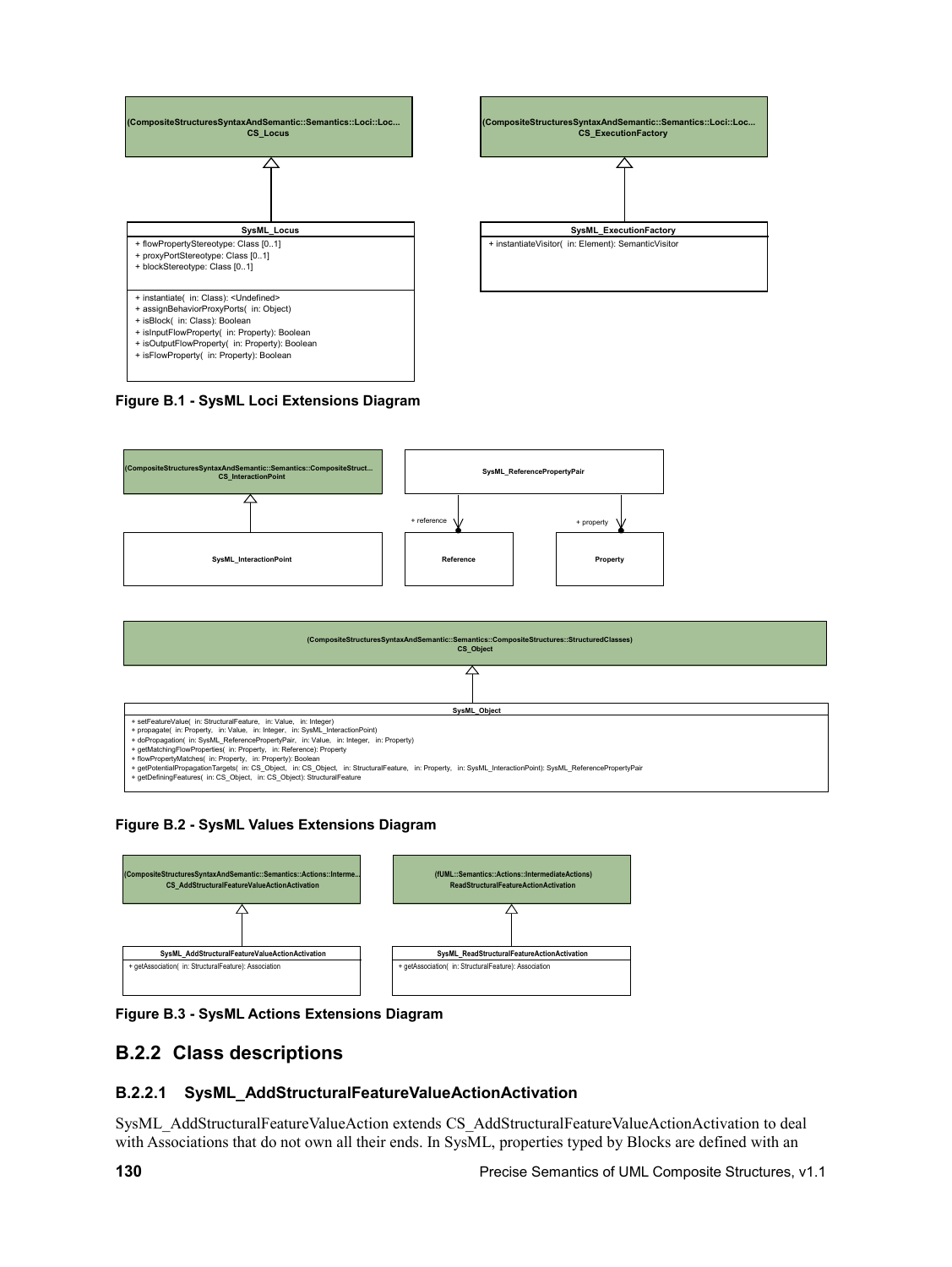Association between the containing Block and the type of the Properties. As compared to fUML which requires these ends to be owned by the Association, SysML requires these ends to be owned by the containing Block.

#### **Generalizations**

[CS\\_AddStructuralFeatureValueActionActivation](#page-37-0)

#### **Attributes**

• None

#### **Associations**

• None

#### **Operations**

```
[1] public getAssociation(feature:StructuralFeature) : Association [0..1]
       // If the structural feature for the action of this activation is an
       // association end,
       // then get the associated association,
       // ONLY IF THIS FEATURE IS OWNED BY THE ASSOCIATION (SysML extension)
       Association association = null;
       if(feature instanceof Property) {
              association = ((Property)feature).association;
       }
       if (association != null) {
               int i = 1;
              boolean ownedByAssocation = false ;
              while (i <= association.ownedEnd.size() && !ownedByAssocation) {
                      Property current = association.ownedEnd.getValue(i - 1) ;
                      if (current == feature) {
                              ownedByAssocation = true ;
                       }
                      i = i + 1;}
               if (!ownedByAssocation) {
                      association = null;
               }
       }
       return association;
```
#### **B.2.2.2 SysML\_ExecutionFactory**

SysML\_ExecutionFactory extends [CS\\_ExecutionFactory](#page-86-0) to deal with instantiation of semantic visitors introduced by this extension.

#### **Generalizations**

• CS ExecutionFactory

#### **Attributes**

• None

#### **Associations**

• None

#### **Operations**

```
[1] public instantiateVisitor(element:Element) : SemanticVisitor
       // Extends CS_ExecutionFactory to instantiate
       // SysML semantic visitors
       SemanticVisitor visitor = null ;
       if (element instanceof AddStructuralFeatureValueAction) {
              visitor = new SysML AddStructuralFeatureValueActionActivation() ;
```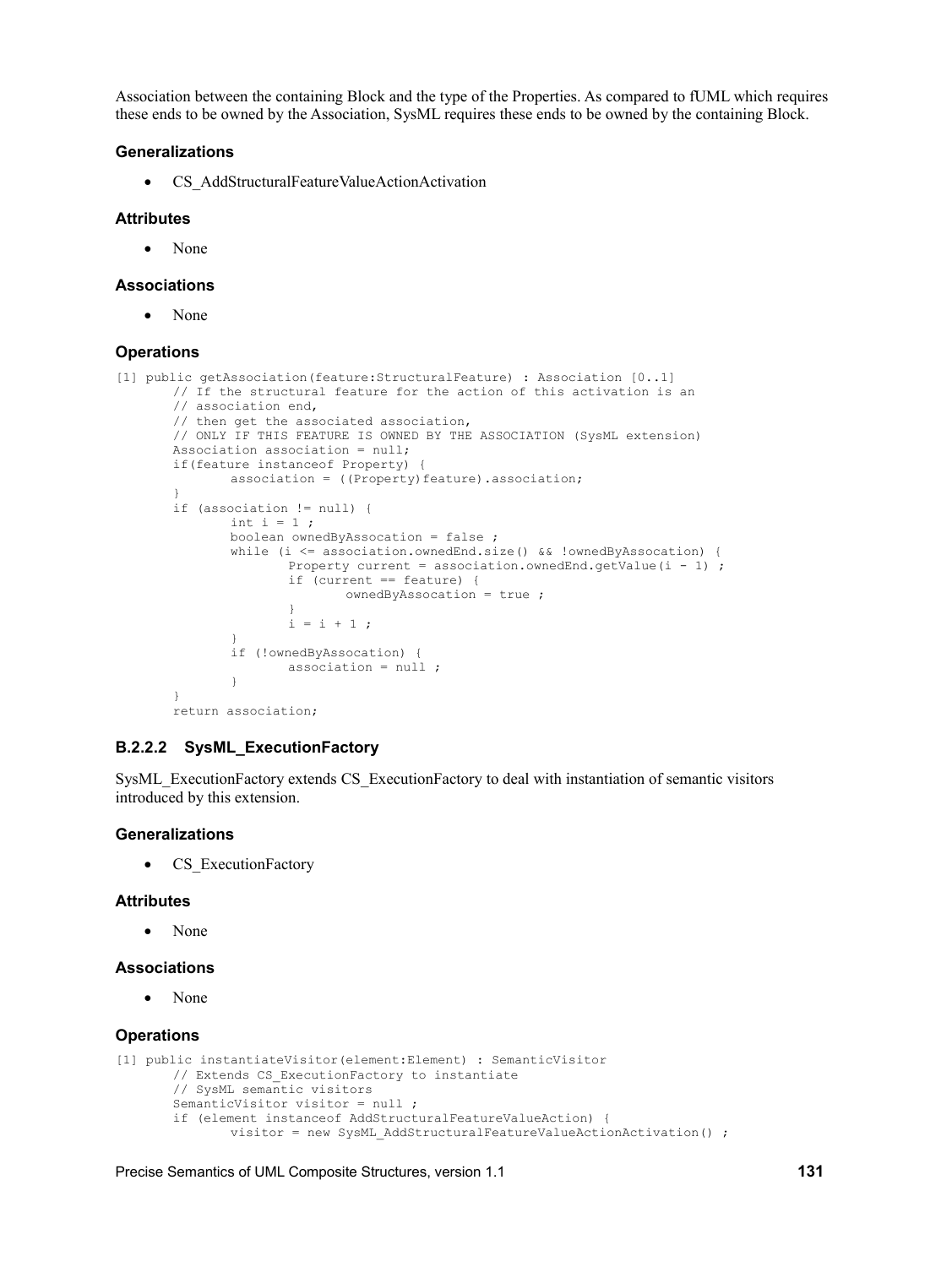```
}
else if (element instanceof ReadStructuralFeatureAction) {
       visitor = new SysML ReadStructuralFeatureActionActivation() ;
}
else {
       visitor = super.instantiateVisitor(element) ;
}
return visitor ;
```
#### <span id="page-143-0"></span>**B.2.2.3 SysML\_InteractionPoint**

SysML\_InteractionPoint extends CS\_InteractionPoint. The only kind of SysML port supported in this annex is behavior proxy ports. This kind of port does not require extensions to CS\_InteractionPoint. However, since the other kind of SysML ports would require some extensions, this class is introduced to be used as a common ancestor to these potential extensions, that could be defined in extensions to the proposed execution model.

#### **Generalizations**

[CS\\_InteractionPoint](#page-71-0)

#### **Attributes**

None

#### **Associations**

• None

#### **Operations**

• None

### **B.2.2.4 SysML\_Locus**

SysML\_Locus extends [CS\\_Locus](#page-88-0) by instantiating [SysML\\_Objects](#page-144-0) instead of [CS\\_Objects](#page-73-0), in the case where the Type (from which instances are produced) is a Block. When instantiating a SysML\_Object, it also deals with the automatic assignment of values for the behavior ProxyPorts of the Block typing the instantiated object. These values are [SysML\\_InteractionPoint](#page-143-0) whose referents are the instantiated object itself. In other words, the instantiated object and the values for the behavior ProxyPorts of the typing Block are the same object. These mechanism is implemented in Operation assignBehaviorProxyPorts specified below.

SysML\_Locus also owns utility properties and operations. All the \*Stereotype properties below are references to Stereotype definitions from the SysML profile. These references are used to determine if model elements from a model being executed carry applications of the corresponding Stereotypes (see isBlock, isProxyPort, isFlowProperty, isInputFlowProperty, isOutputFlowProperty operations specified below).

#### **Generalizations**

• CS Locus

#### **Attributes**

- blockStereotype : Class [0..1], the Block stereotype definition
- flowPropertyStereotype : Class  $[0..1]$ , the FlowProperty stereotype definition
- proxyPortStereotype : Class  $[0..1]$ , the ProxyPort stereotype definition

#### **Associations**

None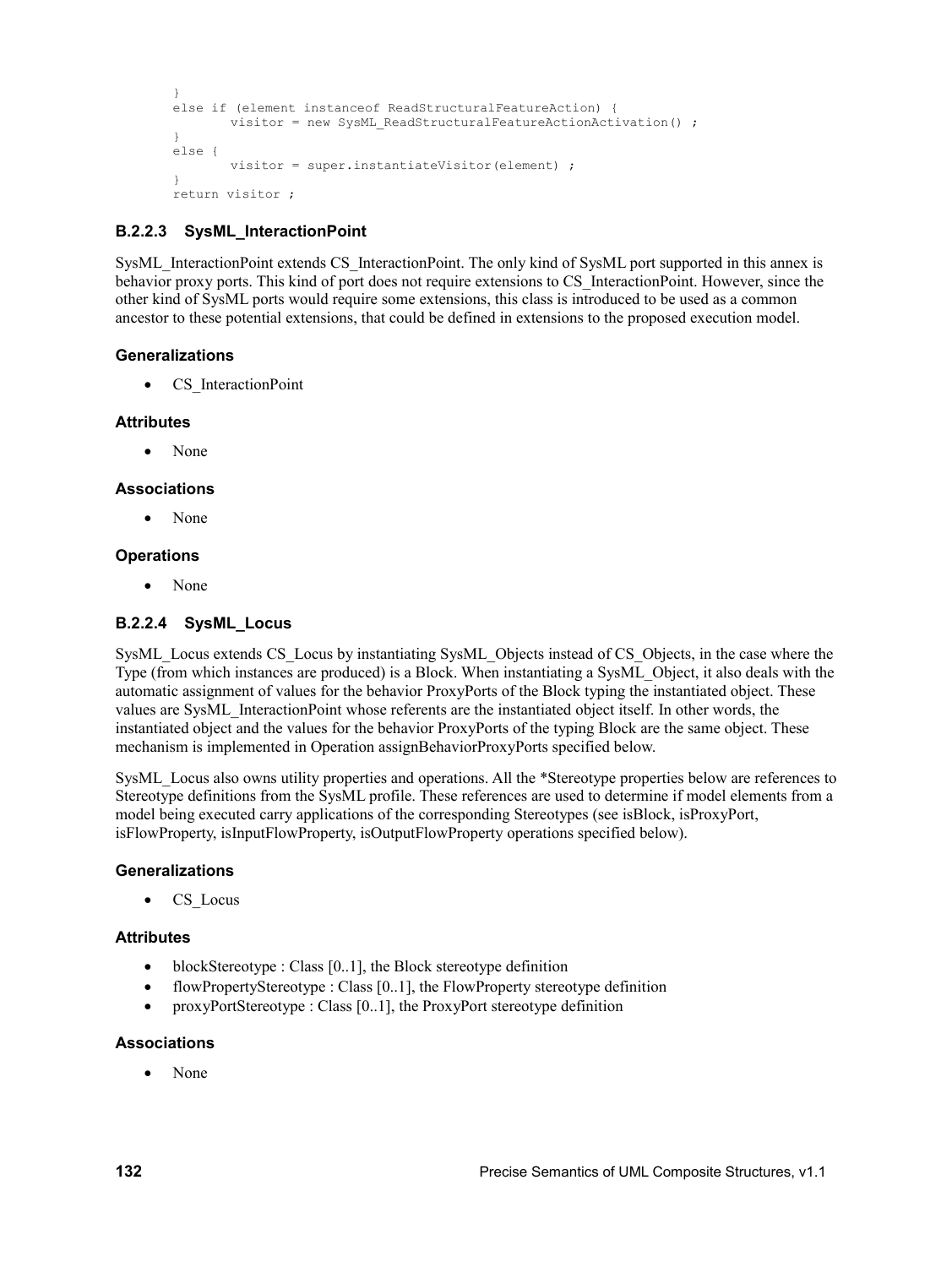# **Operations**

```
[1] public assignBehaviorProxyPorts(object:Object)
   // For each FeatureValue of the given object,
  // if the definingFeature is a behavior ProxyPort,
  // assigns a value to this FeatureValue that is a
   // SysML_InteractionPoint, whose referent is the
  // given object itself
  int featureValueIndex = 1 ;
  while (featureValueIndex <= object.featureValues.size()) {
   FeatureValue currentFeatureValue = object.featureValues.get(featureValueIndex - 1) ;
    if (currentFeatureValue.feature instanceof Port) {
     Port p = (Port)currentFeatureValue.feature ;
      if (p.isBehavior && this.isProxyPort(p)) {
       ValueList values = new ValueList() ;
       CS Reference owner = new CS Reference() ;
       over = object;
       owner.compositeReferent = (CS Object)object ;
       SysML InteractionPoint interactionPoint = new SysML InteractionPoint() ;
        interactionPoint.definingPort = p ;
        interactionPoint.referent = object ;
        interactionPoint.owner = owner ;
        values.add(interactionPoint) ;
        currentFeatureValue.values = values ;
      }
 }
    featureValueIndex = featureValueIndex + 1 ;
 }
[2] public instantiate(type:Class):Object
       // If the type is a Block, instantiate a SysML_Object.
       // Otherwise behaves like in CS_Locus
       if (isBlock(type)) {
               Object object = null;
               object = new SysML_Object() ;
               object.types.add(type);
               this.add(object);
               object.createFeatureValues();
               this.assignBehaviorProxyPorts(object);
               return object;
       }
       else {
               return super.instantiate(type);
       \lambda[3] public isBlock(type:Class):Boolean
[4] public isFlowProperty(property:Property):Boolean
```
- 
- [5] public isInputFlowProperty(property:Property):Boolean
- [6] public isOutputFlowProperty(property:Property):Boolean

```
[7] public isProxyPort(port:Port):Boolean
```
## <span id="page-144-0"></span>**B.2.2.5 SysML\_Object**

SysML\_Object extends [CS\\_Object](#page-73-0) to deal with propagation of values when writing a value on an out FlowProperty of this object.

#### **Generalizations**

• [CS\\_Object](#page-73-0)

#### **Attributes**

None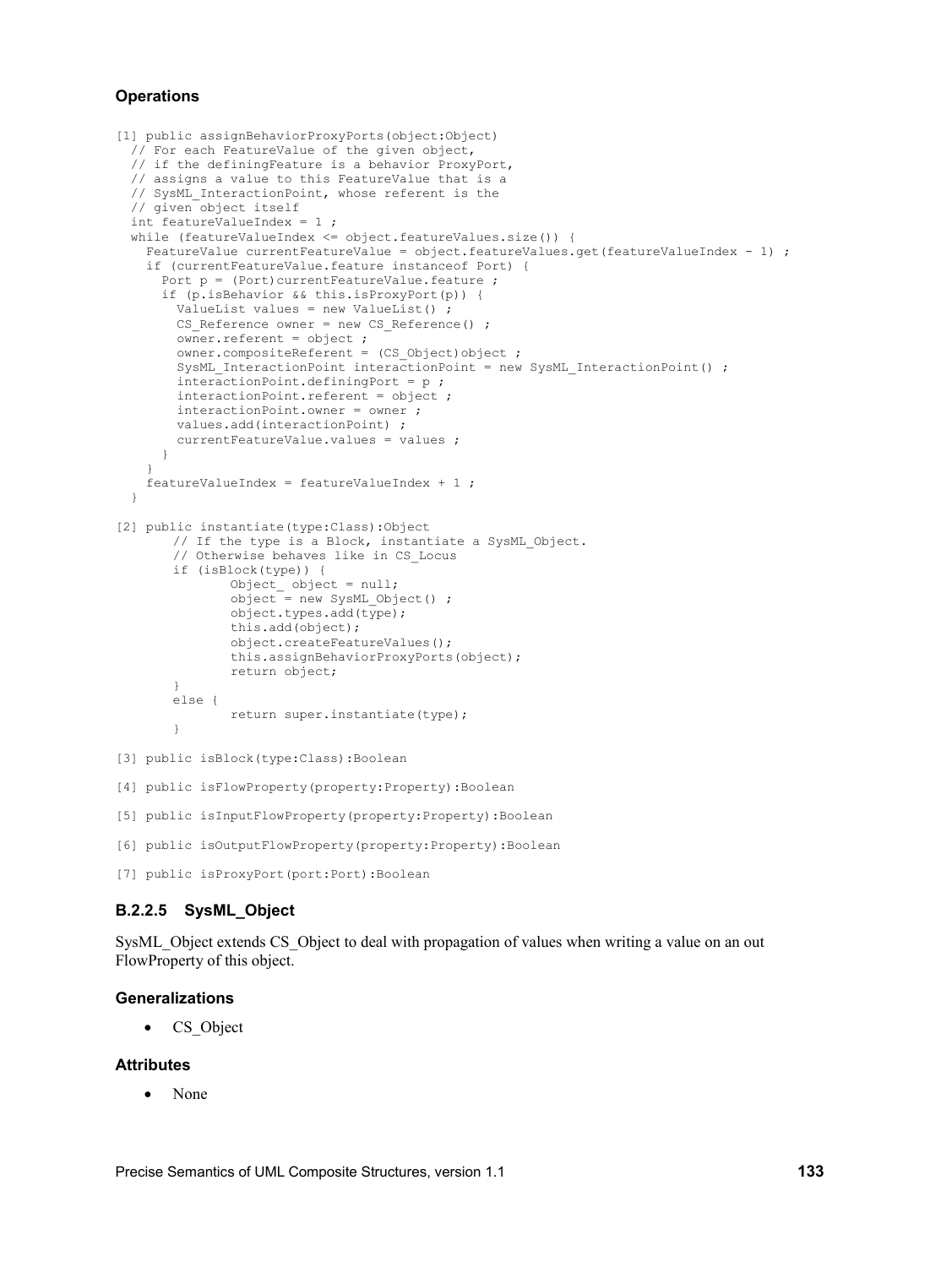#### **Associations**

• None

#### **Operations**

```
[1] public doPropagation(potentialTargets:SysML_ReferencePropertyPair,
                          values:Value[*],
                          position:Integer,
                          from:Property)
   // Performs the actual propagation for the given potentialTargets.
   // First, the potentialTargets list is partitionned by target objects.
   // For each partition (which is represented as a list of SysML_ReferencePropertyPair), 
   // in the case where the list contains a single element, the propagation is done.
   // If the list contains more than 1 element,
   // tries to filer it by name, and repeats the operation recursively if the size
   // of the filtered list is 1.
   // The given values are written on objects identified by each SysML_ReferencePropertyPair.
   // If the given from property is typed by a block and has aggregation kind composite,
   // and if the property identified by SysML_ReferencePropertyPair is also composite,
   // then the value is moved rather than being simply copied (thereby dealing with
   // transfer of ownership).
   SysML_ReferencePropertyPairListList potentialTargetsByObject = new 
SysML ReferencePropertyPairListList() ;
  IntegerList added = new IntegerList() ;
  int i = 1;
   while (i <= potentialTargets.size()) {
    if (! added.contains) {
       added.addValue ;
      SysML ReferencePropertyPair pair = potentialTargets.getValue(i - 1);
       SysML_ReferencePropertyPairList newList = new SysML_ReferencePropertyPairList() ;
      newList.addValue(pair) ;
       potentialTargetsByObject.addValue(newList) ;
     Object_ targetObject = pair.reference.referent ;
      int j = i + 1;
       while (j <= potentialTargets.size()) {
       SysML_ReferencePropertyPair pair2 = potentialTargets.getValue(j - 1) ;
         if (pair2.reference.referent == targetObject){ 
         newList.addValue(pair2) ; added.addValue(j - 1) ;
 }
       j = j + 1; }
 }
    i = i + 1; }
   FeatureValueList featureValuesToClean = new FeatureValueList() ;
  i = 1; while (i <= potentialTargetsByObject.size()) {
    SysML ReferencePropertyPairList targets = potentialTargetsByObject.getValue(i - 1) ;
    if (targets.size() == 0) // No matching flow properties were found 
 }
    else if (targets.size() == 1) // Exactly one matching flow property was found
       ValueList valuesCopy = new ValueList() ;
       int valueIndex = 1 ;
      while (valueIndex \le values.size()){
        valuesCopy.add(values.getValue(valueIndex - 1).copy()) ; 
        valueIndex = valueIndex + 1 ; 
 }
     SysML ReferencePropertyPair pair = targets.getValue(0) ;
      pair.reference.setFeatureValue(pair.property, valuesCopy, position);
       // if the type of from is a Class,
       // and if both properties from and pair.property are composite,
       // the value is moved, not copied.
       // the propagated values must be removed from property from
       if (from.getType() instanceof Class) {
         if (from.getAggregation() == AggregationKind.COMPOSITE_LITERAL &&
            pair.property.getAggregation() == AggregationKind.COMPOSITE_LITERAL) {
          FeatureValue fromFeatureValue = this.getFeatureValue(from) ;
           if (!featureValuesToClean.contains(fromFeatureValue)) {
           featureValuesToClean.addValue(fromFeatureValue) ;
 }
```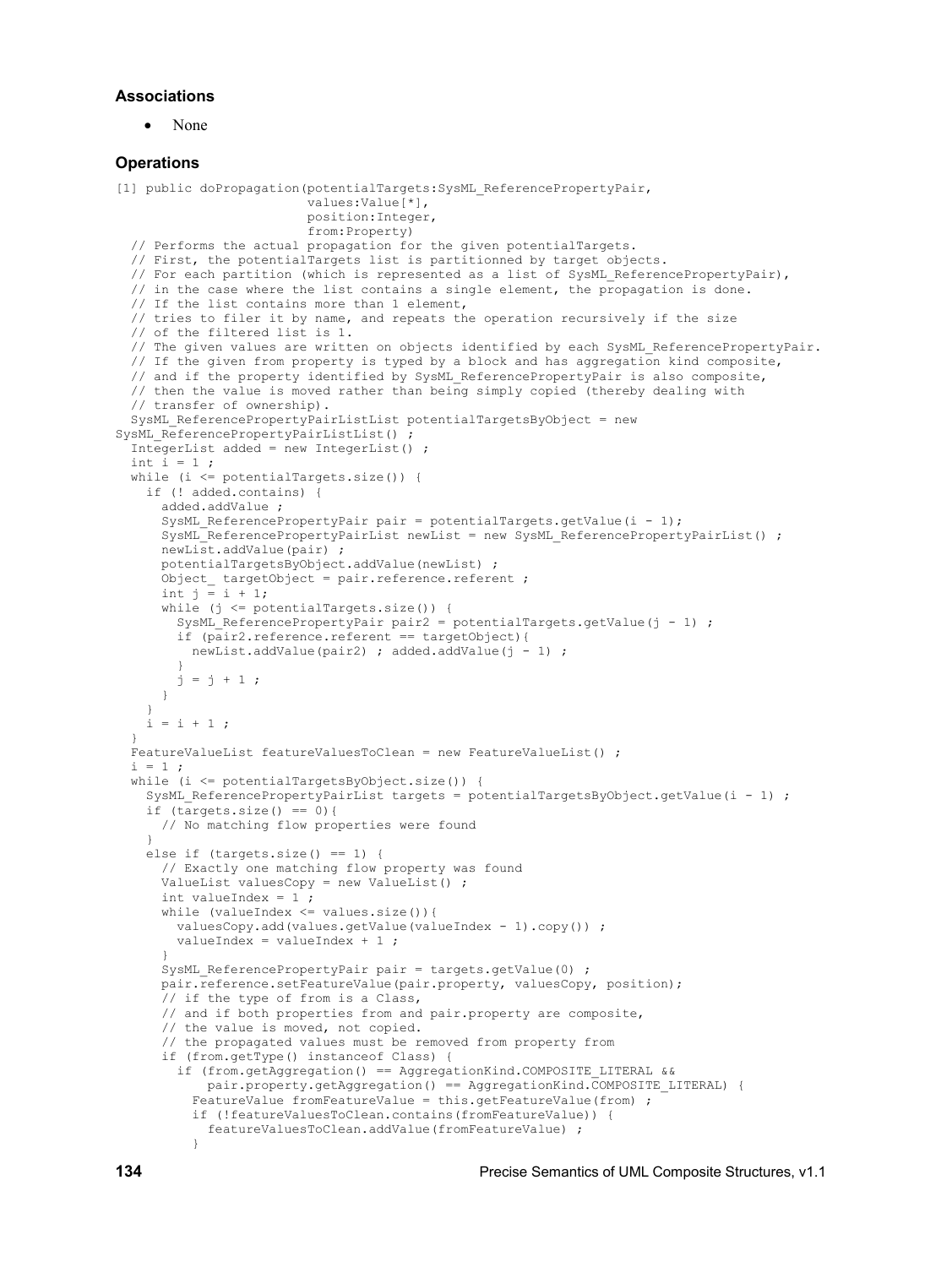```
 }
      }
     }
    else {
      // Multiple matching flow properties
      // Tries to match by name
     SysML ReferencePropertyPairList filteredByName = new SysML ReferencePropertyPairList() ;
     int pairIndex = 1 ;
     while (pairIndex \leq targets.size()) {
        SysML ReferencePropertyPair currentPair = targets.getValue(pairIndex - 1) ;
        if (from.getName() != null && currentPair.property.getName() != null) {
           if (from.getName().equals(currentPair.property.getName())) {
            filteredByName.addValue(currentPair) ; 
 }
 }
        pairIndex = pairIndex + 1 ;
 }
      if (filteredByName.size() == 1) { 
        this.doPropagation(filteredByName, values, position, from); 
       }
 }
    i = i + 1; }
  // cleaning features values of composite properties
 i = 1; while (i <= featureValuesToClean.size()){ 
   FeatureValue featureValue = featureValuesToClean.get(i - 1) ;
   featureValue.values.removeAll(values); i = i + 1;
 }
[2] public flowPropertyMatches(from:Property, to:Property):Boolean
   // Determines if the to FlowProperty matches the from FlowProperty
   // Property to matches Property from if it is an in FlowProperty and
  // if it is type compatible
   // Note that, by construction, Property from is always an out
   // FlowProperty
  // Not also that this solution does not account for propagation across
   // delegation connectors, only through assembly connectors.
 SysML Locus sysML Locus = (SysML Locus)this.locus ;
 if (sysML Locus.isInputFlowProperty(to)) {
    if (to.typedElement.type == null ||
         to.typedElement.type.isCompatibleWith(from.typedElement.type)) {
      return true ;
    }
  }
  return false ;
[3] public getDefiningFeatures(container:CS_Object, contained:CS_Object):StructuralFeature[*]
  // Retrieves the defining features for the given contained object,
  // in the context of the given container
  StructuralFeatureList definingFeatures = new StructuralFeatureList() ;
 FeatureValueList featureValues = container.getFeatureValues() ;
 int featureValueIndex = 1;
  while (featureValueIndex <= featureValues.size()) {
   FeatureValue currentFeatureValue = featureValues.getValue(featureValueIndex - 1) ;
   int valueIndex = 1;
    boolean found = false ;
   while (valueIndex <= currentFeatureValue.values.size() && !found) {
     Value currentValue = currentFeatureValue.values.getValue(valueIndex - 1) ;
      if (currentValue instanceof Reference) {
       if (((Reference)currentValue).referent == contained) {
           definingFeatures.addValue(currentFeatureValue.feature) ;
          found = true;
        }
 }
     valueIndex = valueIndex + 1 ;
 }
   featureValueIndex = featureValueIndex + 1 ;
 }
  return definingFeatures ;
[4] public getMatchingFlowProperties(from:Property, context:Reference):Property[*]
   // Retries FlowProperties that match the given from property,
  // in the given context Reference.
```
Precise Semantics of UML Composite Structures, version 1.1 **135**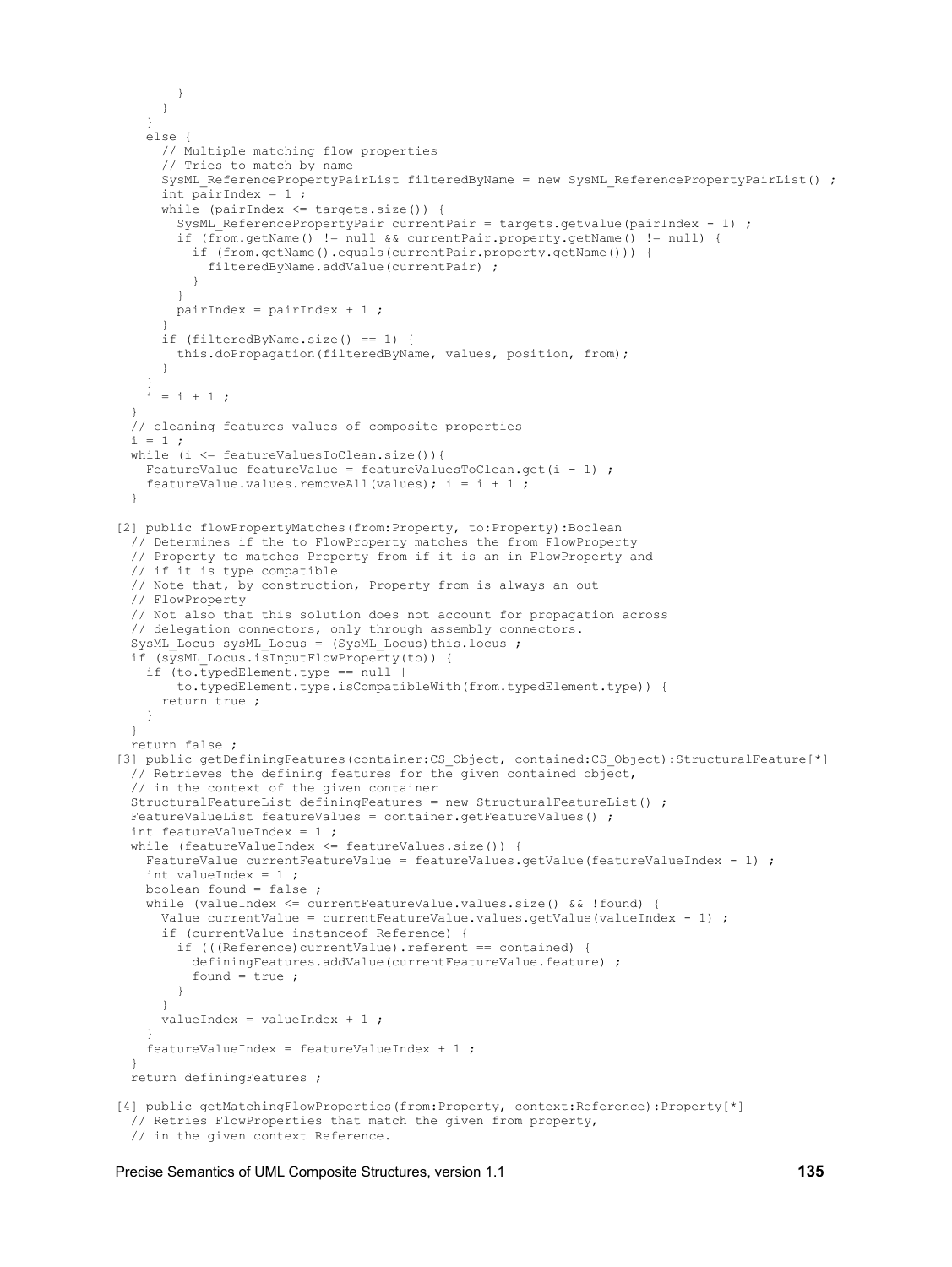```
 PropertyList matchingFlowProperties = new PropertyList() ;
  int featureValueIndex = 1 ;
 FeatureValueList featureValues = context.getFeatureValues() ;
  while (featureValueIndex <= featureValues.size()) {
   FeatureValue currentFeatureValue = featureValues.getValue(featureValueIndex - 1) ;
   StructuralFeature feature = currentFeatureValue.feature ;
   if (this.flowPropertyMatches(from, (Property)feature)) {
      matchingFlowProperties.addValue((Property)feature) ;
 }
    featureValueIndex = featureValueIndex + 1 ;
 }
  return matchingFlowProperties ;
[5] public getPotentialPropagationTargets(container:CS_Object,
                                            contained:CS_Object,
                                            feature:StructuralFeature,
                                            from:Property,
                                            sourceInteractionPoint:SysML_InteractionPoint
                                            ) : SysML_ReferencePropertyPair[*]
 // Retrieves potential propagation targets, in the case where:
// - Values are written on the given contained object, on out FlowProperty from,<br>// through the given sourceInteractionPoint (can be null)
    through the given sourceInteractionPoint (can be null)
 // - Object contained is contained by the given container, acting as a value for
 // the given StructuralFeature feature
 SysML_ReferencePropertyPairList potentialPropagationTargets = new 
SysML ReferencePropertyPairList();
FeatureValue featureValue = container.getFeatureValue(feature) ;
 Value referenceToContained = featureValue.values.getValue(0) ;
 ExtensionalValueList extensionalValues = this.locus.extensionalValues ;
 int linkIndex = 1 ;
 // Retrieves all links at the execution locus, and determines if these links
  // should be followed to propagate the values
 while (linkIndex <= extensionalValues.size()) {
  ExtensionalValue extensionalValue = extensionalValues.getValue(linkIndex-1) ;
    if (extensionalValue instanceof CS_Link) {
     CS Link link = (CS Link)extensionalValue ;
     StructuralFeature \overline{1}inkFeature = link.getFeature(referenceToContained) ;
      if (linkFeature != null) {
        // This link connect the given contained object to something
        FeatureValueList featureValues = link.getFeatureValues() ;
      FeatureValue currentFeatureValue = featureValues.getValue(0) ;
        Reference potentialTarget ;
        Reference source ;
        // retrieves the actual source and target for this link
        if (currentFeatureValue.feature != linkFeature) {
        potentialTarget =((Reference)featureValues.getValue(0).values.getValue(0)) ;
         source =((Reference)featureValues.getValue(1).values.getValue(0)) ;
 }
        else {
        potentialTarget =((Reference)featureValues.getValue(1).values.getValue(0)) ;
         source =((Reference)featureValues.getValue(0).values.getValue(0)) ;
 }
       boolean select = true ;
        // if a sourceInteractionPoint has been passed as an argument of this operation,
        // and if the source of the link is not this sourceInteractionPoint,
        // this link shall not be retained for propagation
        if (sourceInteractionPoint != null && ! (sourceInteractionPoint == source)) {
          select = false ;
 }
        if (select) {
          // if the potential target has flow properties that match the given from property,
          // it is added in the list of potential targets
         PropertyList matchingFlowProperties =
                                       this.getMatchingFlowProperties(from, potentialTarget) ;
          int matchingFlowPropertyIndex = 1 ;
          while (matchingFlowPropertyIndex <= matchingFlowProperties.size()) {
            Property currentProperty =
                                       matchingFlowProperties.getValue(matchingFlowPropertyIndex
-1) ;
           SysML ReferencePropertyPair pair = new SysML ReferencePropertyPair() ;
            pair.property = currentProperty ;
           pair.reference = potentialTarget ;
            potentialPropagationTargets.addValue(pair) ;
```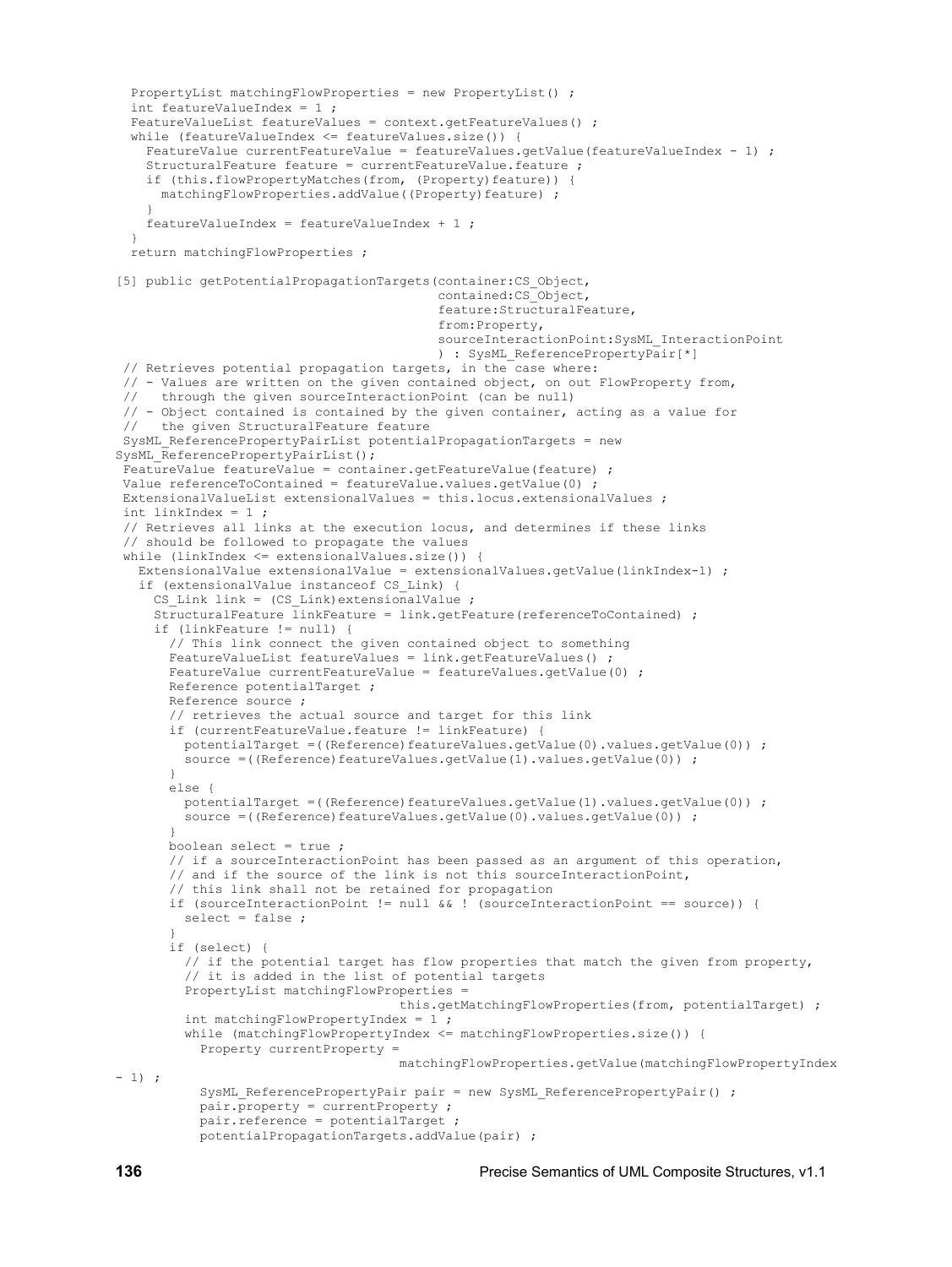```
 matchingFlowPropertyIndex = matchingFlowPropertyIndex + 1 ;
 }
       }
     }
 }
    linkIndex = linkIndex + 1 ;
  }
  return potentialPropagationTargets ;
[6] public propagate(from:Property,
                      values:Value[*],
                      position:Integer,
                      interactionPoint:SysML_InteractionPoint)
   // Propagate values written on property from,
   // from the given interactionPoint, or through all
   // valid links if no interaction point is given
  CS ObjectList containers = this.getDirectContainers() ;
  SysML ReferencePropertyPairList potentialTargets = new SysML ReferencePropertyPairList() ;
   int containerIndex = 1 ;
  while (containerIndex \leq containers.size()) {
    CS Object currentContainer = containers.get(containerIndex - 1) ;
     StructuralFeatureList definingFeatures = this.getDefiningFeatures(currentContainer, 
this) ;
     int featureIndex = 1 ;
     while (featureIndex <= definingFeatures.size()) {
       StructuralFeature currentFeature = definingFeatures.getValue(featureIndex - 1) ;
       SysML_ReferencePropertyPairList targets =
                        this.getPotentialPropagationTargets(currentContainer, this,
                                                             currentFeature, from, 
interactionPoint) ;
      int targetIndex = 1;
       while (targetIndex <= targets.size()) {
        SysML ReferencePropertyPair currentTarget = targets.getValue(targetIndex - 1) ;
        potentialTargets.addValue(currentTarget) ;
         targetIndex = targetIndex + 1 ;
 }
     featureIndex = featureIndex + 1 ;
     }
    containerIndex = containerIndex + 1 ;
 }
   this.doPropagation(potentialTargets, values, position, from);
[7] public setFeatureValue( feature:StructuralFeature, values:Value[*], position:Integer)
    If the feature is a Port, behaves like in the composite structure execution model
   // If the feature is a an out FlowProperty,
   // behaves like in the composite structure execution model,
   // and then deal with the propagation of the written value.
  SysML Locus sysML Locus = (SysML Locus)this.locus ;
   if (feature instanceof Port) {
     super.setFeatureValue(feature, values, position);
 }
   else if (feature instanceof Property) {
    Property p = (Property) feature;
     super.setFeatureValue(feature, values, position);
     if (sysML_Locus.isOutputFlowProperty(p)) {
      this.propagate(p, values, position, null);
     }
 }
   else {
     super.setFeatureValue(feature, values, position);
   }
```
#### **B.2.2.6 SysML\_ReadStructuralFeatureActionActivation**

SysML\_AddStructuralFeatureValueAction extends fUML ReadStructuralFeatureActionActivation to deal with Associations that do not own all their ends (see [SysML\\_AddStructuralFeatureValueActionActivation, B.2.2.1,](#page-141-0) for a description of cases where Associations do not own all their ends).

#### **Generalizations**

ReadStructuralFeatureActionActivation (from fUML::Semantics::Actions::IntermediateActions)

Precise Semantics of UML Composite Structures, version 1.1 **137**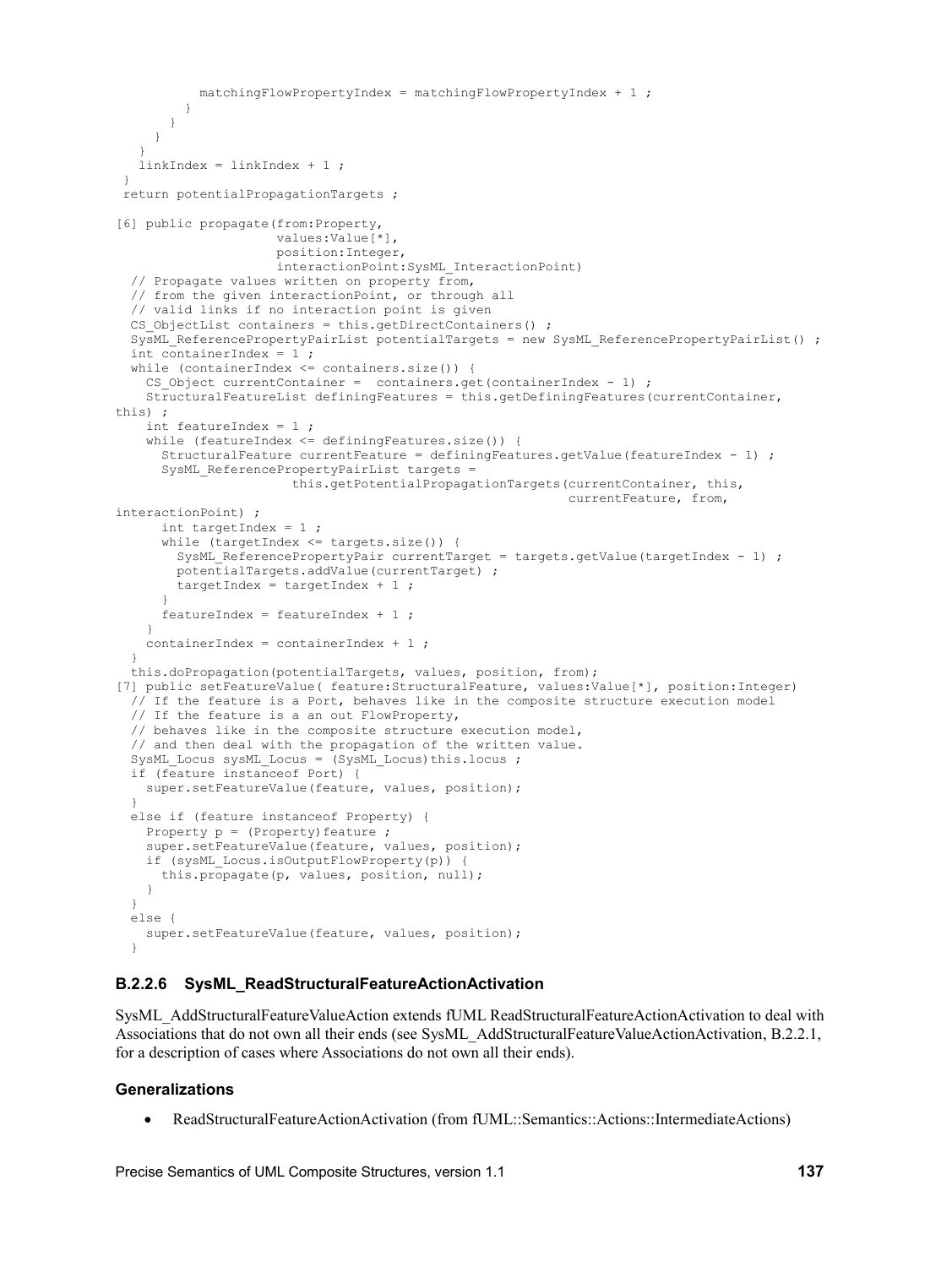## **Attributes**

• None

## **Associations**

None

# **Operations**

```
[1] public getAssociation(feature:StructuralFeature) : Association [0..1]
       // If the structural feature for the action of this activation is an
       // association end,
       // then get the associated association,
       // ONLY IF THIS FEATURE IS OWNED BY THE ASSOCIATION (SysML extension)
       Association association = null;
       if(feature instanceof Property) {
              association = ((Property) feature) .association;
       }
       if (association != null) {
              int i = 1;
              boolean ownedByAssocation = false ;
              while (i \leq association.ownedEnd.size() && !ownedByAssocation) {
                      Property current = association.ownedEnd.getValue(i - 1) ;
                      if (current == feature) {
                              ownedByAssocation = true ;
                       }
                      i = i + 1;}
               if (!ownedByAssocation) {
                      association = null ;
               }
       }
       return association;
```
# **B.2.2.7 SysML\_ReferencePropertyPair**

SysML\_ReferencePropertyPair enables to represent a pair composed of a reference to a Property, and a reference to a Reference. It is used to represent a target for the propagation of a value, when a value is written on an out FlowProperty of a [SysML\\_Object](#page-144-0) (see [B.2.2.5,](#page-144-0) Operations setFeatureValue and setFeatureValueOnInteractionPoint).

# **Generalizations**

None

## **Attributes**

None

## **Associations**

- property : Property
- reference : Reference

# **Operations**

<span id="page-149-0"></span>• None

# **B.3 Test suites**

This subclause describes suites of test cases that can be used to demonstrate conformance to the semantics specified in [B.2.](#page-140-0) Test Suite 1 focuses on propagation of values when writing a value on an out flow property, in the context of an object classified by a Block without Ports. Test Suite 2 introduces variants of Test Suite 1 where objects are classified by Blocks with behavior ProxyPorts.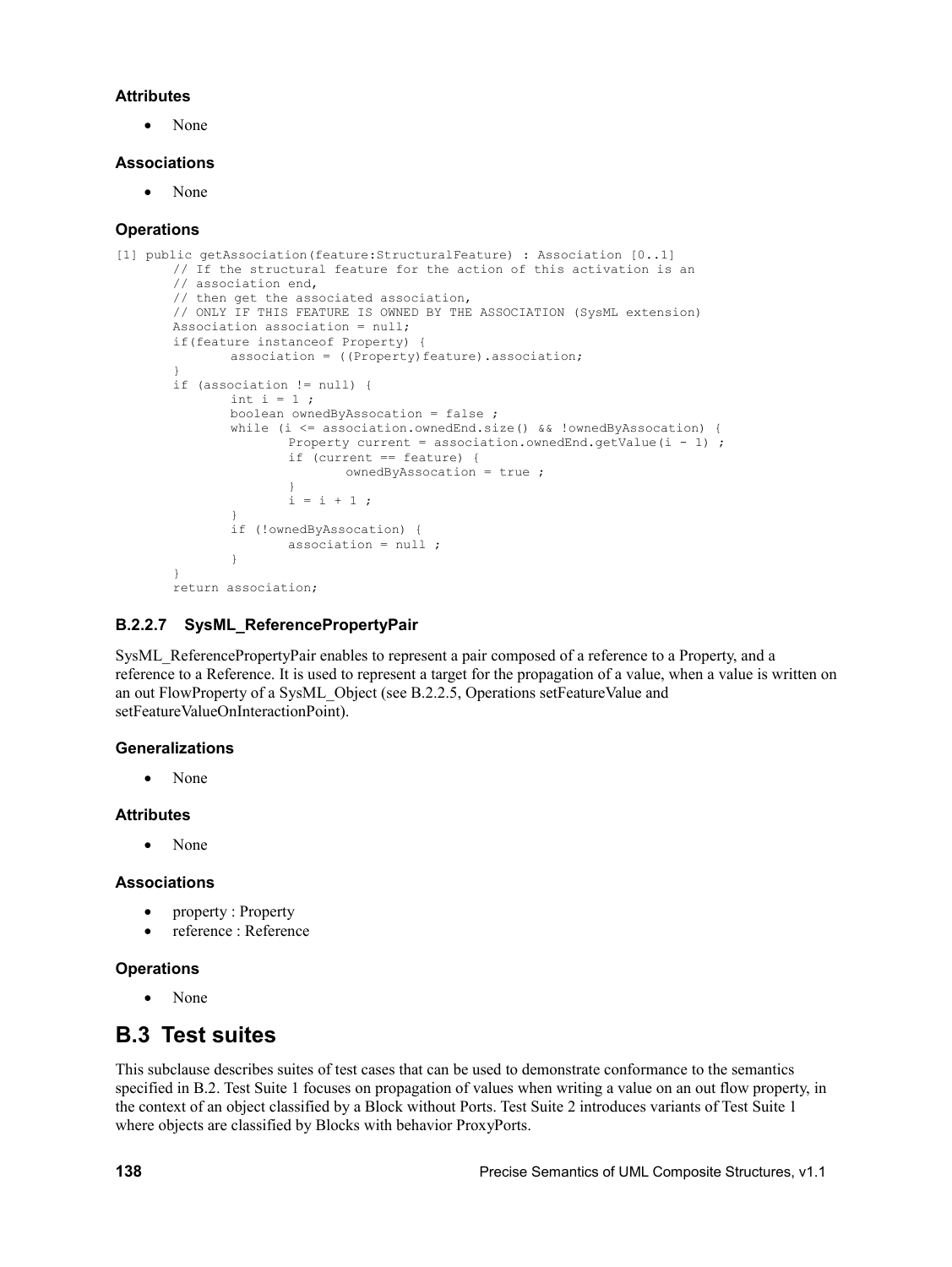In the test cases specified below, the [CS\\_DefaultConstructStrategy](#page-61-0) is not used. All systems are constructed manually, by instantiating and assigning values corresponding to parts. In addition, statements like Default.createLink(x => source,  $y =$  target) specify the creation of a link typed by Association *Default*. These statements are required to establish connections between source and target objects, which can be values for parts (i.e., CS\_References) or ProxyPorts (i.e., SysML\_InteractionPoints). *Default* is the generic Association defined in [Annex C](#page-156-0) of this specification (i.e., two untyped owned ends, with ordered/unique multiplicity \*).

# **B.3.1 Test Suite 1: Parts Directly Connected**

# **B.3.1.1 Writing on FlowProperties Typed by ValueTypes**

This test case addresses propagation of values when writing a value on an out FlowProperty typed by a ValueType. The object on which the value is written has no interaction points (i.e., it is classified by a Block without Ports). This source object is connected directly to a target object which has a single matching FlowProperty. When the value is written on the FlowProperty of the source object, this value is copied on the matching FlowProperty of the target object. Structural aspects of this test case are depicted in [Figure B.4](#page-150-1) an[d](#page-150-0) [Figure B.5.](#page-150-0)



<span id="page-150-1"></span>**Figure B.4 - Block Definition Diagram**



## <span id="page-150-0"></span>**Figure B.5 - Internal Block Diagram**

```
activity TestCaseBehavior() {
 WriteLine("-- Untyped connector between parts with flow properties --") ;
  WriteLine("-- Multiplicity 1 on parts, connector ends, and flow properties --");
  WriteLine("-- Flow properties typed by a ValueType --") ;
   // Constructing the system
  let b0 : B0 = new B0();
  b0.b1 = new B1();
  b0.b2 = new B2()Default.createLink(x \Rightarrow b0.b1, y \Rightarrow b0.b2) ;
   // Testing
  b0.b1.fp1 = 4; WriteLine("") ;
  AssertTrue("Value successfully propagated", b0.b2.fp2 == 4) ;
  AssertTrue("Value has been copied (i.e., not moved)", b0.b1.fp1 == 4 && b0.b2.fp2 == 4) ;
  WriteLine("") ;
  WriteLine("-- End of test case --") ;
}
```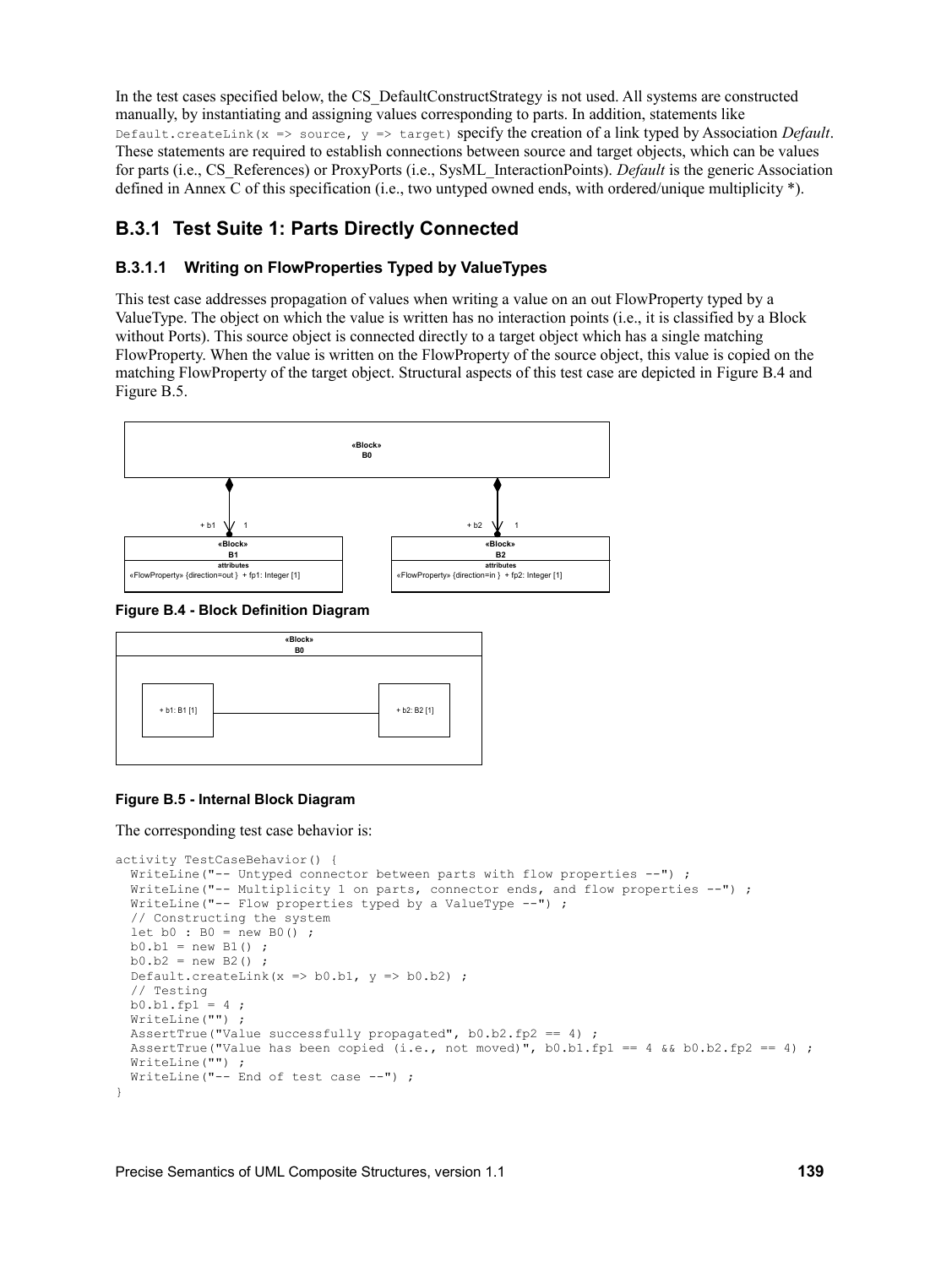# **B.3.1.2 Writing on FlowProperties Typed by Blocks**

This test case addresses propagation of values when writing a value on an out FlowProperty typed by a Block. The object on which the value is written has no interaction points (i.e., it is classified by a Block without Ports). This source object is connected directly to a target object which has a single matching FlowProperty. The two matching FlowProperties are composite Properties. The propagation of the written value thereby requires a transfer of ownership. It means that, when the value is written on the FlowProperty of the source object, this value is moved (i.e., not copied as for FlowProperties typed by ValueTypes) on the matching FlowProperty of the target object. Structural aspects of this test case are depicted in [Figure B.6](#page-151-1) and [Figure B.7.](#page-151-0)



<span id="page-151-1"></span>**Figure B.6 - Block Definition Diagram**



<span id="page-151-0"></span>**Figure B.7 - Internal Block Diagram**

```
activity TestCaseBehavior() {
  WriteLine("-- Untyped connector between parts with flow properties --") ;
  WriteLine("-- Multiplicity 1 on parts, connector ends, and flow properties --") ;
   WriteLine("-- Flow properties typed by a Block --") ;
   // Constructing the system
  let b3 : B3 = new B3();
  let b0 : B0 = new B0();
  b0.b1 = new B1();
  b0.b2 = new B2();
  Default.createLink(x \Rightarrow b0.b1, y \Rightarrow b0.b2) ;
   // Testing
  b0.b1.fp1 =b3 ;
  WriteLine("") ;
 AssertTrue("Value successfully propagated", b0.b2.fp2 == b3) ;
 AssertTrue("Value has been moved (i.e., not copied)", b0.b1.fp1 == null &b0.b2.fp2 ==
b3) ;
   WriteLine("") ;
  WriteLine("-- End of test case --") ;
}
```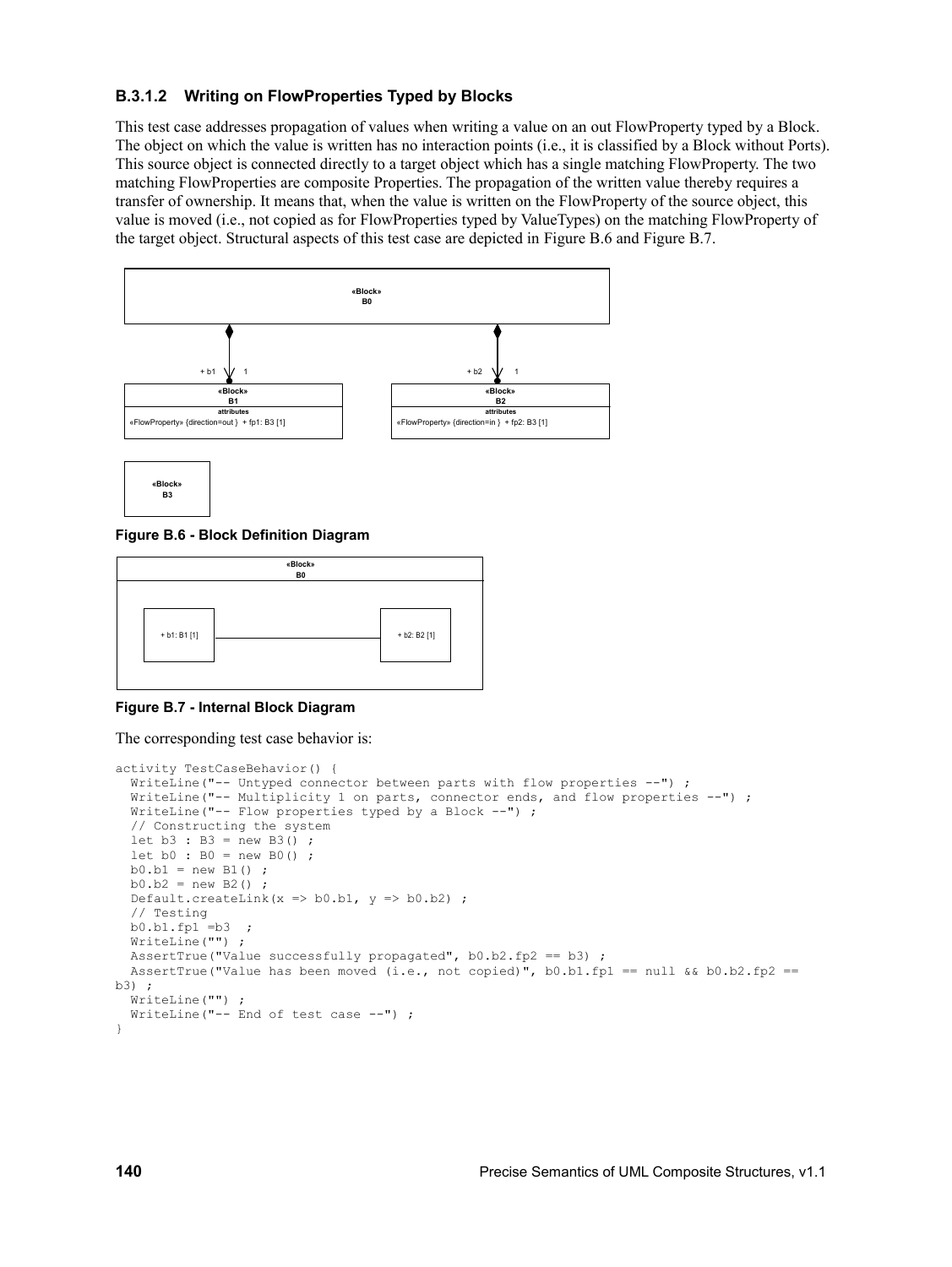# **B.3.2 Test Suite 2: Connectors Between Behavior ProxyPorts**

# **B.3.2.1 Writing on FlowProperties Typed by ValueTypes**

This test case addresses instantiation of Blocks with behavior ProxyPorts, as well as propagation of values when writing a value on an out FlowProperty typed by a ValueType. The object on which the value is written has an interaction point (i.e., it is classified by a Block with a ProxyPort). Since the defining port for this interaction point is behavior, the value of the interaction point is a reference to the object itself. The interaction point of this source object is connected to the interaction point of a target object, which has a single matching FlowProperty. When the value is written on the FlowProperty of the source object, this value is copied on the matching FlowProperty of the target object. Structural aspects of this test case are depicted in [Figure B.8](#page-152-1) and [Figure B.9.](#page-152-0)



<span id="page-152-1"></span>**Figure B.8 - Block Definition Diagram**



## <span id="page-152-0"></span>**Figure B.9 - Internal Block Diagram**

```
activity TestCaseBehavior() {
  WriteLine("-- Untyped connector between behavior proxy ports with flow properties --") ;
  WriteLine("-- Multiplicity 1 on parts, ports, connector ends, and flow properties --") ;
  WriteLine("-- Flow properties typed by a ValueType --") ;
   // Constructing the system
  let b0 : B0 = new B0();
  b0.b1 = new B1();
 b0.b2 = new B2();
  Default.createLink(x => b0.b1.p1, y => b0.b2.p2) ;
   // Testing
   WriteLine("") ;
 AssertTrue("b0.b1 and b0.b1.p1 are the same object", b0.b1 == b0.b1.p1) ;
  AssertTrue("b0.b2 and b0.b2.p2 are the same object", b0.b2 == b0.b2.p2) ;
  b0.b1.p1.fp1 = 4;AssertTrue("Value successfully propagated", b0.b2.p2.fp2 == 4) ;
 AssertTrue("Value has been copied (i.e., not moved)", b0.b1.p1.fp1 == 4 && b0.b2.p2.fp2 ==
4) ;
  WriteLine("") ;
  WriteLine("-- End of test case --") ;
}
```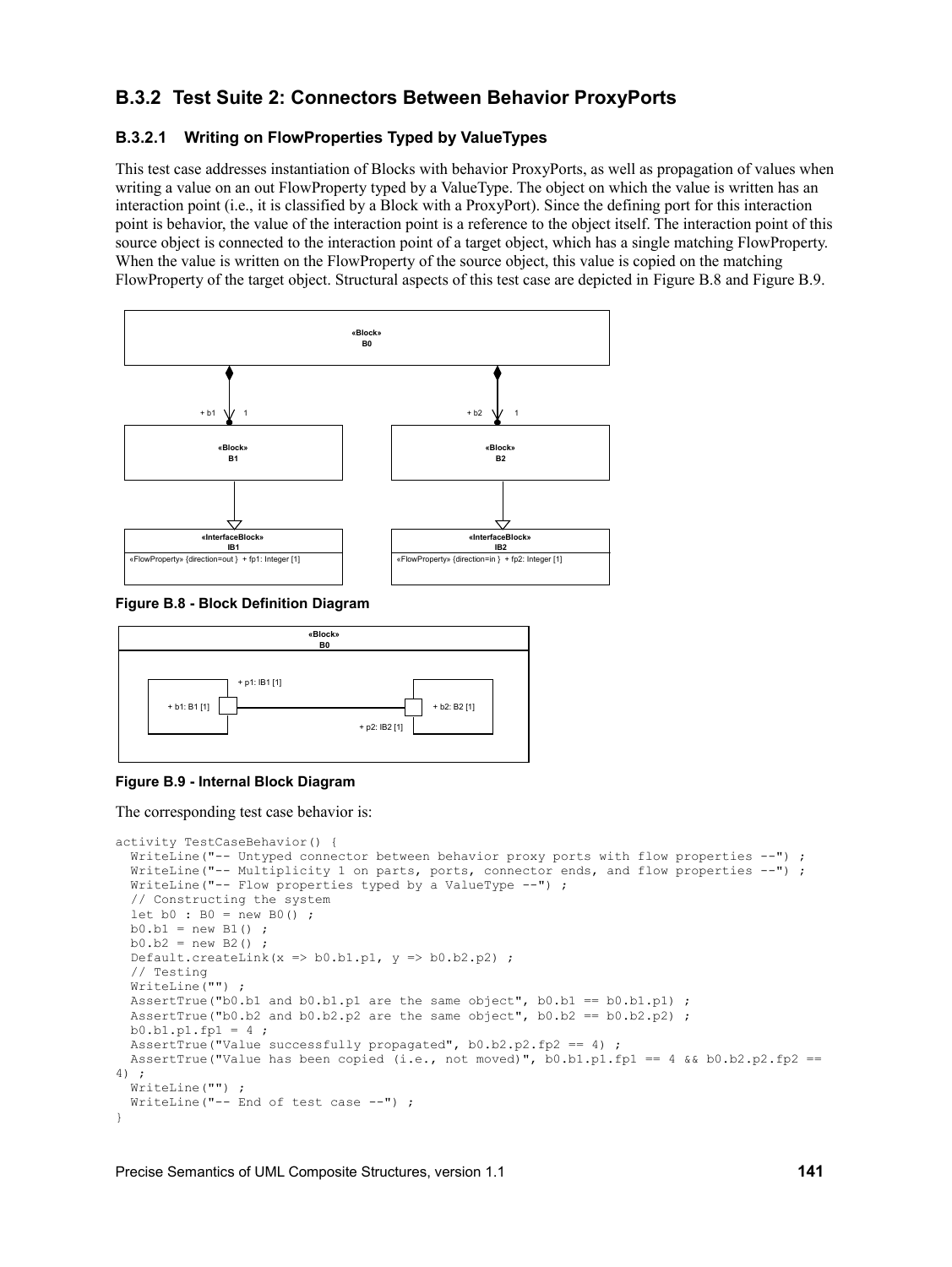# **B.3.2.2 Writing on FlowProperties Typed by Blocks**

This test case addresses instantiation of Blocks with behavior ProxyPorts, as well as propagation of values when writing a value on an out FlowProperty typed by a Block. The object on which the value is written has an interaction point (i.e., it is classified by a Block with a ProxyPort). Since the defining port for this interaction point is behavior, the value of the interaction point is a reference to the object itself. The interaction point of this source object is connected to the interaction point of a target object, which has a single matching FlowProperty. The two matching FlowProperties are composite Properties. The propagation of the written value thereby requires a transfer of ownership. It means that, when the value is written on the FlowProperty of the source object, this value is moved (i.e., not copied as for FlowProperties typed by ValueTypes) on the matching FlowProperty of the target object. Structural aspects of this test case are depicted in [Figure B.10](#page-153-1) and [Figure](#page-153-0)  [B.11.](#page-153-0)



<span id="page-153-1"></span>**Figure B.10 - Block Definition Diagram**



## <span id="page-153-0"></span>**Figure B.11 - Internal Block Diagram**

```
activity TestCaseBehavior() {
  WriteLine("-- Untyped connector between behavior proxy ports with flow properties --") ;
  WriteLine("-- Multiplicity 1 on parts, ports, connector ends, and flow properties --") ;
   WriteLine("-- Flow properties typed by a Block --") ;
   // Constructing the system
  let b0 : B0 = new B0();
  b0.b1 = new B1();
  b0.b2 = new B2();
  Default.createLink(x => b0.b1.p1, y => b0.b2.p2) ;
   // Testing
  WriteLine("")
  AssertTrue("b0.b1 and b0.b1.p1 are the same object", b0.b1 == b0.b1.p1) ;
  AssertTrue("b0.b2 and b0.b2.p2 are the same object", b0.b2 == b0.b2.p2);
  let b3 : B3 = new B3();
 b0.b1.p1.fp1 = b3;
```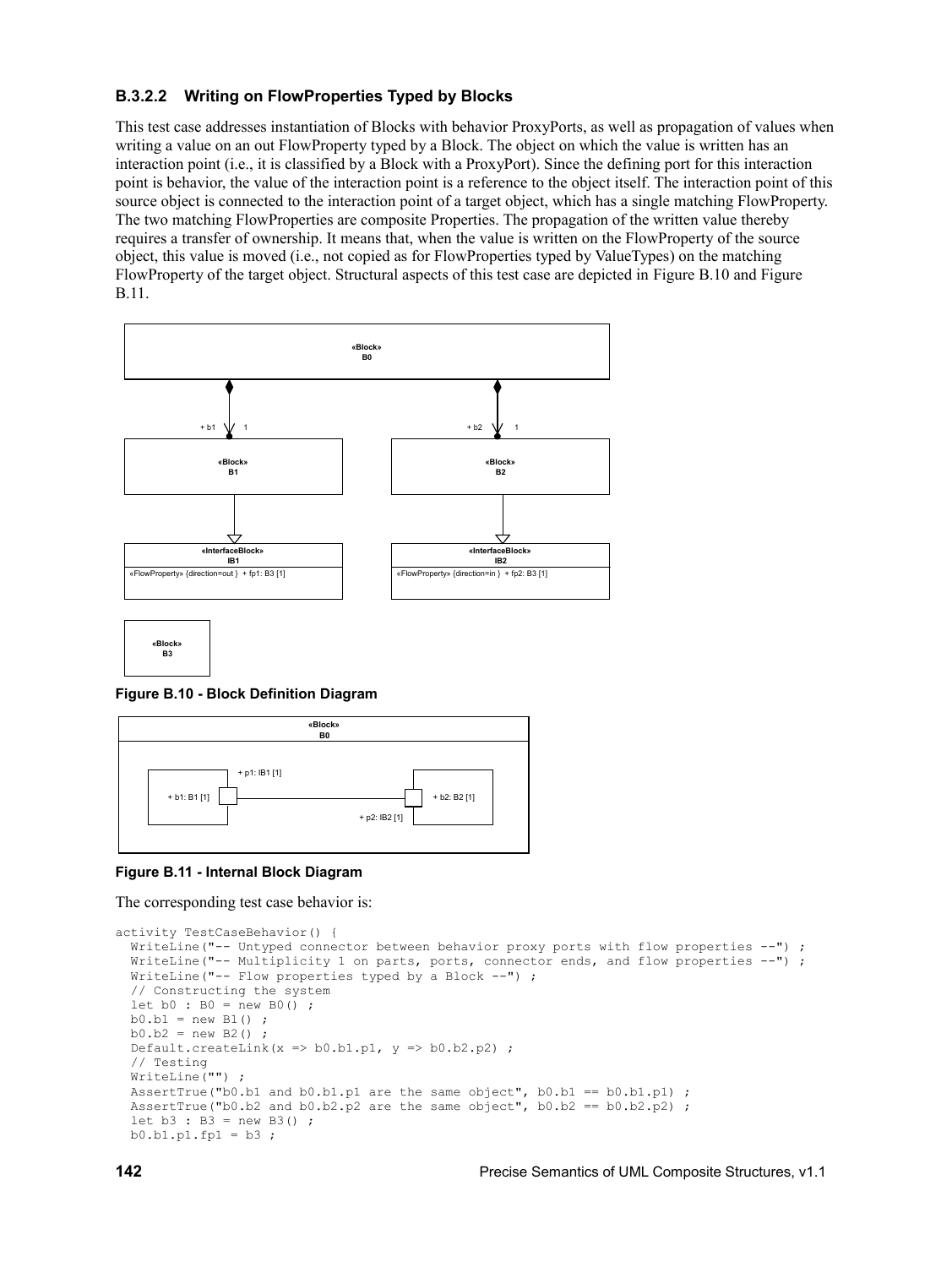```
AssertTrue("Value successfully propagated", b0.b2.p2.fp2 == b3) ;
  AssertTrue("Value has been moved (i.e., not copied)", b0.b1.p1.fp1 == null && b0.b2.p2.fp2 
== b3) ;
  WriteLine("") ;
  WriteLine("-- End of test case --") ;
}
```
# **B.3.2.3 Block with Multiple Behavior ProxyPorts**

This test case is a variant of the two previous test cases. The object on which the value is written has two interaction points (i.e., it is classified by a Block with two behavior ProxyPort). When the value is written on the FlowProperty of the source object, though a given interaction point, this value is propagated only through links where this interaction point is involved. Structural aspects of this test case are depicted in [Figure B.12](#page-154-1) an[d](#page-154-0) [Figure B.13.](#page-154-0)



<span id="page-154-1"></span>**Figure B.12 - Block Definition Diagram**



<span id="page-154-0"></span>**Figure B.13 - Internal Block Diagram**

The corresponding test case behavior is:

```
activity TestCaseBehavior() {
  WriteLine("-- Untyped connector between behavior proxy ports with flow properties --") ;
  WriteLine("-- Multiple Behavior Proxy Ports") ;
  WriteLine("-- Multiplicity 1 on parts, ports, connector ends, and flow properties --") ;
  WriteLine("-- Flow properties typed by a Block --") ;
   // Constructing the system
 b0 = new BO();
  b0.b1 = new B1();
  b0.b2 1 = new B2() ;
  b0.b2^2 = new B2();
```
Precise Semantics of UML Composite Structures, version 1.1 **143**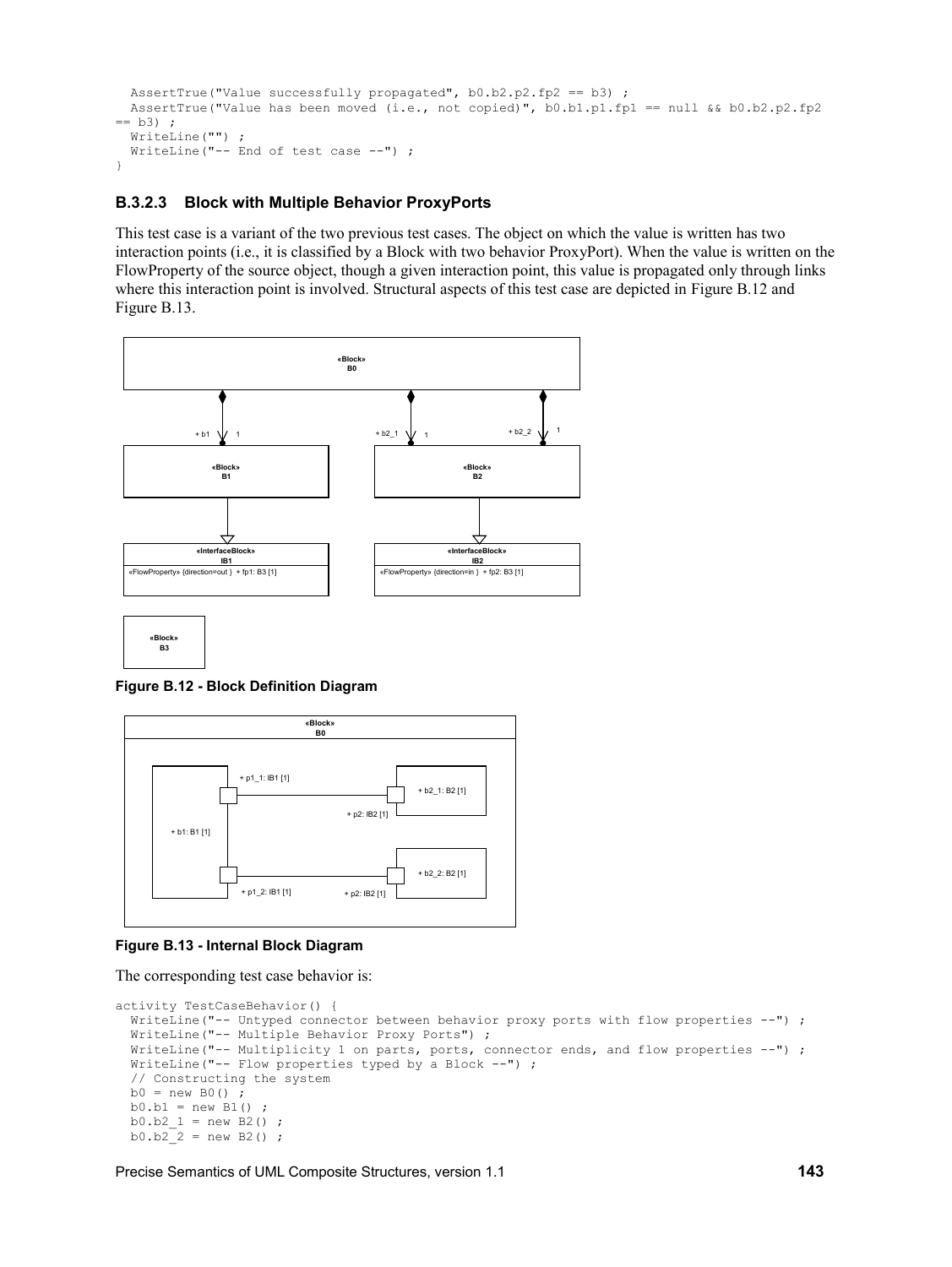```
Default.createLink(x => b0.b1.p1 1, y => b0.b2 1.p2) ;
Default.createLink(x => b0.b1.p1 2, y => b0.b2 2.p2) ;
  // Testing
 WriteLine("") ;
 let b3 : B3 = new B3();
 b0.b1.p1 1.fp1 = b3 ;AssertTrue("Value successfully propagated to b0.b2 1.p2", b0.b2 1.p2.fp2 == b3) ;
AssertTrue("Value successfully propagated to b0.b2 2.p2", b0.b2 2.p2.fp2 == b3) ;
 WriteLine("") ;
 WriteLine("Writing directly on b0.b1.fp1...") ;
 let b4 : B3 = new B3();
 b0.b1.fp1 = b4;
 AssertTrue("Value successfully propagated to b0.b2_1.p2", b0.b2_1.p2.fp2 == b4);
AssertTrue("Value successfully propagated to b0.b2_2.p2", b0.b2_2.p2.fp2 == b4) ;
 WriteLine("") ;
 WriteLine("-- End of test case --") ;
```
}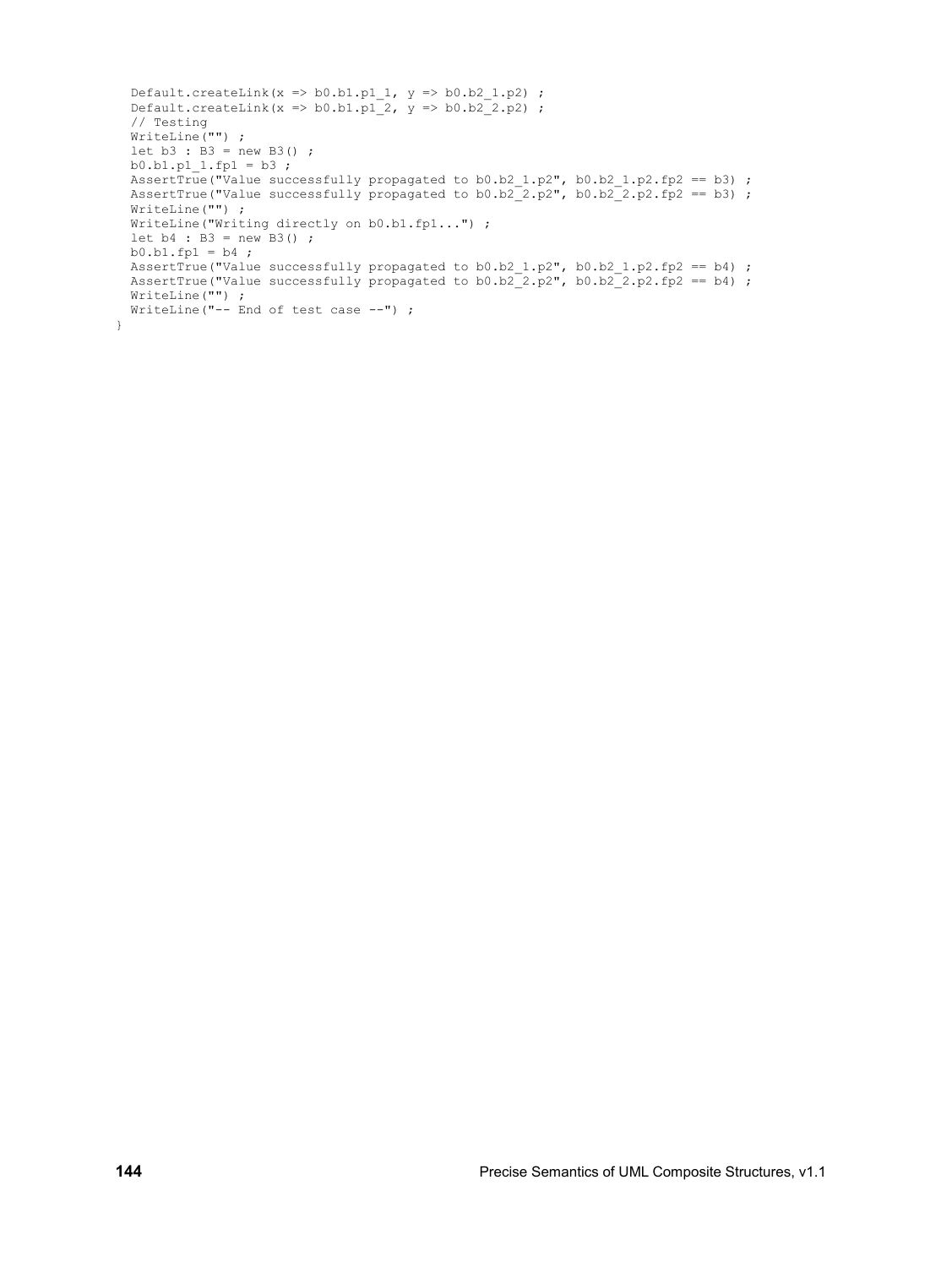# <span id="page-156-0"></span>**Annex C A Generic Association for Instantiation of Untyped Connectors (informative)**

In this specification, CS Link is used to represent connector instances, though there is no explicit relationship between CS\_Link and Connector. Subclause [8.5.1.2.5](#page-61-0) (CS\_DefaultConstructStrategy) specifies how CS\_Links are instantiated from Connectors.

A CS\_Link can also be created using a CreateLinkAction. Note that this kind of Action relies on LinkEndData for identifying the actual end objects to be connected. As currently defined in UML, the identification of an end object by a LinkEndData requires the existence of an Association, and has no consideration for Connectors (this is the reason why there is no explicit relationships between CS\_Link and Connector). The manual instantiation of a Connector is thereby specified with a CreateLinkAction, where elements to be linked act as values for roles identified by the Connector. If the Connector is typed by an Association, the LinkEndData of the CreateLinkAction relies on this Association. In the case where the Connector is not typed, a generic Association (with untyped ends) can be used to specify the LinkEndData of the CreateLinkAction.

Machine readable file GenericAssociation.xmi contains such an Association called *Default*. Examples of how this association can be used are given in the SysML test suites, [B.3.](#page-149-0)